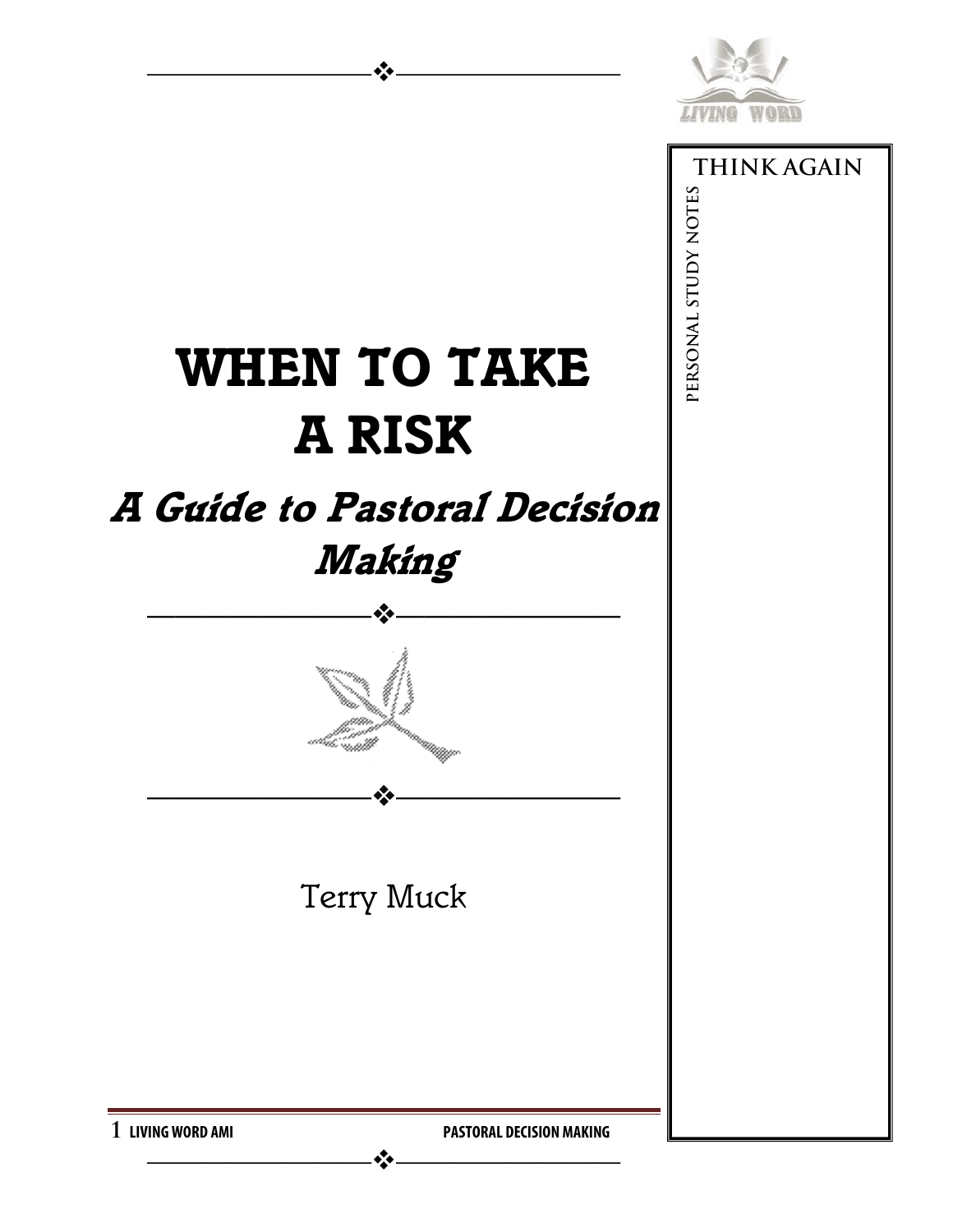

# **PERSONAL STUDY NOTES CONTENTS**<br>
Water People<br>
sky Business of Ministry<br>
ng about Risk<br>
le're Afraid to Take Risks<br>
Kind of Risk Is It?

————————————————

 *White-Water People* 

- *1 The Risky Business of Ministry*
- *2 Learning about Risk*
- *3 Why We're Afraid to Take Risks*
- *4 What Kind of Risk Is It?*
- *5 Theological Risks*
- *6 Institutional Risks*
- *7 Interpersonal Risks*
- *8 Personal Risks*
- *9 When Categories Aren't Clear*
- *10 How Important Is It?*
- *11 What Are the Circumstances?*
- *12 What Can I Handle?*
- *13 The Risk Profile*
- *14 Knowledge, Action, and God*

 *Appendix* 

 *Bibliography1*

————————————————

l

<sup>&</sup>lt;sup>1</sup> Muck, T. C. (1987). *Vol.* 9: *When to take a risk* : A guide to pastoral decision *making*. The leadership library (7). Carol Stream, Ill.; Waco, Tex.: CTI; Word Books.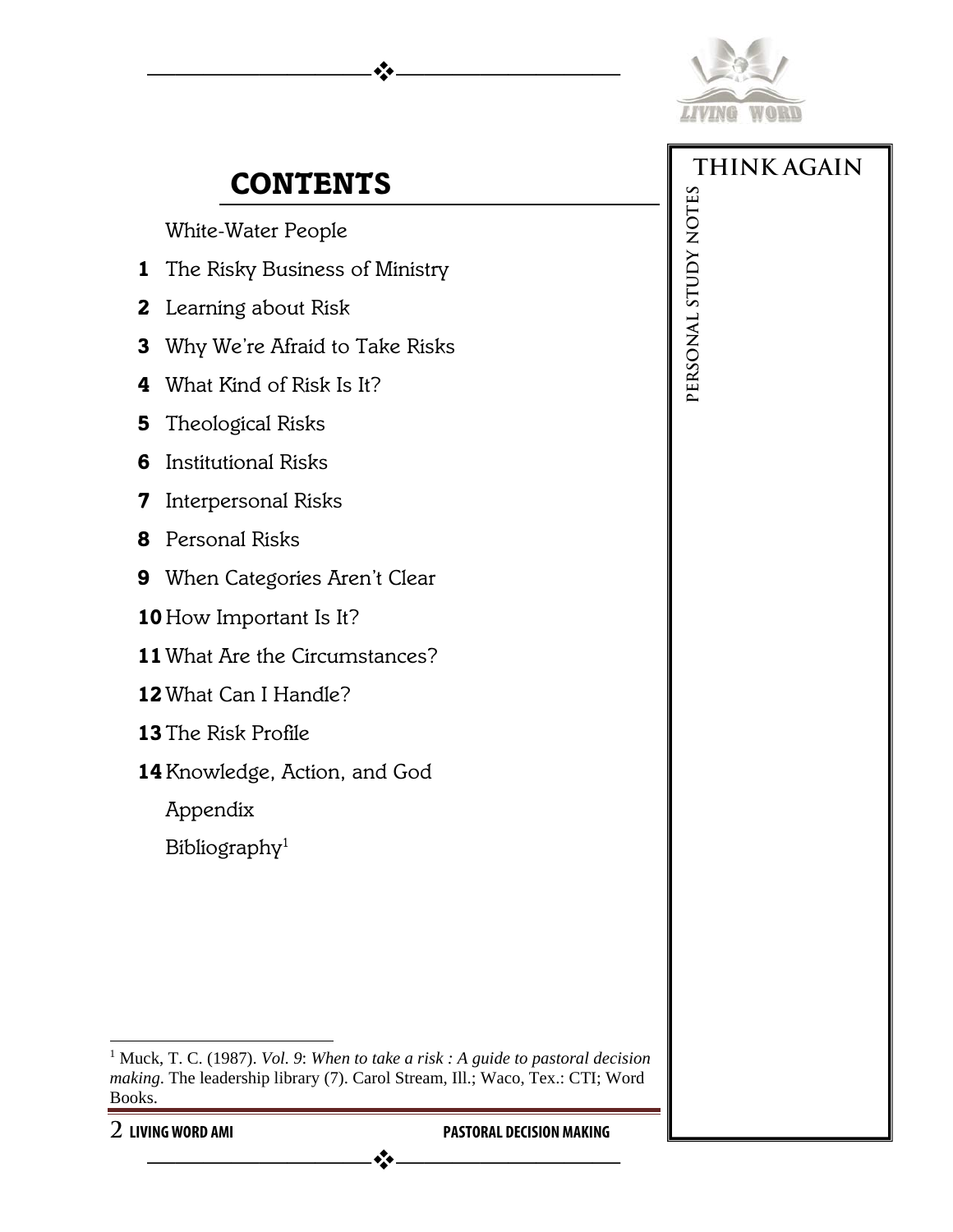

 **PERSONAL STUDY NOTES** 

PERSONAL STUDY NOTES

# *INTRODUCTION WHITE-WATER PEOPLE*

*In one of his sermons, Bruce Thielemann, pastor of First Presbyterian Church in Pittsburgh, Pennsylvania, quoted a champion surfer who had spent years mastering his sport: "There is a need in all of us for controlled danger, for an activity that puts us on the edge of life."* 

————————————————

*"Living on the edge of life" is one way to define risk. Risk taking occurs when we put our reputation, beliefs, financial security, personal well-being, or even our lives on the line. We may do so simply for the thrill. Or we may do so in the hopes of achieving some higher goal—as Samuel Johnson said, "to risk the certainty of little for the chance of much."* 

*Thielemann used the surfer analogy to challenge Christians to risk safety and security for the chance of doing much for the kingdom—confronting a fallen world with the gospel's radical message. Only by a willingness to "paddle out to where the white water is" can we hope to meet the mandates Christ gave us for serving a world in chaos.* 

*The challenge of white-water thinking, applied specifically to pastors and local church leaders, was the motivation for this book. I knew from my experience as editor of LEADERSHIP, a quarterly journal for 100,000 pastors on the front lines of Christian ministry, daily, indeed hourly, local church leaders face the realities of confronting Christians as*  well as a non-Christian culture with true Christianity. Difficult *decisions, involving daily risk to their well-being and the well-being of their churches, are commonplace for pastors.* 

*Yet I also knew from conversations with hundreds of pastors in churches of different denominations across the country that few view themselves as risk takers or whitewater people. They know they have difficult jobs and they are thrilled to serve so fully in Christian ministry. They have*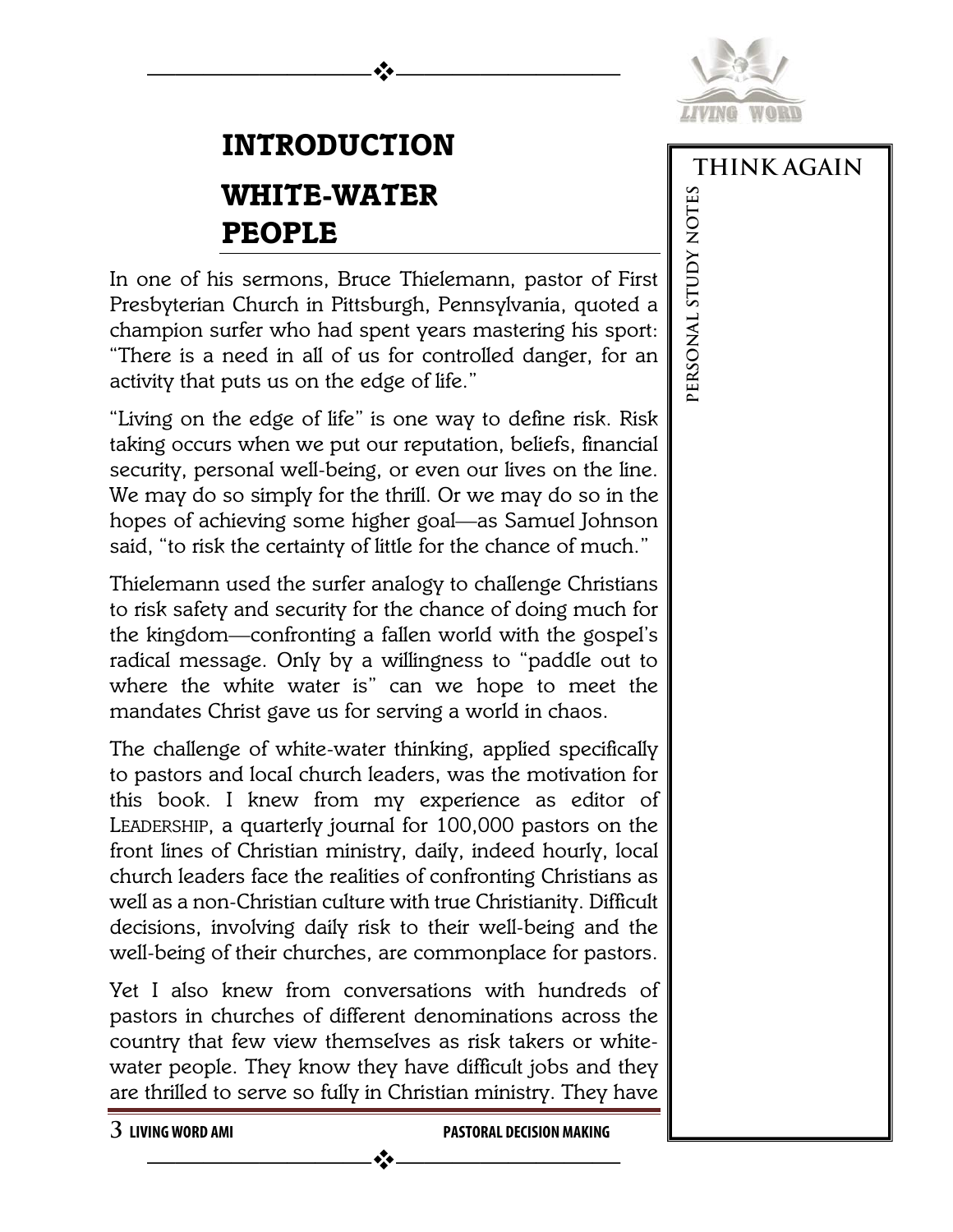

 **PERSONAL STUDY NOTES** 

PERSONAL STUDY NOTES

*a deep desire to be effective, but they are generally reluctant to analyze closely their daily decision making. And the idea that daily they are taking risks, although not entirely foreign* 

————————————————

*to their thinking, is not the common way they express it.* 

*With this background, I set out to answer two sets of questions.* 

### *Why are pastors uncomfortable with the concept of risk taking?*

*How do pastors view the difficult decisions they make? As risks? As simply the tough realities of the task God has given them? What happens when disaster strikes?* 

*To answer these questions, Virginia Vagt, director of corporate research at Christianity Today, Inc., and I developed a survey asking pastors about the toughest decisions they have made in ministry and how those decisions worked out. Did their decisionsolve the problem? Or did it lead to worse problems, pain, disillusionment, and perhaps even dismissal? What were the personal and professional costs of such decisions? In retrospect, would they do anything differently? We mailed the survey to a random sample of 1,000 LEADERSHIP subscribers. The results were computer tabulated and analyzed. (More details of our research technique are in the Appendix.)* 

*The results of our research form the basis for much of this book. My impression that pastors rarely think about their difficult decisions as risks was confirmed. Yet they recognized after the fact that risk was involved all along. When risk was described simply in terms of difficult decision making (as we did on the survey), the respondents immediately recognized themselves and their situations in the questions.* 

*Further, nearly unanimously they desired help in making more informed decisions.* 

————————————————

### *Would using the concept of risk help?*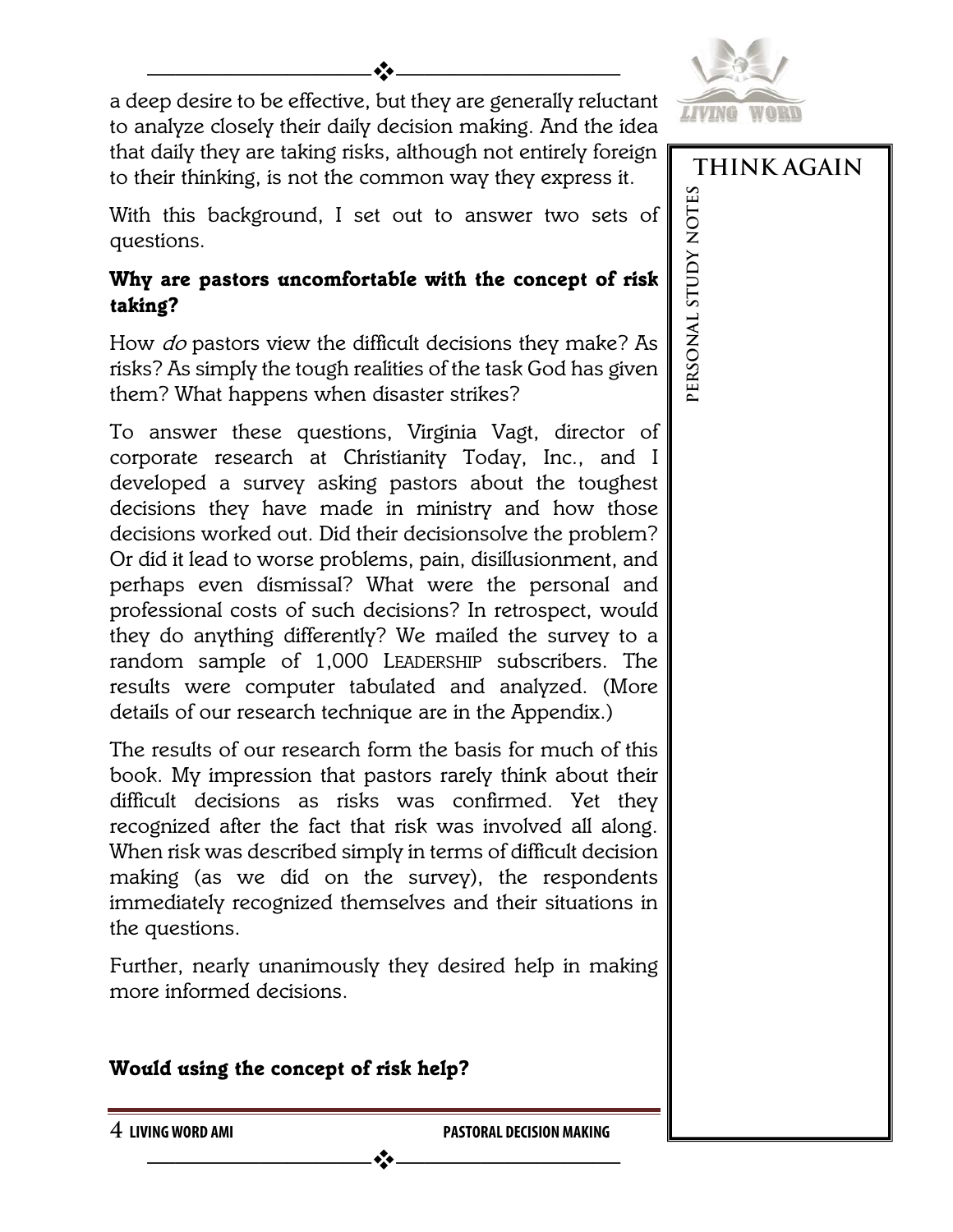

*The second set of questions revolved around the concept of risk. Would pastors be helped by recasting some of their decision making into the language of risk analysis? Would a better understanding of risk help or hinder the decisionmaking process?* 

————————————————

*To answer those questions, I began to read the secular literature on risk taking. I applied some of the concepts to the local church setting, and then went out and conducted personal interviews with pastors, asking them how useful these concepts of risk taking would be in their churches.* 

*From the survey, I learned much about the different kinds of decisions a pastor is called upon to make and the relative risk of each. Virginia and I put together a "risk profile," a short series of analytic questions to help pastors identify the degree of risk associated with various decisions they must make. (See Chapter 13.)* 

*From the in-depth interviews, I gathered stories and examples of pastors taking risks in ministry, and how they analyzed those difficult decisions. This reaffirmed my impression that viewing difficult decisions in the language of risk would be helpful.* 

*In many ways the results of the interviews and survey must be viewed as provisional. We gathered an enormous amount of anecdotal material that we have attempted to quantify. We have even tried to show some statistical tendencies in the form of charts and our risk profile. But they are tendencies only, offered to help pastors begin to ask the right questions about tough decisions they face regularly.* 

*Nothing is as distinctive as the problem you are facing today, complete with its own set of church members, circumstances, and spiritual dynamics.* 

*Often I let the stories and anecdotes speak for themselves, with little attempt at statistical quantification or even analysis. I offer these stories as models, both positive and negative, in hopes that you will identify the transferable principles to guide your own ministry.* 

————————————————

 **PERSONAL STUDY NOTES**  PERSONAL STUDY NOTES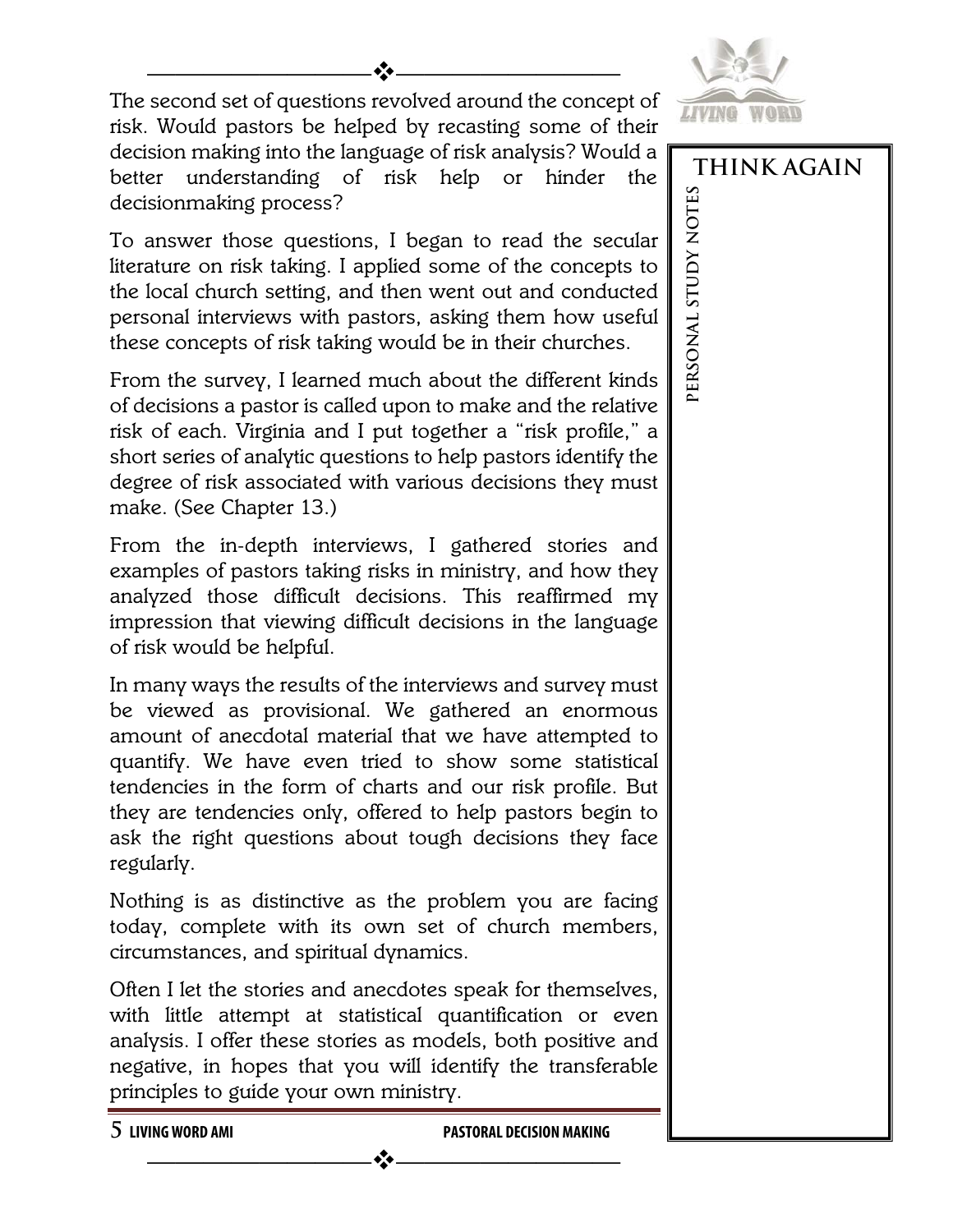

*My prayer is that as you read this book, you find yourself in it. Through the stories of church ministry, I want to affirm you as one of God's front line officers, facing the enemy at close range, reinforced by the knowledge that thousands of others all over the globe are leading soldiers against our common enemy. Reinforced, too, by the understanding that we are fighting in God's army, and through Christ we will be the eventual victors over sin and disappointment.2*

————————————————

**THINK AGAIN PERSONAL STUDY NOTES**  PERSONAL STUDY NOTES

————————————————

l

<sup>2</sup> Muck, T. C. (1987). *Vol. 9*: *When to take a risk : A guide to pastoral decision making*. The leadership library (9–12). Carol Stream, Ill.; Waco, Tex.: CTI; Word Books.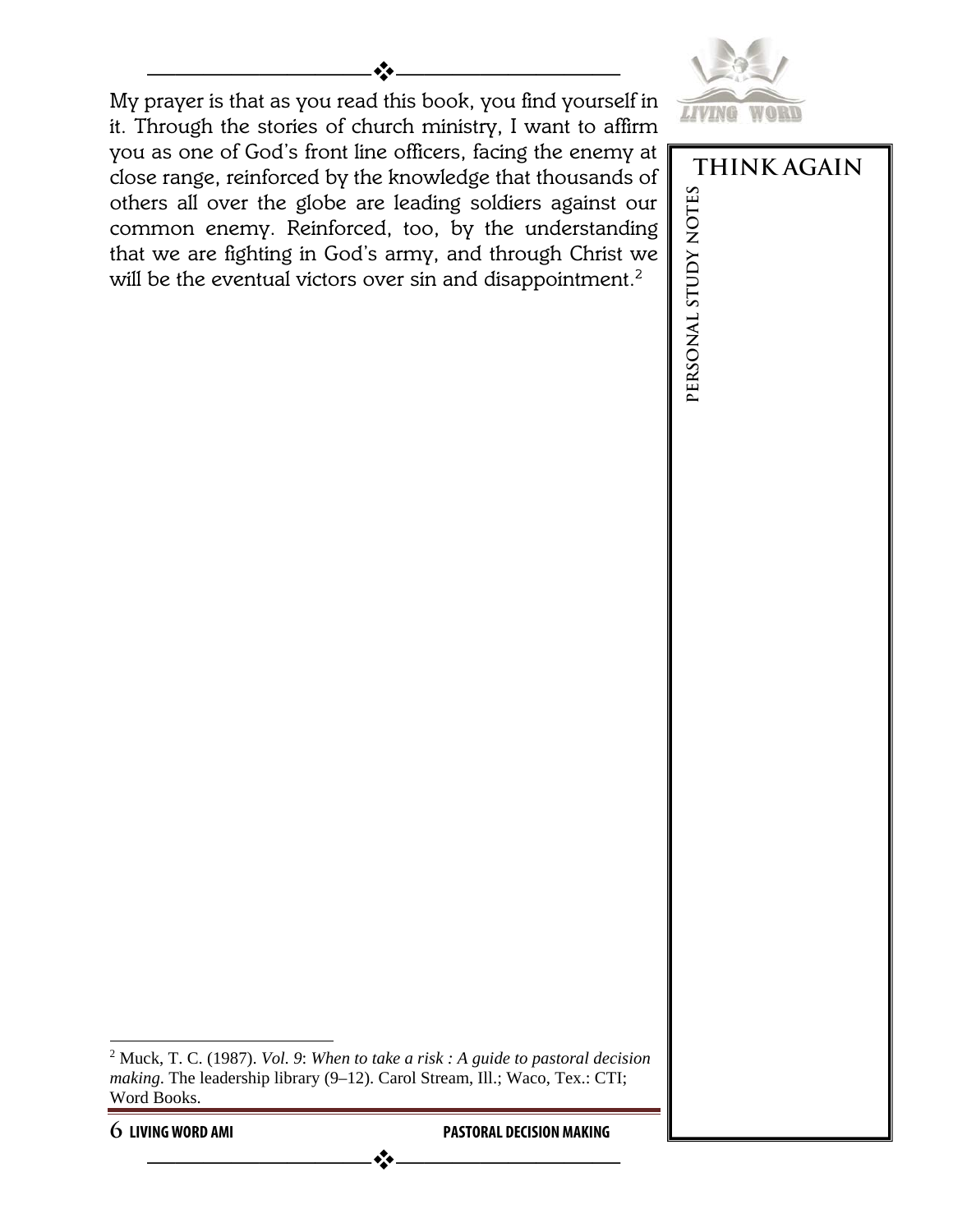

## **ONE** THINK AGAIN *THE RISKY BUSINESS OF MINISTRY*

————————————————

*Security is mostly a superstition. It does not exist in nature, nor do the children of men as a whole experience it. Avoiding danger is no safer in the long run than outright exposure. Life is either a daring adventure or nothing.*

*HELEN KELLER*

*We are not used to thinking of ministry in terms of risk. Risk implies an element of doubt and uncertainty. It suggests dangerous initiative. Risk is a frontier word, a word borrowed from the arenas of war and business.* 

*Religious propagators, on the other hand, tend to present the church as a risk-free zone, a haven of rest floating on clouds of salvation. This view has understandable roots. God has promised us the security of eternal life. Where is the risk in such certainty? Many of us have sung the Daniel Whittle hymn: "I know whom I have believed / and am persuaded that he is able / to keep that which I've committed / unto him against that day" (italics mine). No uncertainty there. With such an absolute theology, it is only natural to think that a church, properly functioning, hums along without the risk associated with the secular world.* 

*Intuitively, local church leaders know different. They know the gut-wrenching decisions they are forced to make and the pain a misstep, or even the proper step, can bring. They have made many difficult decisions and waited for the consequences—occasionally peaceful resolution but more often explosions of varying magnitude.* 

————————————————

 **PERSONAL STUDY NOTES**  PERSONAL STUDY NOTES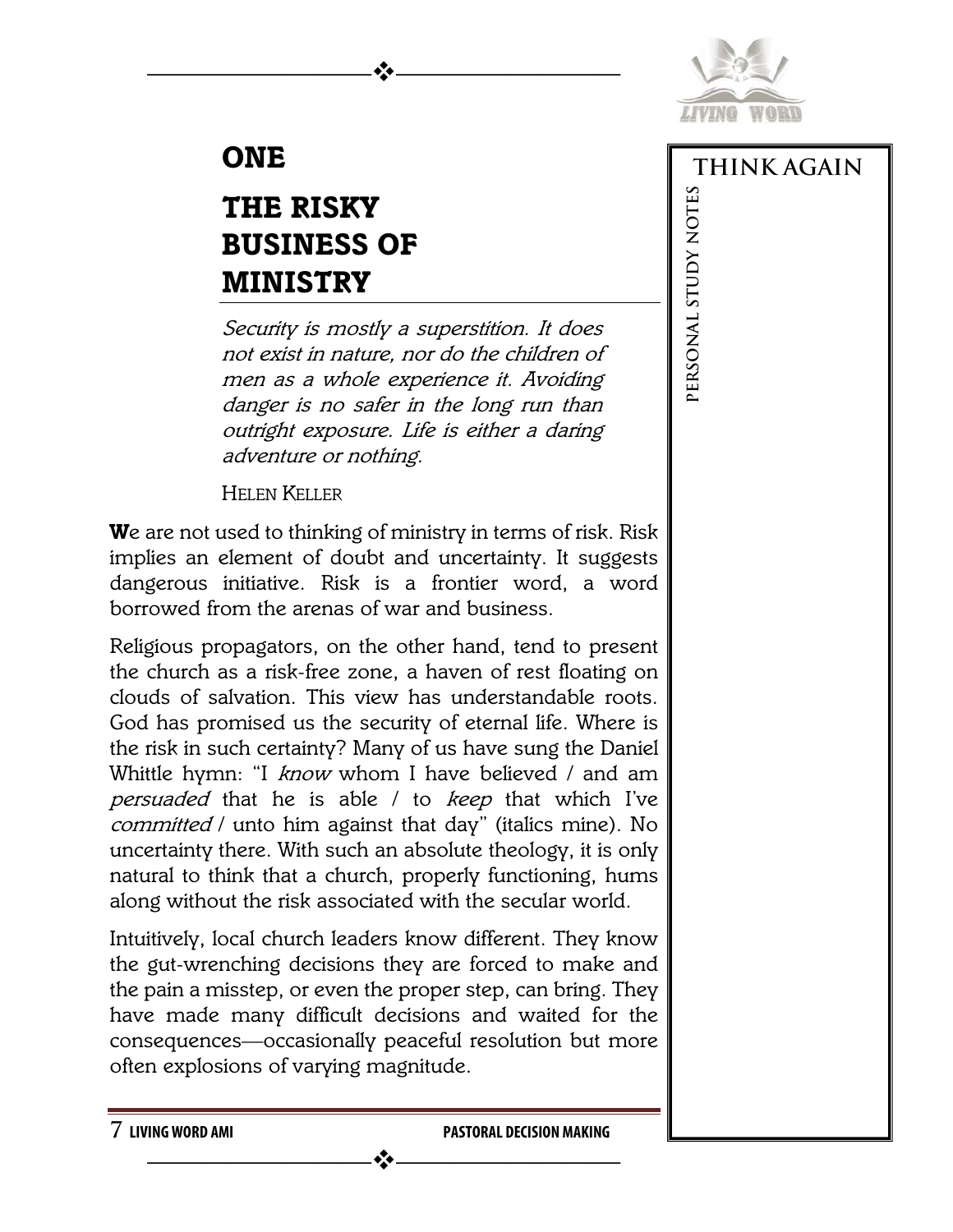

———————————————— In spite of such crises, the popular image of the church as a *smoothly operating temple of God's Spirit remains strong. It is an image all of us would like to believe, so we* 

*sometimes work on two different planes. On one level, we present a smoothly functioning facade to the world (occasionally even in our own thinking), all the while trying to cope behind the scenes with the reality of administering a complex church institution—a task that requires every bit as much skill as handling a small business.* 

*Thus, too often the image of harmony, good and worthy in itself, hinders the strong, direct initiative called for in the everyday functioning of the body of Christ. Would coming to grips with the concept of risk taking help?* 

*The following story of one pastor and his antagonist can be read two ways. It can be read passively, without the notion of risk, with only the feeling that this kind of thing should never happen in the body of Christ. That disavowal, as we shall see, is itself why many of these skirmishes escalate into full-scale war.* 

*Or it can be read actively, with an eye to danger and decision, putting yourself in the place of Pastor Stoller, and asking: What would I have done differently? When would I have taken a stand? When would I have risked the shortterm pain of a difficult decision in anticipation of long-term health?1*

### *A Case History*

*Al Stoller always relied on two things to work himself out of tight spots—his gift for dealing with conflict and the belief that God would take care of people problems. So when trouble surfaced in the person of Pete Mankin, Al figured things would work out.* 

*Al, with his wife, Marcy, had been pastoring the Christian Church in Hamilton, Ohio, for eight years when they met Pete. Hamilton is a town of seven thousand west of Pittsburgh, and Pete was a local businessman whose factory employed many of the people in the church. They* 

————————————————

**THINK AGAIN** 

 **PERSONAL STUDY NOTES**  PERSONAL STUDY NOTES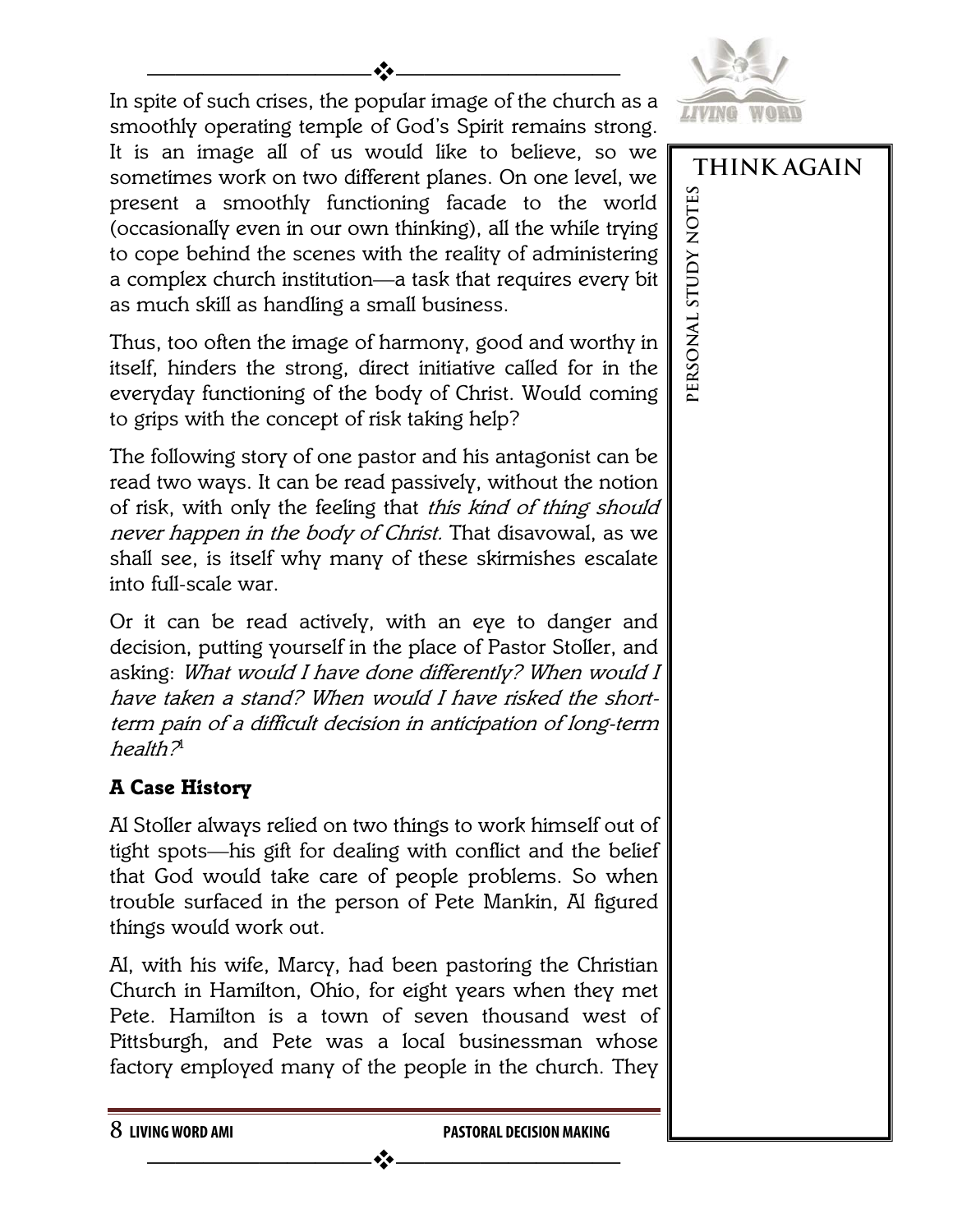

 **PERSONAL STUDY NOTES** 

PERSONAL STUDY NOTES

*met when a flood damaged a dozen houses in the neighborhood where many of Pete's employees lived.* 

————————————————

*Al's congregation had a disaster unit. When a house burned or a barn collapsed, the unit would offer food and assistance. Following this flood, they brought in tractors and trucks and brooms and buckets to clean up. Several days after the flood, Pete heard from his employees how the Christian Church people had helped. So he dropped by the church and asked, "Who are you? Why are you helping these people?"* 

*The Mankin family started attending Al's church. It began to make a difference in Pete's life. He had been living in the*  fast lane, but soon opened his home for a Bible study. Then *he became involved in the administration of the church's grade school and served on its board of directors, eventually becoming chairman.* 

*"We recognized right away he was a strong man," remembered Marcy. "He had charisma, which made it easy for people to take his side, even if they didn't really believe in what he was doing. He was attractive and warm in many ways."* 

*"He was generous," said Al. "He and his wife had a large house and would have the whole congregation in for a pizza party. He even bought a bus for our Christian school—a twenty-thousand-dollar gift."* 

*The first year after Pete joined the church, everything went smoothly. He continued to grow spiritually. He initiated men's Bible studies at his home or at restaurants. He would stand up on Sunday and tell the people how much they meant to him. Al felt they had found a strong leader. He remembers telling Marcy one Sunday evening, "Pete is really growing. I can see him being an elder of the church one day."* 

*Pete's spiritual growth, however, proved selective. Certain areas of his life remained untouched by repentance and grace, particularly the material side of life. He had lots of money and enjoyed spending it on comforts and* 

————————————————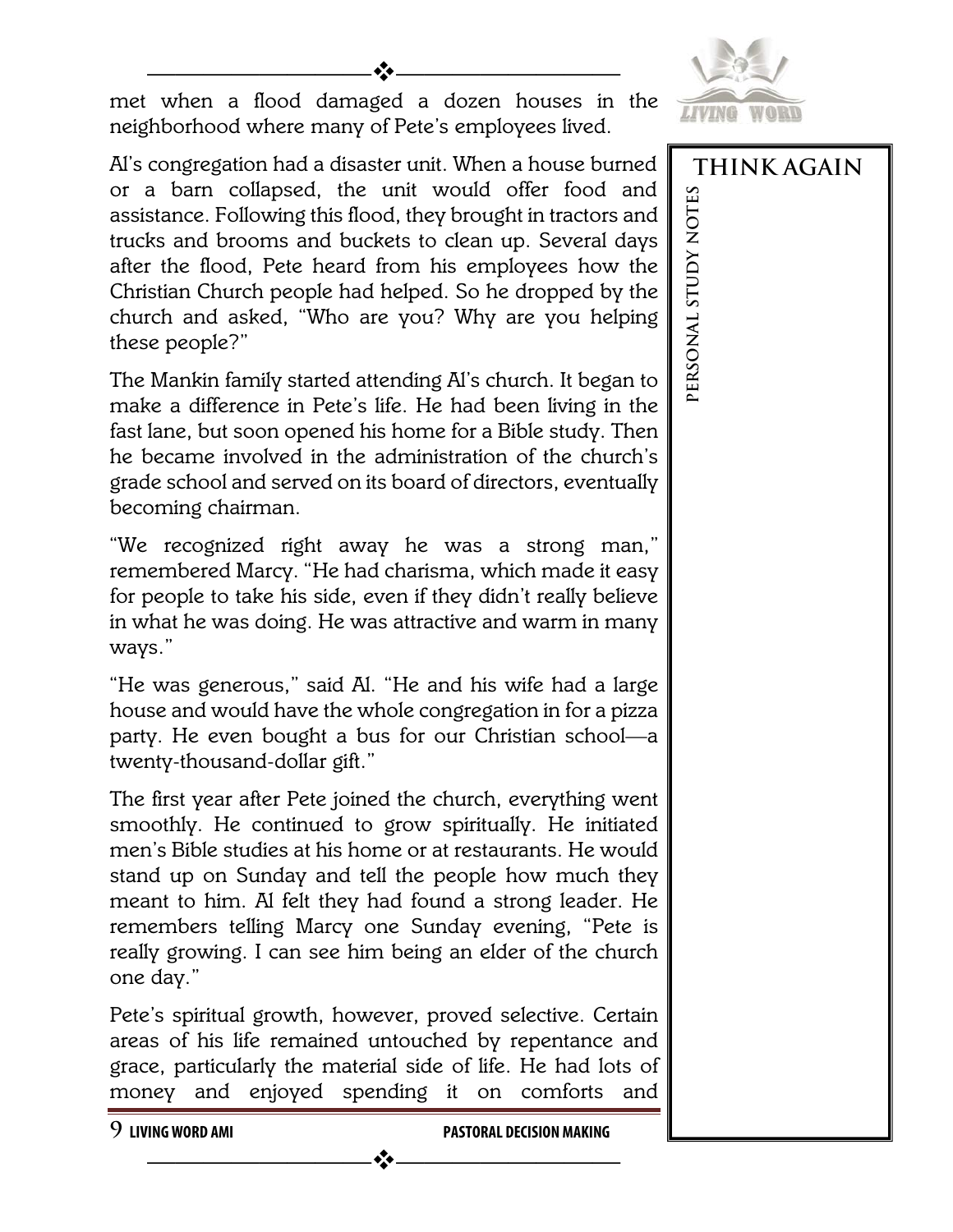

*entertainment. He did a lot of expensive traveling. He was known as a sharp businessman, occasionally too sharp.* 

————————————————

*"It's hard to describe the problem I began to sense. So much of it dealt with his motives," said Al. "Pete was outwardly supportive of the church, but he did things that made me wonder.* 

*"For example, I would preach about fairness in our financial dealings with others, and Pete would nod his head. But then he would tell me privately how great it was that he could pay his employees so little. He said he wouldn't be able to compete in the Pittsburgh market, but here the rural environment enabled him to get cheap labor and make good money."* 

*Al suggested that Christian managers should want employees to benefit when the company benefits.* 

*"These people are happy with what they have," snapped Pete. "They wouldn't know how to handle more money if they had it. They're just grateful for a job, and that's what I'm giving them. If I weren't here, where would they be?"* 

*Soon Al realized that Pete was telling his employees a different story. "Some of the employees who attended our church reported that Pete would go through the shop and say, 'We're having a bad year, guys. We've got to do better. We need more production.' At the same time he would be telling me how much income he'd made this year, and how great the bottom line looked."* 

*Pete's sharp business practices extended beyond low wages, however. Although others in the church didn't know much about Pete's business ethics, he took Al into his confidence, probably out of a need to engage in the executive's version of locker-room talk.* 

*"He told me things that I kept confidential. But I would tell him how I felt about those things. He didn't like that, of course. He would tell me, 'You've never been in business, so you can't possibly understand all the issues.'* 

————————————————

**THINK AGAIN** 

 **PERSONAL STUDY NOTES**  PERSONAL STUDY NOTES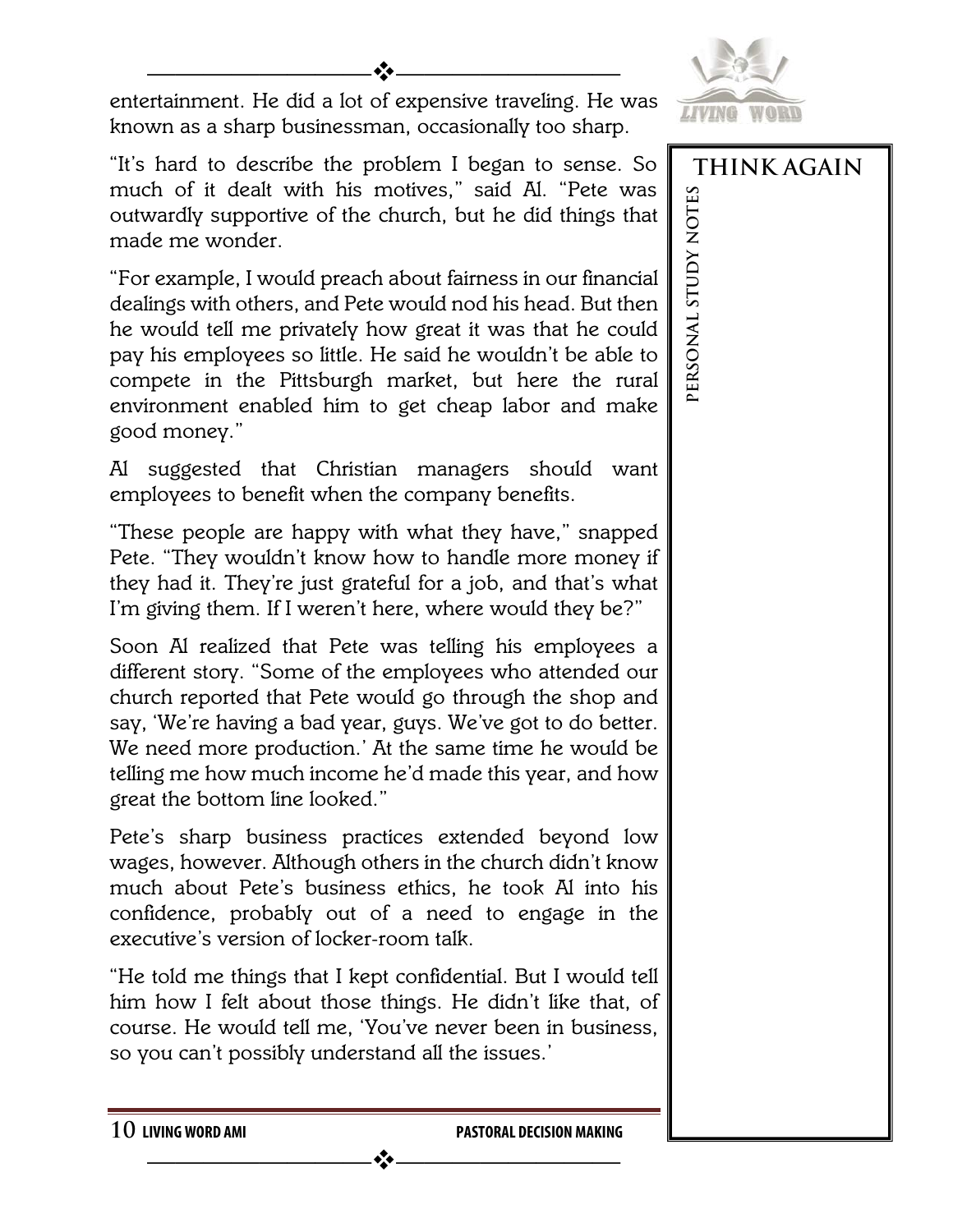

 **PERSONAL STUDY NOTES** 

PERSONAL STUDY NOTES

*"This put me in an awkward position. I felt a need to keep it in confidence, because I didn't want to prejudice the* 

————————————————

*church against an immature Christian. But I also realized some of the things he was doing, particularly where they affected other members of our church, had broader implications than Pete's own spiritual well-being. The church would eventually be adversely affected."* 

*The trouble started shortly after Pete announced he wanted to make his business a Christian establishment. Calling his workers together he said: "I want my business to be run the same way we run the church—by New Testament principles. I may have been lax in this in the past. But from now on I want to run not only a profitable business, but one that is as ethically sound as any organization there is."* 

*That sounded great. But pretty soon the men from the church who worked for Pete started telling Al: "He still swears like a sailor. And he mocks leaders of the church, both the elders and the pastor."* 

*Al asked them why they hadn't told him this before.* 

*"Before, we put up with his double standard because we all do it to some extent," one young engineer confided, "but his grand announcement was too much. Announcing he's going to run his business by Christian principles—and then not changing anything—is pure hypocrisy."* 

*That was Al's first sign that all was not well between pastor and nascent disciple. Viewed alone, that would have been disturbing, but not enough to keep Al awake at night. But other collisions of the pastor's sphere with Pete's sphere began to make Al wonder if he wasn't involved in a game that had more at stake than simple competitive pride.* 

For example, the principal of the church's grade school *resigned. Attempting to aid the search for a replacement, Al, as the church's chief administrator and thus ex officio member of the board, suggested a teacher from the staff. An excellent teacher, who had been with the school from the beginning, she had just gotten her master's degree in school administration. She wanted the job and was fully* 

————————————————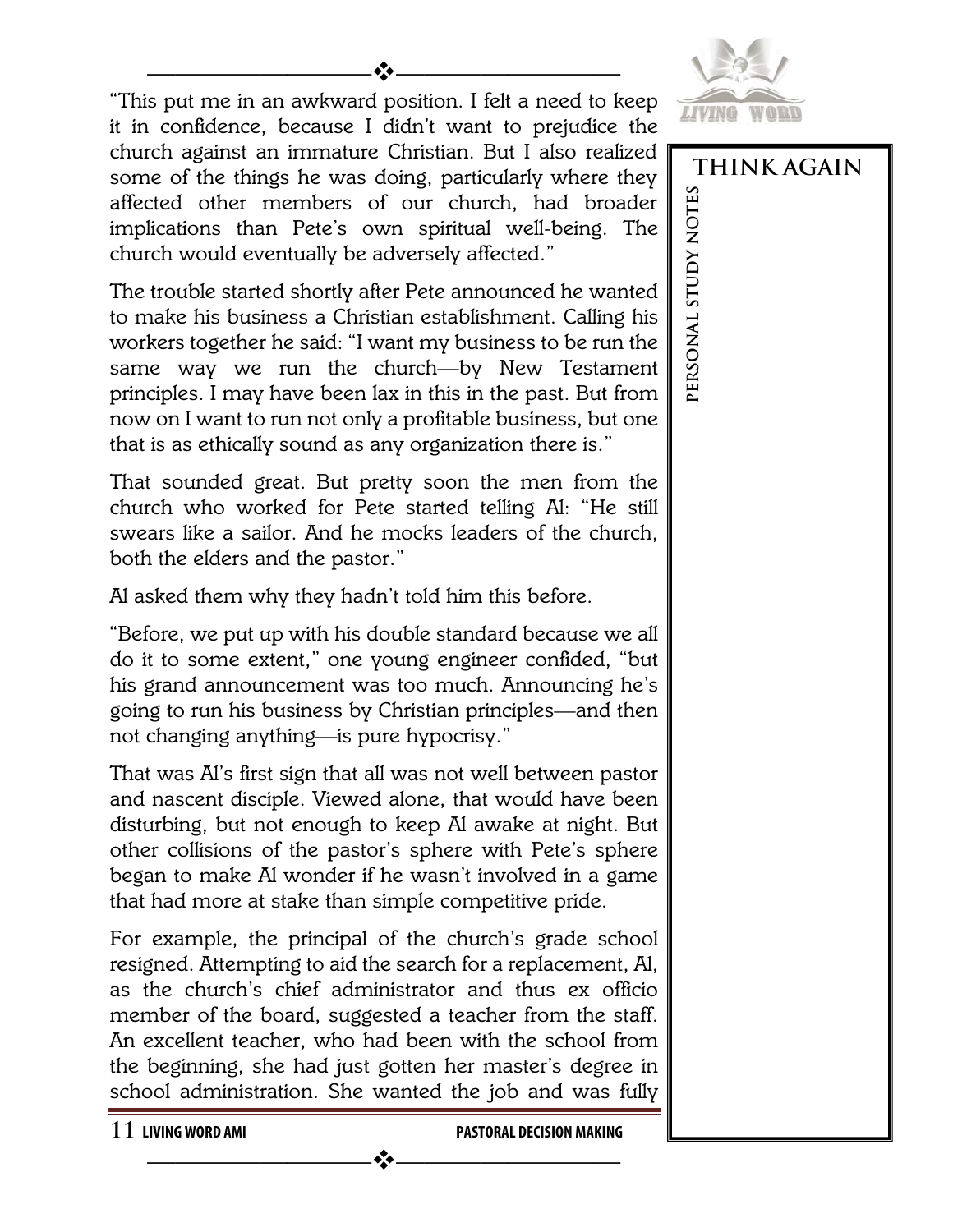

PERSONAL STUDY NOTES

*qualified. Pete, however, started the rumor that Al was twisting his arm and trying to take over his job as board chairman.* 

————————————————

*Marcy, not knowing Al had recommended this teacher, also recommended her to Pete. Pete then told his friends that Al was using his wife and "several others" (the church secretary had also talked to him) to sway him.* 

*"It was simply a case where there was one logical, qualified candidate, and everyone recognized that—except Pete," Al said later.* 

In the end, Pete didn't consider the teacher, and she left to *teach in another private school. That was a loss; dedicated teachers were hard to find. Even after she left, Pete persisted in implying that Al tried to twist his arm.* 

*Al finally talked to the elders of the church about Pete. "Of our four elders, two were cautious about Pete and were aware of some double-dealing; the other two were favorable toward him, and they soon let Pete know I was raising questions about him.* 

*"Another time we were building a new building and some people were painting at night. We needed lights and used some stage lights Pete had loaned the school stage troupe. He got angry about the lights being used that way. I offered to buy new lights, and he said no. But he continued to tell people how he resented it.* 

*"These all sound little, but I felt a growing conflict. I should have dealt with it, but I let it slide, hoping it would go away."* 

*The conflict was beginning to take its toll on the pastor's home life. Marcy noticed all was not well.* 

*"I was aware of what was going on, but not its intensity," she said. "Al would tell me some things people were telling him, and I couldn't understand how Pete could lead two such different lives. How could he keep from tripping himself up? How could he remember what he said to someone at work and not contradict himself at church?"*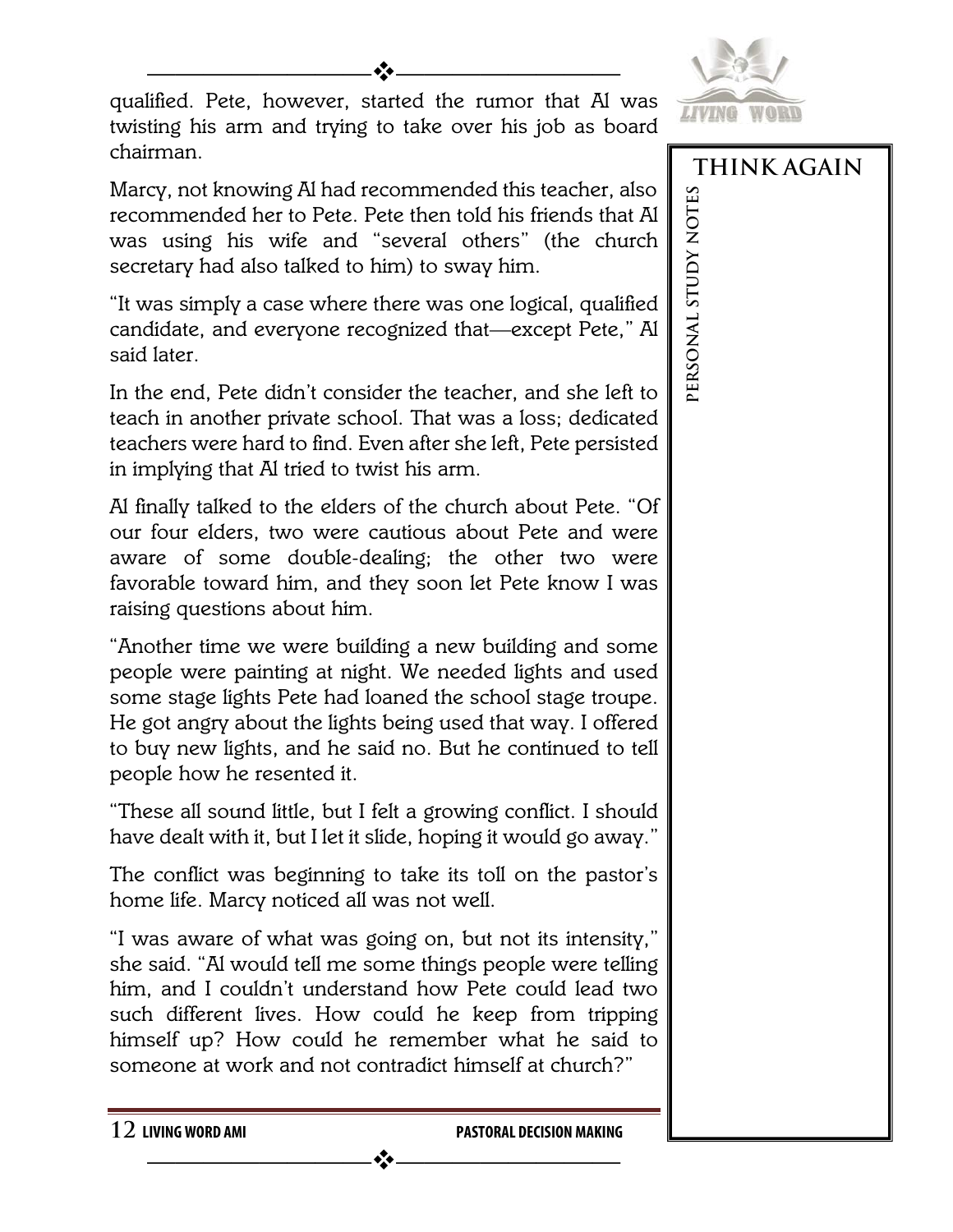

*Gradually the emotional anguish became more obvious.* 

————————————————

*"I knew Al was struggling, and my intuition told me big trouble was brewing. I knew two of the elders would have a hard time standing up to Pete, so when Al mentioned setting up a retreat with the elders to determine what direction to go, I was all for it."* 

*The elders went on retreat in the Poconos in March. Things appeared to go well. Al outlined the growing conflict with Pete, and after discussion the head elder told him, "We don't see any problem with your ministry—let's just keep working at this." Even the two who were more supportive of Pete agreed that Al was the person to support.* 

*When the elders came back and told the church they were in full support of their pastor, Pete started coming on strong. He began to tell members of the church, "If you aren't men enough to stand up to the pastor and get him out of here, I will."* 

*Six weeks later one of the elders came to Al and said, "I'm withdrawing my support from you."* 

*"What changed your mind?" Al asked.* 

*The defecting elder didn't have an explanation.* 

*Again Al remembers that as a time he should have acted: "I knew the elder was withdrawing his tithe from the church, and he acknowledged his loyalty was withdrawn. I should have asked him to step aside until the problem could be worked through. But I didn't."* 

*The next Sunday, Pete stopped Al after the service and said, "If you don't leave the church, I will." Al could only stammer something about those not being the only alternatives, but he knew he was in for a battle.* 

*The pressures mounted. At a church business meeting, Pete told the congregation, "The Lord has told me it's time we got new leadership. The time has come for Pastor Al to move on."* 

————————————————

**THINK AGAIN PERSONAL STUDY NOTES**  PERSONAL STUDY NOTES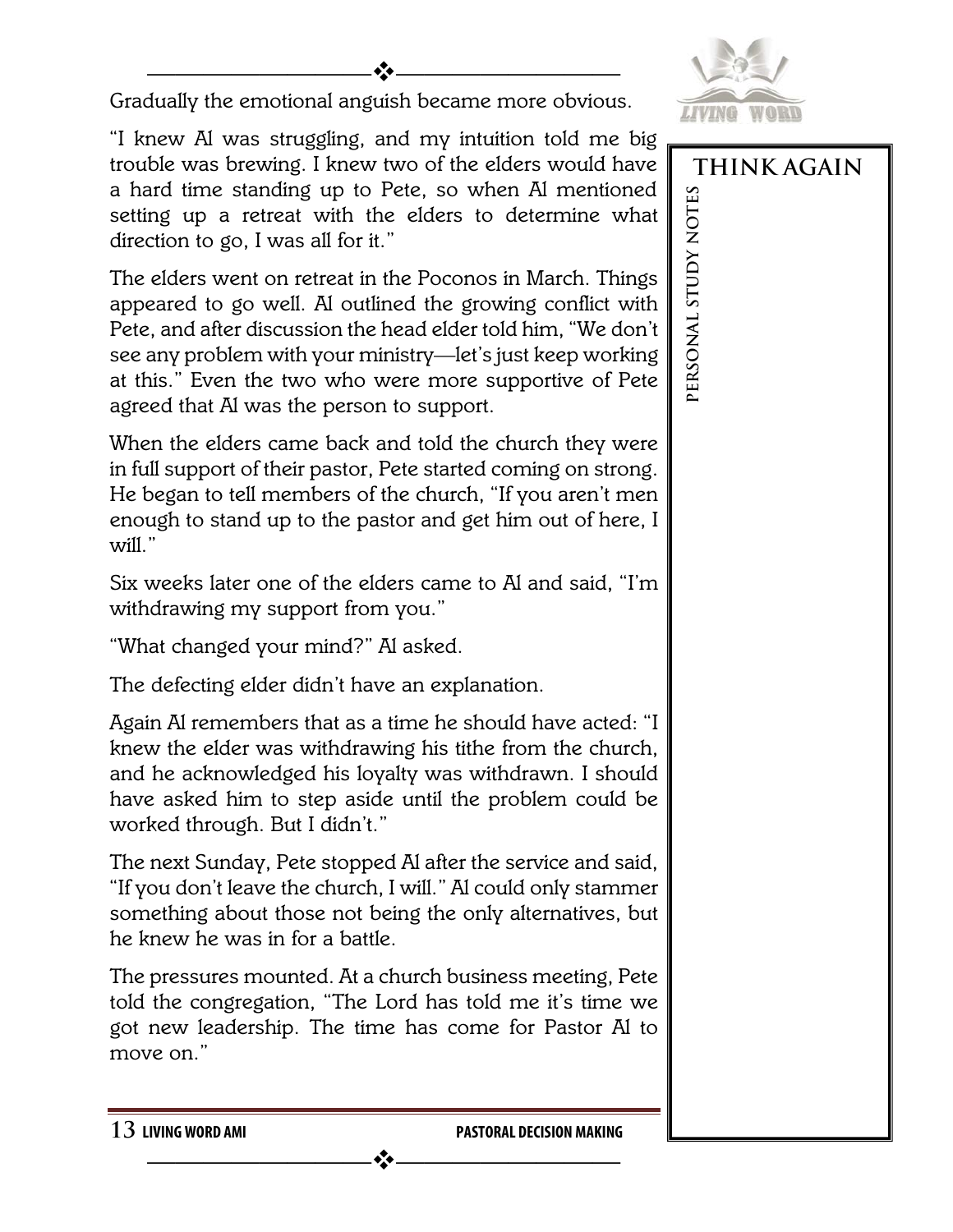

*Apparently, God hadn't been telling any one else in the congregation; Pete's reasoning came across as unclear and arbitrary. The people didn't know how to take Pete's "message from God." No action resulted.* 

————————————————

*For Al, the message was especially confusing: "I'm not sure what was the root of his motivation to have me ousted. Theologically, we disagreed over prosperity teaching. Pete would say things like, 'The more money you give, the more you'll get back.' It affected the way we did some of the business of the church. I told him, 'Pete, I believe the Bible says the Lord is going to give back to us, but not necessarily in dollars. And that's a low motivation for giving.'* 

*"He was particularly disturbed when I said in the pulpit that I disagreed with a preacher I had heard say, 'God gave his Son in order to get more sons.' To me, God's love is so pure that if only one person had responded he would still have*  loved. He didn't give his Son only to get a greater return on *his investment.* 

*"Yet I can't believe theology was the real reason. Much of it was personal, I'm convinced. He knew I was learning more and more about his business practices, and that made him uneasy. I learned that in order to get rid of his plant manager, he accused him of having an affair with someone*  in the office. There was no basis to the accusation. The man *did leave the plant, however, with a broken life.* 

*"Few people in the congregation were aware of what was going on, and I didn't tell them. The elders and I didn't know how public to make it. Now I see it was weak leadership on my part that I didn't do something publicly. We had disciplined people who were unfaithful sexually and released them if they were unrepentant. We should have followed the same procedure in this case. Pete's actions were just as harmful spiritually and should have been dealt with.* 

*"Yet if we had confronted Pete with these things, he would have gone to any length to convince people they weren't true."* 

————————————————

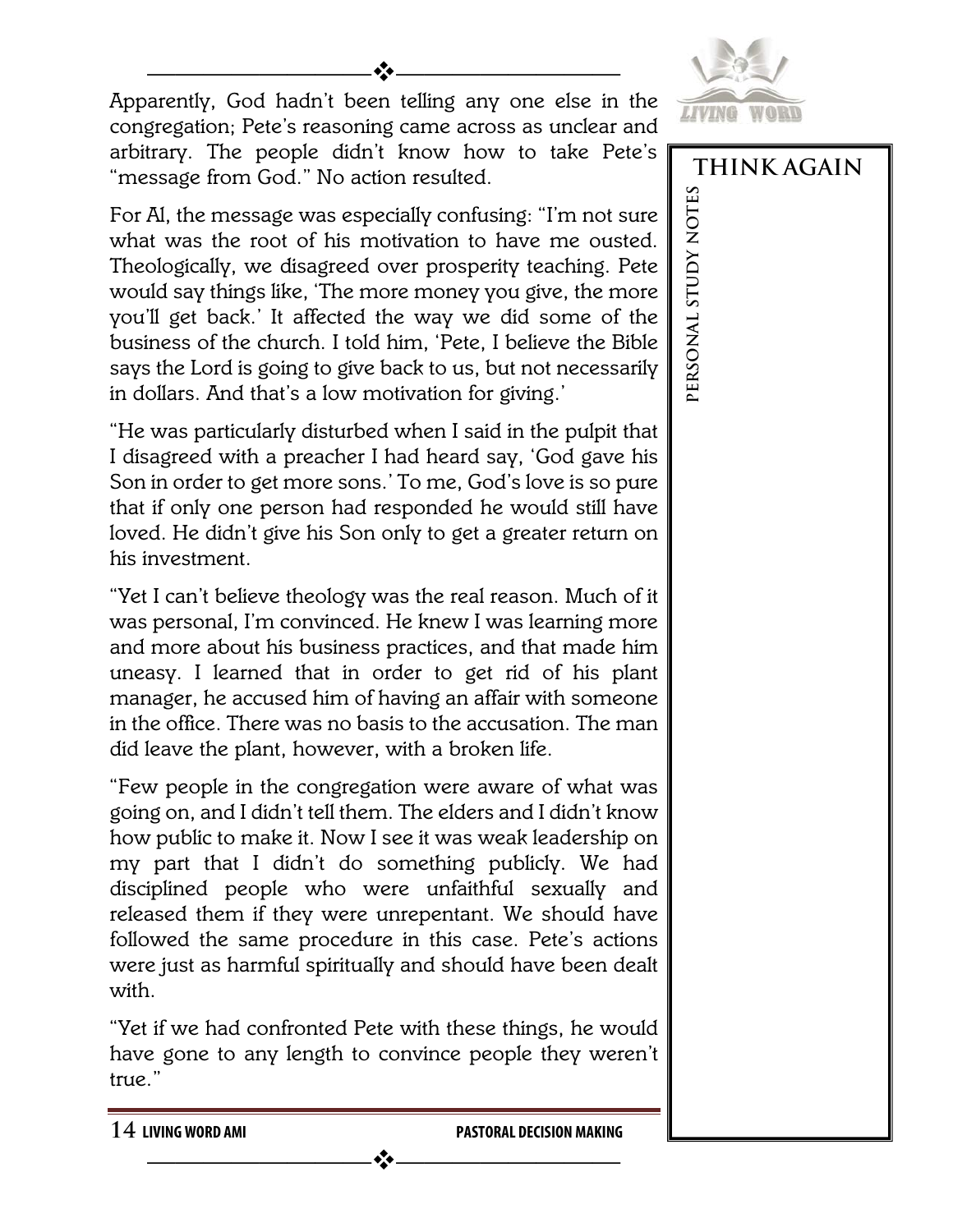

*Once an employee at Pete's business overheard him talking on the telephone about the pastor: "We almost have him broken down. Just hang in there. We'll get him to resign yet."* 

————————————————

*Al asked Pete to come to an elder's meeting and there he asked him about the story. "That's a big lie," Pete said. "My entire office staff will deny it ever happened. I'll swear on the Bible it didn't happen."* 

*There was a pause, and one of the elders said, "Pete, you may not like this, but you did make that telephone call and say those things. I was the one you called."* 

*Pete started to backpedal. "Boy, I don't remember saying that." But he was caught red-handed.* 

*Al let his defenses down. The battle was the Lord's, and the*  Lord would win the battle. Hadn't the elder, one of his *opponents, held Pete to account? Surely they all could see what kind of man they were facing. But Al hadn't seen the end.* 

*In the middle of May, two days before Al and Marcy were set to leave for their vacation, another elder withdrew his support from Al.* 

*"That didn't give us time to do anything," remembers Al. He told Marcy, "We can't leave now."* 

*But the other two elders urged Al to go: "We will keep things under control until you get back." They wanted Al to get the rest he needed.* 

*"We did need the time off. Because of the day school, I worked seven days a week. I was really tired. So we went."* 

*Shortly after Al and Marcy left, there was a death in the congregation. Al flew home for the funeral and immediately sensed things were not well. He performed the funeral Sunday afternoon and was told the church was having a congregational meeting that evening—and he wasn't invited. Their reason: "Things that need to be said can be said in your absence."* 

————————————————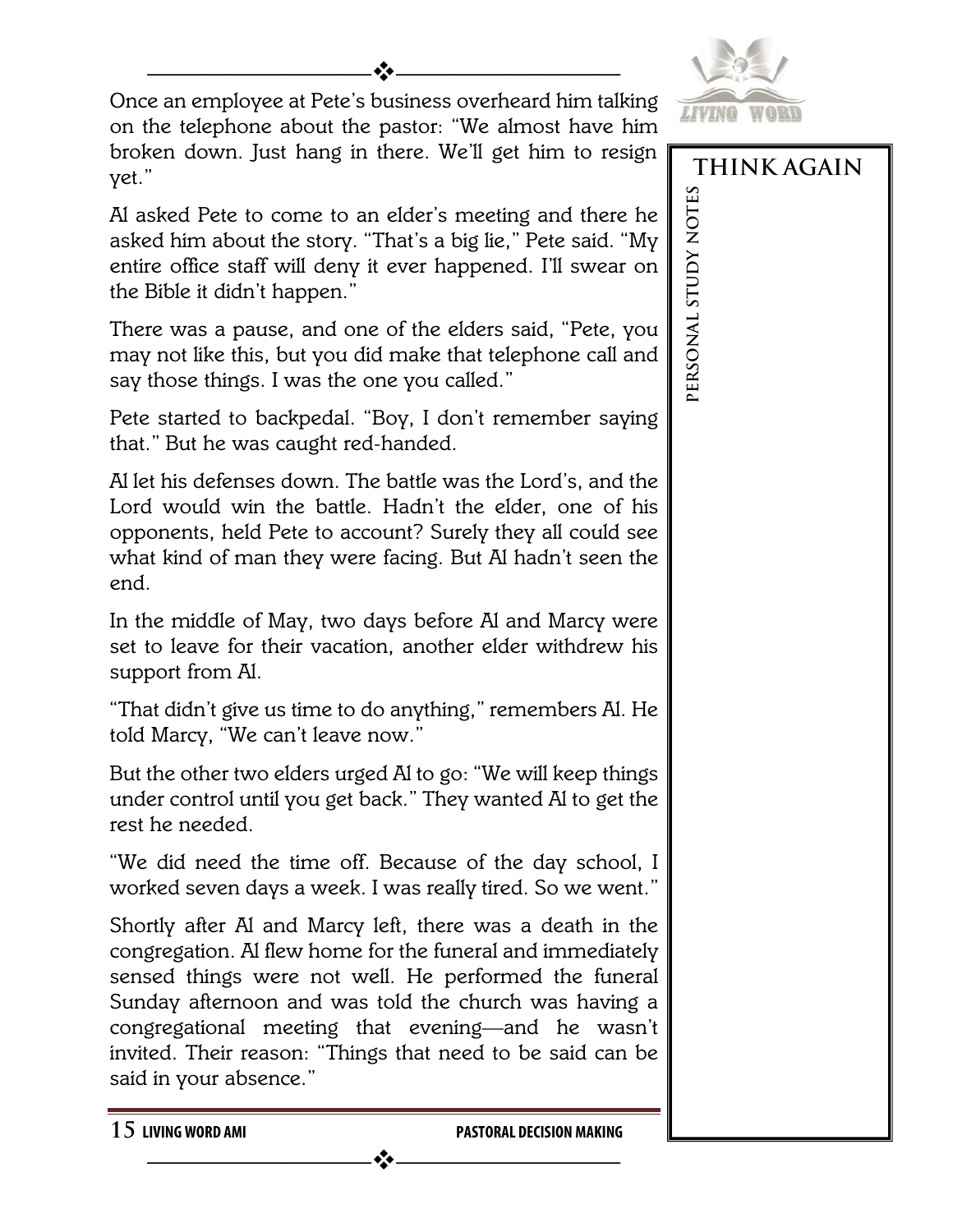

*Al flew back to Vero Beach, Florida, where they were staying with friends. When Marcy saw him, she immediately knew something was wrong. "We walked the beach, and Al was beside himself. Being in the dark about what was going on made everything seem a hundred times worse than it might have been. Finally he said, 'If the people can't see what's going on, maybe we ought to resign.'* 

————————————————

*"Al felt betrayed by the elders. He couldn't bear the tremendous gulf between himself and the congregation he'd been so close to. I was angry at God a little myself for what it was doing to Al. Many nights I would lie awake listening to him sob in his sleep."* 

*Finally Al called the chairman of the elders and said, "I'm going to give it another twenty-four hours of thought, but I think I'm going to resign."* 

*"Boy, that's going to be hard," said the elder, "but that's up to you."* 

*After thinking about it for one day, Al called the elder and dictated a letter of resignation that he wanted read to the congregation. "The elder told me later he cried that night, but he didn't say anything then. He felt I was resigning for my health, and he didn't want to talk me out of it. I felt he wasn't supporting me, that Pete had gotten to him, too. I knew this man had a heart for the church, and if he didn't think I should stay, I didn't want to. If he didn't want me to resign, I didn't get the message."* 

*By December, Al and Marcy left the congregation they loved and cared for. To this day they both feel their work there was left unfinished.* 

*"Marcy had told me in March we should leave, and I had said, 'I won't run from trouble. We've had difficulties before, and we've always worked through them.' She felt this was different, but I still think we could have prevented it, and I also think I made too hasty a decision. I walked away from a lot of people who didn't know what was going on and who would have jumped to my support if they had seen the whole picture."* 

————————————————

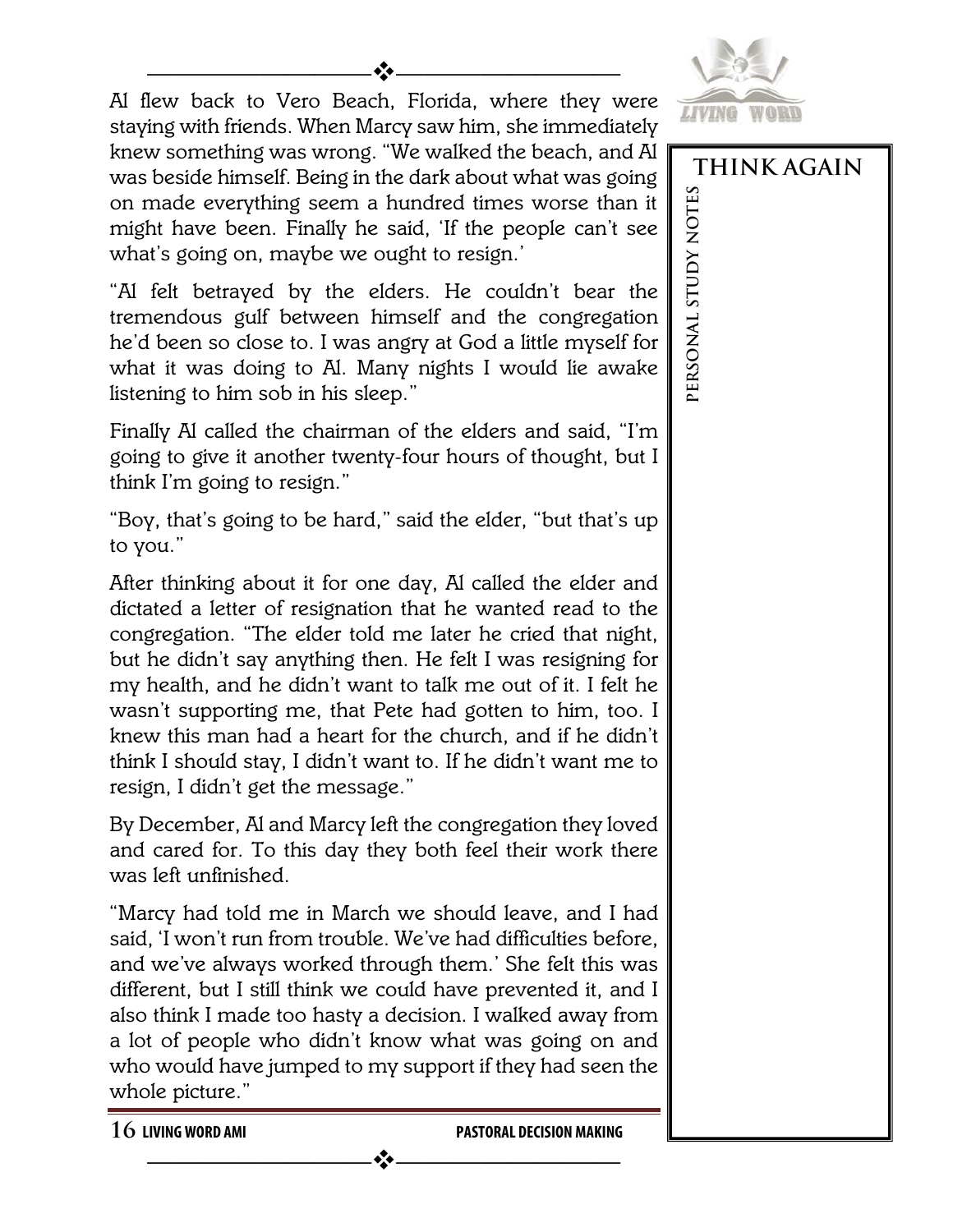

**THINK AGAIN PERSONAL STUDY NOTES**  PERSONAL STUDY NOTES

*Al has done a great deal of reflecting on what happened: "What could I have done differently? A lot of little things, I suppose. But I can think of two major things that might have made a difference:* 

————————————————

*"First, I could have taken the risk of confronting the situation much sooner. I might have lost the battle with this powerful man earlier, but I doubt it. It would have been better to act*  early and perhaps get my nose bloodied than to wait until *my entire ministry was at stake.* 

*"Second, I could have involved more people and told more of what I knew. I felt a responsibility to keep in confidence things I knew were going on. Now I feel that when sin is occurring in a parishioner's life, the elders should know about it."* 

*Two months after Al and Marcy Stoller left the church, Pete Mankin left also. Several months later, the two dissenting elders left. A behind-the-scenes power struggle decimated the leadership and left a church full of bewildered people wondering what happened—and why.* 

### *What to Do?*

*\* \* \** 

*What happened to Al and Marcy Stoller is replayed someplace almost every week. A powerful person or group in the church develops a dislike for the pastor, and over time the bad feelings escalate to warfare and dismissal, resignation, or church split. Even in milder cases of conflict, bad feelings and hours of wasted ministry time leave the church weakened.* 

*What can be done? Al recognized he needed to take the risk of confrontation sooner. He didn't because it would have involved a fight. There was a chance, however small, that the conflict would have dissipated without confrontation. But there was a chance it wouldn't have. How could Al have gauged the relative probabilities of the two possibilities?* 

*It was possible Pete would have a miraculous change of heart. It was possible he would leave the church of his own*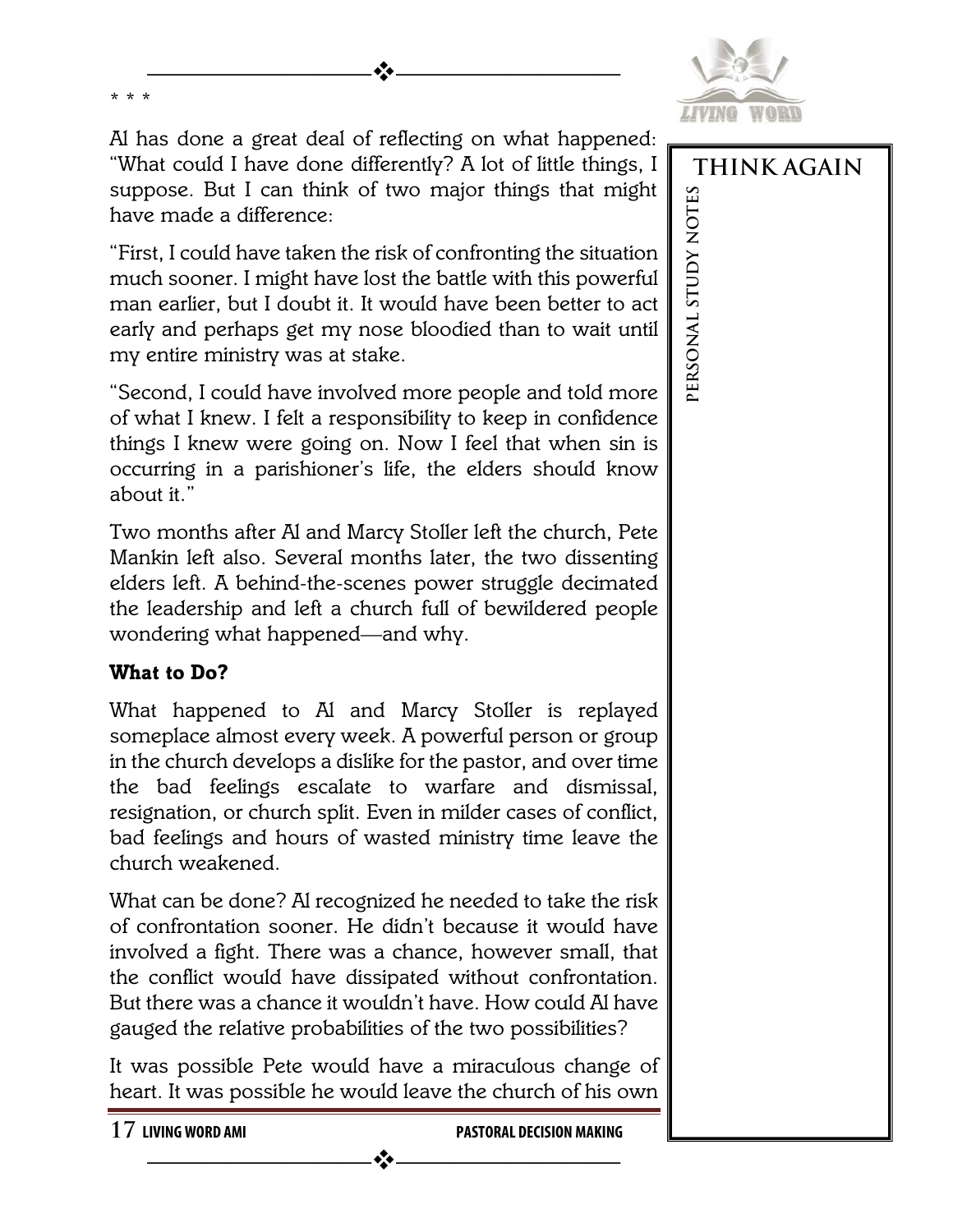

 **PERSONAL STUDY NOTES** 

PERSONAL STUDY NOTES

*accord. It was possible someone in the church, a strong elder perhaps, could have seen what was going on and put* 

————————————————

*an end to Pete Mankin's shenanigans. It was also possible no one would notice what was happening until it was too late. What resources do beleaguered pastors have, and how can they measure the strength of them?* 

*Knowing when to act decisively in hard situations is one of the arts of ministry. It can make the difference between productive ministry and spending all one's time putting out fires.* 

*Not that aggressive decision making will remove hard decisions. No amount of wisdom removes the risk from ministry. There will always be Pete Mankins ready to challenge the integrity of the work and our right to do it. Nothing will change that.* 

*Risk is part of church life, just as it is part of everyday life. Everyone tolerates a certain amount.* 

*But it is possible to avoid being paralyzed by the prospect of risk. Understanding risk helps strike the best balance between opportunity and fear. There is no opportunity without risk, but there can be risk with minimal fear.* 

*Similarly, understanding the relative riskiness of various church decisions will make us more comfortable with those decisions, and thus more efficient and effective in making them.3*

l 3 Muck, T. C. (1987). *Vol. 9*: *When to take a risk : A guide to pastoral decision making*. The leadership library (13–26). Carol Stream, Ill.; Waco, Tex.: CTI; Word Books.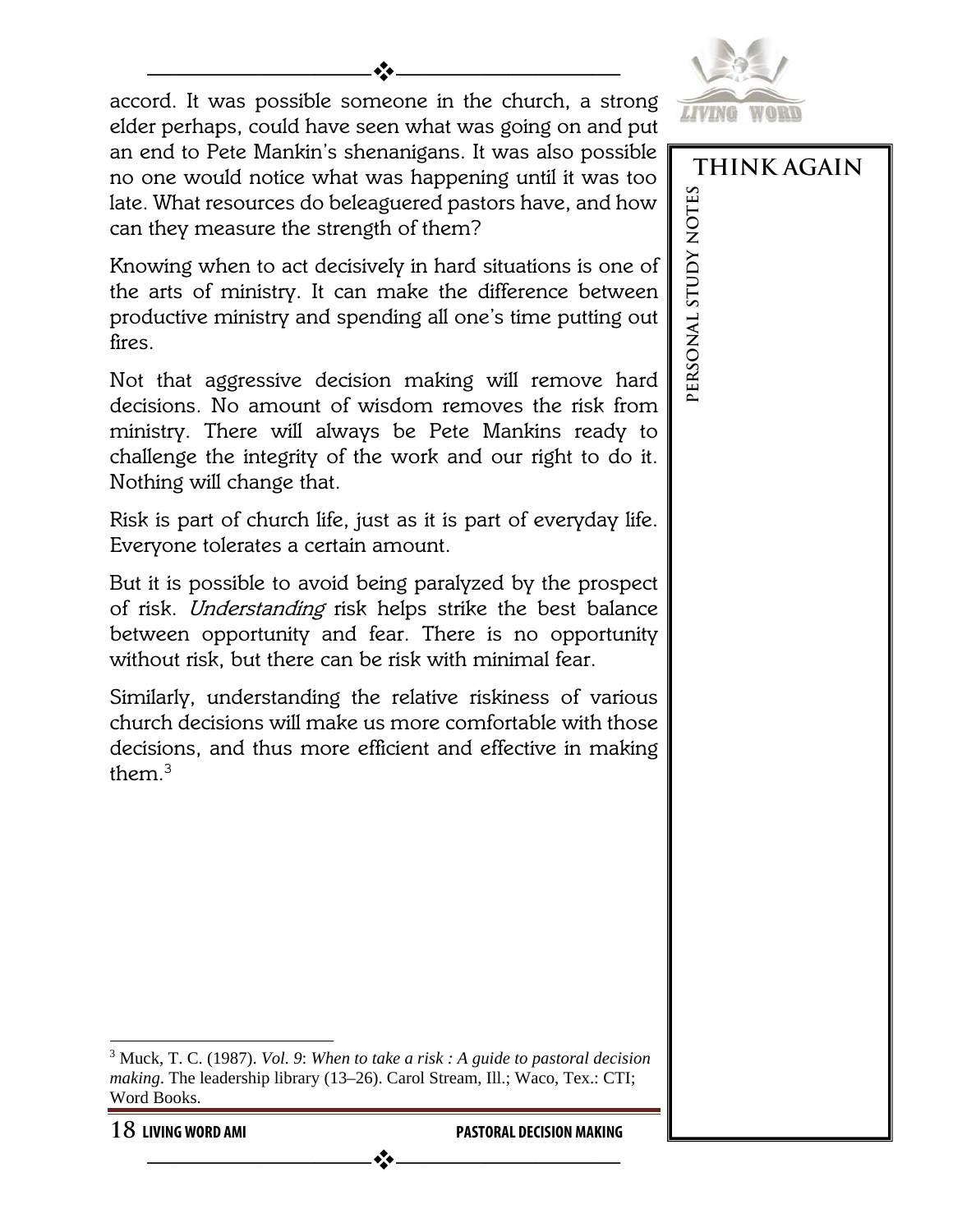

**ERSONAL STUDY NOTES** 

# **TWO THINK AGAIN** *LEARNING ABOUT RISK*

————————————————

*The blind man is not afraid of ghosts.*

*BURMESE PROVERB1*

*Al Stoller's decision not to take the risk of confrontation differs little from an executive neglecting to make a decision because he can not or will not recognize the long-range implications.* 

*Several years ago an executive faced a difficult decision at his chemical company's coking plant. Coke making requires a gigantic battery to cook the coke (a derivative of coal) slowly and evenly for long periods. The battery is the most important and expensive piece of equipment used in the process.* 

*This particular plant's battery showed signs of weakening. A replacement would cost \$6 million. Such a large expenditure would adversely affect the bottom line that year. Pressured by a recent corporate decree to cut unnecessary expenditures, the businessman tabled the request to replace the battery. Instead, the existing battery was patched and held together for four more years.* 

*When the battery finally collapsed, however, the company, unable to produce coke for several weeks, was sued for breach of contract by a steel producer. The Environmental Protection Agency cited the firm for violating pollution regulations. Eventually, the total bill, including lawsuits and replacement, exceeded \$100 million.* 

*In hindsight, of course, we can see the executive should have replaced the battery earlier. Had he acted decisively, millions of dollars would have been saved. He took what*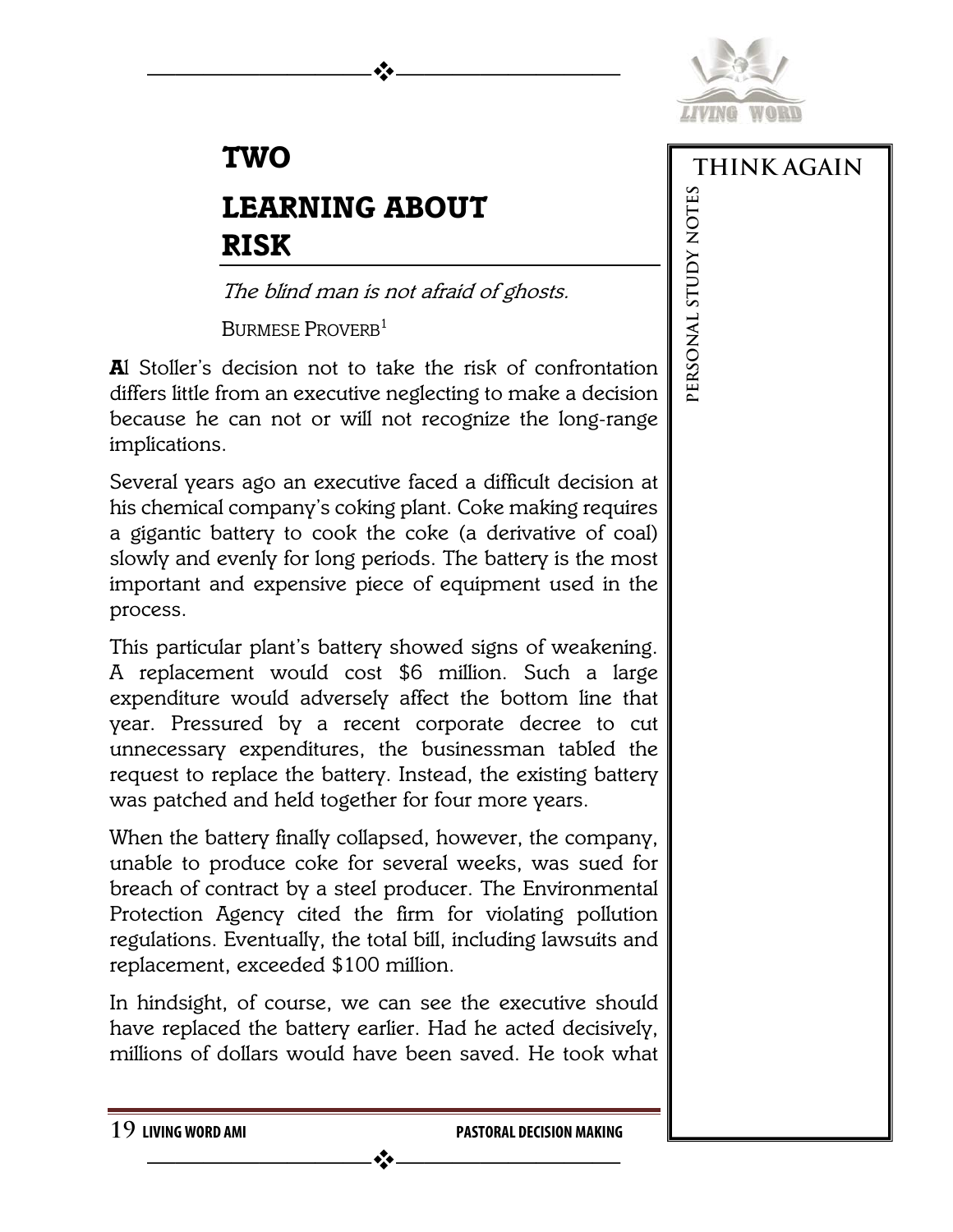

 **PERSONAL STUDY NOTES** 

PERSONAL STUDY NOTES

*appeared to be the risk-free way—and ended up risking not only his leadership but the very existence of his business.1*

————————————————

*Contrast that account of indecision with a story told about Calvin Coolidge. During his term as governor of Massachusetts, the Boston police force went on strike. The police commissioner responded by recruiting a new force. Samuel Gompers, president of the American Federation of*  Labor, appealed to Coolidge to recognize strikers' rights. *Coolidge dictated a reply: "There is no right to strike against the public safety by anybody, anywhere, any time."* 

*Friends urged Coolidge not to send it, saying it would end his political career. "Very likely," said cool Calvin, and he sent the message anyway. It proved to be a successful, and popular, decision.* 

*Such commitment under pressure inspires. The contrast between our close-to-the-vest executive and daring Coolidge appears to teach a simple lesson: act decisively and with bravado.* 

*But is it really so simple? When we stop to think, we recognize that in the case of a prudent, successful politician like Calvin Coolidge, for every risk he took there were ten he did not take because he judged the danger too great. In fact, Coolidge's biographer later noted that "Coolidge was the reluctant hero of law and order. Only with great caution did he recognize the issue that had been forced on him by the Boston Police Strike."2 Coolidge did indeed stick to his guns—but out of careful deliberation, not any John Wayne bravado.* 

*How does one judge the relative riskiness of a decision? When do you take a risk? Answering those questions demands that we look more closely at what risk is.* 

### *Risk Is Inescapable*

*We go to great lengths to avoid risks, especially physical ones. Entire government agencies protect us in the work place, on the highways, and aboard public transportation. Other agencies guard our food, drugs, and medical care.*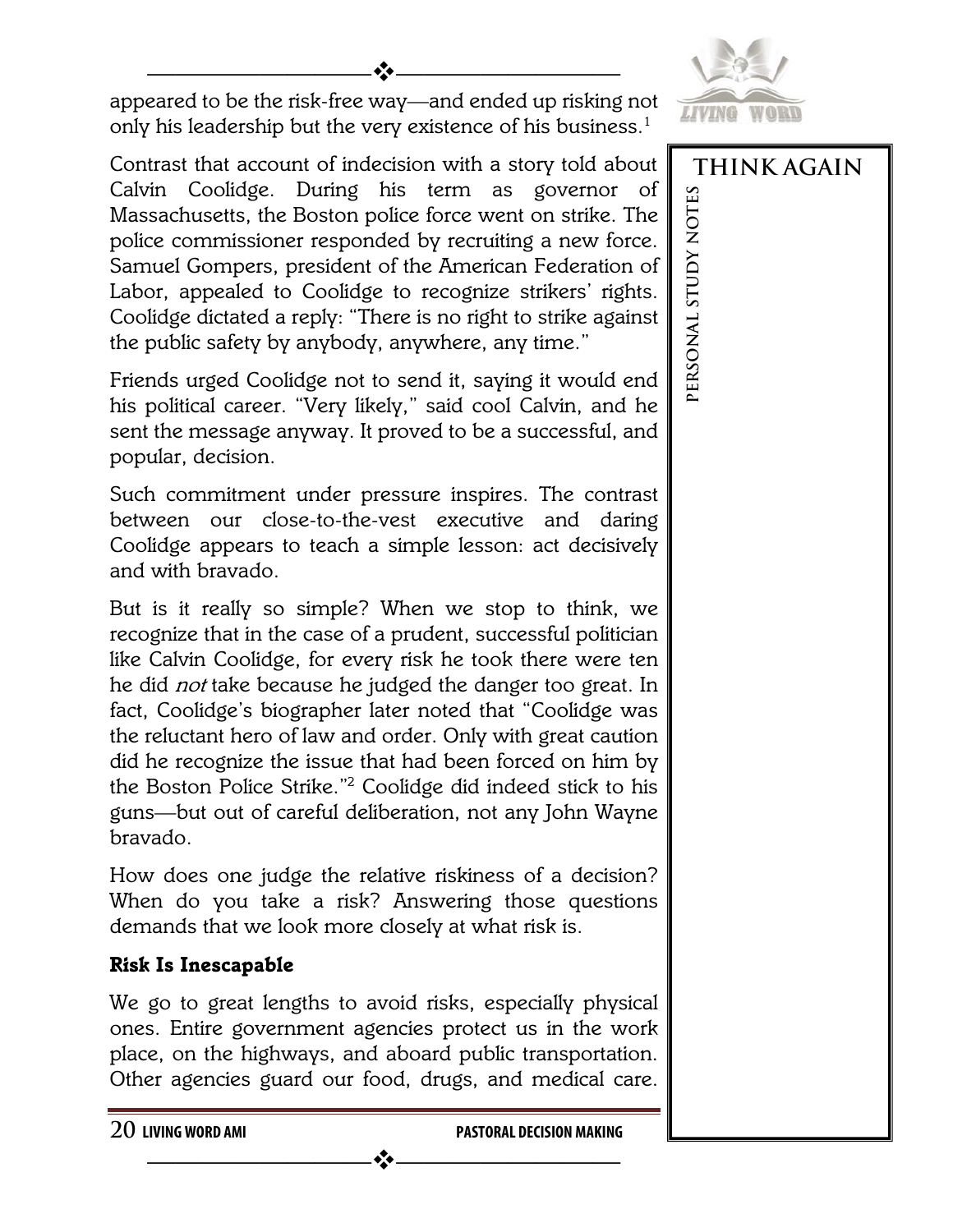

 **PERSONAL STUDY NOTES** 

PERSONAL STUDY NOTES

*Educational institutions are monitored to protect us from psychological risk and manipulation.* 

————————————————

*With this apparent cushion of protection around every facet of our lives, we are tempted to think of ourselves as safe. Two factors, however, betray the illusion.* 

*The first is our own secret yearning for the zest that risk brings. Something deep in our psyches tells us it is better "to put all, save honor, in jeopardy" than to look too long before taking a leap.* 

*The second factor is reality itself. Risk is still an inevitable part of daily life. Death, the ultimate risk, lurks on the edge of everyone's consciousness. We take a risk every time we drive a car, eat a meal, meet a new acquaintance. Unknown contingencies challenge every waking moment.* 

*The illusion of risk-free living weakens our ability to cope when danger, either physical or psychological, does strike. August Heckscher, in the Christian Science Monitor, said that perhaps the primary aim of education is to make informed risk takers: "Every graduate from the ideal school should be constantly undertaking ventures that test him and put his very being in hazard. What he learns from his books and teachers is not information, certainly not technical knowledge. It is a sense of the values that make him what he is and that may permit him to become somebody different. It is an instructed judgment and a capacity to dare.…* 

*"To be a risk-taker requires a mature perception of our changing position amid complexities. If an acquaintance is to turn into a friend, and a friendship into a deeper intimacy, one must be aware at each stage of what is happening in one's inner and outer world. Shakespeare described the nobility of life as being able 'to look before and after,' to appreciate, that is, precisely the pitfalls one is escaping and the rewards one achieves."3*

*Once the ubiquitous nature of risk is understood, we become better decision makers. Instead of forfeiting*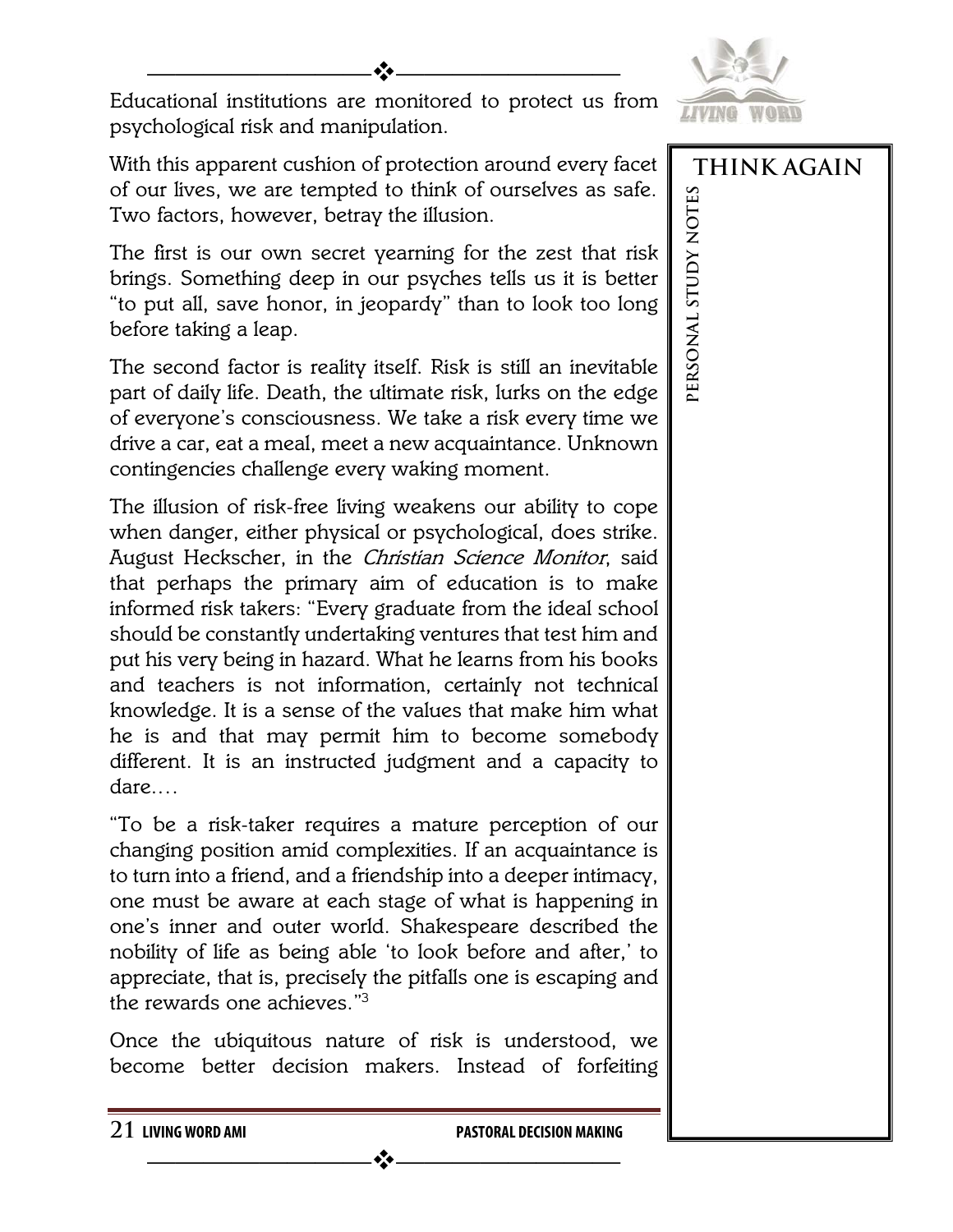

 **PERSONAL STUDY NOTES** 

PERSONAL STUDY NOTES

*opportunity by doing nothing at all, we can choose between actions, accurately weighing the risk of each.* 

————————————————

### *Risk Is Essential*

*Without risk takers, life would be even more dangerous. Politicians, doctors, and scientists throughout history who were willing to take well-calculated risks have benefited us all.* 

*Smallpox was the scourge of mankind in 1717 when Zabdiel Boylston developed an effective but hazardous method of protection. He called it innoculation. He injected a small amount of infected material directly from smallpox patients into uninfected patients.* 

*It was reasonably effective. During previous epidemics of*  smallpox, one in seven of those infected died. Only one in *forty-one of those Boylston innoculated died. Boylston did not lack volunteers for this risky procedure because fear of the epidemic drove people to him. Boylston's medical colleagues, however, strongly opposed his revolutionary practice. They made a great deal of the one of his forty-one patients who died, ignoring the extraordinary improvement in mortality the other forty represented.* 

*They accused Boylston of violating two of the ancient injunctions of Hippocrates, whose teachings had guided medical ethics since antiquity: "Above all do no harm to anyone nor give advice which may cause his death." Boylston persevered in his treatment because he understood the relative risks of not being innoculated (at epidemic's end, 844 of 5,759 people, or 14.6 percent of those who developed smallpox, died) compared to the risks of being innoculated (eventually 6 of 247 people, or 2.4 percent of those he innoculated, died).* 

*This striking reduction in the risk of death eventually exonerated Boylston and demonstrated the principle that smallpox could be prevented by human intervention, eventually leading to the almost-foolproof method of vaccination.4*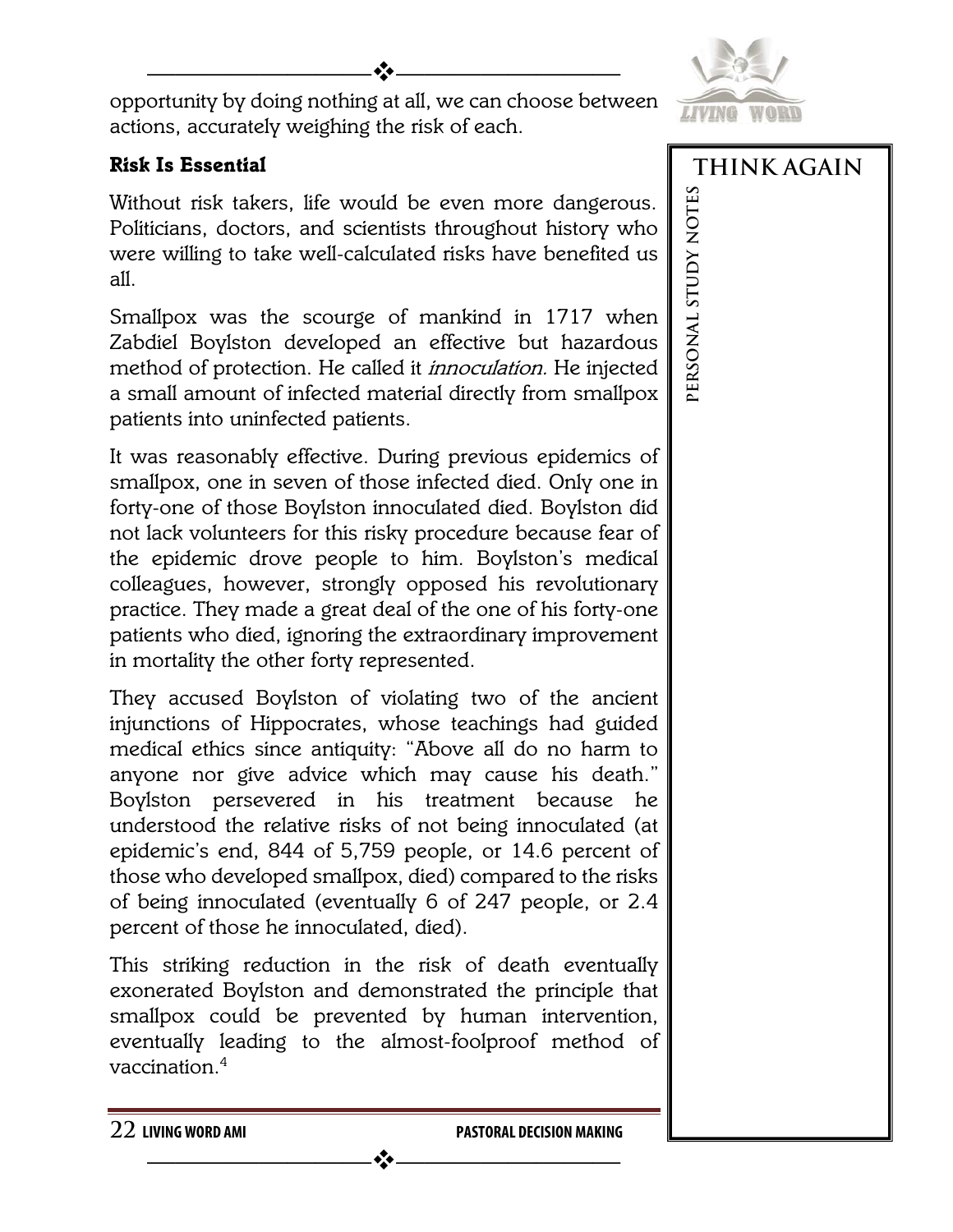

 **PERSONAL STUDY NOTES** 

PERSONAL STUDY NOTES

*It also illustrates the principle of benefiting from a thorough understanding of risk.* 

————————————————

### *Risk Is Necessary in the Church*

*Risk taking is a necessary part of local church ministry. Without risk-taking leadership, churches quickly become ineffective. The great leaders of church history recognized this and took great risks to further the cause of the body of Christ. Two examples:* 

*John Chrysostom. A Christian orator, Scripture exegete, and church father, Chrysostom was born at Antioch about 347. After ordination as a priest in 386, he began a brilliant preaching career. In his zeal to keep the church pure, however, he frequently called the clergy to task. He berated the rich in his congregations for not regarding their wealth as a trust, and charity to the poor their chief obligation.* 

*This was a risky position to take in a day when Christianity was the state religion, endorsed in all its pomp and luxury by the Empress Eudoxia. Eudoxia was known for both her support of the Christian clergy and her luxurious lifestyle. Surely Chrysostom understood the risk of attacking not only the church hierarchy but the empress. After weighing the risks, he decided it sufficiently important to take the chance. As a result he was exiled by Eudoxia and was deposed as bishop by the clergy.* 

*Was it worth the risk? Eudoxia is now a footnote to history, the other clergy of the period mostly unknown. Chrysostom's writings, however, have influenced countless theologians in the fifteen centuries since his death.5*

*Ulrich Zwingli. In 1522, Ulrich Zwingli had been preaching the gospel in Zurich for three years. Shortly after Ash Wednesday that year, Zwingli made a symbolic stand regarding the rule of fasting from meat during Lent.* 

*Zwingli attended a simple evening meal at which some of those present ate sausage. Although he did not eat any himself, he raised no objection, an equal sin for a clergyman. It would have been easy for him to escape the*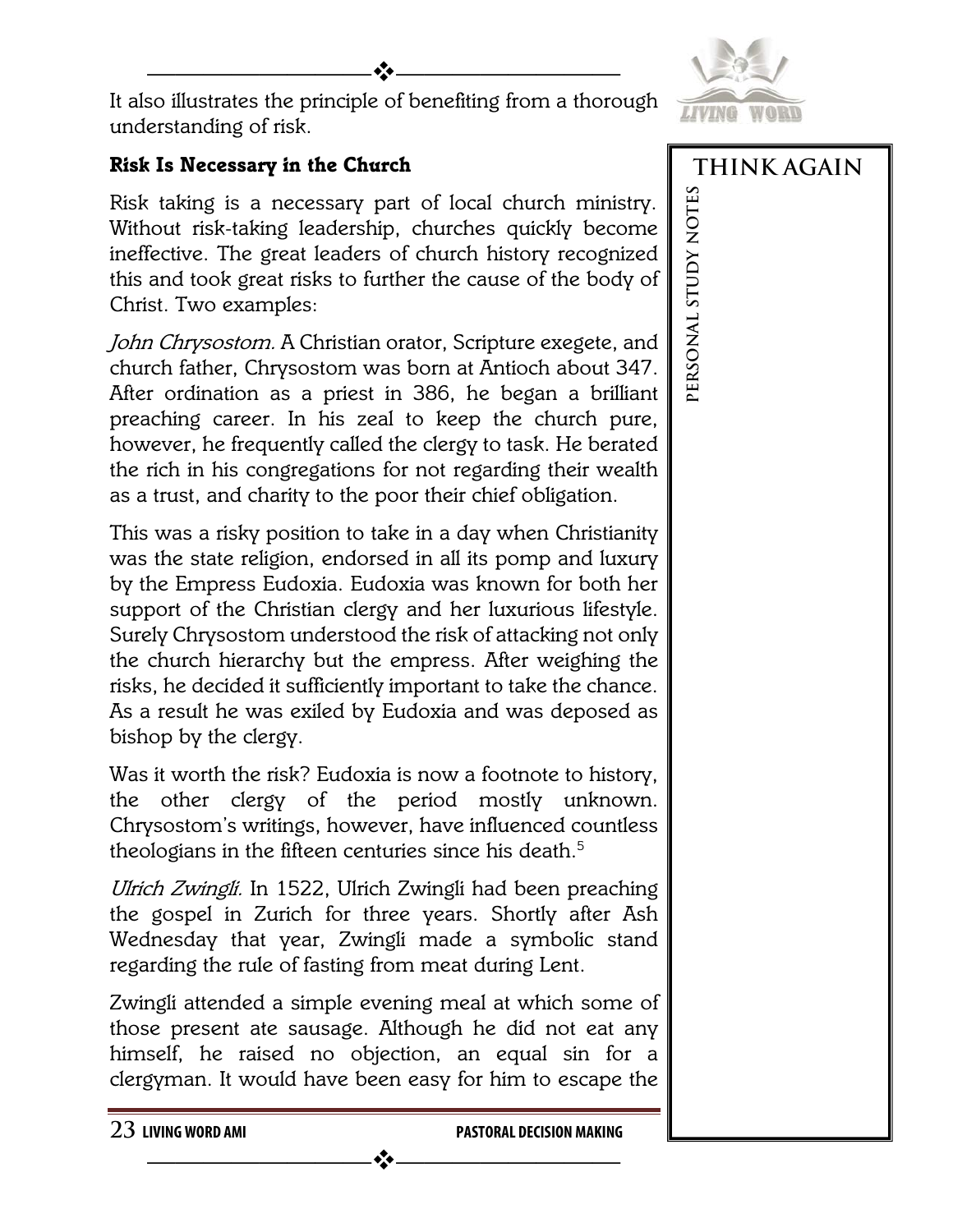

*consequences. He could have explained it as a mistake or admitted it as sinful and sought absolution.* 

————————————————

*Instead, Zwingli not only condoned the action but made it a public issue in his sermon of March 23, which was enlarged on April 16 into a short pamphlet.* 

In that pamphlet he explained that he had never spoken *against abstaining from eating meat during Lent or on Friday. What he had encouraged, he said, was freedom in Christ, and this had been interpreted by some to imply they need not abstain from meat. It was this opinion regarding freedom in Christ, rather than the action taken, that Zwingli sought to justify.* 

*Eventually the Swiss church adopted Zwingli's position, which led to a more unified church in Switzerland and contributed to the reformation of the church throughout Europe. Zwingli accomplished this by risking his name and position on the matter.6*

*We could go on with further illustrations of risks taken in local churches throughout the ages. Risk is part of life and ministry. Indeed it might be accurate to say that to minister well is to know when to take risks.4*

l 4 Muck, T. C. (1987). *Vol. 9*: *When to take a risk : A guide to pastoral decision making*. The leadership library (27–34). Carol Stream, Ill.; Waco, Tex.: CTI; Word Books.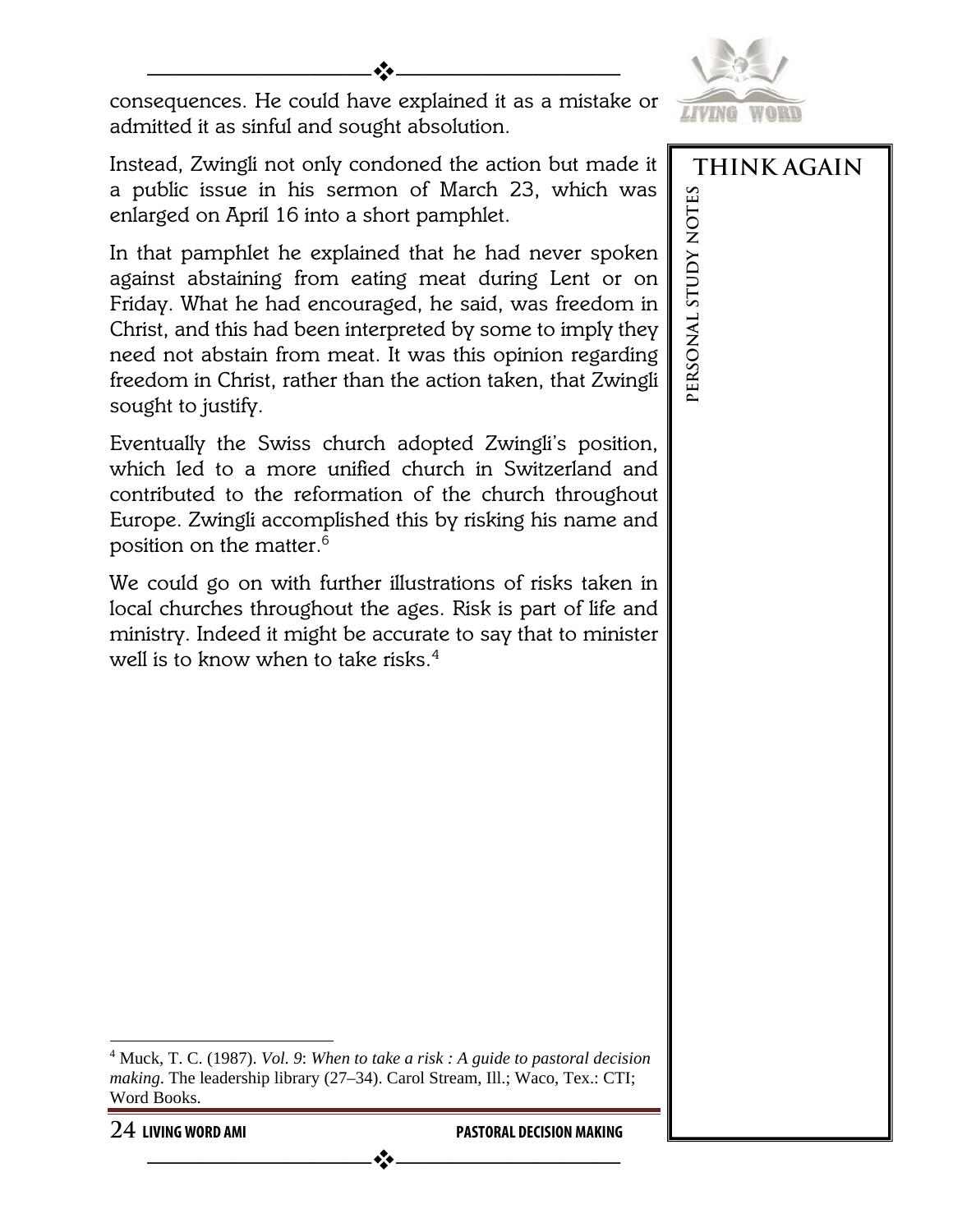

 **PERSONAL STUDY NOTES** 

PERSONAL STUDY NOTES

# *THREE WHY WE'RE AFRAID TO TAKE RISKS*

————————————————

*Fear nothing but sin.*

*GEORGE HERBERT1*

*What is it about the human psyche that makes risk taking so difficult?* 

*Much of the scientific research on the subject has been done in decidedly nonecclesiastical settings—gambling casinos. Psychologists Gideon Keren and Willem Wagenaar, for example, observed more than eleven thousand hands of blackjack played by 112 gamblers in an Amsterdam casino, attempting to analyze how the players made their judgments. They found most players were reluctant to take large risks, and attributed the generally conservative play to three factors:* 

*—Minimizing regret. Busting (taking one card too many and going over the game's limit of twenty-one points) was avoided. Better to let the dealer win than to be the cause of your own loss.* 

*—Delaying bad news. Because the dealer plays last, players would rather lose at the last possible instant rather than force their own loss by acting too soon.* 

*—Attentional bias. Players tended to work harder to avoid losing than to figure the best way of winning.1*

*Each of these reasons holds obvious implications for leaders. Leaders, like gamblers, tend to delay the decisive action needed in a risk-taking situation.* 

*Leaders in the local church often add one more factor to this list—the reluctance to face personal confrontation. When we asked our survey respondents to list the biggest hurdles*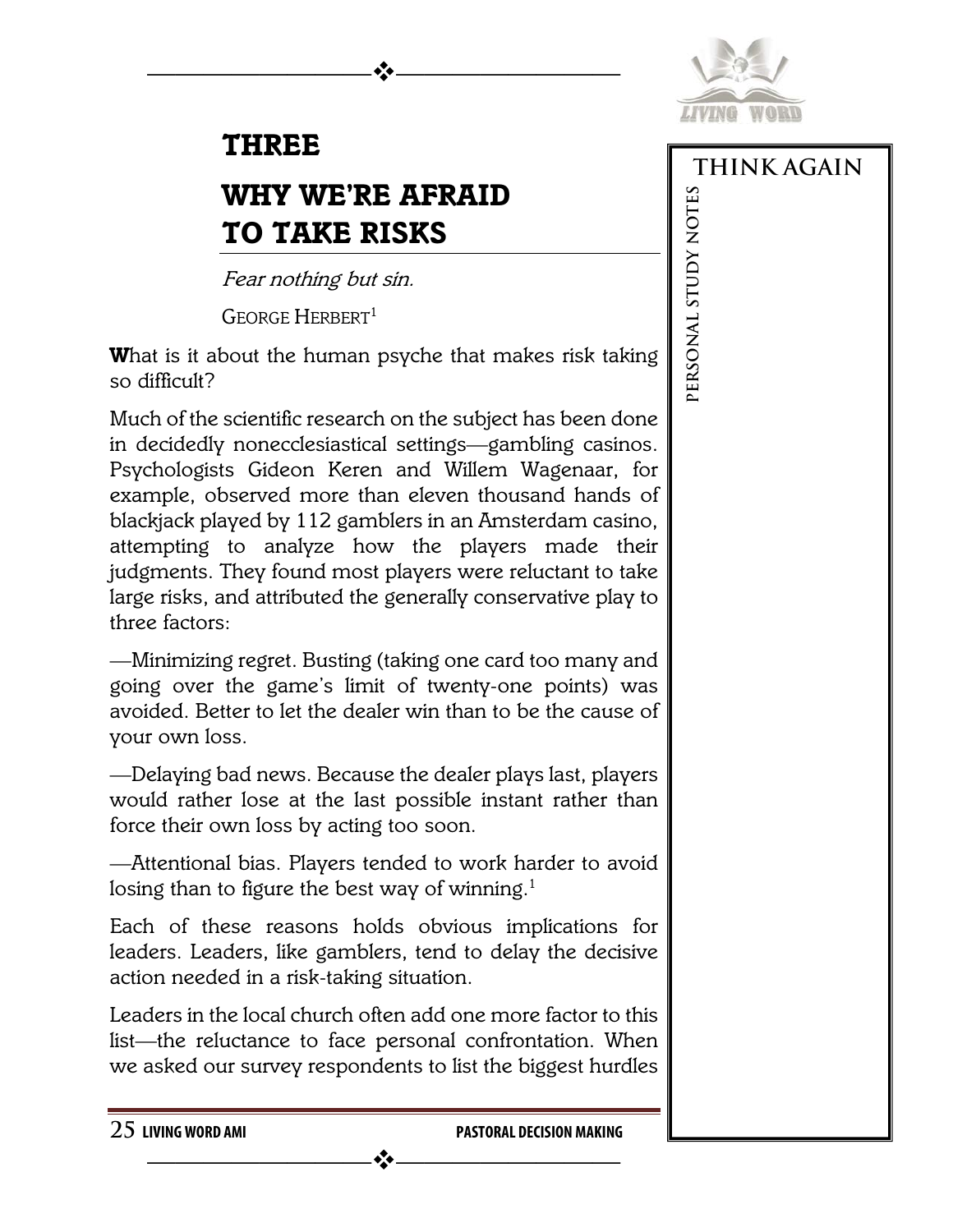

*they have in making difficult decisions, they often expressed this fear:* 

————————————————

*—"I have a strong aversion to confrontation."* 

*—"It's the nagging, building anxiety I hate the most."* 

*—"I'm afraid of the challenges to my authority such a decision seems to inevitably bring."* 

*—"I just dread the people hassle."* 

*Thus, in spite of its importance, most local church leaders find making risky decisions difficult, because it often means clashing with a church member. Even when pastors gather enough courage to make the confrontation, and even when it is successful, many have trouble taking any satisfaction in it because of the temporary conflict it creates. Tom Monitor, pastor of the Meadowland (Virginia) Baptist Church, remembers such a confrontation:2*

*"When I came here, two families controlled the church. One man had been first elder for twelve years, and a husband and wife team had been the Sunday school superintendent and treasurer, respectively, for eleven years. The control was so tight that when I went to the treasurer and said, 'I'd like to know our financial standing and policies,' she said, 'I've been around the church a lot longer than you have, and I'm going to give you a little advice: You take care of the preaching, and I'll take care of the finances.'* 

*"That early conversation set the stage for our relationship. From then on I was 'that arrogant seminary student who thinks he can run the church.'* 

*"I learned the Sunday school superintendent/treasurer couple played a little game every year. When the nominating committee would ask them to continue serving, they would say, 'No, we'd better resign' … but it was well understood they didn't mean it and just wanted to be begged to serve again. In the past, the pastor had dutifully done so and returned them to office.* 

————————————————

**THINK AGAIN PERSONAL STUDY NOTES**  PERSONAL STUDY NOTES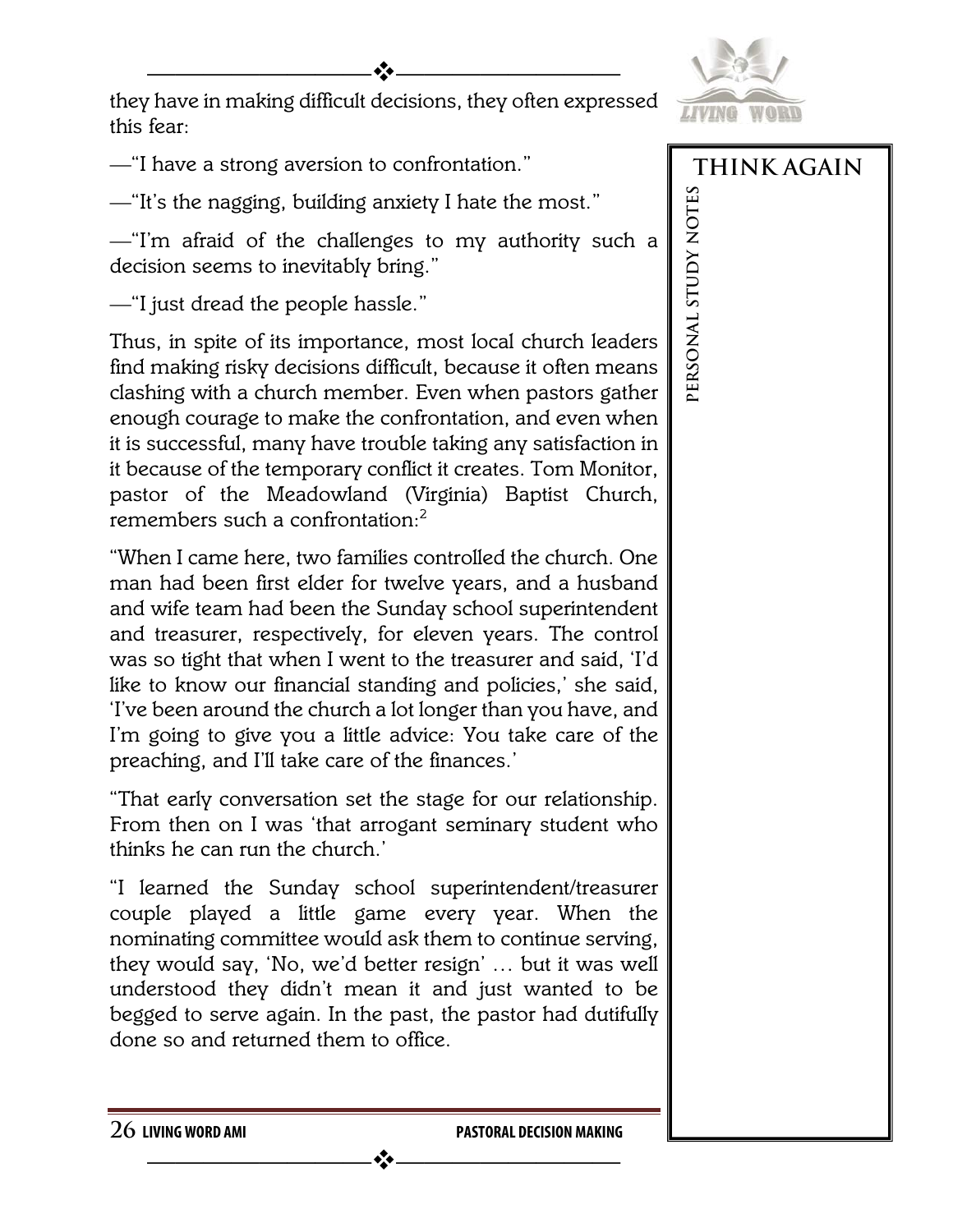

*"So my first spring in the church, when they said, 'We're not going to run for our positions this year,' I said, 'OK, we'll find somebody else.'* 

————————————————

*"Then I went to the congregation and said, 'Ralph and Martha have decided not to run again for their positions.*  Let's thank them for their many years of service, and let's *begin as a congregation to pray about who God wants to serve in these positions.'* 

*"What had been a cold war with this couple suddenly became hot. Several meetings with them, the first elder, and two other elders ensued, the stated agenda was to find out what the problem was between them and me—why I was not willing to work with them. But we all knew what was really happening.* 

*"For one of those meetings, the superintendent's wife sent a list of grievances with her husband. The first one was that I did not give a monthly report of my activities at the board*  meetings as called for by the constitution. The first elder *said, 'Well, I can tell you why he doesn't do that. I've never told him about it.'* 

*"The next grievance was that I spent money that wasn't approved by the board, the third that I wasn't willing to work with the people who had always been in charge of the church. I explained that a minister must have the authority to spend certain monies without calling a board meeting and showed how the accusations lacked any substance.* 

*"After reading the first three, and listening to my responses, the superintendent folded his paper and put it back in his pocket. Sometimes the ideas you come up with in the privacy of your own home fall flat when exposed to outside air. At least, that's what the superintendent seemed to feel, and the meeting ended shortly after that.* 

*"But the couple soon took up the battle on another field. They sent a letter to all the denominational officials they could think of: general superintendent, district superintendent, former district superintendent, first elder of this church, third elder of this church. The letter said, 'We* 

————————————————



 **PERSONAL STUDY NOTES**  PERSONAL STUDY NOTES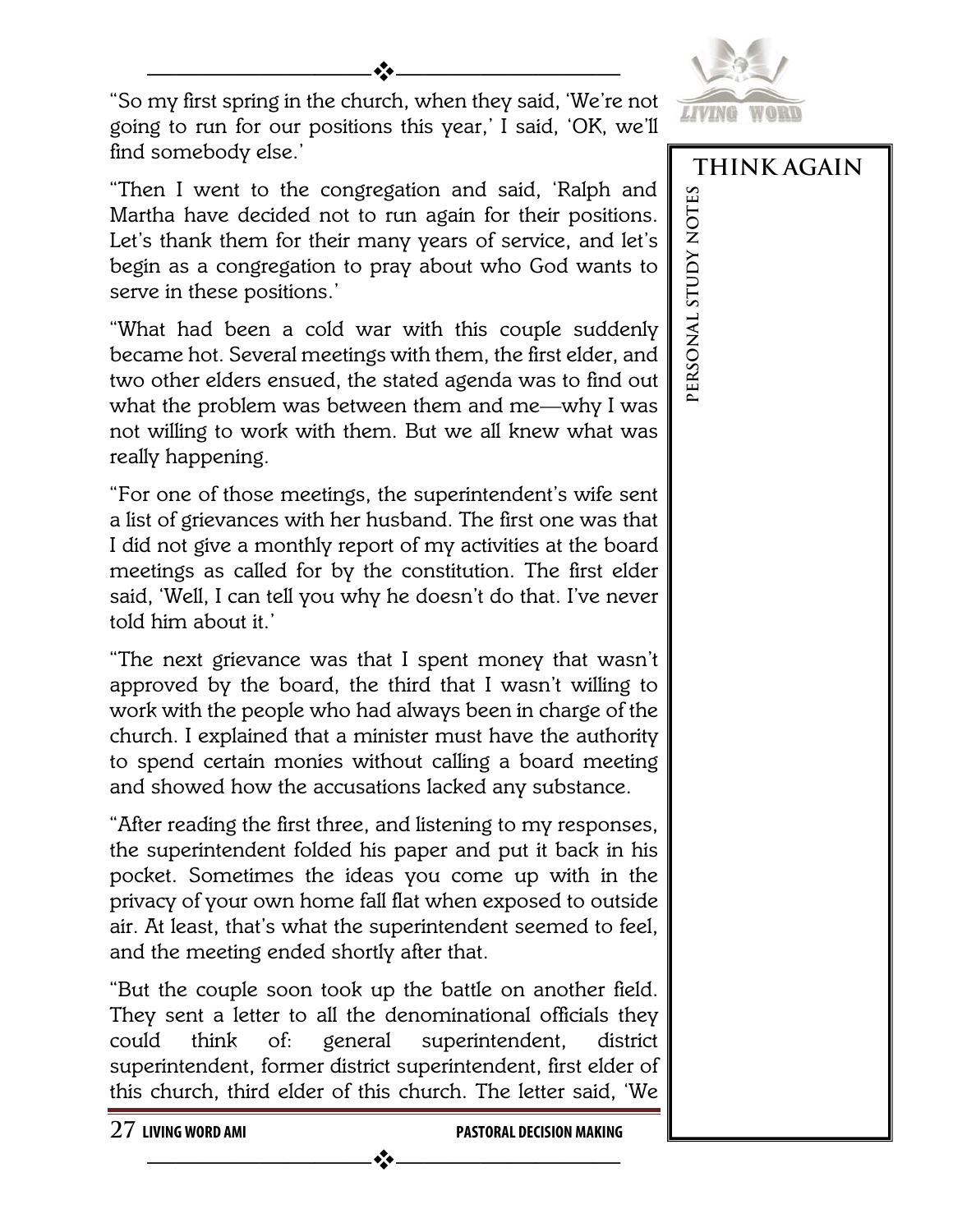

*are charter members of this church, and we have always been able to work with other pastors. But we have been unable to work with Reverend Monitor. Therefore, we are resigning our memberships.'* 

————————————————

*"The responses I got back were almost all supportive. My general superintendent called to say, 'Tom, I just wanted you to know that I often get letters like this, and I threw this one in the trash can. Then I prayed that God would make you strong in a negative situation.' "* 

*The strangling power structure of Tom Monitor's church was finally broken. The church has prospered since then, largely because he had the courage to confront the manipulative couple. Without confronting the situation early in his tenure, he may have faced a far worse situation down the road. With the risky confrontation, however, he went through short-term pain and discomfort. But he created a better ministry for the majority of church members.* 

*Why don't more pastors face the need for such risk taking? There are many reasons.* 

### *Personal Insecurity and Other Hang-ups*

*Tom Monitor, despite his success, cites one factor that causes pastors to resist decisive but risky confrontation: "I'm still not comfortable about that situation. Even this morning I noticed the former Sunday school superintendent's car parked at the home of another fellow who recently quit coming to our church. That brought back all kinds of fears."* 

*Afraid of another power struggle?* 

*"Oh no. There's no power base in the church for them to work from now. Most people are genuinely pleased the way things turned out."* 

*Then why is it still such a sore spot? Personal rejection? Fear of criticism?* 

*"I think it's personal insecurity. I'm a pastor because I love people—and I guess I want to be loved in return. After* 

————————————————



 **PERSONAL STUDY NOTES**  PERSONAL STUDY NOTES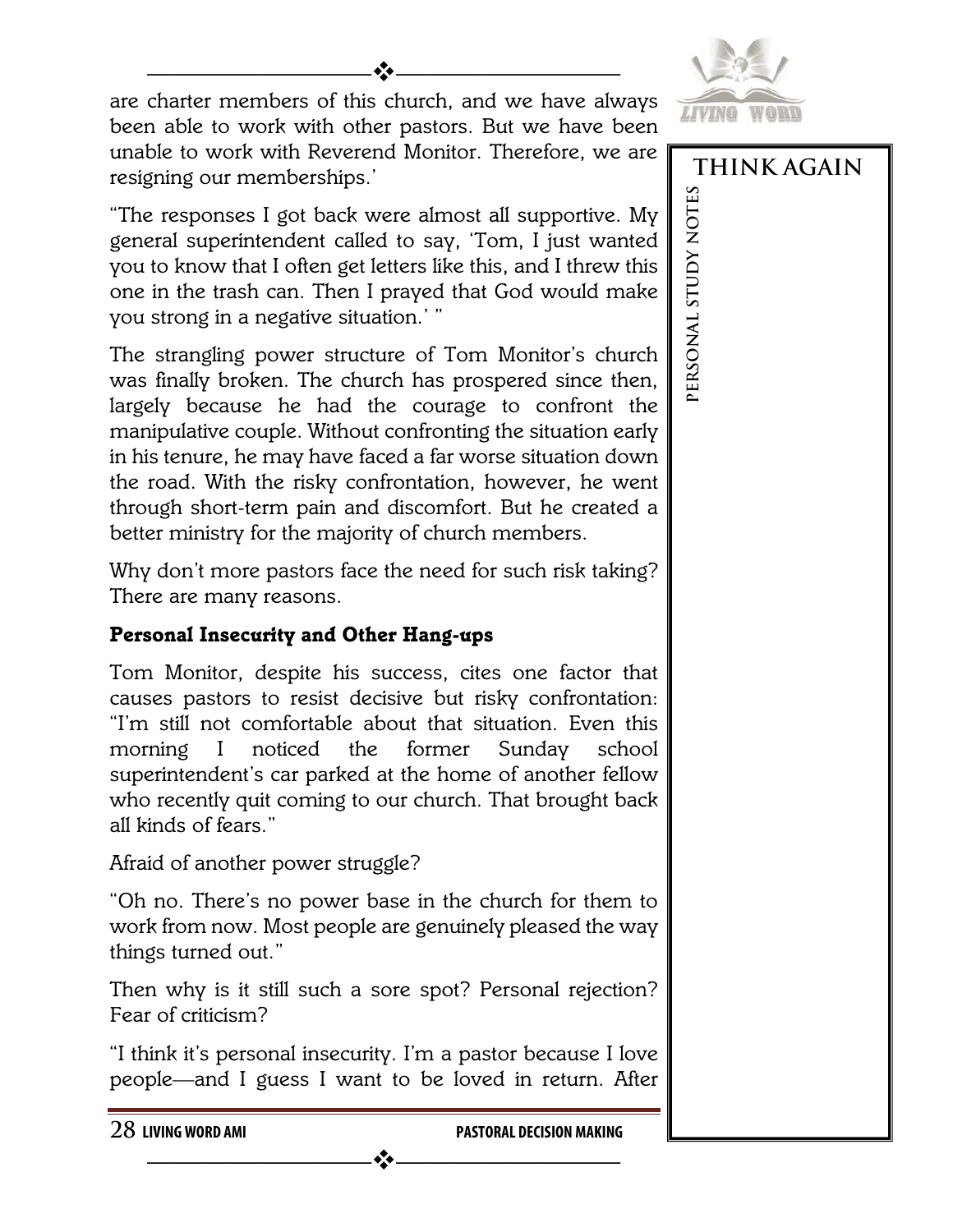

 **PERSONAL STUDY NOTES** 

PERSONAL STUDY NOTES

*Ralph and Martha resigned, I looked for a letter to the editor in our local newspaper. Seriously! Our situation has worked out beautifully; I did what had to be done for the health of this church. But I hope I never have to go through that again."* 

————————————————

### *Youth and Inexperience*

*Reluctance also arises from lack of experience. Like most leadership skills, risk taking is learned on the job. Some experience lessens the fear. One pastor used the following analogy:* 

*"When an airliner goes down and two hundred people are killed, statistics show that the number of people flying immediately falls off and stays off for three or four weeks, until the shock lessens and traffic gradually builds back up. The ones who cancel trips are the occasional flyers who probably don't know, or believe, the statistics on how safe flying is. Business people who fly all the time don't miss a trip.* 

*"In many ways, a young pastor is like the infrequent flyer. He comes into a church with an underdeveloped ability to measure the risk of certain decisions."* 

*Pastor Monitor put it this way: "This is my first church. For five years prior to coming here I was associate pastor and youth director of another church. In that position I was not accustomed to risks. I was sheltered by my senior pastor, at least from the emotional intensity. He ran interference for me more than once. I was not anxious for confrontation nor ready for the challenge I was about to face."* 

*The veteran pastor, on the other hand, has learned that risky decisions are a natural part of ministry. The old hand realizes, Although it may be unpleasant at times, on the whole the ministry is a safe place, and I'm going to survive the rough spots.*

### *The Unique Role of Pastor*

*The role of pastor is a delicate one, which also makes risk taking precarious.* 

————————————————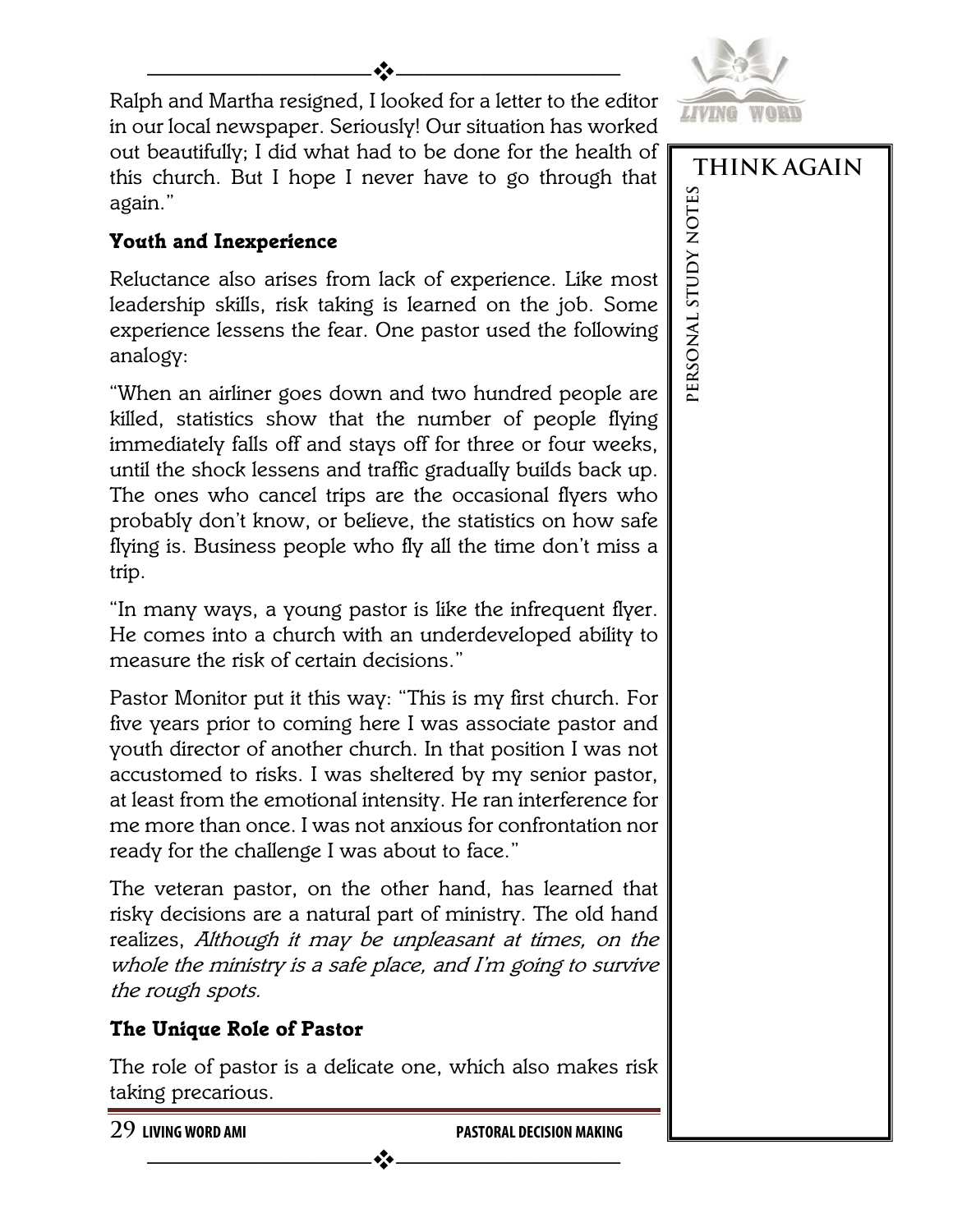

*Consider the difference between scientists and leaders. The scientist can study, perform experiments, and tell us whether a trip to the moon is possible. The leader, however, must say whether we ought to risk the human lives and invest the necessary funds. The scientist can provide the statistical probabilities, but someone else decides whether it should be done.* 

————————————————

*For the local church pastor, the roles of scientist and leader are rolled into one. As "scientist," the pastor researches and quantifies the risk. As "leader," the pastor decides whether the risk is consistent with the goals of the church. At times even a high probability of success is not enough to tip the scales in favor of making a certain decision. Perhaps the expense in terms of spiritual integrity or church morale is too great.* 

*Colorado pastor Alan Ahlgrim uses an analogy to describe the multifaceted role pastors play: "A pastor wears many hats. One is the hat of the theologian. When I wear this hat, I make decisions based upon correct theology. A second is a shepherd's hat. My concern is the lost sheep, and I make decisions based on their welfare, indifferent to the rest. A third hat is for the administrator, when I must disregard the lost sheep and cater to the ninety and nine.* 

*"I find the multiple-hat problem most acute in relating to staff and the core people of my congregation. How are they to know when I'm wearing the hat of friend and when I'm wearing the hat of administrator or theologian? I've found they can't. Some meetings I change hats so quickly that I come across as arbitrary or inconsistent. In my own mind I'm following perfect logic. To them I'm a scatterbrain, or worse.* 

*"One of the most unfortunate problems this created was with a church secretary, one of the sweetest people I have ever known. She had the gifts of hospitality and mercy par excellence. She protected me from interruption during my study hours. She screened telephone calls. She even kept an eye on my health.* 

————————————————

**THINK AGAIN PERSONAL STUDY NOTES**  PERSONAL STUDY NOTES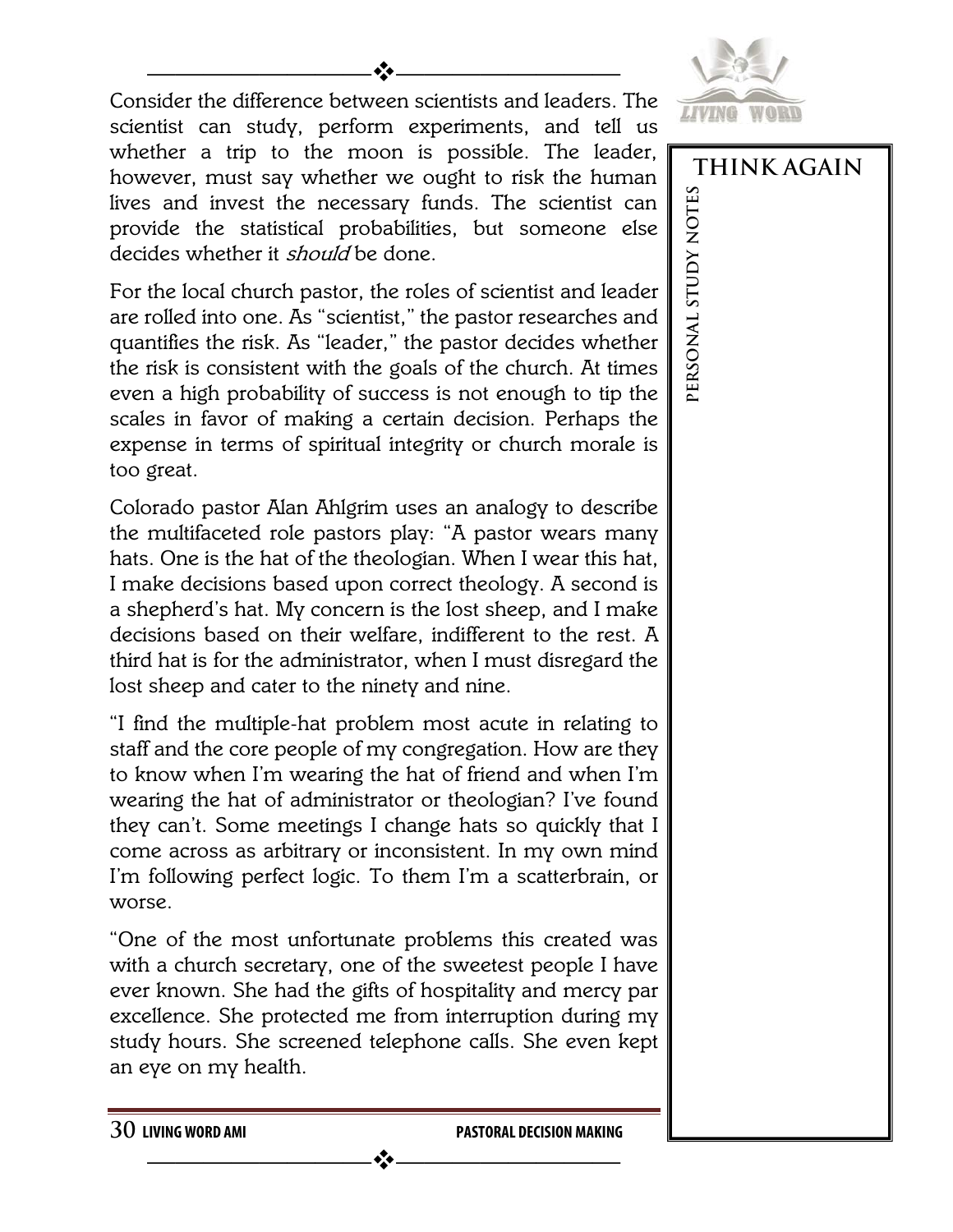

 **PERSONAL STUDY NOTES** 

PERSONAL STUDY NOTES

*"Unfortunately, Brenda was not an efficient secretary for a large church. She became rattled easily. She confused phone messages and made frequent typing errors. She even listed people in the bulletin as having birthdays and anniversaries when in fact they had died a year ago. I knew something had to be done. After she made a series of serious errors with my correspondence, I finally said, 'This just isn't working out.' She said, 'Do you want me to resign?' I didn't answer her directly because as a gentle friend I wanted to let her have time to make the decision.* 

————————————————

*"I knew if she went home and finally decided to resign it would be devastating to her. So I called her husband, who was also my friend, and said, 'I think you should be aware of what happened this afternoon, because Brenda will need a lot of support.'* 

*"He said, 'What you're telling me is you want her to resign.'* 

*"I said yes, and as soon as I said it, I realized our friendship was over. Both of them were extraordinarily angry.* 

*"Looking back, I should have told her I was firing her instead of trying to finesse her resignation. I thought I was taking a pastoral, humane approach. But I didn't realize that when one is wearing the administrative hat, the hat of pastor simply can't be seen. Unless you know the difference, a few bad experiences like this can paralyze you with indecision."* 

### *Shooting at a Moving Target*

*The decision whether to take a risk often depends on the importance of the issue. One pastor called this the "Choose Wisely the Cross You're Going to Die Upon" Decision.* 

*One pastor made such a decision:* 

*"From what I understand, one man in our congregation was ready to leave the church anyway. But when I came, I gave him the reason to do so.* 

*"He had the belief that you should not eat in the church building. He felt it was a theological issue, based on 1 Corinthians 11, where Paul deals with abuses of*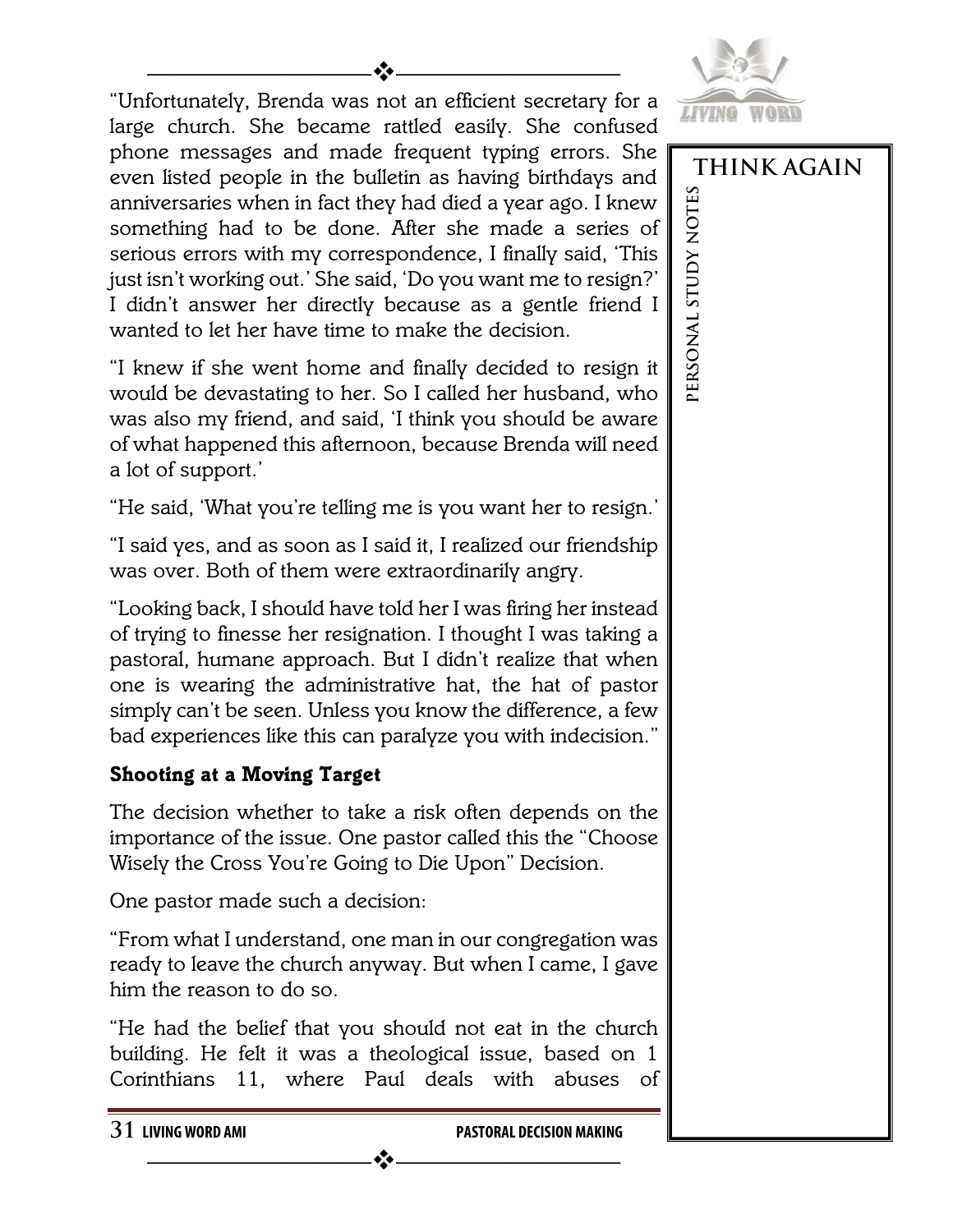*Communion and the love feast. Since these good practices had apparently degenerated into drunkenness and gluttony, Paul suggests people should eat before they come to church so they don't defile God's house.* 

————————————————

*"I didn't think this should be taken as an across-the-board prohibition against eating at church. But this man felt strongly about it, and before I came he had somehow convinced the board they should prohibit eating in the church. Talking to others on the board, I discovered no one else felt strongly about it either way, so I decided to set my brother straight.* 

*"I blithely assumed it would be a simple thing to go over to his house, explain the biblical principle, and correct his faulty interpretation. Once he understood how he had misconstrued the passage, the whole thing would work out.* 

*"So I did, but it didn't. He got upset and left the church, and bad feelings always accompany that. Looking back, I should have kept my mouth shut for at least two years. Even then, I'm not sure I would have fought about this issue."* 

*Complicating decisions like this is the fact that many issues change in importance from decade to decade. Thus, some reluctance to take risks comes from being uncertain whether this one is currently worth it. However, many issues in localchurch ministry have always been with us. People don't change, and many of the confrontations pastors face are simply people problems.* 

*Similar patterns punctuate the history of the church. Some of the problems facing the New Testament church (the question of circumcision, for example) are generally moot points for the modern church. There's no more risk in them. But overall risk has not lessened; only the specific risks have changed.* 

*For example, an accelerated growth rate has made change itself a problem for the modern church leader. The successful church leader is one who can quickly discern changes and adjust leadership style accordingly: "We need to teach survival skills to cope with risk, uncertainty, and* 

————————————————

**32 LIVING WORD AMI PASTORAL DECISION MAKING** 



# **THINK AGAIN PERSONAL STUDY NOTES**  PERSONAL STUDY NOTES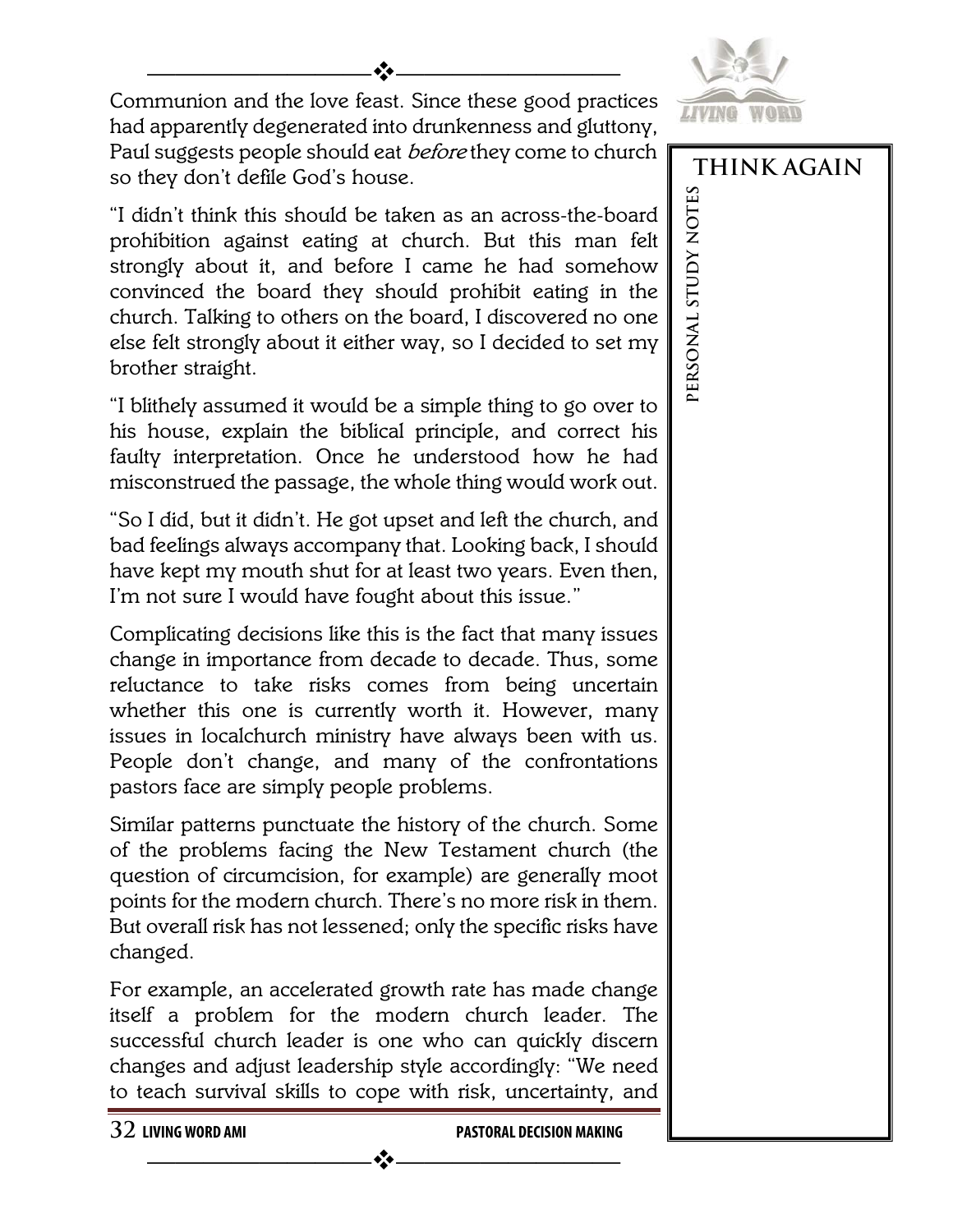

 **PERSONAL STUDY NOTES** 

PERSONAL STUDY NOTES

*stress which will be difficult for us to manage as individuals and as society.… Education of this sort must be perceived as a lifelong process."3*

————————————————

*Ever-changing conditions demand courageous, resourceful leaders. Gone are the days of a monolithic approach to decision making that fails to recognize that different procedures for decision making apply in different situations. Coping means flexibility where possible. Lynne Dixon, pastor of the Saratoga (Indiana) Church of God, used one approach in this case:* 

*"I usually ask myself, 'Is this decision good for the church's organization and efficiency, or is it good for the church's maturity and the growth of the body of Christ? If it's mainly for efficiency, I tend to choose for the individual—we can be very inefficient at times.* 

*"Our piano player is an example. She was an excellent musician at one time, but developed arthritis in her hands and also began losing her sense of timing. When it was time for the offertory, she would start playing when the plates were coming back in. But she did the best she could.* 

*"Some people didn't like it, but they couldn't play the piano at all. This woman could, and she was willing to play even though it hurt a great deal. It might have been more efficient to look for another piano player, but there were none in our congregation, and it would have cost money to hire one from outside. I decided to stick with what we had. Maybe we didn't sound as good as other churches, but I didn't think that was quite as important."* 

*To what lengths would she go to retain this pianist's right to minister at the expense of the "efficiency" of morning worship?* 

*"If another pianist were available and willing, I think we'd change. If she still said, 'This is my ministry, and I won't give it up,' then I think I'd work at it, maybe by saying, 'Well, we need to develop some young pianists. Would you help me do that?' But for now, she's the best we have and doing the best she can."* 

————————————————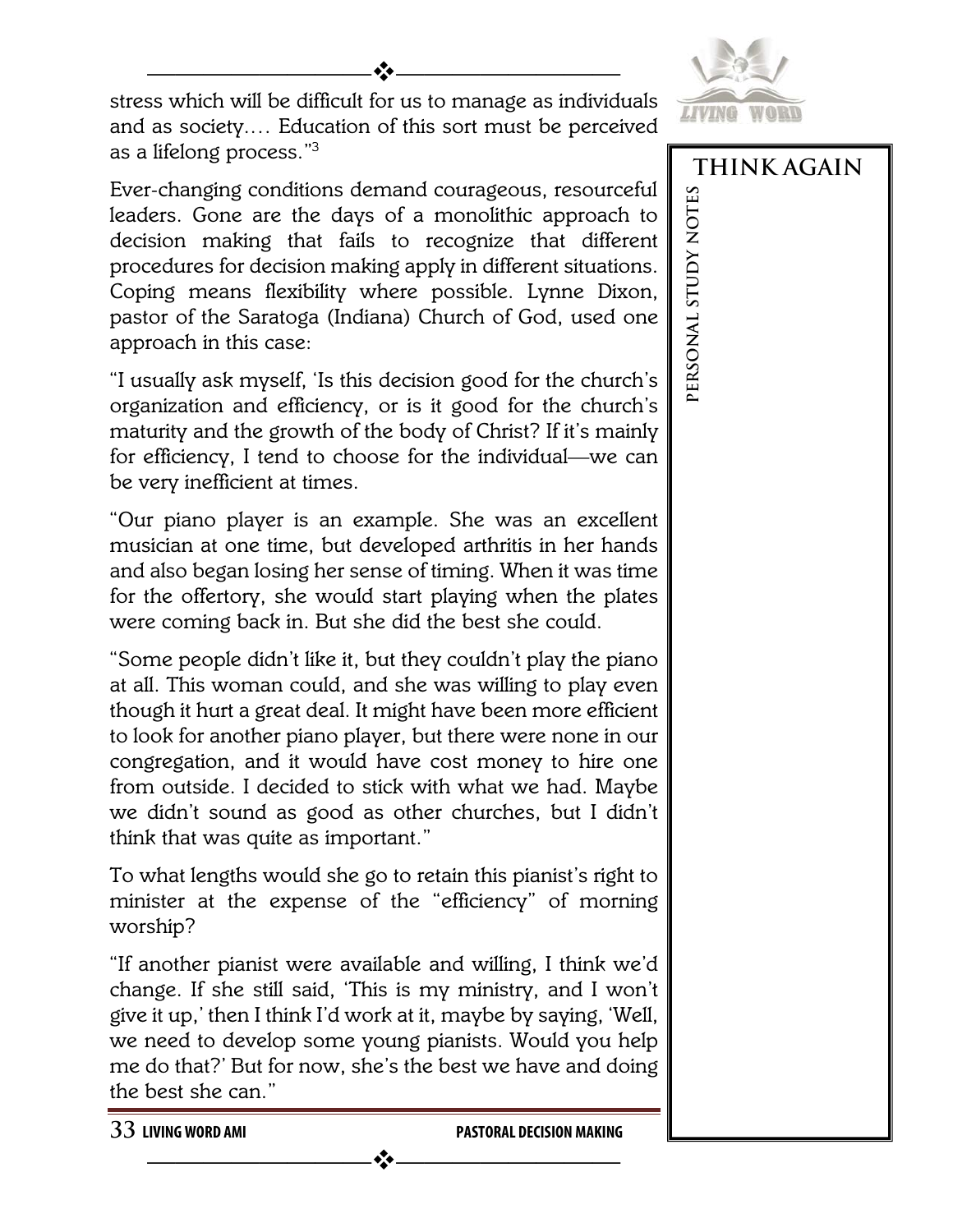

*Has this pastor ever had to decide for the group against the individual?* 

————————————————

*"Yes, when we purchased the vacant lot next to the church, several people in the church didn't think we ought to buy it. The majority did, though, so we went ahead with the purchase.* 

*"I encouraged those who disagreed to come to all our meetings and voice their objections but to abide by the majority's wishes. After the eventual vote, they were upset, but no one left the church over it.* 

*"In that case, it didn't seem to me the growth and maturity of some individuals were at stake as much as it was just a difference of opinion over a business deal. The will of the majority was the deciding factor in that case. In a sense we went with the efficiency of the organization."* 

*Clearly, the decision about when to take a risk is a complicated one. Many initial, innate fears tangle the decision. One way to overcome the uncertainty and conflicting value scales is to collect as much information as possible about the conditions of each case. Four questions cry for answers:* 

- *—What kind of risk is it?*
- *—How important is it?*
- *—What are the circumstances?*
- *—What can I handle?*

*The first question is overlooked most often. Treating all decisions as the same type is to court disaster. To stress the importance of this distinction, the next six chapters provide guidelines for distinguishing different kinds of decisions. The last three questions are dealt with in chapters 10, 11, and 12.* 

————————————————

**THINK AGAIN PERSONAL STUDY NOTES**  PERSONAL STUDY NOTES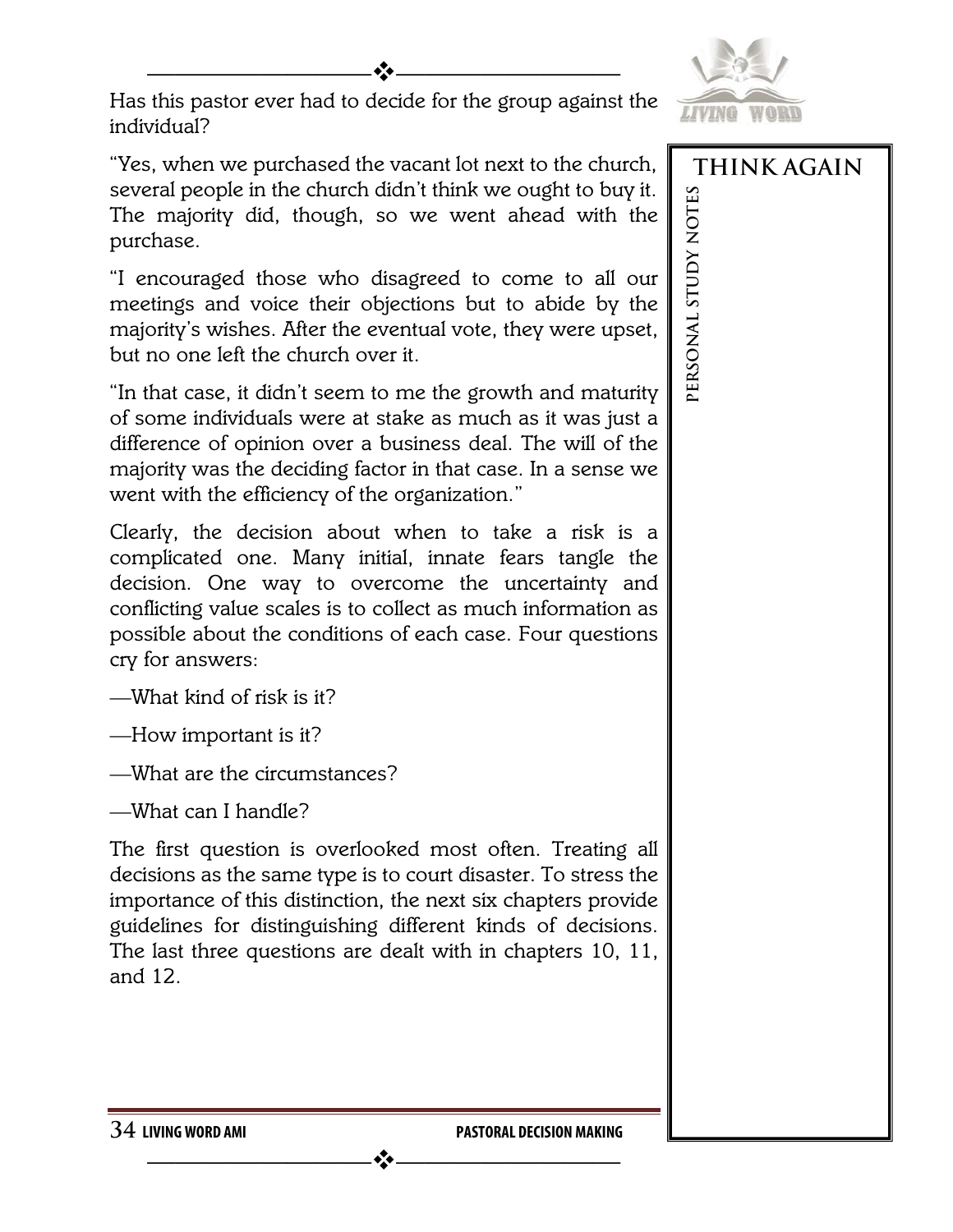

*Once these four questions are properly answered, it's easier to assess the riskiness of the situation and decide whether it is time to boldly step forth or wisely mark time.5*

————————————————



————————————————

l

<sup>5</sup> Muck, T. C. (1987). *Vol. 9*: *When to take a risk : A guide to pastoral decision making*. The leadership library (35–46). Carol Stream, Ill.; Waco, Tex.: CTI; Word Books.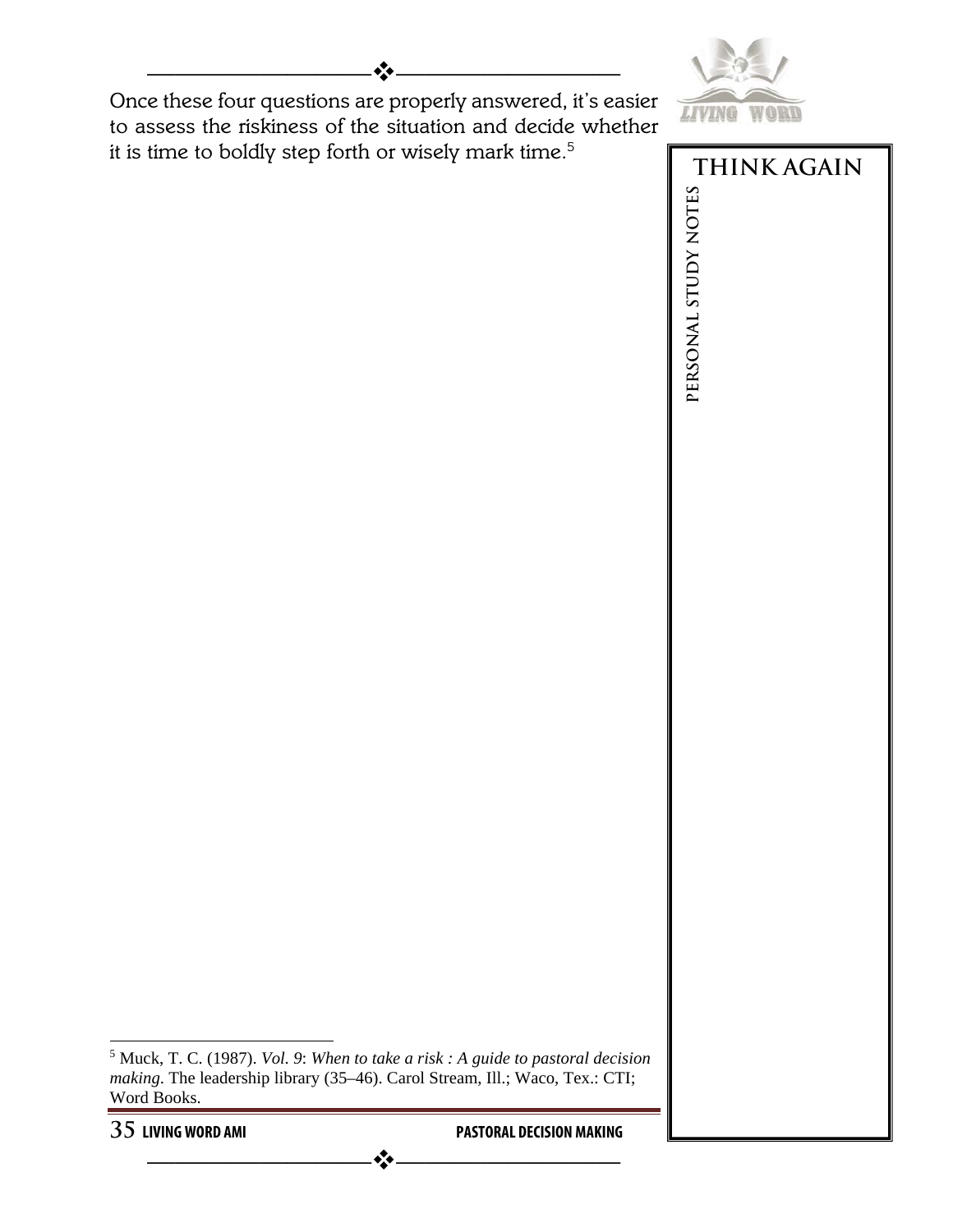

# *FOUR WHAT KIND OF RISK IS IT?*

*Security is the mother of danger and the grandmother of destruction.*

————————————————

*THOMAS FULLER1*

*Ignoring risk can be fatal.* 

*Misunderstanding the risks of ministry, if not fatal, at least leads to ineptitude and failure. Misunderstanding, in this case, means treating all risks as if they were the same, a mistake that greatly increases the chances of disaster. So first we must identify the nature of the risk in question.* 

*A primary resource, of course, is Scripture. Although the Bible never uses the word risk, story after story tells of risks taken, risks that end in flaming disasters or inspiring victories. Principles emerge from these stories.* 

*Fred Craddock, professor of preaching and New Testament at Candler School of Theology, tells of a sermon he preached early in his ministry based on Luke 15, the story of the shepherd and the sheep. Craddock says he used to preach the sermon as if the shepherd left the ninety and nine in the safety of the fold and went out to search for the one lost sheep. After many years of telling this story with that presupposition, he discovered, to his embarrassment, that the text doesn't say that at all. The ninety-nine were left not in the safety of the fold but in the wilderness.* 

*"That is far more descriptive of our heavenly Father," says Craddock. "Only God, exhibiting his risky, careless love, would leave the ninety-nine in the wilderness to look for the one who is lost."1 The principle: Risks taken with the goal of presenting the gospel to those who have not heard are highpriority risks indeed.* 

————————————————

**THINK AGAIN PERSONAL STUDY NOTES**  PERSONAL STUDY NOTES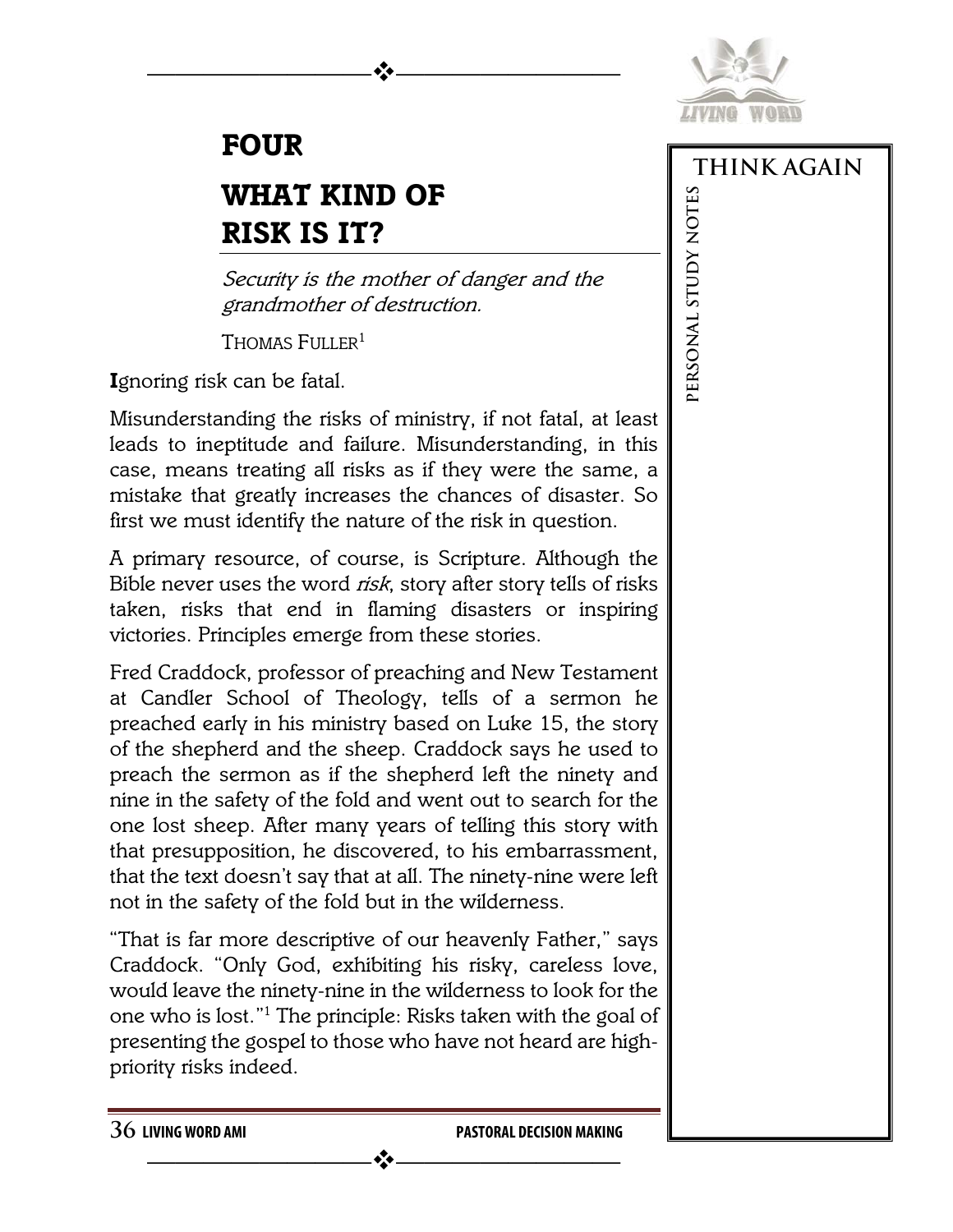

Look for risk in the New Testament and you find it. In fact, *you find many different kinds of risk. Eventually categories emerge that help us develop other principles for making decisions in risky church situations.* 

————————————————

*The four general categories of problems the early church faced are ones we face today: theological, institutional, interpersonal, and personal. Although these categories are not mutually exclusive, they do make convenient hooks on which to hang different kinds of risks and the way we treat them.* 

### *Theological Risks*

The most important category involves decisions that deal *with fundamental theological truth. Perhaps the prime New Testament example is the Jerusalem Council in Acts 15. Some people had been teaching young Christians that circumcision was necessary for salvation. Other teachers, including Paul and Barnabas, realized this was a fundamental theological error—one that could not be tolerated no matter what fallout resulted from the confrontation.* 

*At the meeting of apostles and elders to consider the question, Paul and Barnabas put their previous ministry on the line as evidence they were right. Had the council determined the other teachers were correct, Paul and Barnabas's future as teachers would have been shaky indeed.* 

*We now know the council decided in favor of their theology and sent Paul and Barnabas to deliver a letter outlining the decision to the confused churches. Having stood for this theology, the church leaders now faced the risk that the young churches teaching this error would reject the edict and break away. Since the Christian church was young and vulnerable, the prospect of losing any new groups was frightening. Yet the theological principle at stake—the universality of the gospel—was so crucial that the risk had to be taken, regardless of the potential fallout.* 

**THINK AGAIN PERSONAL STUDY NOTES**  PERSONAL STUDY NOTES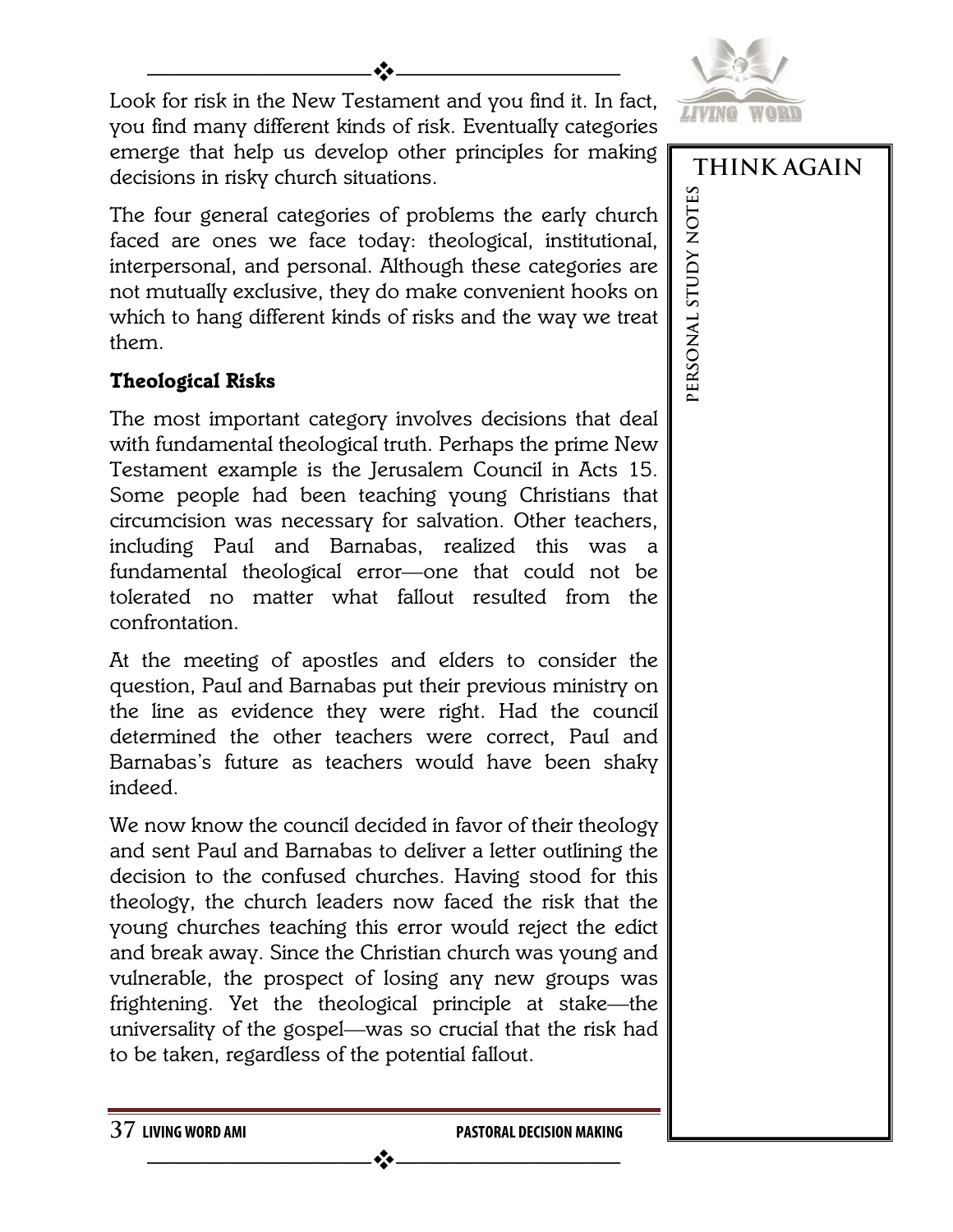

 **PERSONAL STUDY NOTES** 

PERSONAL STUDY NOTES

*In this case, the risk paid off. The one church we read about, the young Gentile congregation in Antioch, accepted the teaching with enthusiasm and remained healthy. Possibly there was some backlash not included in the text—perhaps a few members fell away—but the essential integrity of the body of Christ was insured.* 

————————————————

### *Institutional Risks*

*Though the most important risks are theological, two-thirds of the risks a local church leader takes have little to do with theology. In fact, according to our survey, a full one-third of the risks a pastor takes fall into a category we call institutional. Just keeping the institutional church together and smoothly functioning makes up a considerable part of the local church leader's task.* 

*Many institutional issues faced the New Testament church. In Acts 6 we find the dramatic growth and increasing ethnic diversity of the young church creating institutional problems. The Grecian Jews complained that their widows were being shortchanged in the daily distribution of food in favor of the widows of the Aramaic-speaking Christians.* 

*The Twelve realized that administering this benevolence was an important practical issue but in a different category from the task of preaching the Word. They met and decided that "it would not be right for us to neglect the ministry of the word of God in order to wait on tables." So they asked the church to select seven wise and spiritual men to be assigned the task of dividing up the food fairly.* 

*The whole church was pleased with the solution. An unfair and potentially divisive situation was confronted directly, and the risk of schism was avoided simply by delegating the problem to a group of people with the gifts to solve such problems.* 

*The institutional issue was not ignored, nor was it allowed to deflect the church from its primary mission of spreading the Good News.* 

————————————————

### *Interpersonal Risks*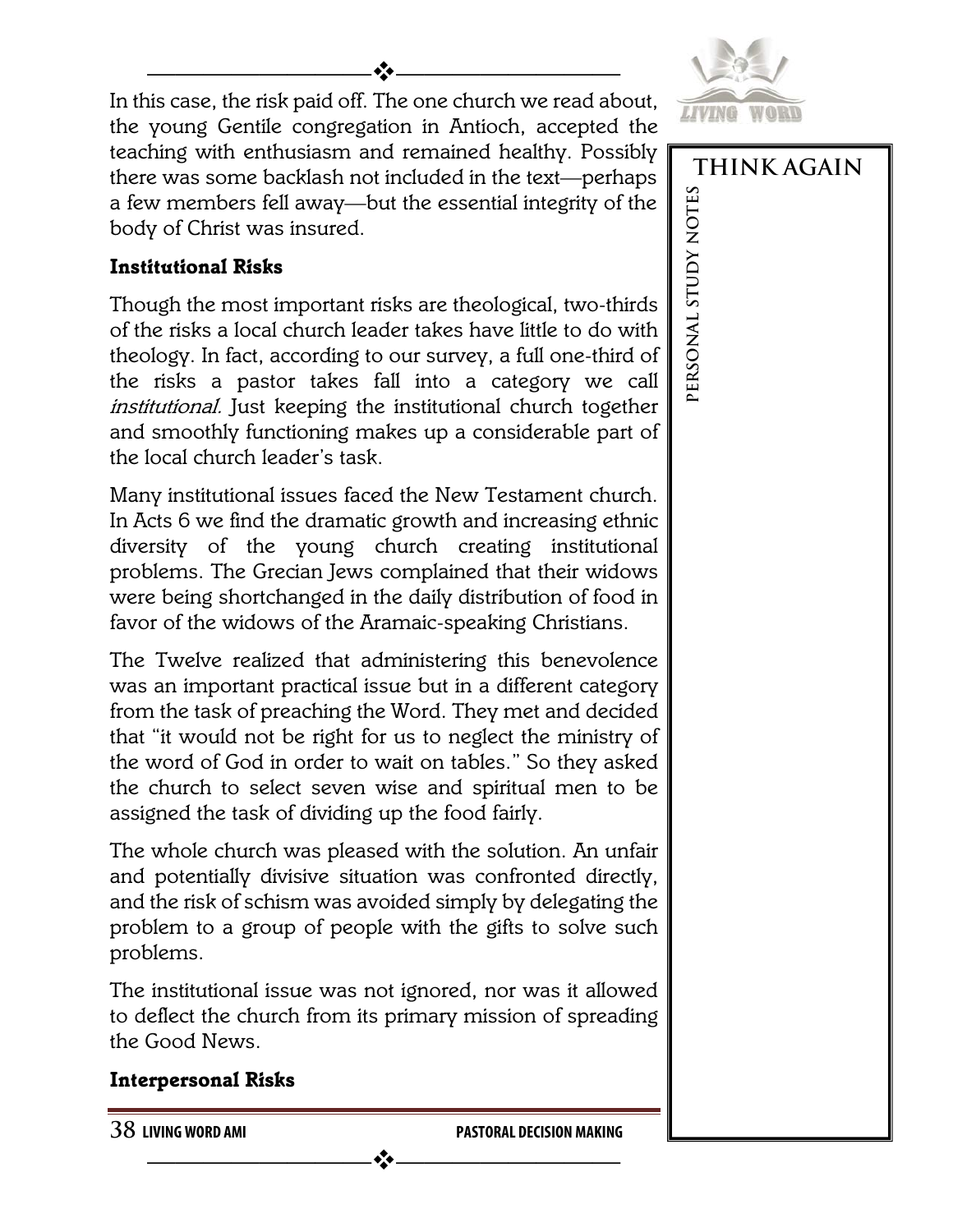

*A third category involves interpersonal disagreement among church members. Because human nature is universal, many New Testament examples of interpersonal conflict could just as easily have been written last week as two thousand years ago. For example, 1 Corinthians 6 warns believers against taking a dispute with another believer before secular judges, certainly a continuing concern in our litigious society.* 

————————————————

*Equally familiar is the human nature displayed in Jesus' parable of the unmerciful servant. In the story, a king was calling in outstanding debts from his servants. One servant owed a huge sum and was unable to pay. The king was going to sell the servant and his family into slavery to recoup some of his losses. The servant begged for rescission of the obligation. The king felt sorry for him and forgave the debt.* 

*The parable has a bittersweet ending, however. The servant also had some outstanding debts. And when he faced one of his debtors, a fellow servant who couldn't pay, the forgiven servant refused to forgive.* 

*When the king heard about this hardness of heart, he threw the servant in jail and berated him: "You wicked servant. I canceled all that debt of yours because you begged me to. Shouldn't you have had mercy on your fellow servant just as I had on you?"* 

*The king was well within his legal rights to demand the debt. Since his kingdom didn't depend on recovery of the money, however, he was also well within his rights to cancel the debt.* 

*The root issue here was an interpersonal one—how the first servant related to the second servant.* 

### *Personal Risks*

*Some risks that church leaders take can only be described as personal—involving their call to ministry or personal relationships. Sometimes a relationship problem is based on theological, institutional, or interpersonal concerns.* 

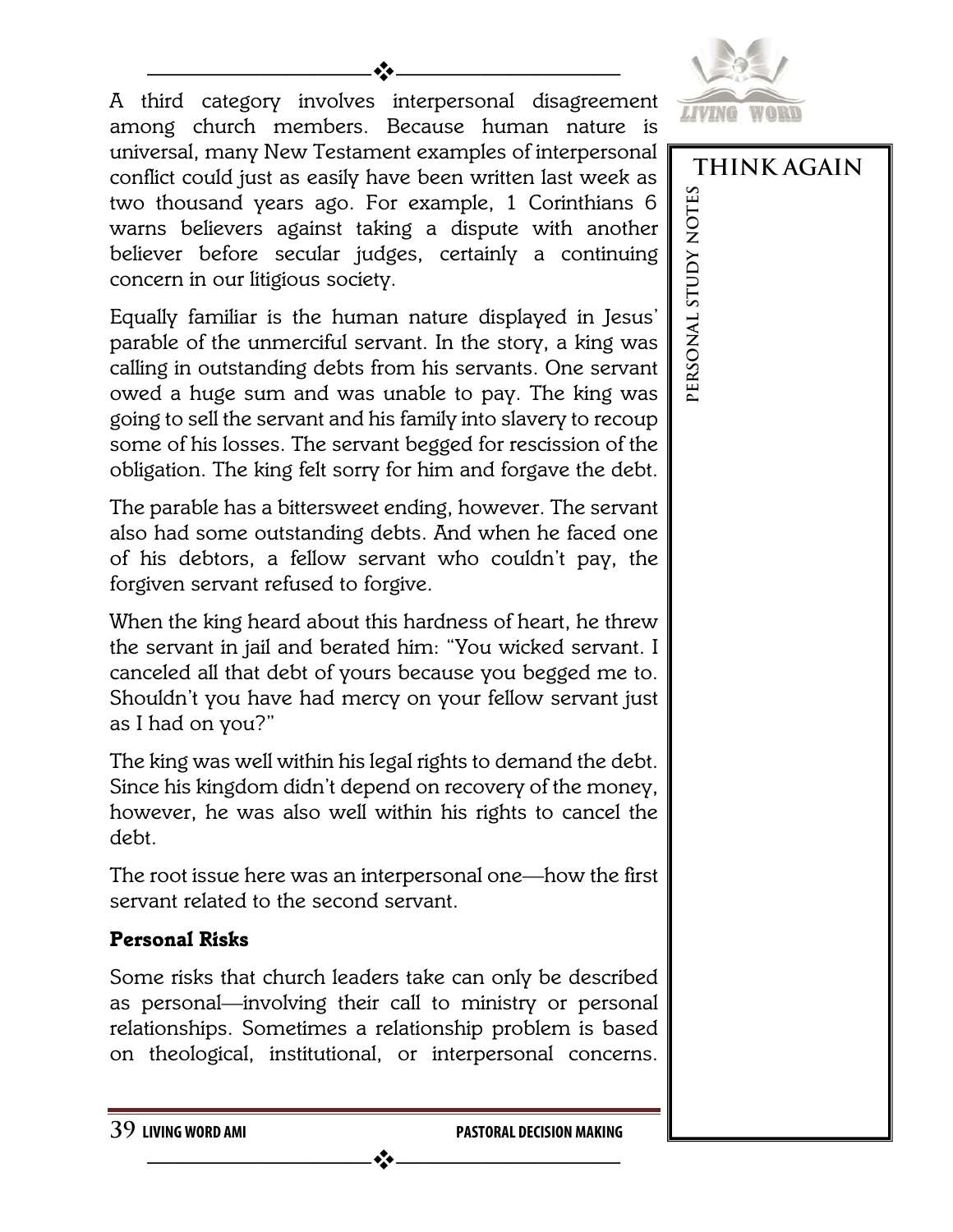

 **PERSONAL STUDY NOTES** 

PERSONAL STUDY NOTES

*Sometimes, however, the crisis is essentially personal in nature. Personal crises take several forms.* 

————————————————

*The call to ministry. The call has changed somewhat since New Testament times. In Acts 1, for example, Matthias was added to the eleven apostles as a result of drawing lots. Although many young people today "put out a fleece" to decide whether to go into the ministry, few flip a coin to make the decision. We take a more "professional" approach.* 

In addition, after a pastor has been in a church for a year, *or five, or ten, sometimes his or her ministry gifts no longer match those required by the congregation. The risky question: Should I stay or leave?* 

*Personal growth or stagnation. Pastors also face decisions regarding their personal spiritual growth. I suspect the apostle Paul would have died a thousand deaths in a denominational desk job. The "great lion of God" seemed to thrive on the missionary tasks God set before him. Paul decided how to use his gifts by listening to God, not weighing the opportunities elsewhere. The question: How can I use my gifts to the kingdom's greatest advantage?* 

*Personal conflicts. In cases of personal conflict with members of the congregation, the burden usually falls on the church leader to resolve the problem. And rightly so.* 

*In some cases, however, this is simply not possible. Occasionally, the pastor's spiritual batteries are too low to turn the other cheek or go the extra mile. Sometimes the situation has deteriorated beyond what two people, however well-intentioned, can patch up. In those cases, the*  best resource is the elders, who can help provide the *outside objectivity needed.* 

*Sometimes the conflict is with a staff member. Paul and Barnabas had barely gotten into their first missionary journey when they had a "sharp disagreement about whether to take Mark along with them" (Acts 15:36ff.). They resolved the conflict by dividing their energies, Barnabas taking Mark with him, and Paul finding a new associate*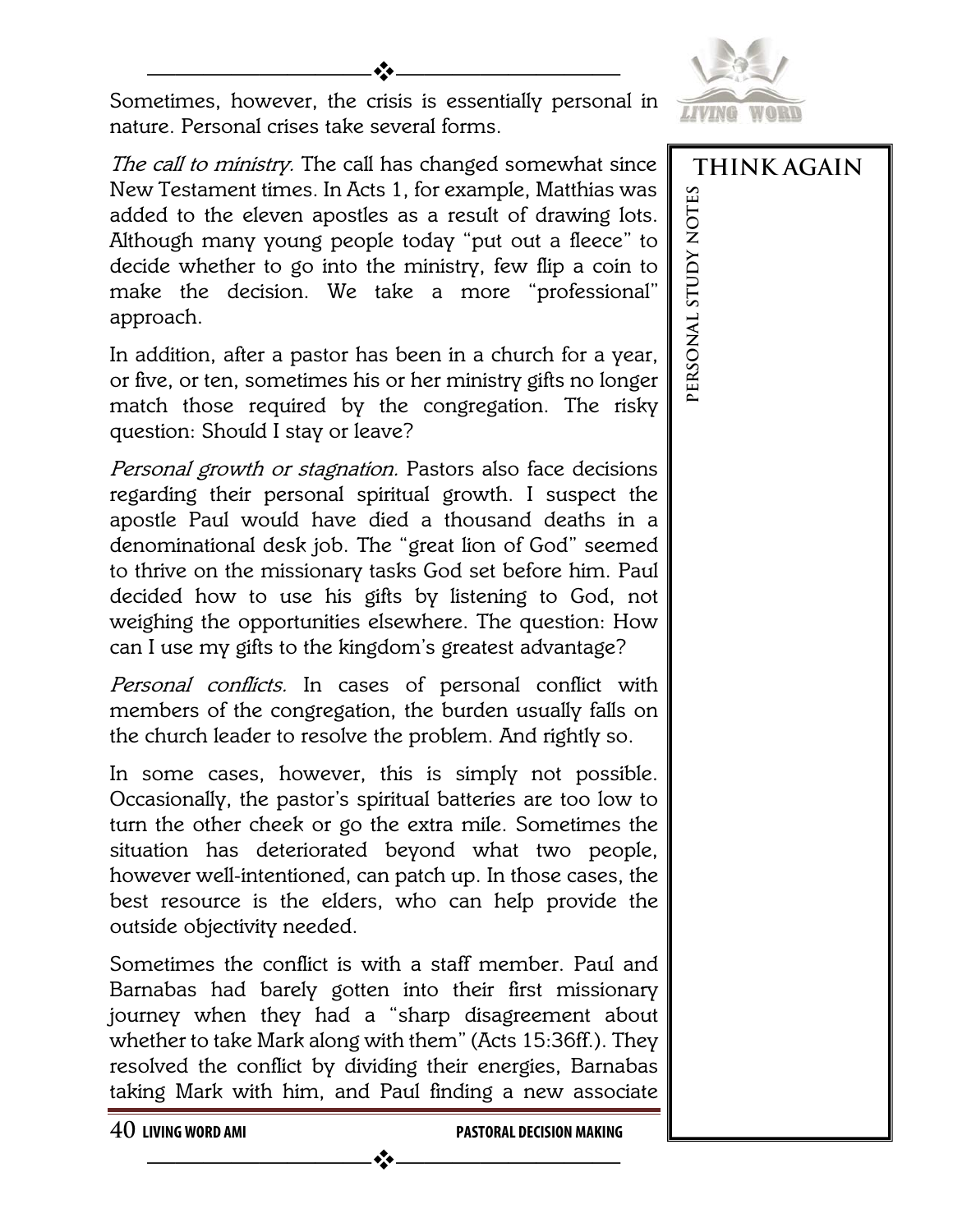

 **PERSONAL STUDY NOTES** 

PERSONAL STUDY NOTES

*missionary in Silas. Apparently the arrangement worked very well.* 

————————————————

### *When to Take a Risk?*

*Not every situation, of course, calls for risky action. Some call for maintenance, some for compromise, others for careful and premeditated ignoring. Yet more serious situations develop from a pastor failing to take action than from acting too hastily.* 

*How to know when to rush in where angels fear to tread? The first step is to identify what kind of problem you're dealing with. Attempting to handle an interpersonal problem as if it were an institutional issue only compounds the problem. Similarly, a theological misunderstanding must be dealt with much differently than a personal crisis.* 

*In the next four chapters we will discuss the four kinds of risk in more detail, outlining specifically the approach to be taken in each.6*

**THINK AGAIN** 

————————————————

l

<sup>6</sup> Muck, T. C. (1987). *Vol. 9*: *When to take a risk : A guide to pastoral decision making*. The leadership library (47–54). Carol Stream, Ill.; Waco, Tex.: CTI; Word Books.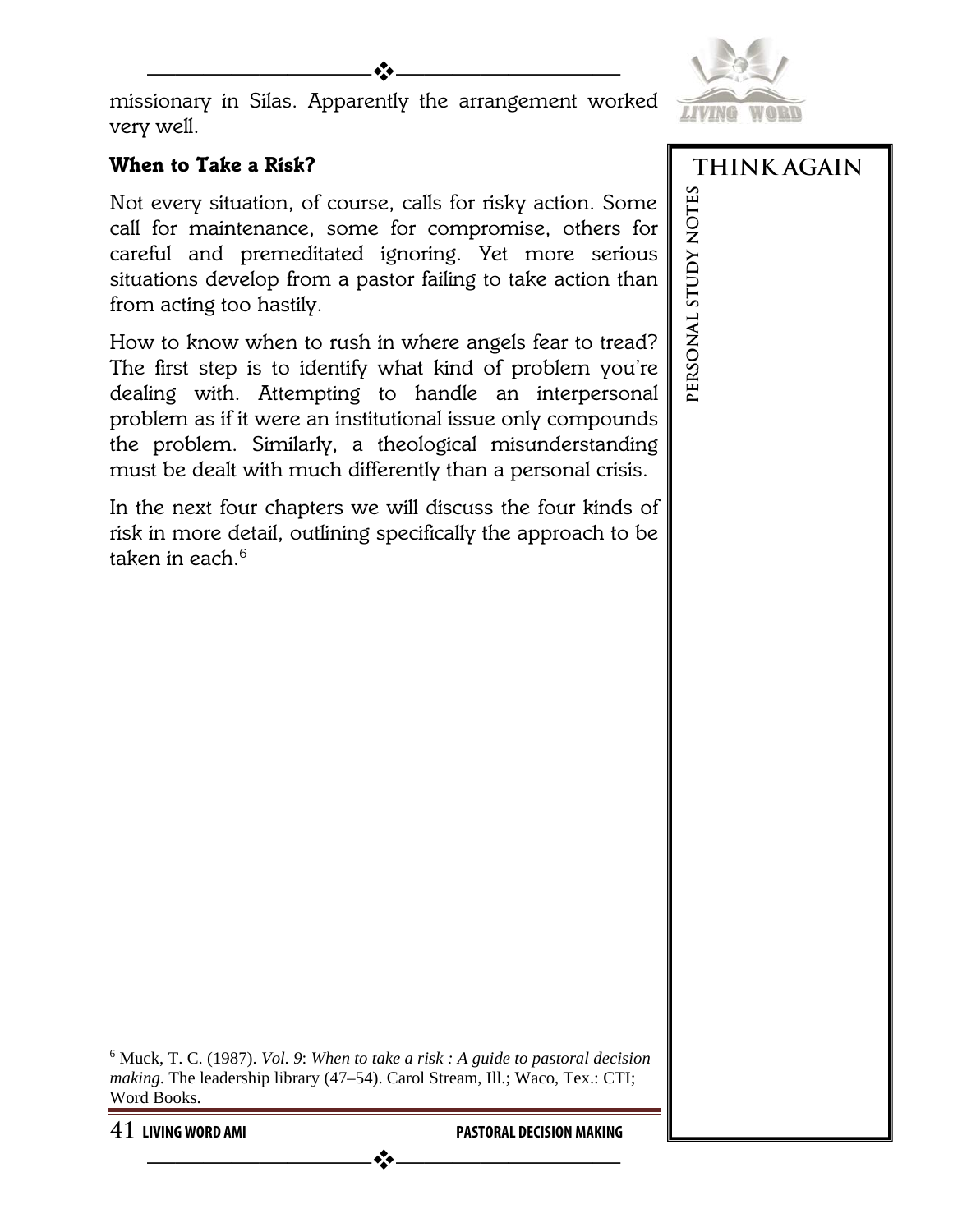

# *FIVE THEOLOGICAL RISKS*

*Obedience is the organ of spiritual knowledge.*

*FREDERICK ROBERTSON1*

*The most important risks are theological. Almost every pastor will at some time take a risk because of an issue of theology. One pastor reported the following account:* 

————————————————

*"A pregnant girl and her boyfriend wanted me to marry them. She didn't attend church regularly, although she was a member. I had baptized her several years previously, and that was her rationale for wanting me to marry them: 'I was baptized here, and I'd like to be married here.'* 

*"When I talked with them about their relationship and lifestyle, neither of them considered God an important influence. I told them that with that attitude I couldn't do the ceremony.* 

*"Usually when I face a risky decision, I consult the elders. In this case, though, I felt I couldn't because the young woman's situation was not common knowledge. These situations put a pastor in a tough position. You have private knowledge, make a decision based on that knowledge, and then people criticize your decision without knowing all the facts. That's when you find out your true mettle: are you willing to do what must be done to maintain the theological integrity of the church?"* 

*In our survey of local-church leaders, we learned that on the average, pastors make one or two significant theological stands per year (see Chart 1). Issues run the gamut from questions about the deity of Christ to the mission of the church.* 

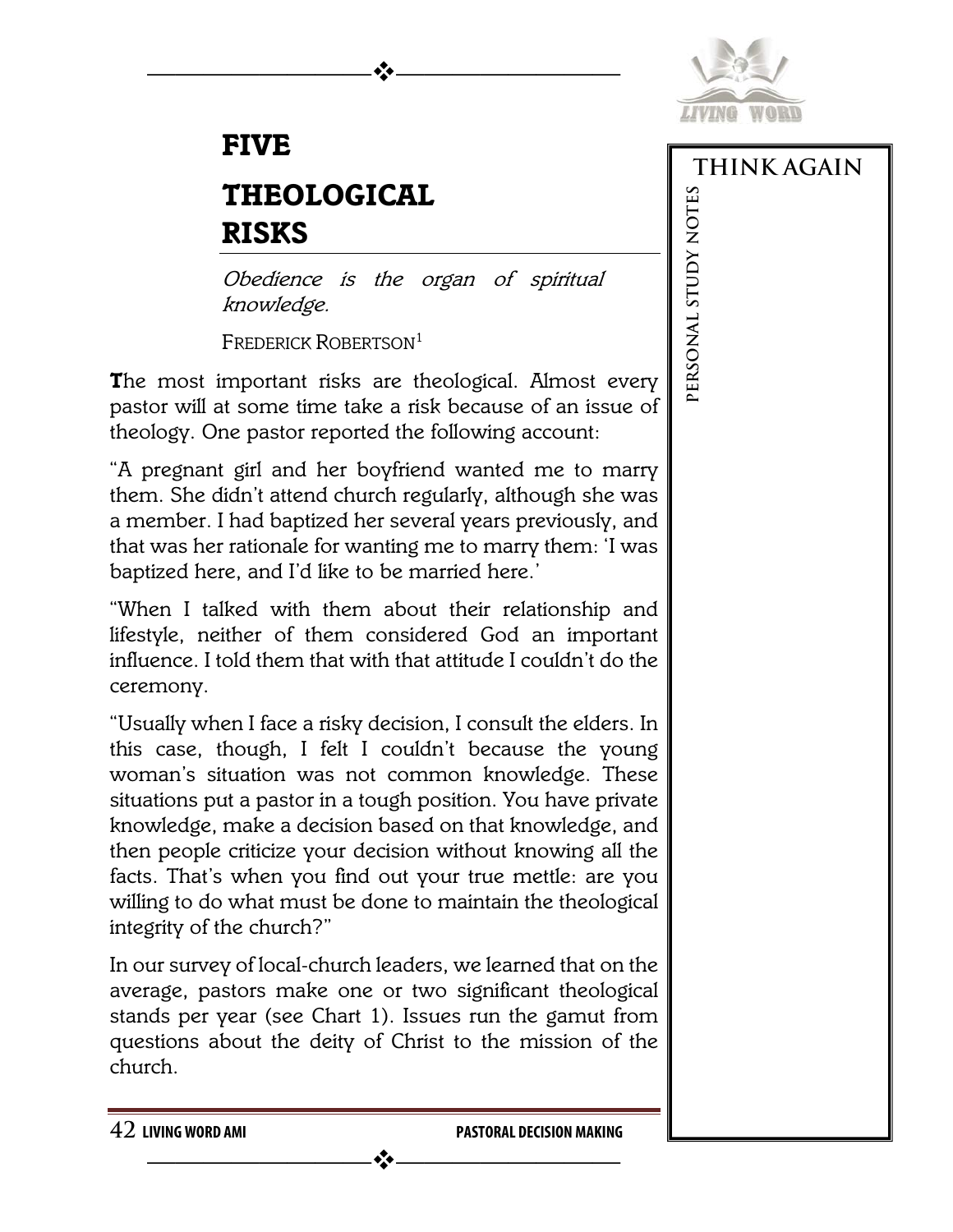

*One pastor remembers a conflict with the treasurer and two other people who wished to do away with the missions program: "To cut out mission work is to cut the life line of* 

————————————————

*the church. Matthew 28:18–20 clearly teaches this. When I fought the move to end mission involvement, those who disagreed tried to get me to vacate the pulpit. Eventually this small faction left the church. We are now doing well again."* 

*When a stand is taken on such an important issue, the results again and again prove the wisdom of the confrontation. This pastor saw positive results:* 

*"The renewed commitment to missions brought the body of Christ together. The people in the congregation respect me as their leader more, and I sense they are deeper spiritually."* 

*Church leaders, regardless of polity and theology, become dead serious about core beliefs—serious enough not to allow for compromise. For some, the extent of those core beliefs is broad, for others, more narrow. But all have theological standards. When those standards are challenged, leaders face some of the most difficult times in their ministries. Sometimes the resulting disagreement ends amicably. If both sides evidence spiritual maturity, discussion can take place. Then, if a resolution cannot be worked out, a peaceful parting of the ways is possible.* 

*At other times, however, theological disagreements severely damage or divide congregations. The authority of Scripture, gifts of the Spirit, euthanasia, and abortion are a few examples.* 

*The Bible chronicles many instances of spiritual warriors*  who have gone to battle for the integrity of the gospel. When *Paul realized Peter was requiring Gentile Christians to follow Jewish customs, he confronted him and pointed out that Gentile sinners are not "justified by observing the law but by faith in Jesus Christ" (Gal. 2:11ff.). In modern terms this is analogous to a missionary pointing out his denominational superior's misunderstanding of theology. It* 

————————————————

**THINK AGAIN PERSONAL STUDY NOTES**  PERSONAL STUDY NOTES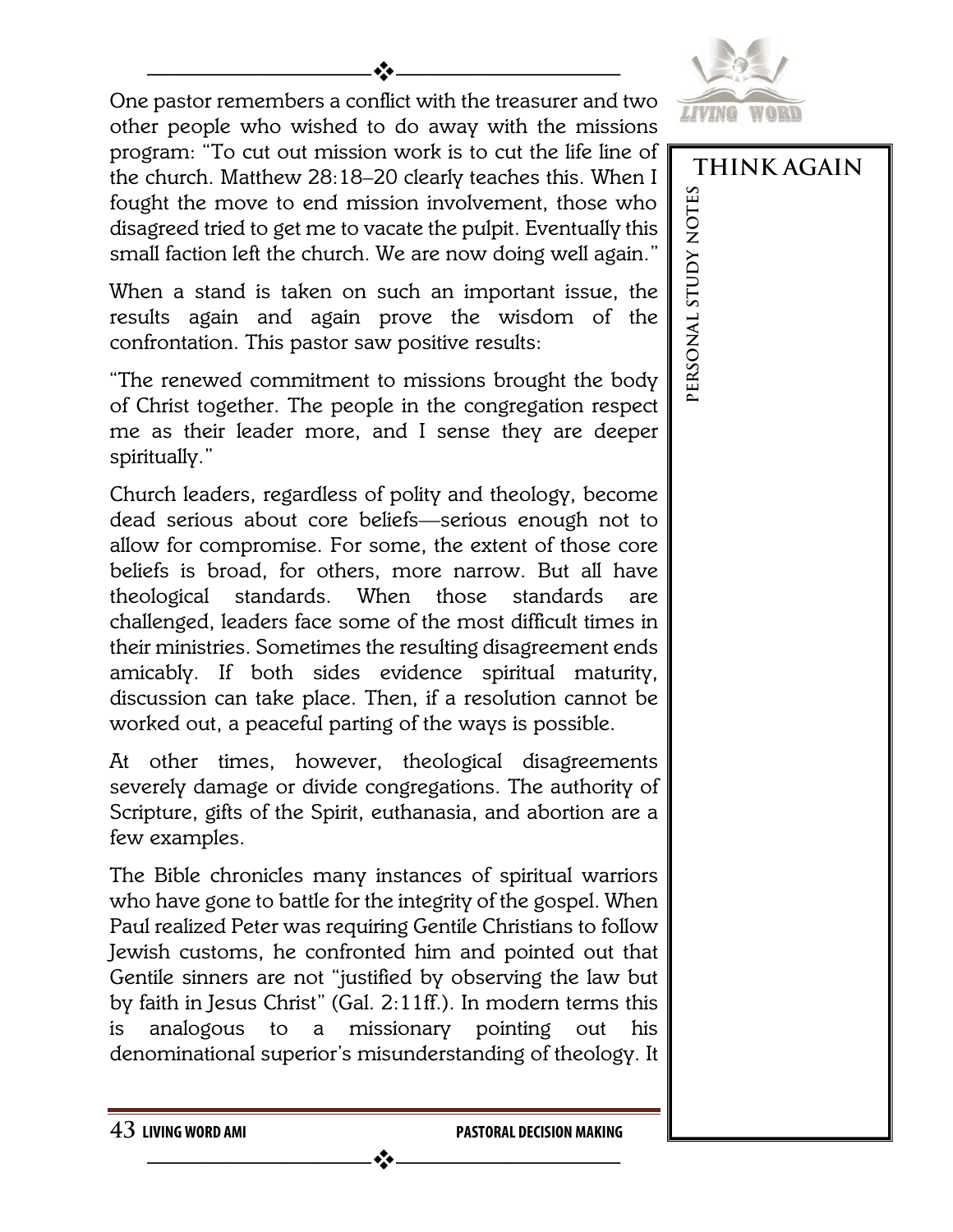

 **PERSONAL STUDY NOTES** 

PERSONAL STUDY NOTES

*is not always good for advancement, but when a legitimate point of theology is at stake, the risk must be taken.* 

————————————————

# *CHART 1 TOUGH PASTORAL DECISIONS: HOW MANY?*

*The bars here depict that on average, pastors say they make:* 

*—between one and two tough THEOLOGICAL DECISIONS each year* 

*—between one and two tough INSTITUTIONAL DECISIONS each year* 

*—between one and two tough INTERPERSONAL DECISIONS each year.* 

*On later charts, survey responses will be divided into two groups: pastors who have been forced to leave a church and those who haven't. Our research shows more variation between the two groups in the number and type of decisions made each year.* 

*The most obvious observation from this chart is that not all decisions are theological rulings. In any given year, apparently, the major questions and disputes that arise are evenly divided between the theological, institutional, and interpersonal categories.7*

l 7 Muck, T. C. (1987). *Vol. 9*: *When to take a risk : A guide to pastoral decision making*. The leadership library (55–60). Carol Stream, Ill.; Waco, Tex.: CTI; Word Books.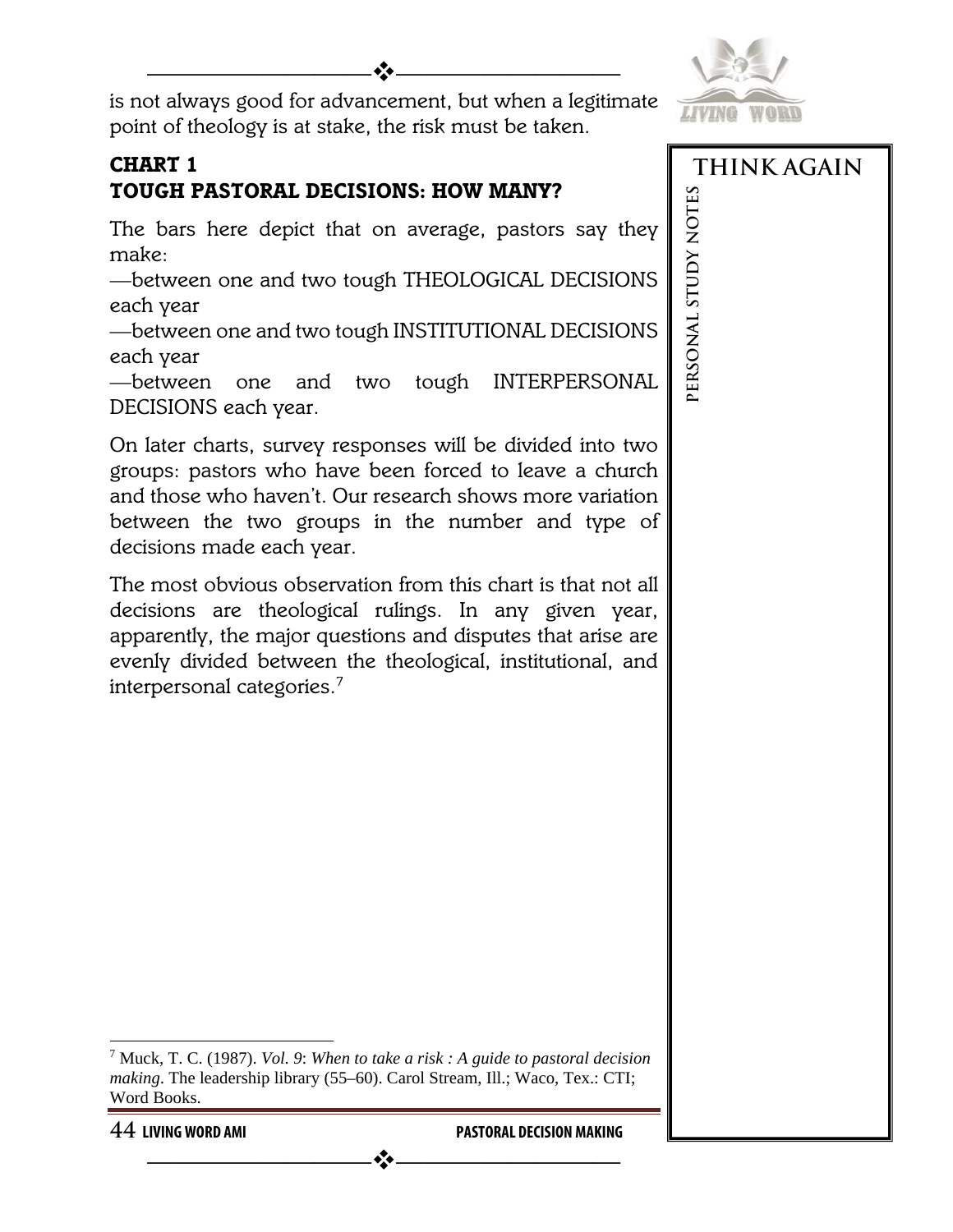

*Needless to say, not every issue warrants this kind of door-die action. One pastor put it this way: "When you really come down to it, many of our decisions are based not on the theological correctness of the situation but on what our people will respond to. Is that always wrong? Not when you're making a decision like, 'Should we hold our annual skating party at the Skateaway or the Skate & Dolly?' It's wrong when a theological tenet is at stake. In the first case, the good of the many supercedes the preference of the few.*  In the second case, correct theology supercedes even the *wish of the majority."* 

*Great caution must be taken in identifying a conflict as theological. Many nontheological disagreements get labeled as theological: whether to use plastic or glass Communion cups, the brand of the Communion bread, the presence of altar flowers. Each can be falsely billed as an intricate and essential point of theology.* 

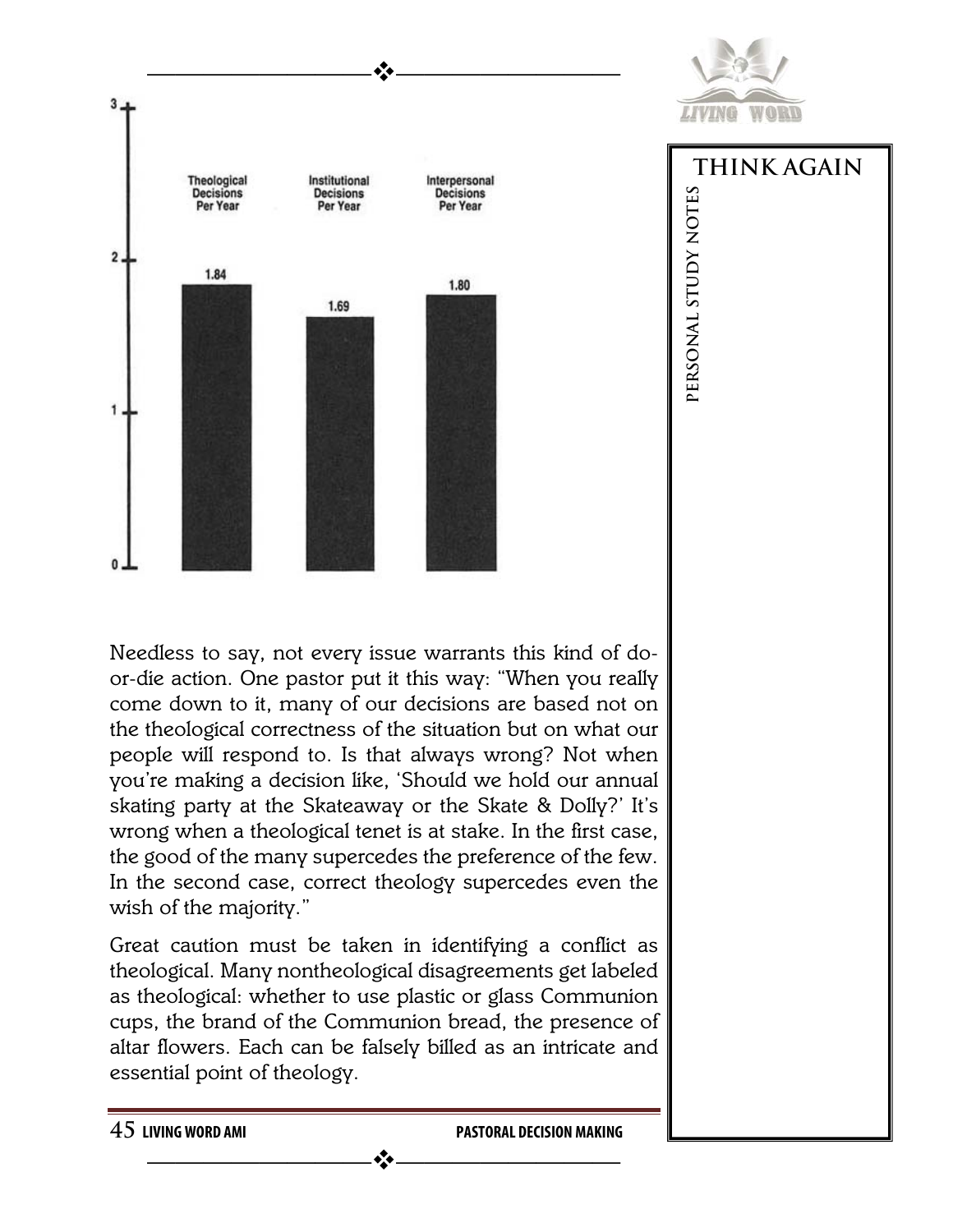

 **PERSONAL STUDY NOTES** 

PERSONAL STUDY NOTES

*Our survey results revealed that pastors who reported making more than the average two theological decisions per year did so at great danger. There is a direct correlation between pastors who make more than two "theological" decisions per year and those who are forced to leave their church (see Chart 2). Finding a point of theology hidden under every altar-flower discussion can be hazardous to pastoral and church health.* 

————————————————

*Why are many nontheological matters branded as theological? Some pastors use theological discussion to avoid the hard work of negotiating tough institutional and interpersonal conflicts. It is easier to pronounce an issue "answered" by an obscure point of theology than to moderate a turf battle between the Sunday school superintendent and the girls' club director.* 

*Some issues, though, can honestly be classified several ways. Take the issue of drinking alcoholic beverages. One pastor described this as the toughest decision he had made in ministry, but he classified it as an institutional issue, not a theological one. "I had to reaffirm the stance of our movement that church leaders, but not necessarily church members, practice total abstinence from alcoholic beverages. This has always been our denominational position, but in the local churches some leaders were involved in drinking. The denominational line had to be drawn."* 

### *CHART 2 PASTORAL CASUALTIES AND THEOLOGICAL DECISIONS*

*The bars here compare the two groups of respondents, Fired and Not Fired, according to the number of theological decisions they say they make per year.* 

*The Not Fired group is more aware than the Fired group that one or two theological issues a year will come up that need a pastoral decision. Fewer of them than the Fired group claimed to make no theological decisions per year. Also, fewer of the Not Fired group were likely to misread*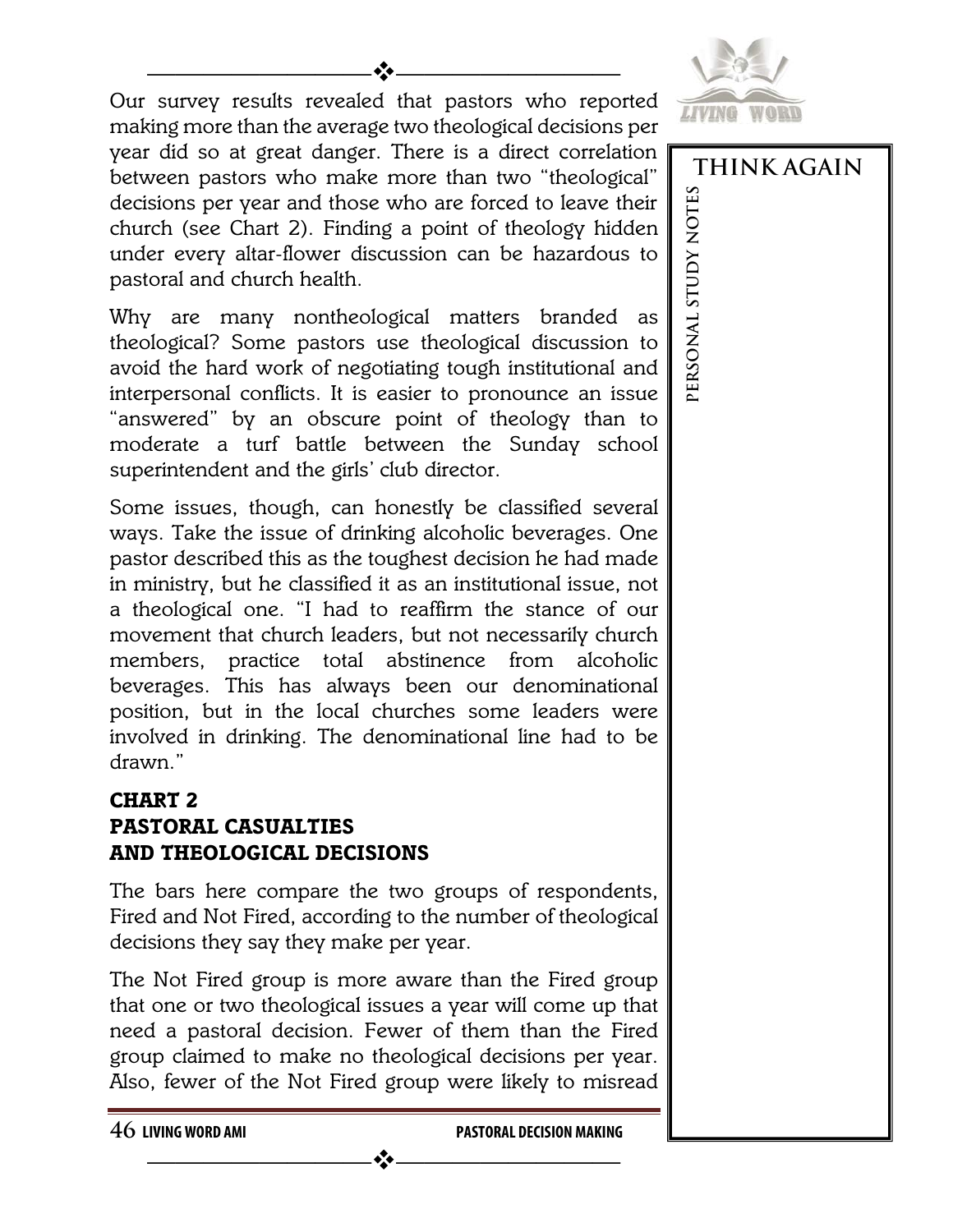

*other types of decisions as theological. The more theological decisions made per year, the greater the chance of being fired.8*

————————————————



**THINK AGAIN PERSONAL STUDY NOTES**  PERSONAL STUDY NOTES

*Another pastor, however, defended the same issue in theological terms: "I felt the Bible condoned the use of alcohol in moderation, but my church felt total abstinence was God honoring and biblically based. As a result I was not accepted as the pastor. I was told that even if I personally abstained but taught that moderation was permissible, I could not be recommended to any church in my denomination."* 

*Issues have varying degrees of theological impact. The important principle, however, is that not all disputes are theologically based. Our survey respondents said only onethird of the difficult decisions they make in a year concern theological issues.* 

————————————————

l

<sup>8</sup> Muck, T. C. (1987). *Vol. 9*: *When to take a risk : A guide to pastoral decision making*. The leadership library (60–62). Carol Stream, Ill.; Waco, Tex.: CTI; Word Books.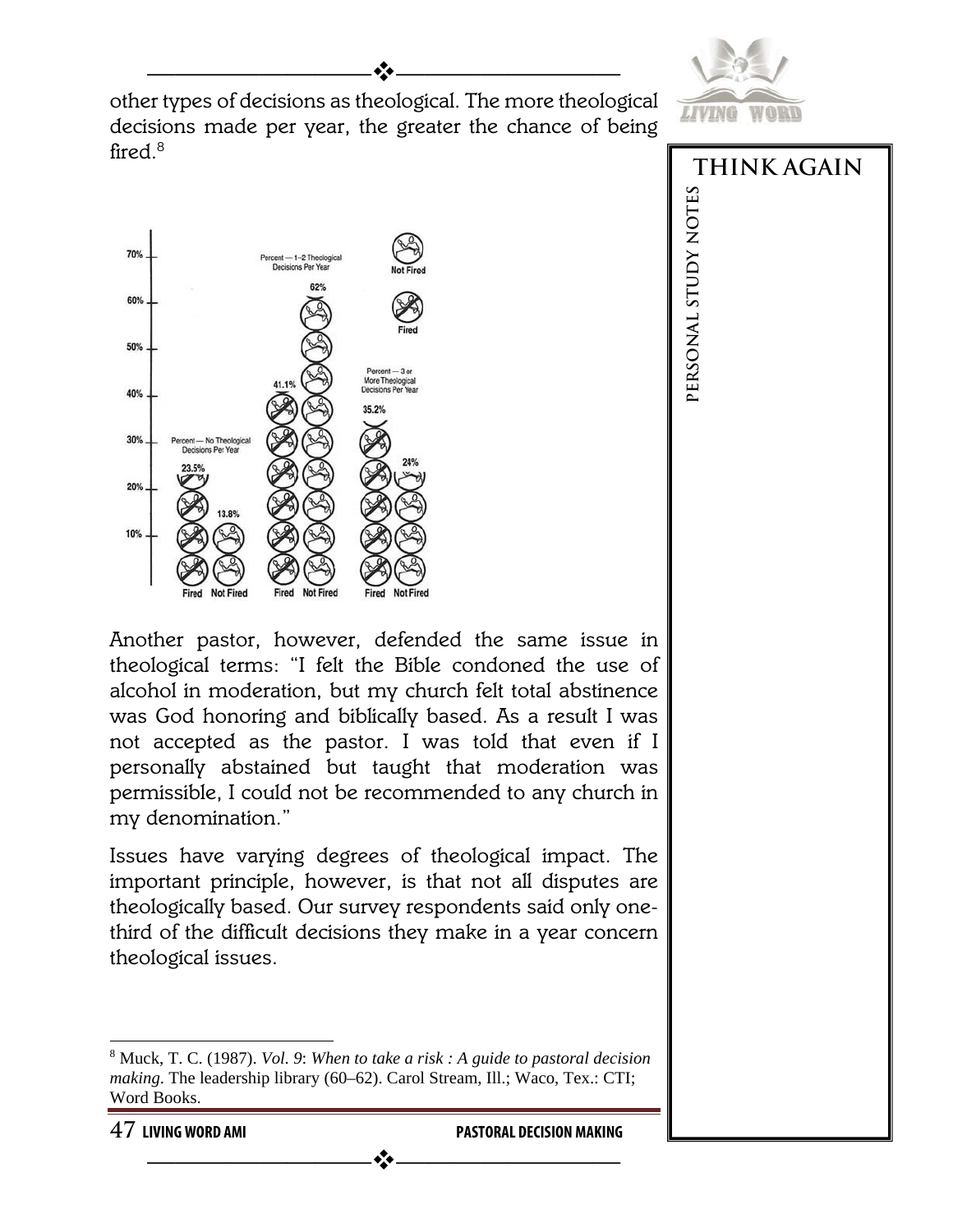

 **PERSONAL STUDY NOTES** 

PERSONAL STUDY NOTES

Identifying that one-third, however, is key. The following *three questions help determine whether a situation is truly theological:* 

————————————————

*1. Does this situation threaten a core belief of our church? Or is it a peripheral issue that allows for some difference of position?* 

*2. If left unaddressed, will theological precedent be established that could lead to long-term weakening of our commitment? Or is it simply a reflection of some spiritual immaturity that time and love will remedy?* 

*3. Is the issue purely one of theology? Or is theology being used to camouflage a nontheological problem?* 

# *The Principle:*

# *The Law of Right and Wrong*

*Once identified, theological issues call for vigorous action.*  Left unattended, they can destroy a church by snapping its *unifying thread.* 

*Theological risks are taken according to the "law of right and wrong." The objective—theological purity—admits no compromise. Resolution need not be blunt or hasty, but the risk to achieve the right must be taken regardless.* 

*Following the law of right and wrong is not a simple matter, however. The decision, the goal, may be clear, but how to achieve that goal with the fewest casualties may not be as obvious. One pastor recalls: "I made a decision, based on my understanding of 1 Timothy 3, that prospective officers must be men who had not been divorced. Several nominees were disqualified because they did not meet this standard. As a result, they and their friends and families grew hostile. A few who were disqualified could not be reconciled, and hostility hardened against me. Looking back I would not have changed the standards for officers; I still believe they were biblical. But I would have handled the disqualifications in a more personal, loving manner."* 

*Occasionally the theological issue itself needs to be*  redefined by an overriding principle of love. One pastor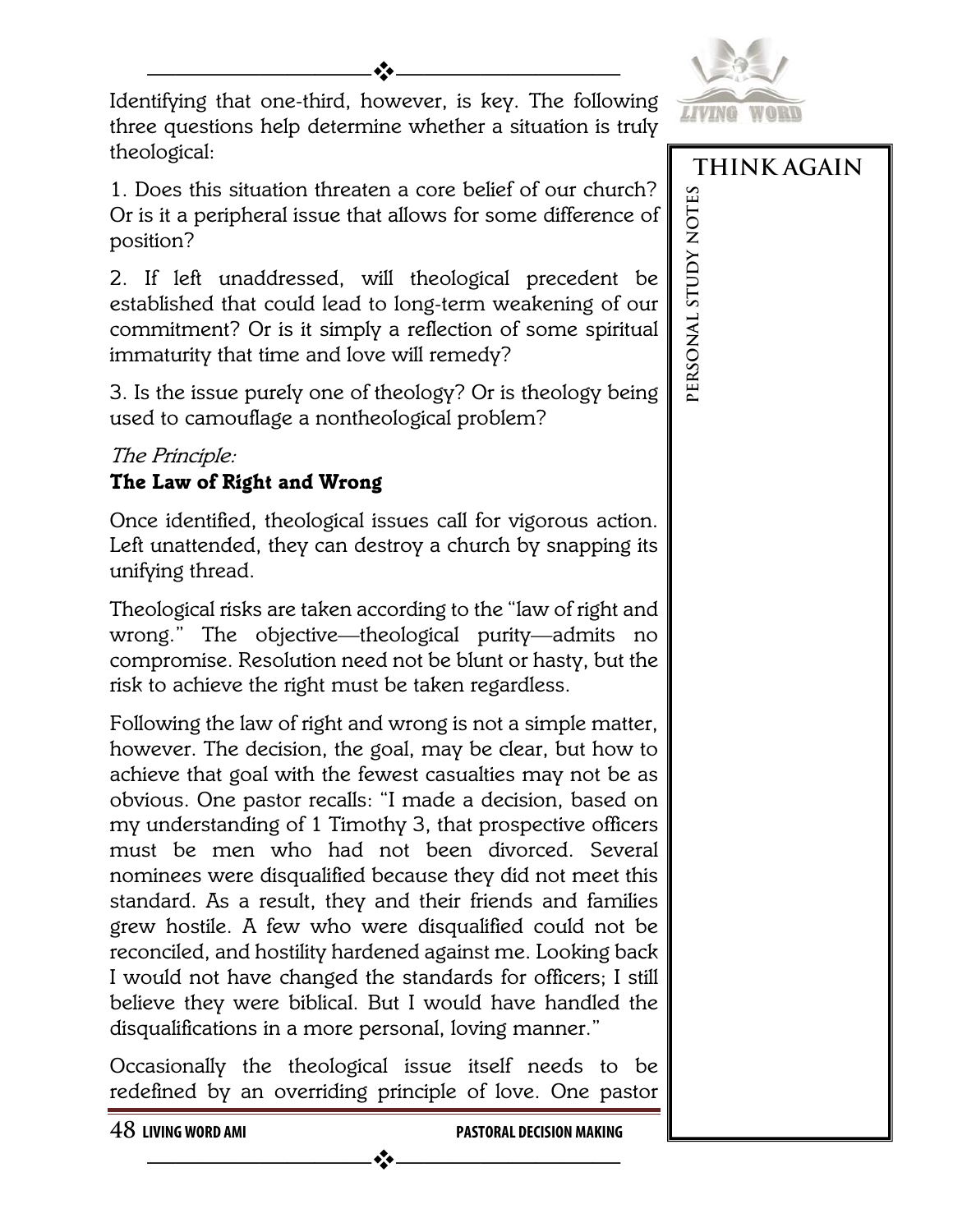

*remembered a particularly difficult problem: "I was asked to baptize a young adult who was extremely afraid of water.* 

————————————————

*So intense was the phobia that the young man couldn't even take a shower; he had to take sponge baths. Our church practices baptism by immersion. This candidate wanted me to perform the baptism in our church. But because of his fear of water, the only way to do it was by sprinkling. The church board and I struggled with many questions about doing a baptism by sprinkling, considering the theological beliefs of our denomination. For a time the church board was split. Finally we voted to sprinkle the young man in a private service."* 

The law of right and wrong needs to be followed, not *harshly, but in accord with God's law of love.* 

# *The Motivation:*

### *Christian Obedience*

*Obedience cannot be understood without understanding the standard by which it is measured. For Christian obedience, the standard is not first of all a list of ethical or moral laws (though those have their place). The standard is God's will for us. Christian obedience asks us to do what God says even though it may be something we would never have thought of doing.* 

*Jean-Pierre de Caussade said in The Sacrament of the Present Moment: "All saints become saints by fulfilling those*  duties themselves to which they have been called. It is not *by the things they do, their nature, or particular qualities that holiness must be judged. It is obeying those orders which sanctify souls and enlightens, purifies and humbles them."1*

*The call to obedience, paradoxically, is the most important principle we live by but also one of the most restricted.* 

*It is the most important because all the ultimate questions of life and faith are answered by the criterion of obedience. Is this something God wants us to do? Is this part of God's plan for our church? Deuteronomy 11:26–28 summarizes the principle: "Obey and you will be blessed. Disobey and you will be cursed."* 

————————————————

**THINK AGAIN** 

 **PERSONAL STUDY NOTES**  PERSONAL STUDY NOTES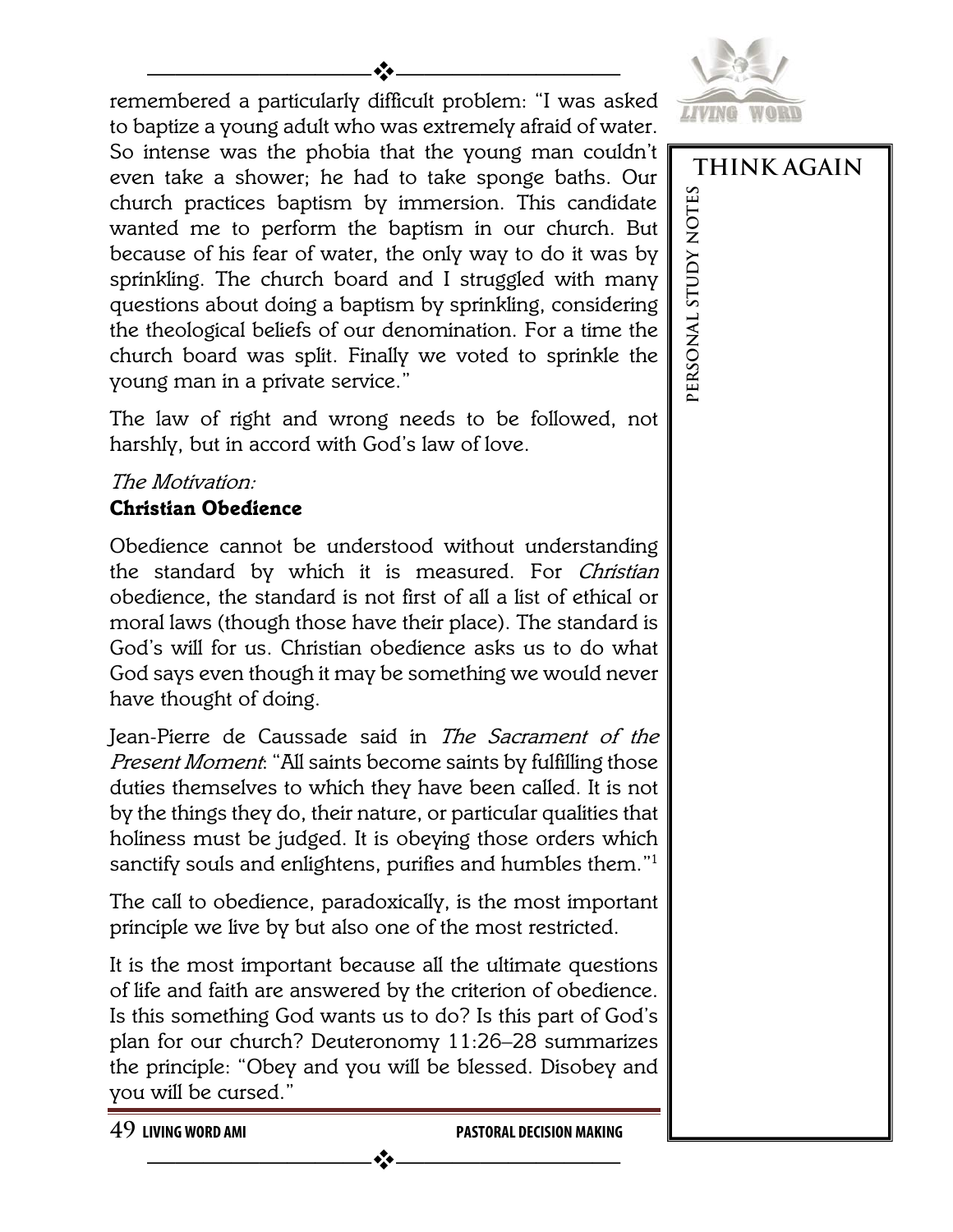

 **PERSONAL STUDY NOTES** 

PERSONAL STUDY NOTES

*Yet the nature of obedience, when dealing with the ultimate, also restricts it. Ultimate principles can be applied only to ultimate questions. For questions of less-than-ultimate value, obedience as practiced by less-than-perfect human beings in a less-than-perfect world can be inappropriate, even dangerous. On many issues we simply don't have direct commands from God to obey and are left to sanctified common sense. The great temptation is to obey human ideas, mistaking them for God's.* 

————————————————

*The danger of disobedience to God's clear commands, of course, is rebellion and spiritual death. But we often overzealously try to apply the principle of obedience to problems that are not ultimate or theological in nature. Strange things happen when we confuse institutional, interpersonal, and personal situations with theological ones and apply the motivation of obedience to them all.* 

*When we confuse theological problems with institutional ones. Acts 5:29 tells us we're "to obey God rather than men." But obedience can become a gun in the hands of the authoritarian figure. Demanding blind obedience to human ideas, leaders, and institutions can lead to fanaticism and cultism.* 

*Needless to say, there is an appropriate "obedience" toward authorities or church leaders. However, it shouldn't be confused with the kind of obedience we express toward God. Since in local church decision-making situations it's important to distinguish between the obedience we show to God and the appropriate respect due to our human leaders, perhaps commitment is a better word than obedience to describe what we're after in institutional issues. This idea will be developed in the next chapter.* 

*Blind obedience to human institutions inevitably weakens the institution. If church harmony is built on the principle of obedience to a constitution, then any crisis that arises becomes an institution-threatening situation. Christian obedience was not intended as a handy fire extinguisher for disagreement in the church. As we shall see in chapter 6, there is a better principle for solving institutional problems.* 

————————————————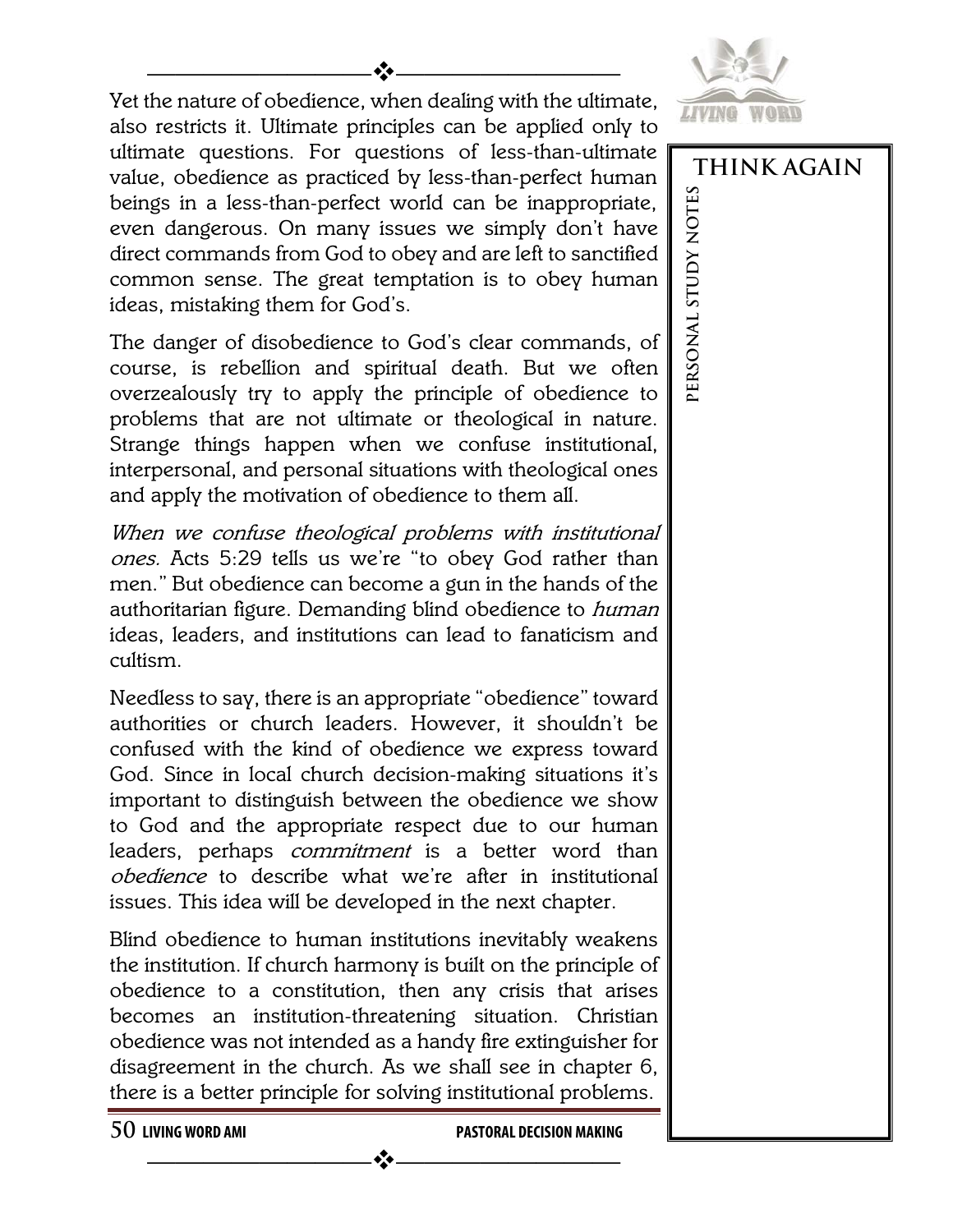

*When we confuse theological problems with interpersonal ones. Indiscriminate use of obedience in interpersonal situations can lead to inhumanity. Psychologist Stanley Milgram illustrated this in a classic series of experiments done in the early 1960s. Volunteers from all walks of life participated in a study described to them as an experiment in memory and learning. They were asked to administer electric shocks to people during the experiment. Over 60 percent of the people pressed the electric shock button and continued to do so even when they heard shouts of pain from the victims. The volunteers were prompted by psychologists in white lab coats who said, "The experiment requires that you continue."2*

————————————————

*Where mere obedience is used as the criterion for determining interpersonal relationships, varying levels of inhumanity result. The church is not exempt from this danger. We are called to reprove our brothers and sisters to keep our doctrine and beliefs pure, but we are also called to do so in love and forgiveness. As soon as we begin to see ourselves (rather than God) as the repository of all theological truth, we lose sight of our own fallibility, and arrogance and ruthlessness, in the name of God's work, can result.* 

## *Are We Capable of Discernment?*

*How difficult is it to apply the principle of obedience to our relationship with God, and fashion a more realistic principle in our other relationships? Perhaps not as difficult as we may think.* 

*Psychologists David Bock and Neil Warren did a study aimed at determining the link between religious belief and interpersonal relationships. By using a belief scale, they identified three different groups of people: nonreligious, moderately religious, and very religious. They then ran those three different groups through an experiment similar to Milgram's.* 

*The experimenters expected to find that the very religious, because of their extreme sense of obedience to God and* 

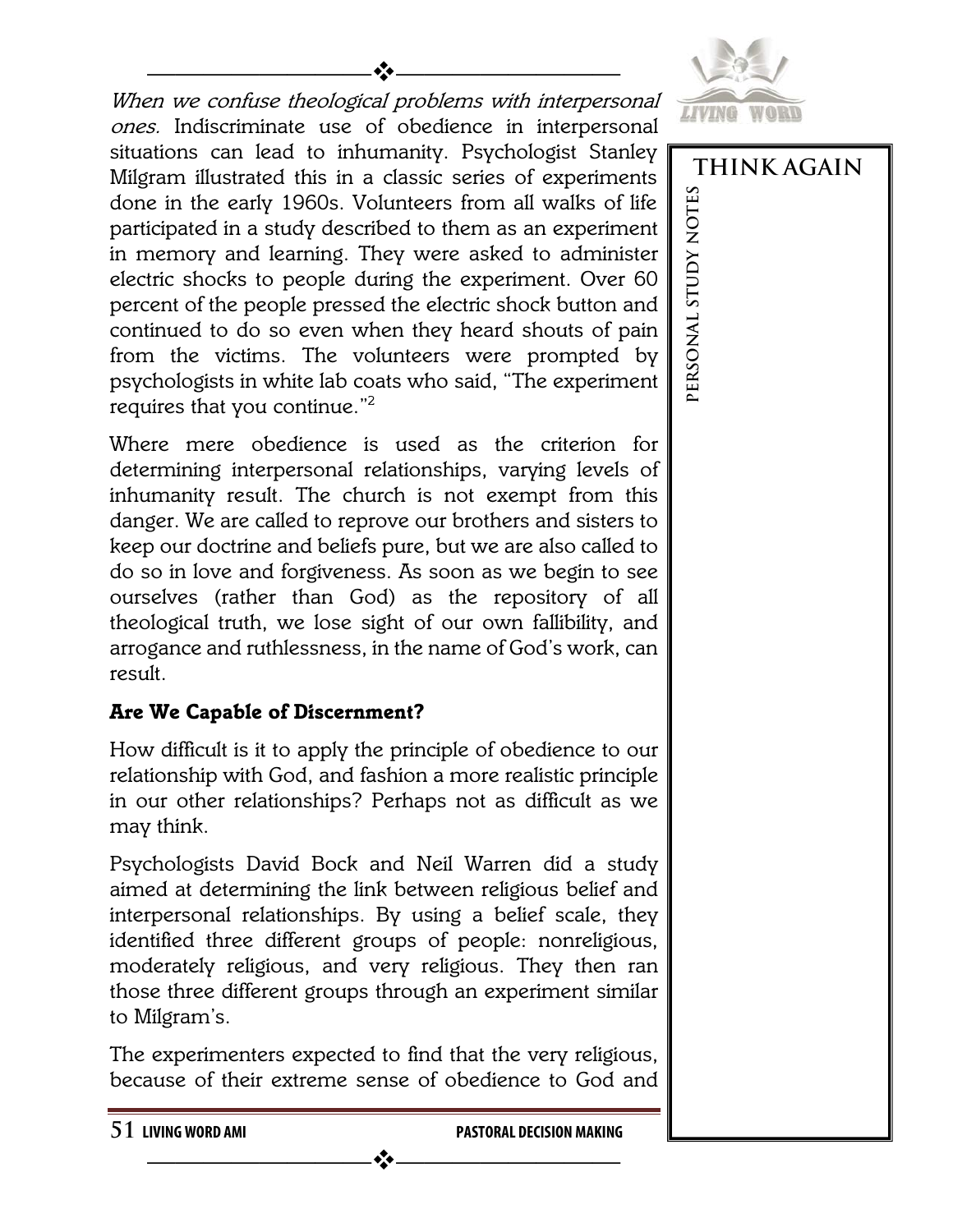

 **PERSONAL STUDY NOTES** 

PERSONAL STUDY NOTES

*theological principles, would also exhibit a high degree of obedience to the authoritative experimenters—the doctors and psychologists. They discovered the opposite. The moderately religious and nonreligious were far more eager to administer shocks to the experimental subjects.* 

————————————————

*Bock and Warren concluded that men and women who are undecided about basic religious issues are less able to be decisive when confronted by an ethical dilemma. They tend to forfeit their choice to any convenient authority figure. On the other hand, those who adopt definite religious stances (including obedience to God) are more able to act in accordance with ethical values of love and justice.3*

*A commitment to obey God alone does not inhibit a person's ability to distinguish between the various kinds of risks. In fact, it may very well give more clarity of insight.* 

#### *Conclusion*

What does this mean in the local church? It means that if *we intend to decide a question on the basis of obedience to the theological canons of right and wrong, we need to be sure we're dealing with a theological question. Answers to the question of what is theological will vary from person to person (even though we agree there are "irreducible minimums"). But the decision is an all-important one, because our survey clearly showed the more things a pastor identifies as theological, the more risk he or she incurs. The decision determines the approach we take, and wise discernment can prevent costly mistakes.9*

————————————————



l

<sup>9</sup> Muck, T. C. (1987). *Vol. 9*: *When to take a risk : A guide to pastoral decision making*. The leadership library (62–67). Carol Stream, Ill.; Waco, Tex.: CTI; Word Books.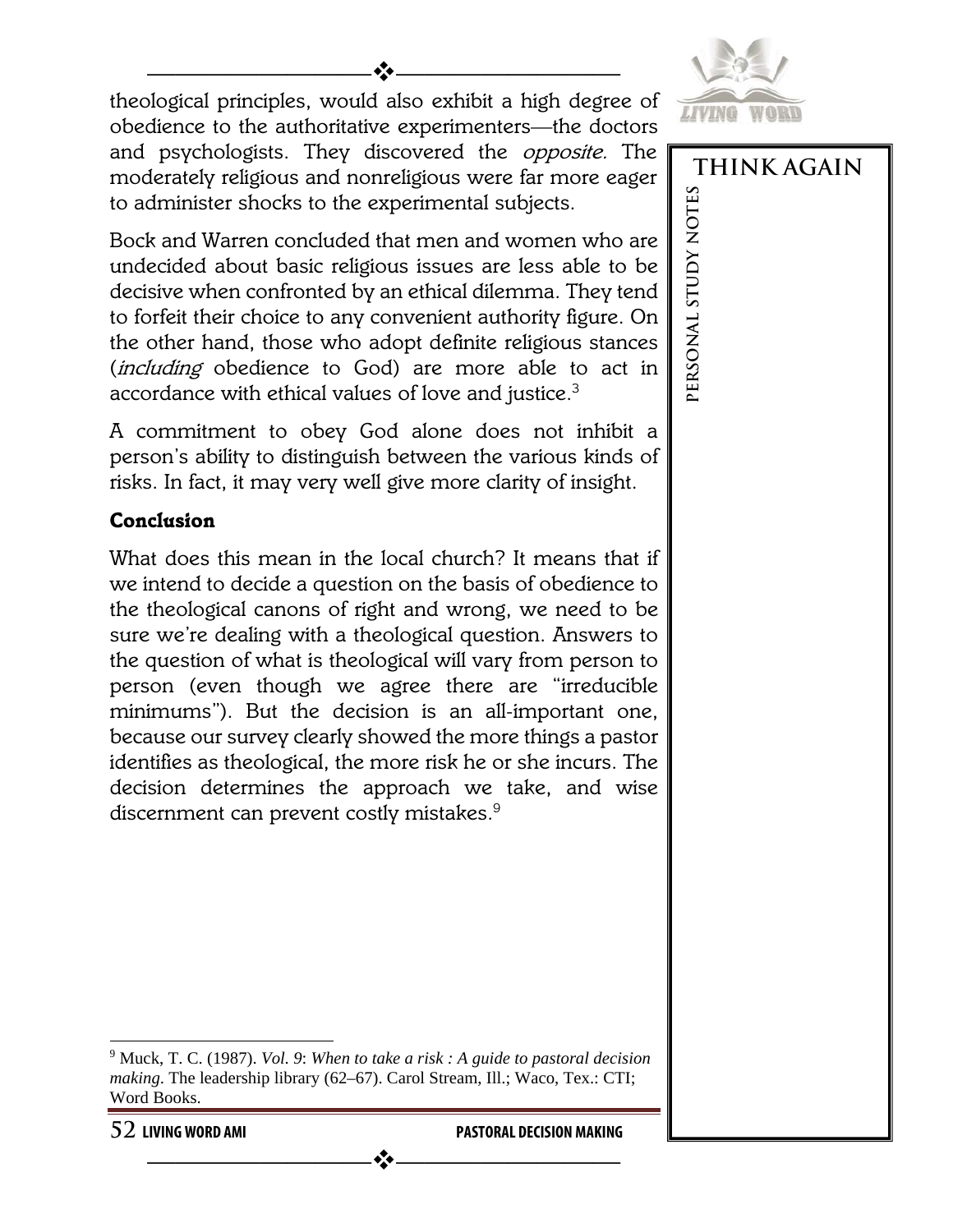

# *SIX INSTITUTIONAL RISKS*

*That which is necessary is never a risk.*

————————————————

*CARDINAL DE RETZ1*

*Institutional decisions risk the health of the organization. They may involve finances, facilities, or personnel, but their common denominator is that if ignored, the institution will fragment, go bankrupt, suffer serious decline, or fail to realize its full potential.* 

*Perhaps the toughest of these decisions is related to personnel, particularly when a staff member must be fired. There's risk in letting someone go. Drexel Rankin, minister of Carmel (Indiana) Christian Church, remembers firing an organist: "He possessed remarkable talent, but he was undependable. Occasionally he would show up fifteen minutes late for Sunday morning worship; I would already have winged a prelude and played the first hymn when he would walk in. After he did that the third time, I told him, 'Don't ever do that again. If you do, don't bother coming!'* 

*"Then at the Easter sunrise service, he didn't show at all. No word from him. I tried calling him at home but got no answer. I found out a couple of days later that he had been at the hospital. He had evidently hurt a finger and gone to the emergency room, but he didn't bother to call anybody. He just skipped the service.* 

*"I was angry. I told the moderator of our church council I was firing the organist. The moderator liked the organist and didn't want him to be fired, so he took it to the church council, questioning my judgment in firing the organist. I was in the frying pan that night. But I believed in what I was doing. I told the council the whole story, how angry I was,* 

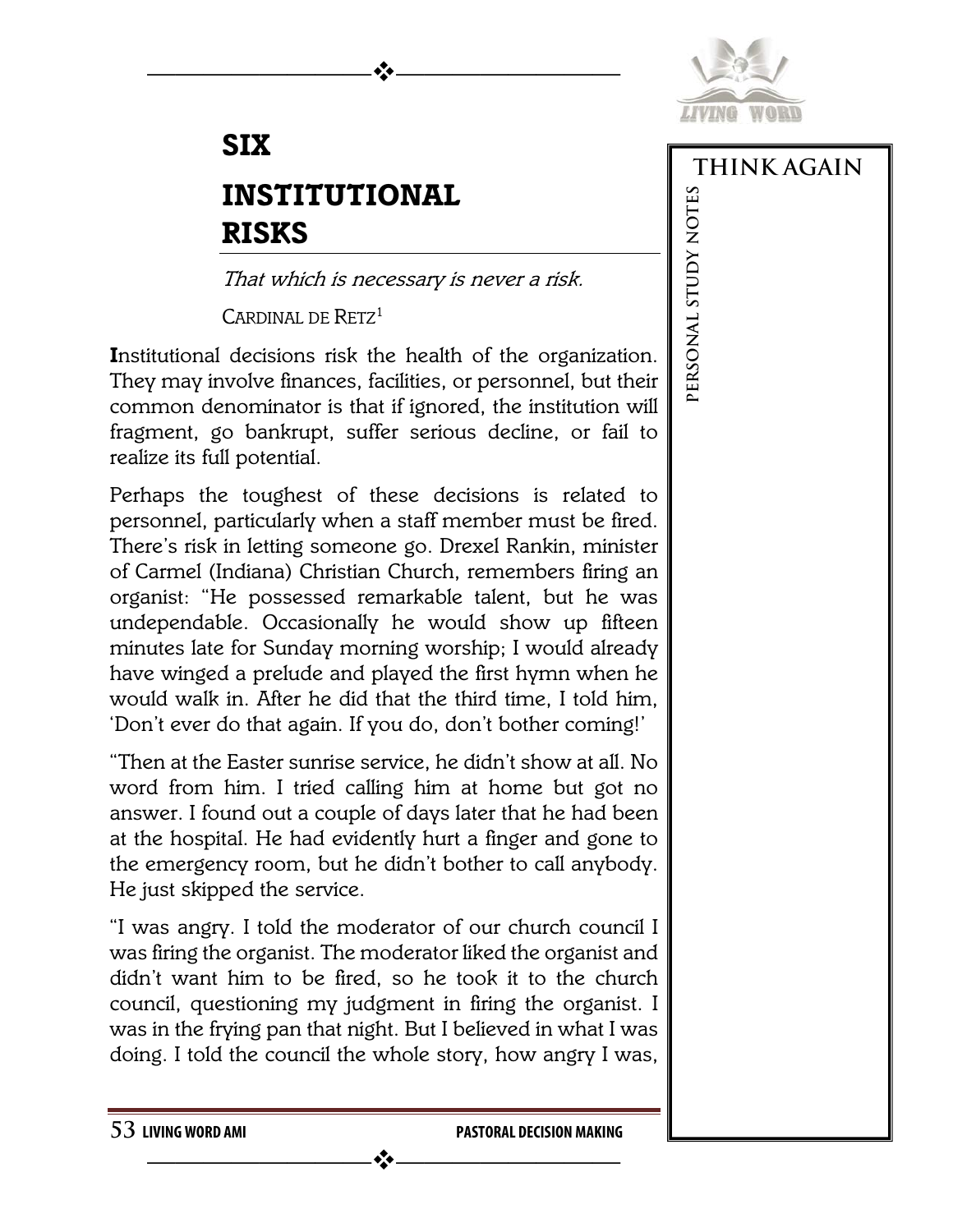

*and that I was sticking by my decision. It went down hard, but they finally agreed.* 

————————————————

*"Afterwards, I realized I should have brought the decision to the council first, and should have dealt with the organist after my anger had cooled. I learned my lesson. It was good I did, because a couple of years later I faced the same situation with our choir director.* 

*"She also had talent galore. She was a fine person, and everyone loved her, but she was disorganized, undependable, and frequently late. I'd sit down with her and say, 'What's going on? Why are you showing up late to rehearsal? Can I help you work this out?'* 

*"But our discussions didn't seem to help. She began to talk about resigning. Morale began to suffer. After she missed three staff meetings in a row, I knew I had to act. I managed to get her to come to the office. She said she could stay only five minutes: 'We're not going to be able to talk until late next week. I just haven't got the time.'* 

*"I said, 'Diane, that's not acceptable.'* 

*"She said again, 'Well, I've been thinking about resigning anyway.'* 

*"At that point she had said it once too often, and I said, 'I think you ought to write it out and lay it on my desk Sunday.' That was a far healthier situation than my firing her. Positive resolutions can sometimes be arrived at if you show patience and use confrontation skills. Even better is learning to rely on the church council for guidance in sticky personnel matters."* 

*Not every institutional crisis is a personnel problem. It may be a financial mutiny by members who withhold their tithe as a means of forcing their will on the rest of the body. It may be trying to reconcile your church's interests with those of the denomination. Sometimes it is the agonizing decision about whether to build a new building.* 

————————————————

**THINK AGAIN PERSONAL STUDY NOTES**  PERSONAL STUDY NOTES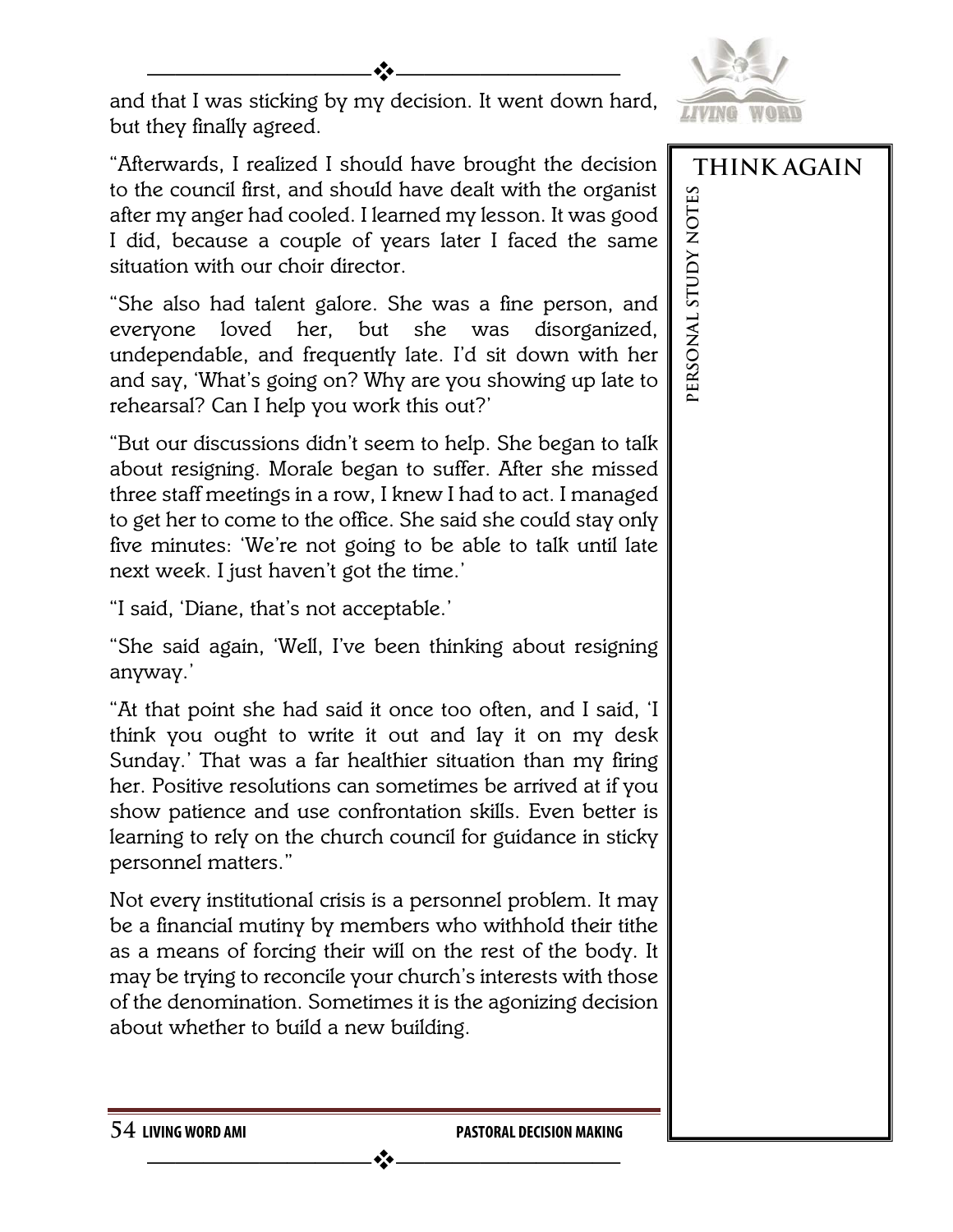

 **PERSONAL STUDY NOTES** 

PERSONAL STUDY NOTES

*The first step in identifying an institutional problem is to make sure it is not theological (see the questions suggested in the previous chapter). Then ask the following:* 

————————————————

*1. If left unattended, will this crisis damage the organizational viability of our church?* 

*2. Are the theological or personal issues raised really germane to the discussion? Or are they red herrings, distracting from the institutional issue?* 

*3. Am I, as pastor or church leader, the cause of the conflict? If I were not here, would there still be a conflict? (This identifies whether the situation is interpersonal or personal rather than institutional).* 

### *The Principle:*

## *The Law of the Good of the Many*

Institutional decisions differ from theological ones in that *democratic rather than theocratic principles apply.* 

*Church institutions provide the venue for the proclamation of the gospel. They are the context for discipleship, the staging area for evangelization. The church structure does*  not do the proclaiming, discipling, or evangelizing, but it *allows these important purposes to be fulfilled.* 

*The structure, then, does not have the enduring value that theological truth has. It is temporary and utilitarian. If the structure fails to meet the spiritual needs of the people, it fails its purpose and must be changed. For example, if people in a particular cultural setting can meet together only in the evenings, then the church should hold services in the evening.* 

*Thus, many legitimate church structures are possible. When you make effective presentation of Christian principles the goal, flexibility becomes essential. The institutional church is the horse upon which the rider bound for glory rides. It needs to be a strong horse, but whether it's a palomino or a black stallion makes little difference; it may even take a relay of horses to get there.* 

**THINK AGAIN**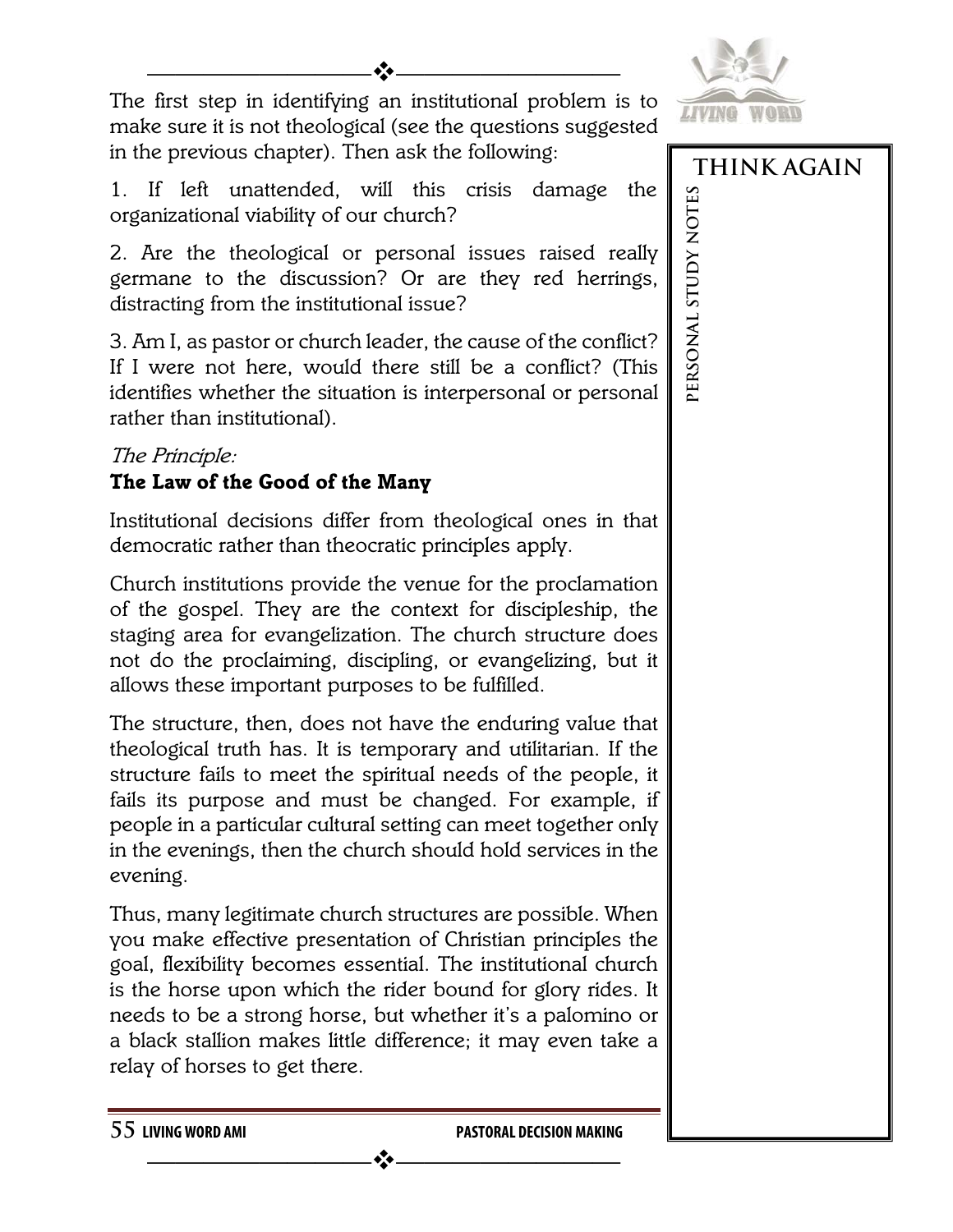

 **PERSONAL STUDY NOTES** 

PERSONAL STUDY NOTES

———————————————— *Albert Schweitzer took on the almost-impossible task of establishing a modern hospital in a remote part of Africa. His eventual success was due in large measure to his willingness to be flexible. Hospitals are infamous for inflexible rules, yet Dr. Schweitzer broke almost all the Western taboos in order to meet the special needs of interior Africa. The result: a hospital that worked, without sacrificing any essential medical principles.* 

*One of his biographers, George Marshall, notes: "The Schweitzer Hospital is unlike any other in the United States or Europe. Growing out of the flexible working philosophy of Dr. Schweitzer as he blended his knowledge of medical needs with the culture of the African, it is also unique among African hospitals.… The justification of the unique Schweitzer Hospital, plain and simple, is that it has worked."1*

*In deciding an institutional issue, then, the pastor tries to determine which alternative will serve the largest number of people. That is, what will allow 100 percent of the congregation to worship and serve God most effectively? In difficult situations, of course, 100-percent solutions may be impossible. Many decisions will satisfy only 90 percent; some only 60 or70 percent. Truly agonizing decisions arise occasionally when the congregation is split evenly.* 

*Institutional decisions can often be no-win situations. Our research showed little correlation between making or not making these decisions and staying or leaving (see Chart 3). Ministries may be forfeited either way. These are the truly selfless decisions, done for the good of the body, though recognition may not come for years, if ever.* 

*One pastor remembered such a situation: "The board chairman and the financial secretary constituted the power structure of this Congregational church. By the middle of my second year, I realized change was needed for the congregation to survive. These two men fought any action by members or by me. For example, the board chairman questioned my purchasing power. He said I could buy only one thing in the next year, a new typewriter. I called his* 

————————————————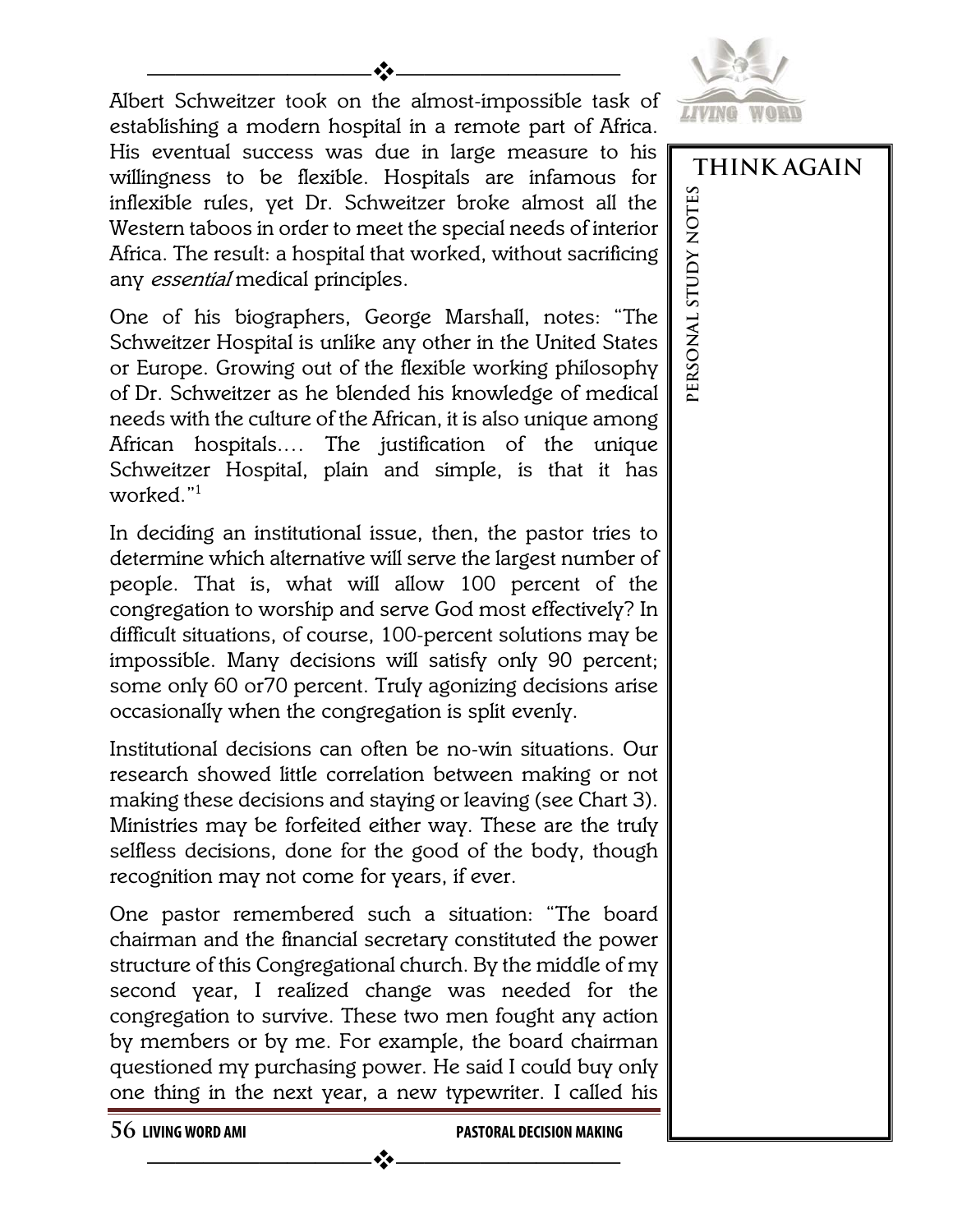

*threatening bluff by stating the procedure called for in the church constitution—presenting written requests to the entire board. I then asked the board to clarify the procedure. This made him my enemy. Soon thereafter he presented a detailed list of my shortcomings. From then on, everything was a battle. I fought it over the next year and a half and "won"—the two leaders left the church. Eventually, though, I, too, left because the church needed healing after this protracted battle."* 

————————————————

*Of course, not all such decisions lead to the pastor leaving the church. One survey respondent noted, "Two couples started a home Bible study without church sanction. People from our church were invited as if it were church sanctioned. We had three problems with this. First, new church activities had to be approved by the board. For a Bible study, approval is usually automatic, but the procedure keeps us aware of small-group interaction. Second, it was organized to replace an existing program. Third, there was no control over the doctrinal teachings, and in this case, there was reason to be wary. The board asked the couple to stop the study. They continued, saying it was none of our business. So we spelled out the board's disapproval for those attending. Some left the church with the two couples, but the church as a whole has increased in unity."* 

### *CHART 3 PASTORAL CASUALTIES AND INSTITUTIONAL DECISIONS*

*The bars here compare the two groups of respondents, Fired and Not Fired, according to the number of institutional decisions they say they make per year.* 

*On institutional issues, pastors in the two groups make about the same number of decisions a year. But a few more of the Fired group fail to see that institutional decisions need to be made—saying they don't make any tough institutional decisions in a year. And a few more pastors from the Not* 

————————————————

**THINK AGAIN PERSONAL STUDY NOTES**  PERSONAL STUDY NOTES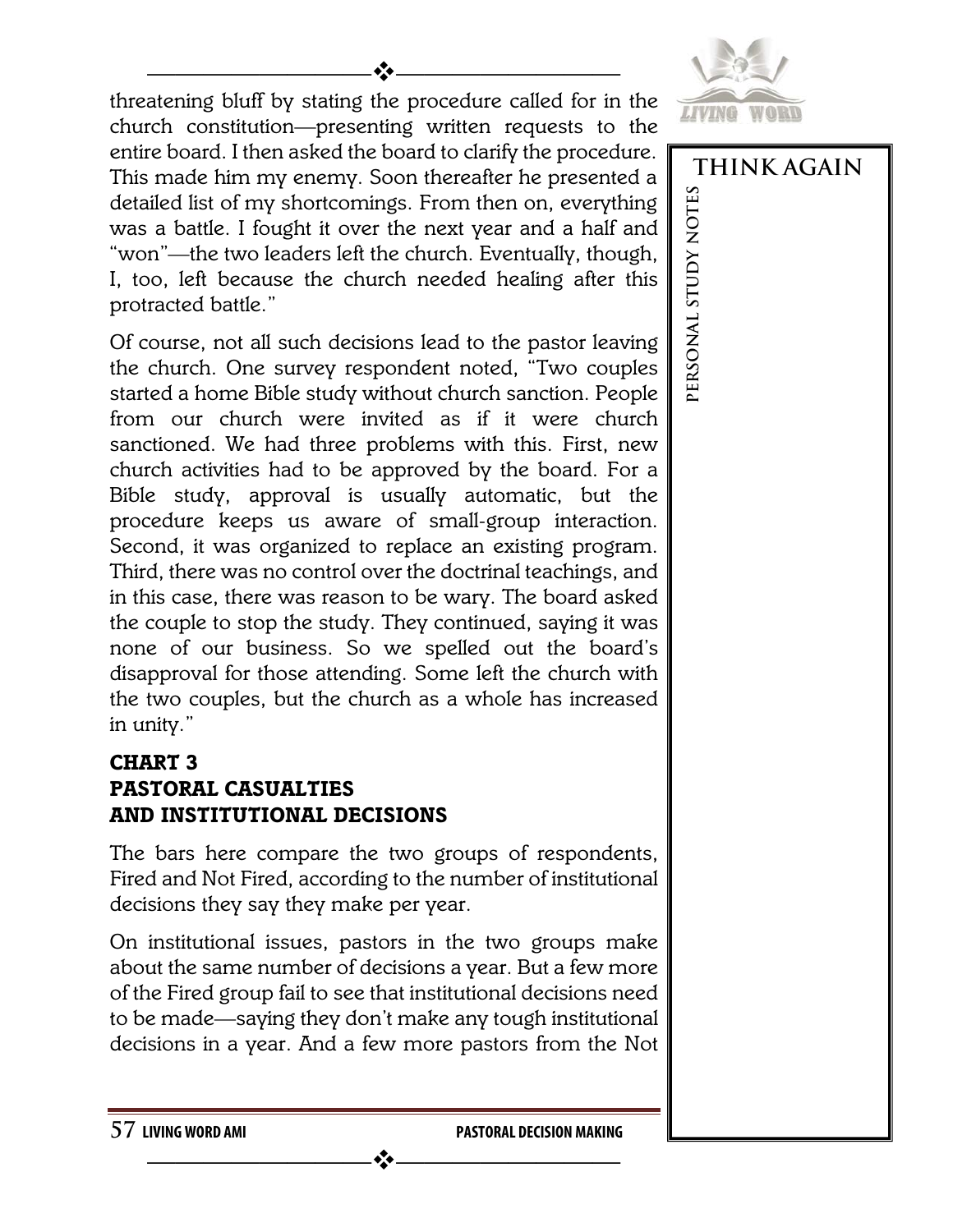

 **PERSONAL STUDY NOTES** 

PERSONAL STUDY NOTES

*Fired group are more active in institutional issues by making three or more decisions per year.10*

————————————————



#### *The Motivation: Commitment*

*Whereas the proper pastoral approach to a theological problem was obedience, the proper approach to an institutional problem is commitment. A pastor and congregation must be committed to their church for it to continue functioning.* 

*This commitment has three dimensions:* 

*—willingness to remain despite inducements to leave* 

l 10 Muck, T. C. (1987). *Vol. 9*: *When to take a risk : A guide to pastoral decision making*. The leadership library (69–76). Carol Stream, Ill.; Waco, Tex.: CTI; Word Books.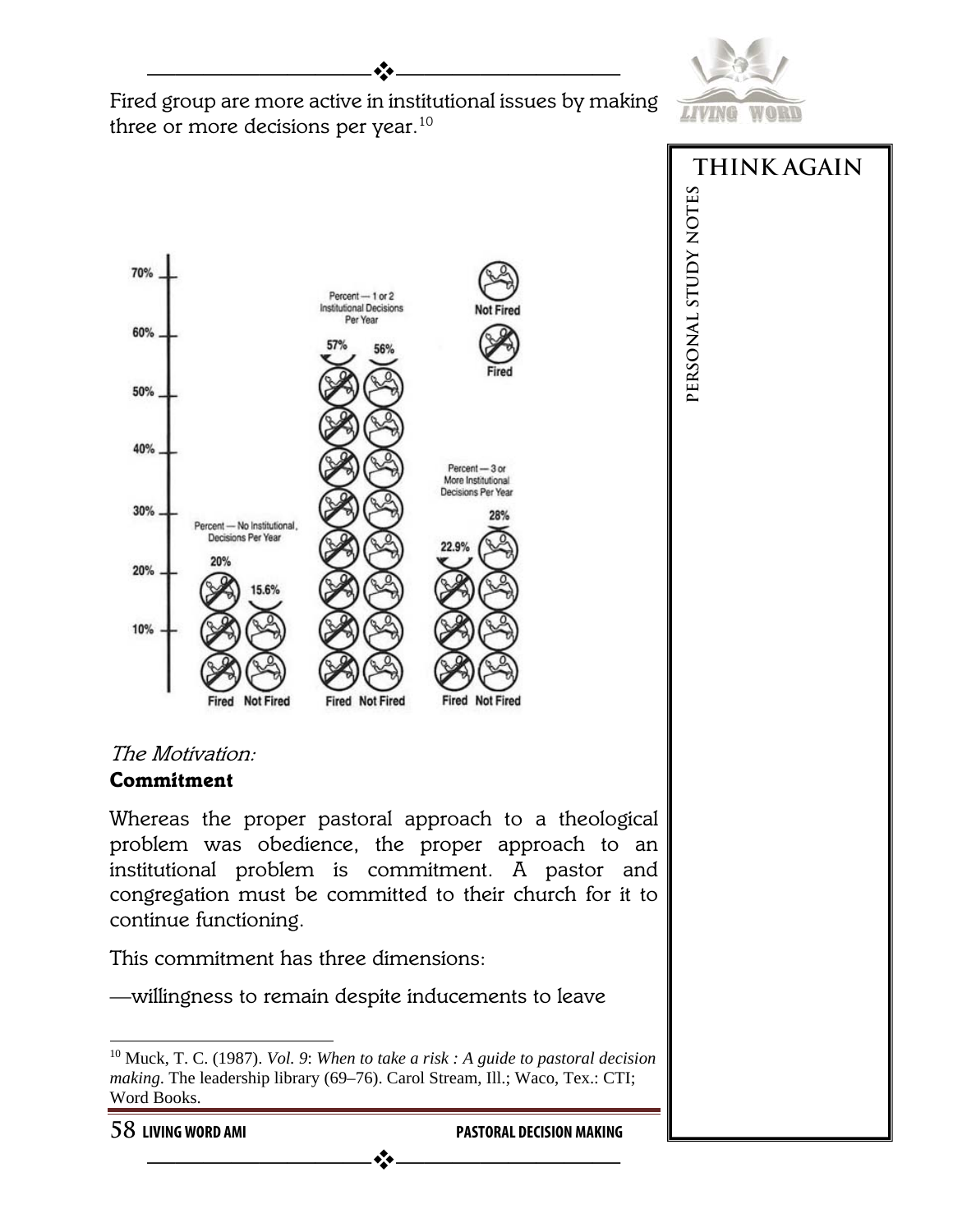

———————————————— *—acceptance of the structure's norms, values, and beliefs* 

*—action to achieve common goals.2*

*In many ways, commitment to the church is no less intense than obedience to Scripture. The institutional church is the vehicle through which the gospel is proclaimed. Just as we maintain the health of our vocal chords so we can speak and we service our automobiles so they can provide transportation, we maintain the structure and harmony of our churches so they can speak and embody the gospel. Indeed, in the eyes of the world, a pastor's commitment to the institutional church is every bit as odd, perhaps, as obedience to the Word.* 

*Commitment, however, can lead to extremes. G. Gordon Liddy, the Watergate burglar, for example, confused commitment to a government with a devotion that should be shown only toward an absolute moral principle of God. Apathy, on the other hand, will ruin a religious institution.* 

*Applying the principle of commitment properly means avoiding either extreme. When a pastor considers an institutional question, he or she must be willing to perform the hated, suspect act: <i>compromise*. Making *organization work in a fallen world means we must find the middle way between expecting a perfect City of God and settling for an earthly enterprise judged only by standards of money and members. It is often difficult for a theologically trained pastor to realize that compromise in institutional matters is appropriate and necessary.* 

In a recent interview Henry Kissinger was asked, "Why were *you such a successful diplomat?"* 

*"I think," said Kissinger, "it's because through my experience and study of world history, I realized that notions of clear-cut victory or unconditional surrender were illusory. The best settlement has no absolute victor or absolute loser. In world affairs the shortest distance between two points is often a labyrinth."* 

————————————————

**THINK AGAIN PERSONAL STUDY NOTES**  PERSONAL STUDY NOTES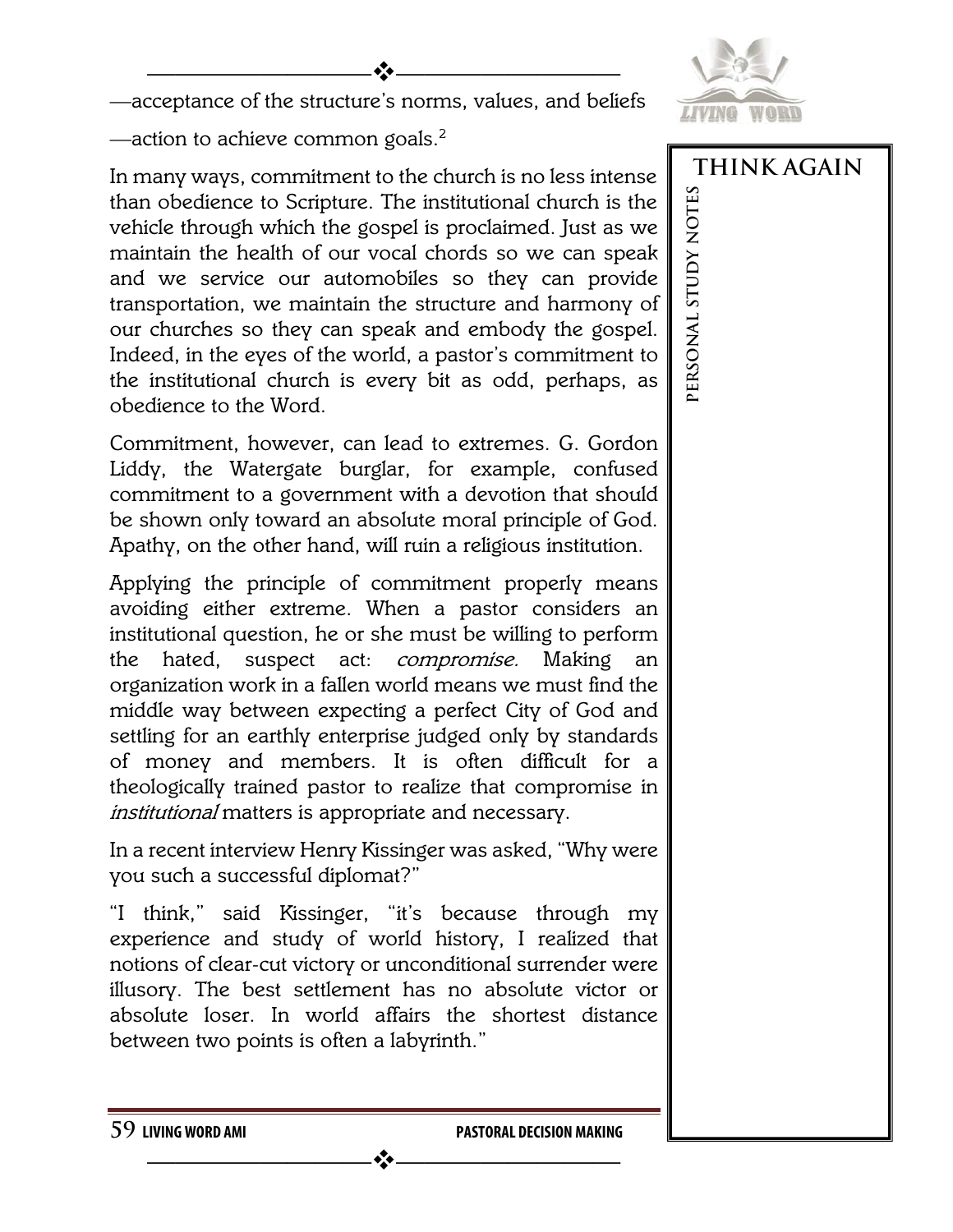

 **PERSONAL STUDY NOTES** 

PERSONAL STUDY NOTES

*Such is the spirit a church leader must adopt in considering institutional risks.* 

————————————————

### *Dangers*

*Just as applying the principle of obedience to every church decision leads to problems (outlined in the last chapter), so using the principle of commitment for situations other than institutional ones compounds their difficulty.* 

*It is perhaps easiest to confuse an institutional problem with a theological one and ask for obedience when commitment is necessary. For example, when a leader claims, "God told me to build this building," he has masked an institutional matter—will a new building help our church be more effective, and can we afford it?—as a theological issue. Instead of asking people to commit themselves to the hard work of determining building needs and projecting income, he demands their obedience by divine fiat.* 

*Why does this type of confusion occur? Partly because there is a relationship between theology and the institution. Good theology undergirds all decisions in a church, whether institutional, interpersonal, or personal. Good theology increases the chances that a church will be a good institution. In an intriguing study reported in the Review of Religious Research in 1977, Doyle Johnson investigated the relationship between commitment to the church and the acting out of justice in the community. He found those persons most likely to be racially tolerant and working for social good in the community were also the most involved and committed to the institutional church.3*

*Problems arise, however, when institutional decisions that call for a pragmatic answer are "solved" by demanding obedience. Demand obedience to a church leader on institutional matters, and cultic devotion usually results. Call for obedience to a group or institution, and chauvinism results. In institutional matters, discussion and give-andtake are needed, not unquestioning obedience.* 

*In many ways, obedience is easier to give than commitment. What passes for obedience in the cases of*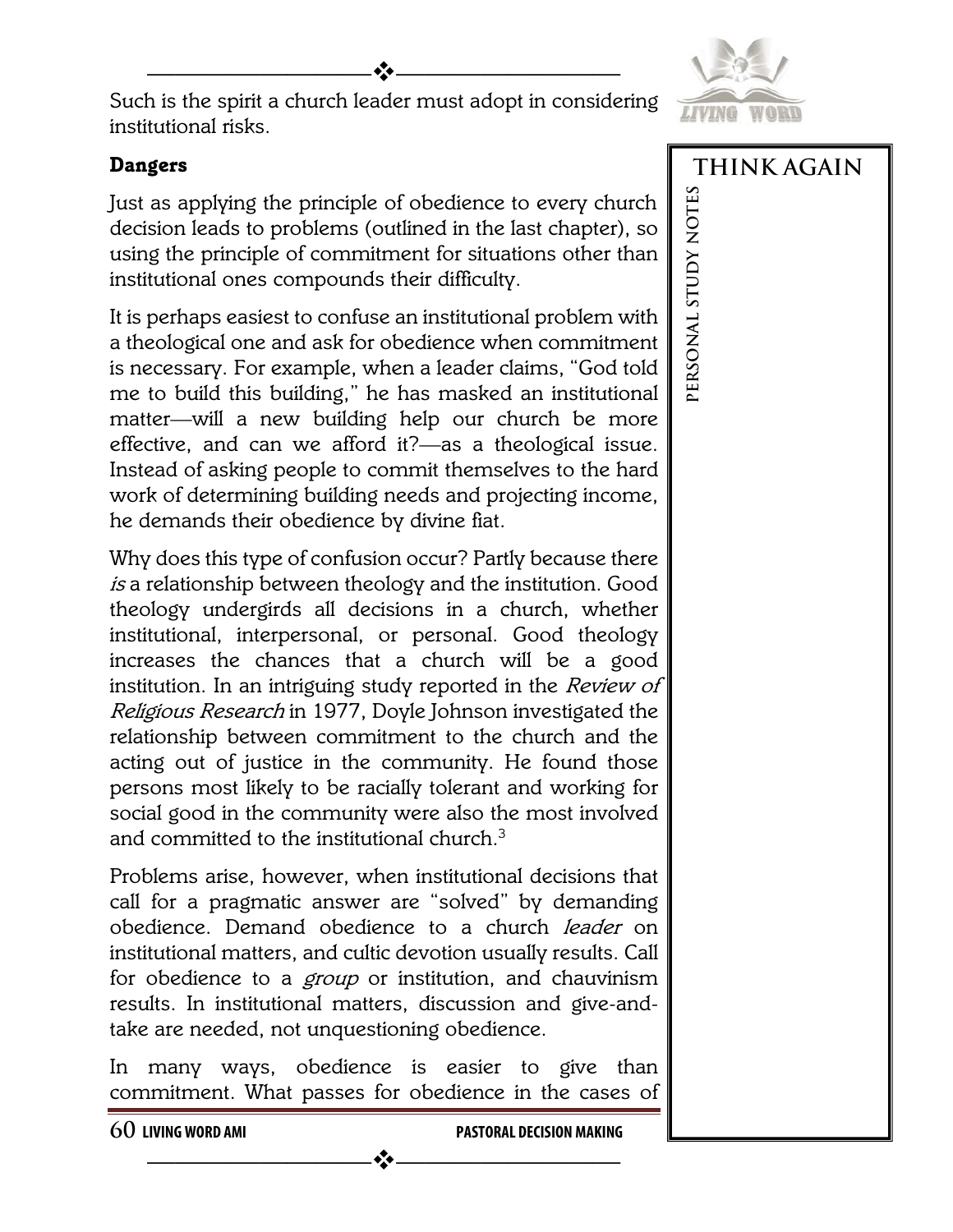

*cultism and chauvinism is often mindless escapism, the tired, panicstricken obeisance of people unwilling to work out the complex problems of making an institution effective. Let's let our leaders worry about this; we'll do whatever they say, seems to be the attitude.* 

————————————————

*Commitment, on the other hand, calls for wrestling with the tensions between the sacred and the profane, for doing*  deeds that defy the ethos of the age, and for persisting in *the face of imperfect people and imperfect laws. At every stage we are tempted to throw it all over and say, What's the use? Commitment is a muscular word, a sinewy perseverance that calls for hard decisions and a willingness to take responsibility for making a church work. It expects high ideals yet relaxes about the inevitable slippages and restarts characteristic of a fallen world.* 

*Institutional problems can also be confused with interpersonal problems. When that happens, a leader calls for forgiveness when commitment is needed. Take, for example, two elders fighting over whether a church should start a day school. Two church members are in conflict; it appears to be an interpersonal problem. But what is really at stake is an institutional matter—will a day school help this church serve its members and community more effectively? In this case, a pastor's primary task is to keep the parties discussing the difficult institutional decision until they reach resolution. The pastor's attitude must be "Let's commit ourselves to working this out."* 

*But when the conflict becomes painful, it's tempting to give up and call for forgiveness: "This fight has been going on too long. Let's just let it drop. Jim and Larry, you both need to forgive each other." But spreading the balm of forgiveness without resolving the underlying institutional conflict heals nothing. It is like trying to cure a broken arm with petroleum jelly.* 

*If a pastor confuses an institutional risk with an interpersonal one, the institution is weakened. There are times when a church does not need more forgiveness, or* 

**THINK AGAIN PERSONAL STUDY NOTES**  PERSONAL STUDY NOTES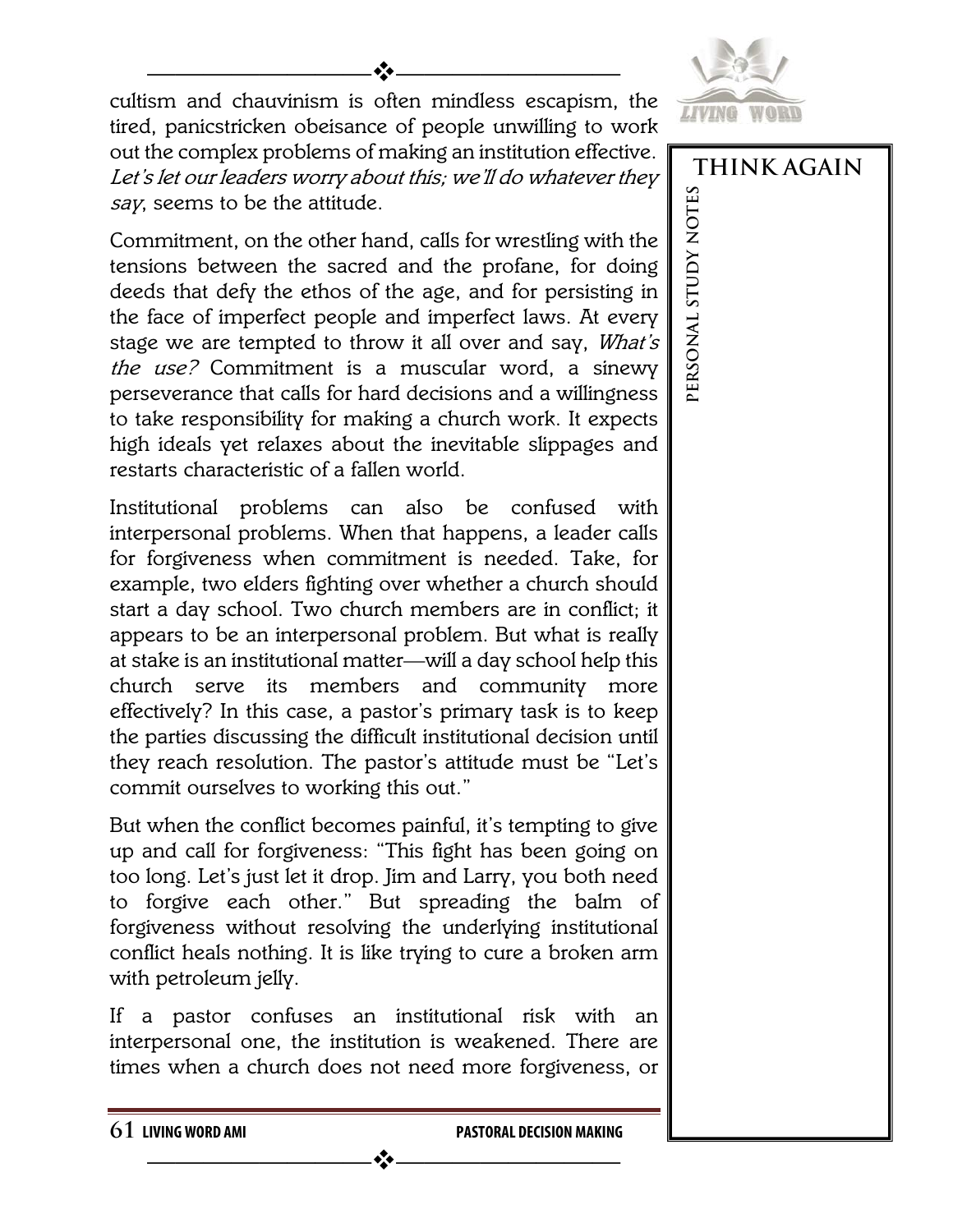

*rhetoric about loving and caring, but simply a dogged, persistent attention to structure.* 

————————————————

*Dean Kelly in his book, Why Conservative Churches Are Growing, argues that liberal churches lack "strictness," while conservative churches exercise discipline more and take religion more seriously.4 The result is stronger institutions, because conservatives are willing to weed out nonfunctioning members by applying the rule of the good of the many. They're willing to examine organizational and structural problems instead of ignoring them under the guise of pseudo-forgiveness.* 

### *Conclusion*

*Commitment balances between obedience to theological principle and humble forgiveness of one another. Perhaps this can best be illustrated by an example in church history. The story's hero is Cyprian, a wealthy, well-educated citizen of Carthage who became a powerful bishop in the early church because of his great administrative skills.* 

In A.D. 250, the church emerged from a period of intense *persecution. Many Christians had apostatized—under threat of torture, sworn allegiance to the Roman emperor instead of God. When the persecution ended, many of the apostates wanted to rejoin the church. Theologians of the day took three different positions on whether that should be allowed.* 

*At one extreme stood Cornelius. During the persecution, Cornelius had personally maintained his faith despite torture and great hardship. However, he wanted to apply blanket forgiveness to any apostates who asked to be restored.* 

*At the other extreme stood Novatian, who felt that anyone who fell away had committed the unpardonable sin of blaspheming the Holy Spirit. Novatian considered the problem purely theological, with the law of right or wrong fully applicable.* 

————————————————

**THINK AGAIN** 

 **PERSONAL STUDY NOTES**  PERSONAL STUDY NOTES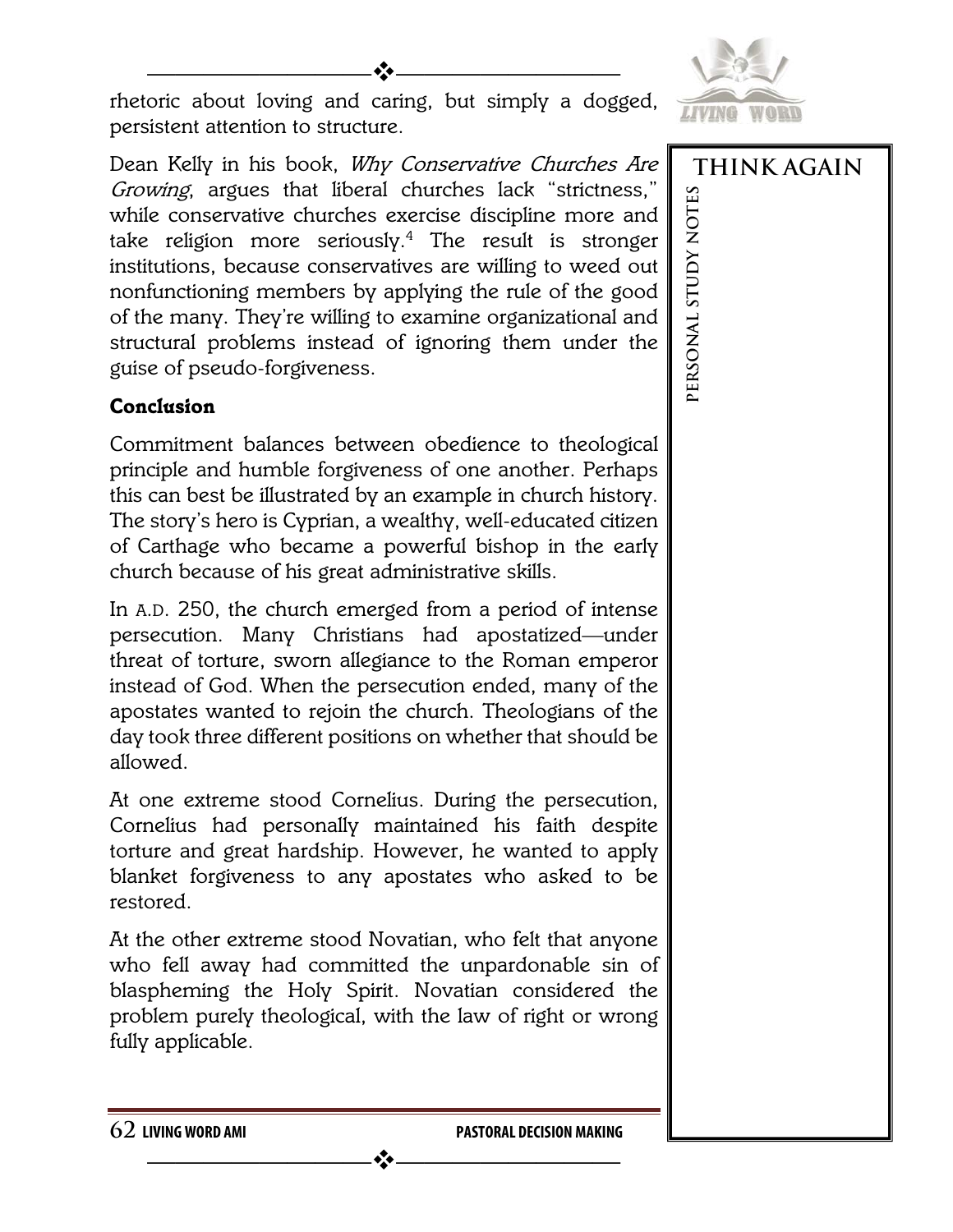

 **PERSONAL STUDY NOTES** 

PERSONAL STUDY NOTES

*Cyprian took a middle position. If the apostates wanted to come back, they should be allowed. But they should be required to go through certain disciplines in order to reestablish membership. Cyprian didn't deny the theological and interpersonal elements to the question, but he saw it primarily as an institutional issue—the integrity of church membership, the lifeblood of institutional harmony, was at stake. Apostasy couldn't be condoned by easy forgiveness; otherwise, why should anyone remain faithful under persecution? Yet those who wanted to return needed to be reincorporated.5*

————————————————

*Cyprian faced one of the early church's first confrontations with what it meant for the church to be both a structured organization as well as a spiritual organism. In institutional matters, his decision is still a worthy model.11*

**THINK AGAIN** 

————————————————

l

<sup>11</sup> Muck, T. C. (1987). *Vol. 9*: *When to take a risk : A guide to pastoral decision making*. The leadership library (76–81). Carol Stream, Ill.; Waco, Tex.: CTI; Word Books.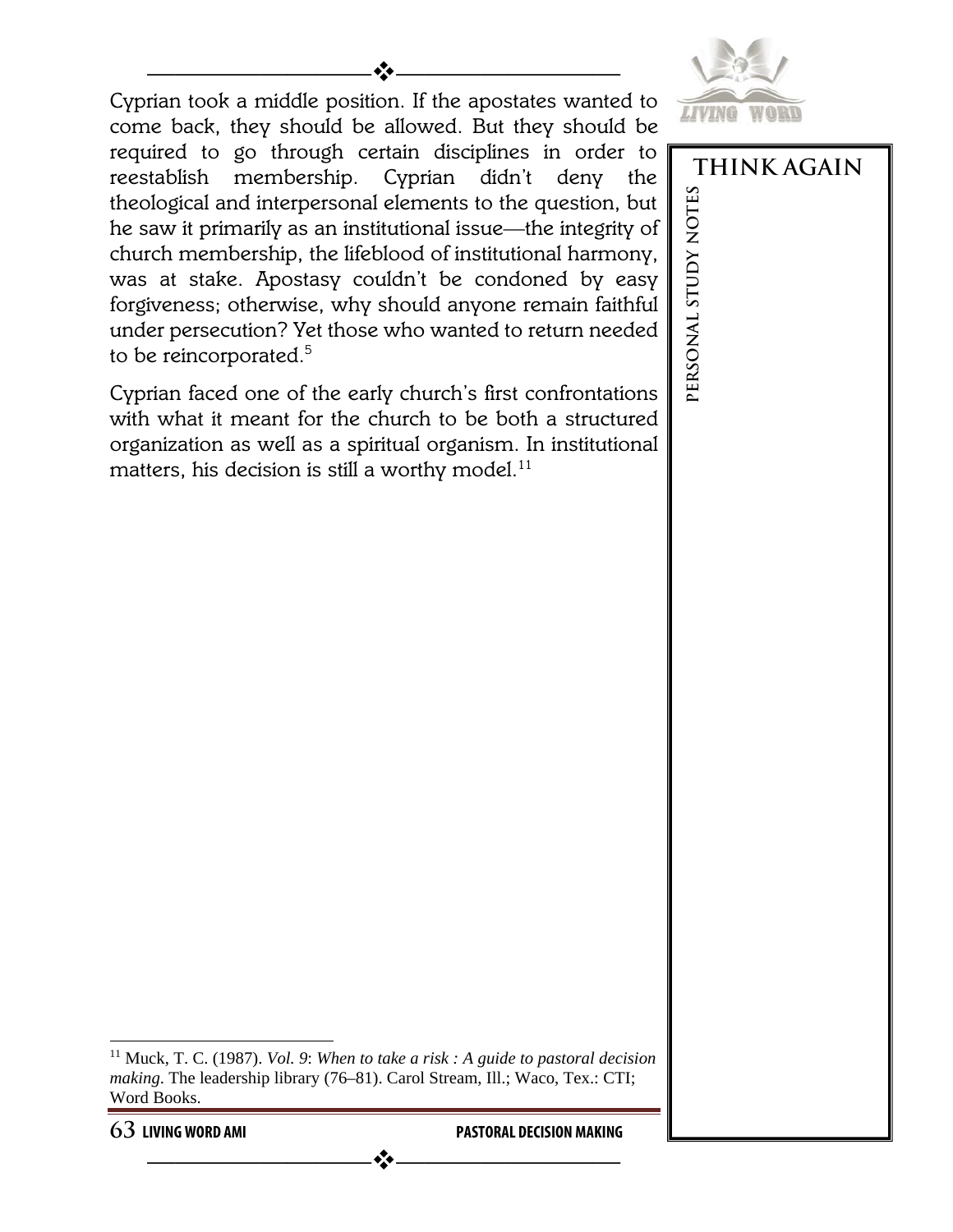

 **PERSONAL STUDY NOTES** 

**ERSONAL STUDY NOTES** 

# *SEVEN INTERPERSONAL RISKS*

————————————————

*Nothing in this lost world bears the impress of the Son of God so surely as forgiveness.*

*ALICE CAREY1*

*Many conflicts, from the sublime to the petty, fall under the category of interpersonal. At times pastors must referee parties disputing issues of significance for the entire congregation. One pastor described his involvement this way:* 

*"Right now one of the elders, a powerful man, is angry about the way one of our young people dresses for Communion. The elder is angry almost to the point of*  leaving. Since we serve Communion every week, it is not *just an occasional problem. The boy in question has been on the verge of rebellion for a couple of years. His parents are not pleased with some of his friends. They wish he would spend more time with the church youth group.* 

*"One expression of his rebellion is his dress—jeans, T-shirt,*  long hair. I think the boy, by dressing the way he does, is *asking the church, 'Am I acceptable to you, or do you want to put me in a tight box?' In my judgment, it is more important for us to say, 'Yes, you are acceptable,' than to enforce a tight dress code. That's the position I have taken.* 

*"That position has created some fallout. This elder has had things pretty much his way for a long time. He may leave. I've taken steps to prevent that. I went to the father of the boy and said, 'Here's the situation, and this is the stand I've taken. Be aware that it is creating some hard feelings.' It's a way of asking him, when he hears his son criticized, to not lash out or overreact.* 

————————————————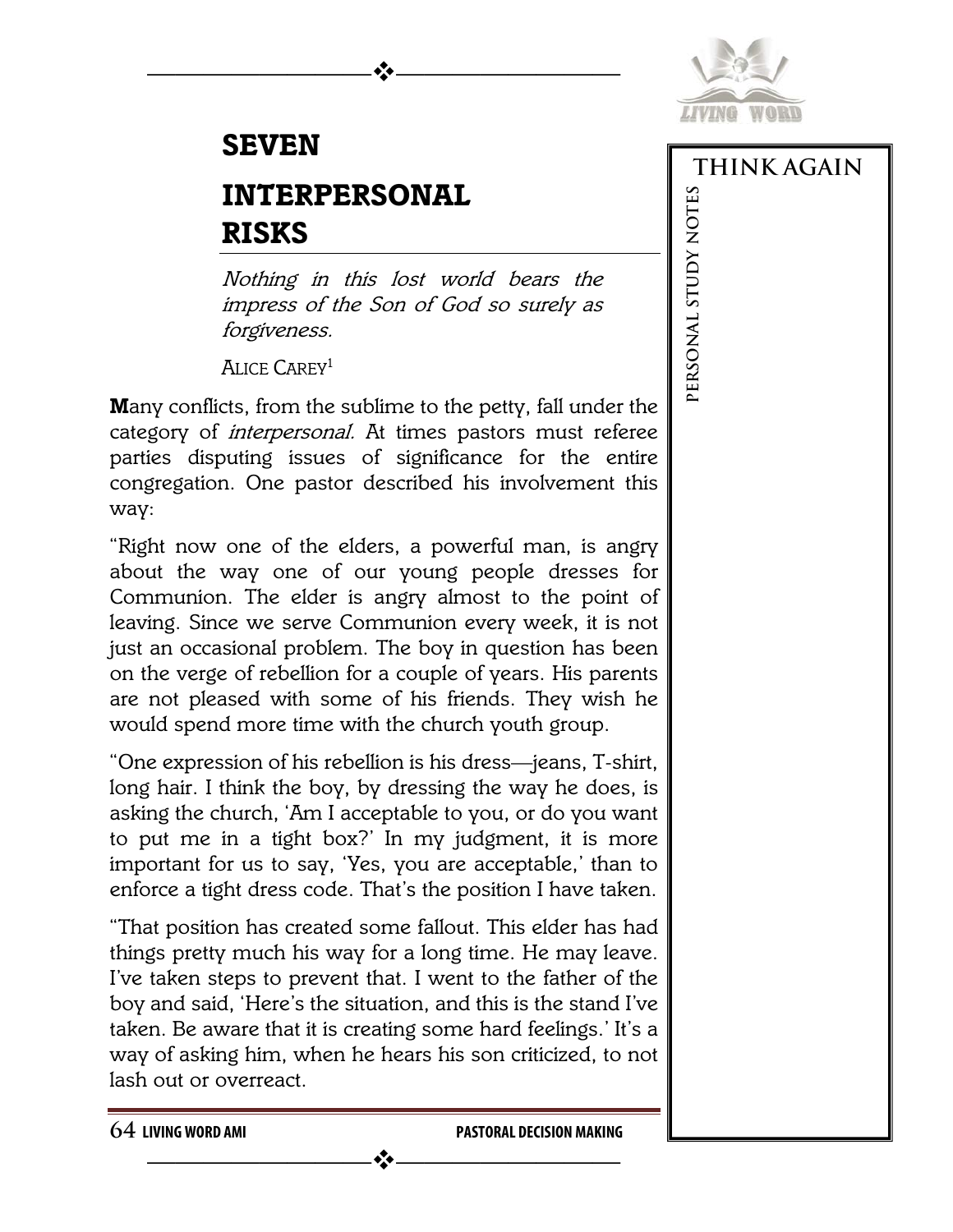———————————————— *"I also had lunch with the elder. I told him this was the stand I'm taking because I want the church to send a good message to all the kids. I told him I knew he didn't agree with my decision. Then I said, 'Alex, what do you think God wants you to do in this situation?'* 

*"I have also talked to the boy. I want him to know that although we are accepting him, his dress is the cause of controversy. His reaction is, 'This is the way kids dress. It's not immoral.' He's correct. But he's also immature. If he were twenty-eight, I wouldn't put up with it. But he's not.* 

*"I don't know where this will end. The last couple of times he was served Communion, he wore a shirt with a collar. So it's improving. Had we cut him off, would he be growing?* 

*"This is a difficult decision, the kind I hate most—calling people to responsibility. It's as if I'm pitting the comfort of one member against the comfort of another. How do you weigh something like that?"* 

*Other times, pastors face interpersonal issues that can only be described as childish. One survey respondent wrote about a diaper controversy. A nursery worker refused to change a baby's diaper because the woman who brought the baby was not the mother—only a baby sitter. The worker felt a baby sitter should not bring a child to a church service and have someone else do her baby-sitting. Therefore, the worker refused to change the diaper.* 

*The nursery supervisor disagreed and asked the worker to change the diaper. A fight ensued. They took the issue to the pastor, undoubtedly because his seminary training qualified him to arbitrate diaper controversies. When he decided in favor of the nursery supervisor, the furious nursery worker and her entire family, including two married daughters, left the church.* 

*Petty does not mean less intense. Interpersonal conflicts can escalate no matter what the issue, pulling the leader's emotions into the mix.* 

————————————————



**THINK AGAIN PERSONAL STUDY NOTES**  PERSONAL STUDY NOTES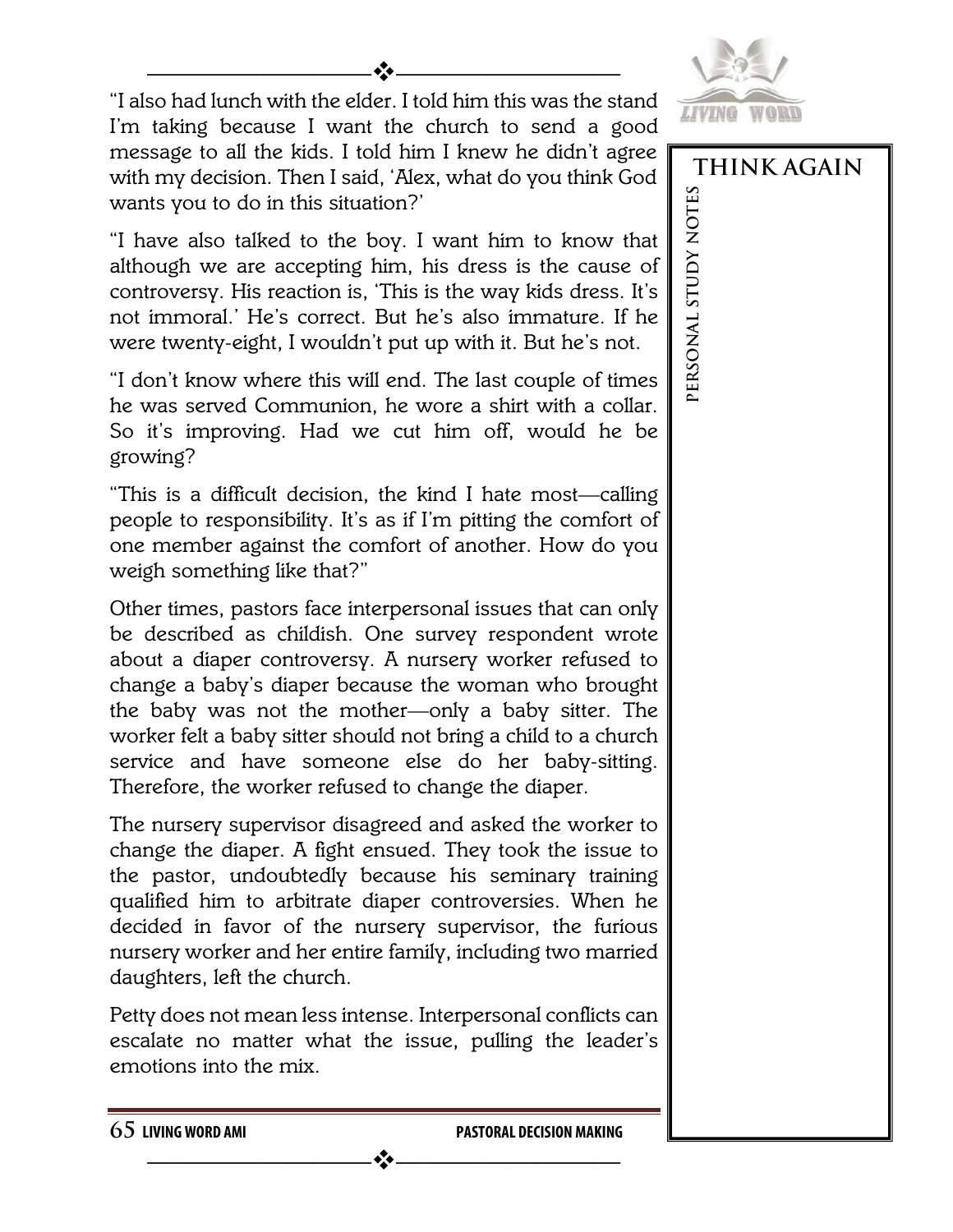

*One pastor remembers: "My toughest decision was confronting the music coordinator and his wife for not preparing Easter service music—after both of them had been informed. Their excuse? My wife had told them, but they wanted to hear it from me. And they never asked me. Since their son was a board member, this dispute easily could have cost me my job."* 

————————————————

*Another pastor wrote: "I recommended the church help a family pay for a funeral. This infuriated another family. They began a series of accusations regarding my competency and criticized me publicly. They called for my resignation. After a month or so I was forced to leave."* 

*Because of their vitriolic nature, interpersonal conflicts require early pastoral action. One of the strongest correlations the survey revealed: the more interpersonal decisions a pastor makes, the more likely he or she is to remain at a church. Pastors who accurately identify the interpersonal base of problems, even when they are camouflaged by theological and institutional rationales, deal with risky situations most successfully (see Chart 4).* 

*They not only spot the interpersonal dimensions, they confront them—head on and early. Writes one pastor: "Lately we've had a major lack of love here—biting comments, parking lot meetings, lost tempers at board meetings. I've been here nine years and have repeatedly taught love, reconciliation, and working out problems together. A few have heard, but most still want to whisper complaints and criticisms to committees while remaining safely anonymous. I would be a hypocrite if I didn't put my sermons into practice; also, when I put off confronting problems, I usually suffer mild depression. So I confronted the people involved, and already a great deal of healing has taken place."* 

————————————————

# *CHART 4 PASTORAL CASUALTIES AND INTERPERSONAL DECISIONS*

**THINK AGAIN PERSONAL STUDY NOTES**  PERSONAL STUDY NOTES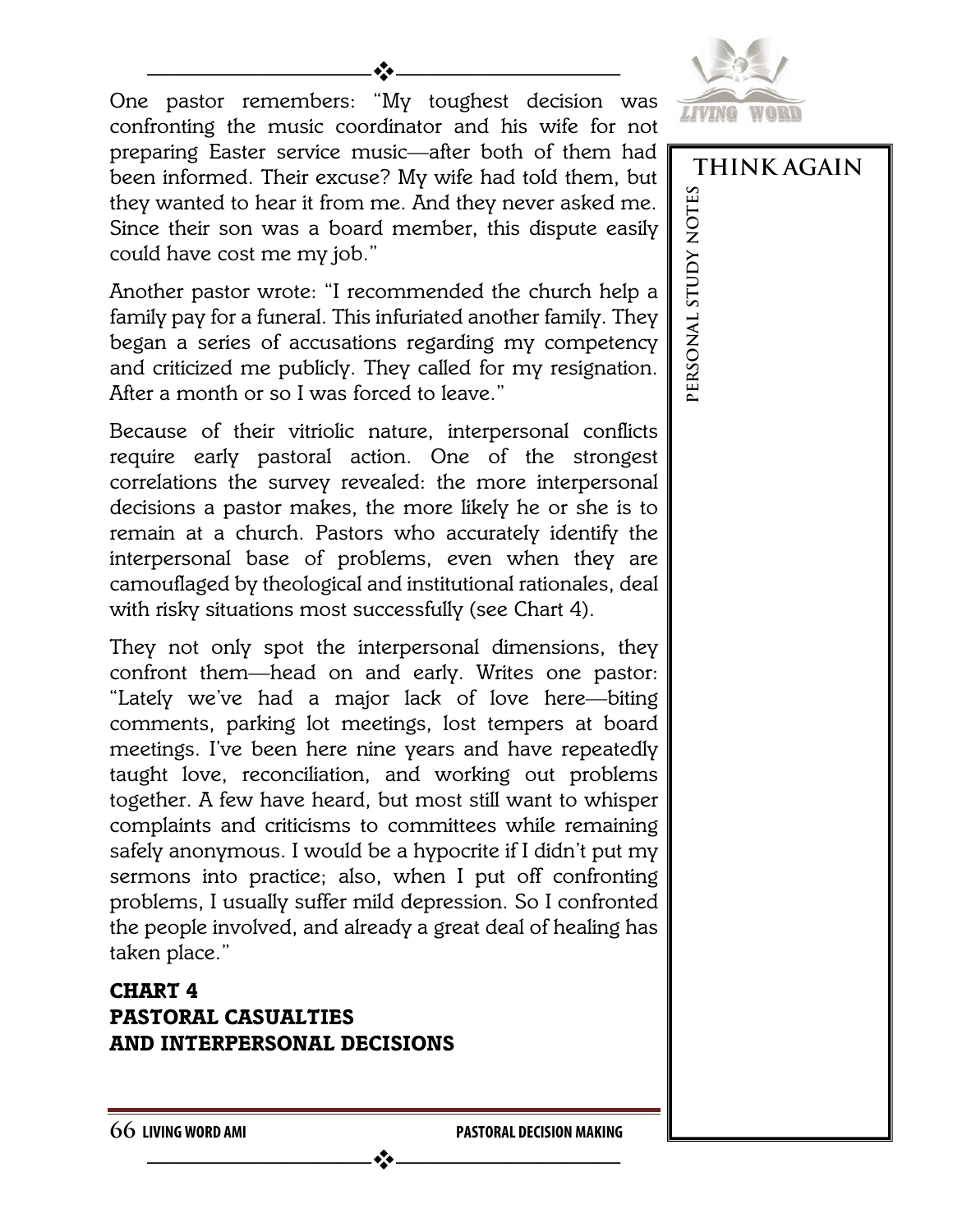

 **PERSONAL STUDY NOTES** 

PERSONAL STUDY NOTES

*The bars here compare the two groups of respondents, Fired and Not Fired, according to the number of interpersonal decisions they say they make per year.* 

————————————————

*The Not Fired group is much more aware than the Fired group that many of the tough issues a pastor faces are interpersonal questions rather than theological. Fewer of the Not Fired group say they make no interpersonal decisions per year, and many more of them make three or more interpersonal decisions a year.12*



*Interpersonal conflict can be most destructive—and most surprising, since the precipitating issues can range so widely. That's why it is crucial to correctly identify an* 

————————————————

l

<sup>12</sup> Muck, T. C. (1987). *Vol. 9*: *When to take a risk : A guide to pastoral decision making*. The leadership library (83–87). Carol Stream, Ill.; Waco, Tex.: CTI; Word Books.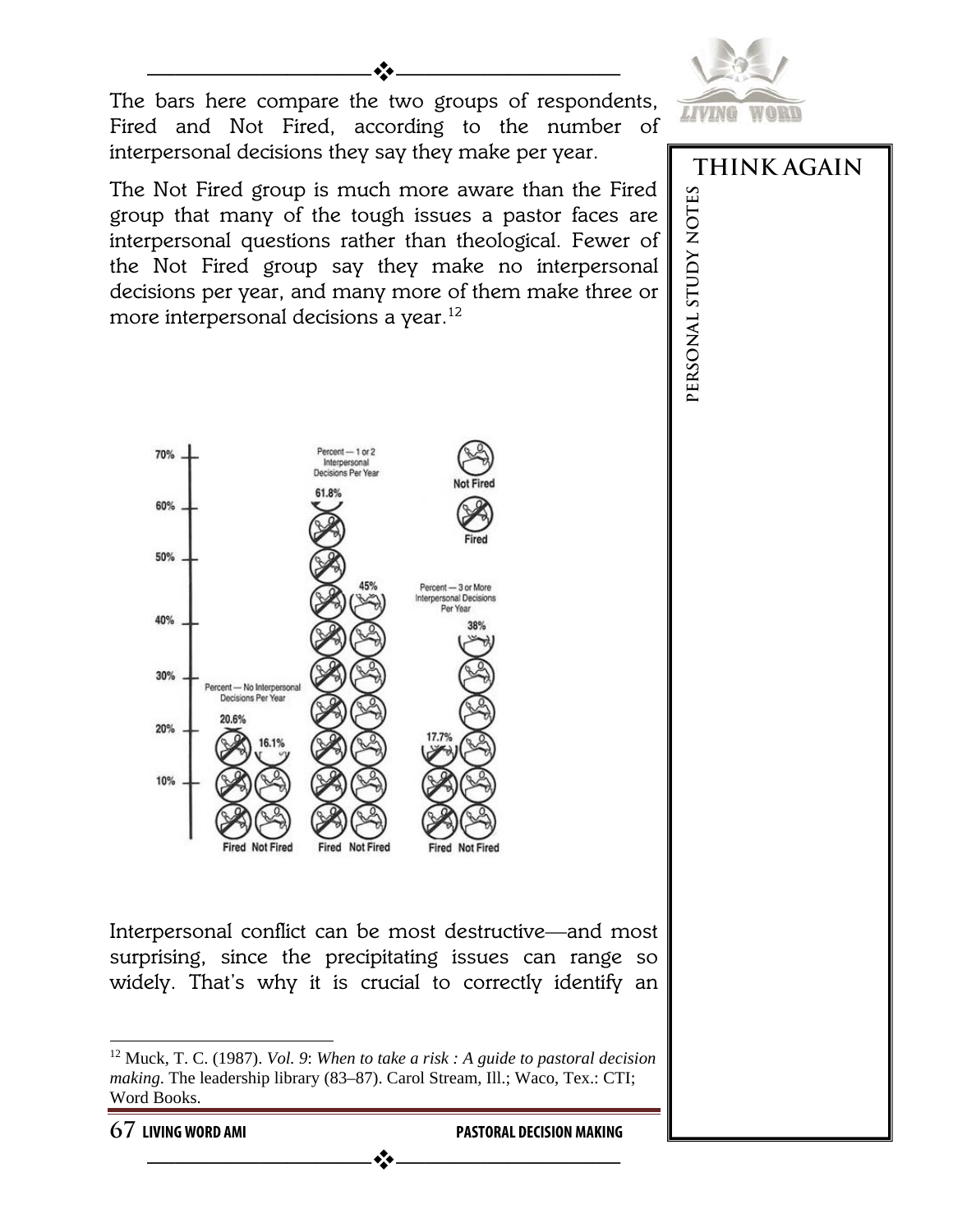

*interpersonal conflict. Questions to help make that identification:* 

————————————————

*1. Are you certain there is no real theological issue at stake? The questions in chapter 5 help answer this.* 

*2. Eliminate the institutional possibility by asking, "What is the worst that could happen if this problem would escalate drastically?" If the answer is "One of the parties might leave the church (even taking a few others with them), yet the church would probably recover its health rather quickly," then the issue is most likely interpersonal. This doesn't mean the problem is any less important than a theological or institutional one. It simply means we deal with it in a different way.* 

*3. Can I go the extra mile (in counseling time and tolerating inappropriate behavior) with these people without endangering the church as a whole?* 

*4. What is my motivation in giving extra time and tolerance to this person or persons? Ask this question to make sure your involvement isn't fueled by inappropriate personal concerns.* 

*In a sense, interpersonal problems move beyond both theological and institutional ones. They are truly matters of pastoral care. Apollodorus was a loyal disciple of Socrates. When Socrates ran afoul of the Athenian government and was sentenced to death on trumped-up charges, Apollodorus was angry. He said to Socrates, "What hurts me most is seeing you unjustly put to death."* 

*Socrates answered, "Would you rather see me justly than unjustly put to death, my friend?"* 

*Interpersonal problems in the church are something like that. It makes little difference if the issue is just or unjust, right or wrong. The heart of the problem is brothers and sisters in Christ are in conflict and pain. Our vocation demands we help them.* 

————————————————

*The Principle: The Law of Mutual Benefit*

**68 LIVING WORD AMI PASTORAL DECISION MAKING** 

**THINK AGAIN PERSONAL STUDY NOTES**  PERSONAL STUDY NOTES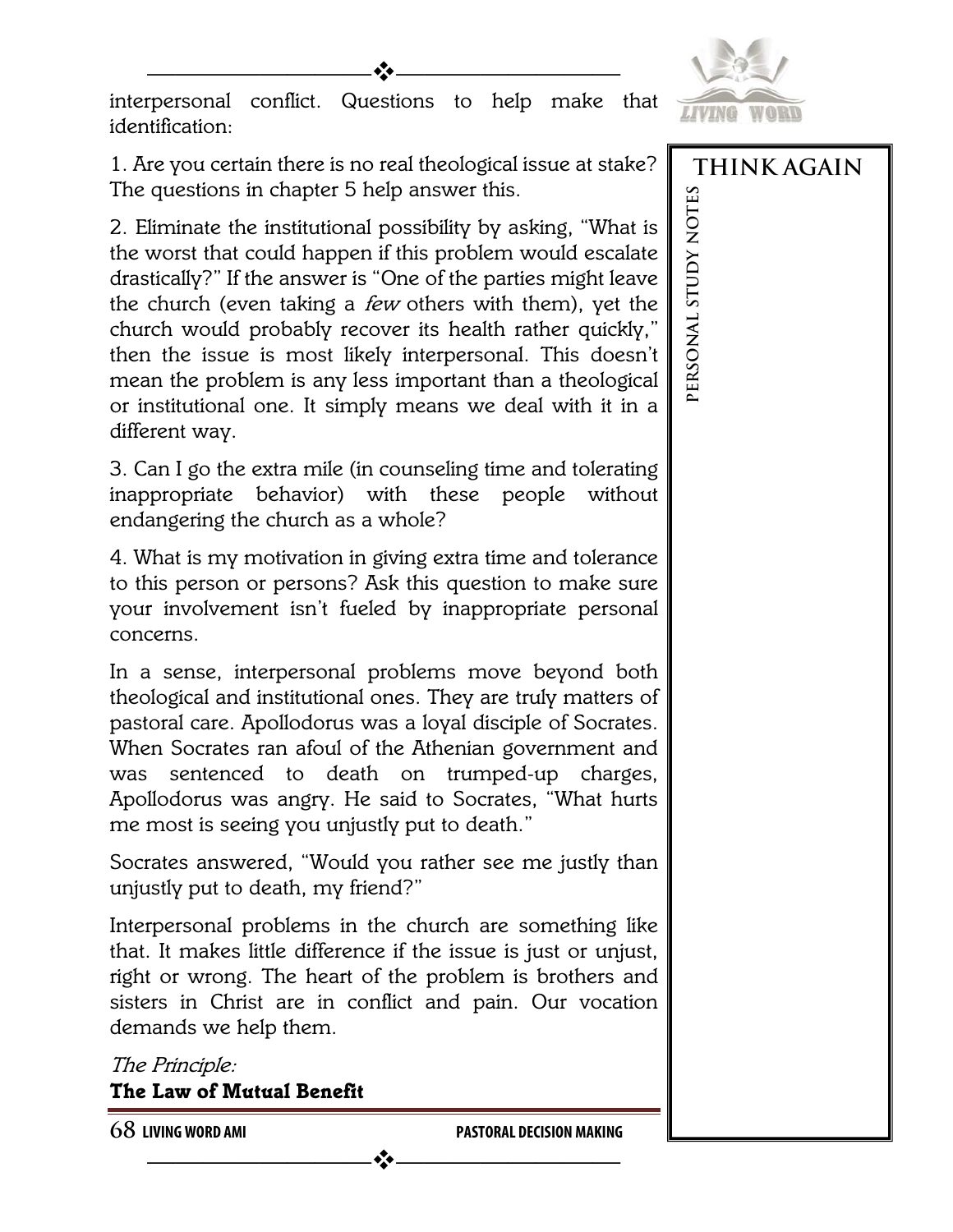

 **PERSONAL STUDY NOTES** 

PERSONAL STUDY NOTES

*The key to resolving interpersonal disputes is to look for a win/win solution. "I had to decide how to deal with the trustee chairman," recalls one pastor who did this. "He had expressed total opposition to fulfilling our church's financial obligation to the denomination. I had two choices: one, remove him from the board, or two, reorganize the board so he would not be involved in this decision. I chose number two, which led to a little conflict with him. In the*  long run, however, he saw the wisdom of what I did. He is *now contributing to the church in his area of strength, and others are making the decisions for which he didn't show much talent."* 

————————————————

*To find the win/win situation demands creativity. Another pastor struggled with what to do with a Sunday school teacher with skewed doctrine: "His teaching was not entirely kosher. The class recognized that and asked me to stop him from teaching. I decided his slightly off-base teaching was the result of inexperience, not intentional error, and I thought he had good potential as a Bible teacher. I asked the class to stick with him while we paid for him to take a Bible correspondence course. Some class members left, but this teacher's skills grew by leaps and bounds, and most who left have returned."* 

Interpersonal disputes are solved neither by referring to an *absolute standard of right and wrong nor by measuring the results against the effectiveness of the majority. When two people (or groups) are angry with one another in an interpersonal conflict, there is often no principle of right and wrong to follow. And just because some people have a larger family or following doesn't mean they should be given the benefit of the doubt.* 

*The arbiter's role is to help the combatants see the value of making peace and then to discover a mutually beneficial resolution. This indeed is the nitty-gritty of church leadership. It's the apostle Paul pleading with Euodia and Syntyche to "agree with each other in the Lord" (Phil. 4:2).* 

*Perhaps the best analogy is a parent trying to settle a dispute between two children over a toy. Neither child has any*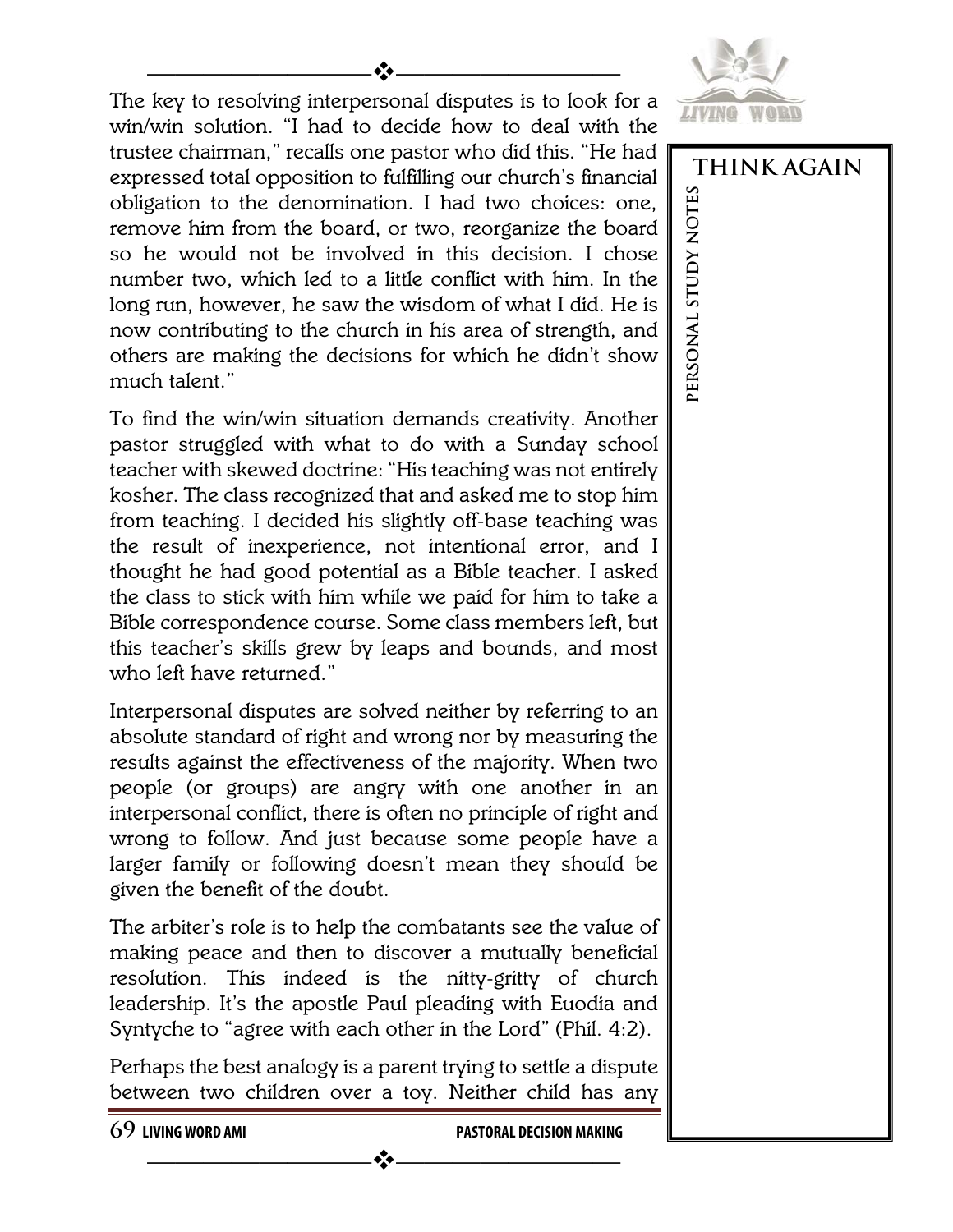**PERSONAL STUDY NOTES** 

PERSONAL STUDY NOTES

*absolute right to the toy. It doesn't really make a difference to the parent (or even the children, in the long run) which one has it. But they have locked horns and are incapable of resolving the problem by themselves. The parent searches for the solution that will bring both a measure of happiness so the family can get on with things.* 

————————————————

*Some pastors have a knack for peacemaking. They intuitively sense others' feelings and the steps needed to negotiate a cease-fire. For the rest of us, it is helpful to keep in mind the major principle of interpersonal negotiations.* 

### *The Motivation:*

### *The Law of Forgiveness*

*Counselors are aware of the importance of acceptance in dealing with counselees. Little progress is made until the counselee realizes the counselor accepts him or her as a person.* 

*Similarly, little happens to heal the breach between two warring factions until each can accept the other, then truly forgive the offenders for real or perceived wrongs.* 

*The pastor's role is not so much to dispense forgiveness in a priestly fashion as to create an atmosphere in which forgiveness can take place. To create a forgiving atmosphere, the pastor must be a forgiving person and have preached forgiveness regularly. Pastors are seen as agents of forgiveness. They are considered both forgivers themselves and persons qualified to promote forgiveness among others.* 

*As catalysts of forgiveness, they need not fear compromising themselves or their church. Acts of forgiveness do not diminish the theological integrity of a church nor its institutional strength. Jesus said, "Blessed are the peacemakers, for they shall be called the children of God."1 As we noted in our examination of Matthew 18 (see chapter 4), Jesus taught that the place to start with an angry disciple was not hard nosed application of law but a soothing dose of loving-kindness. The major roadblocks to forgiveness usually turn out to be ego and pride. As* 

————————————————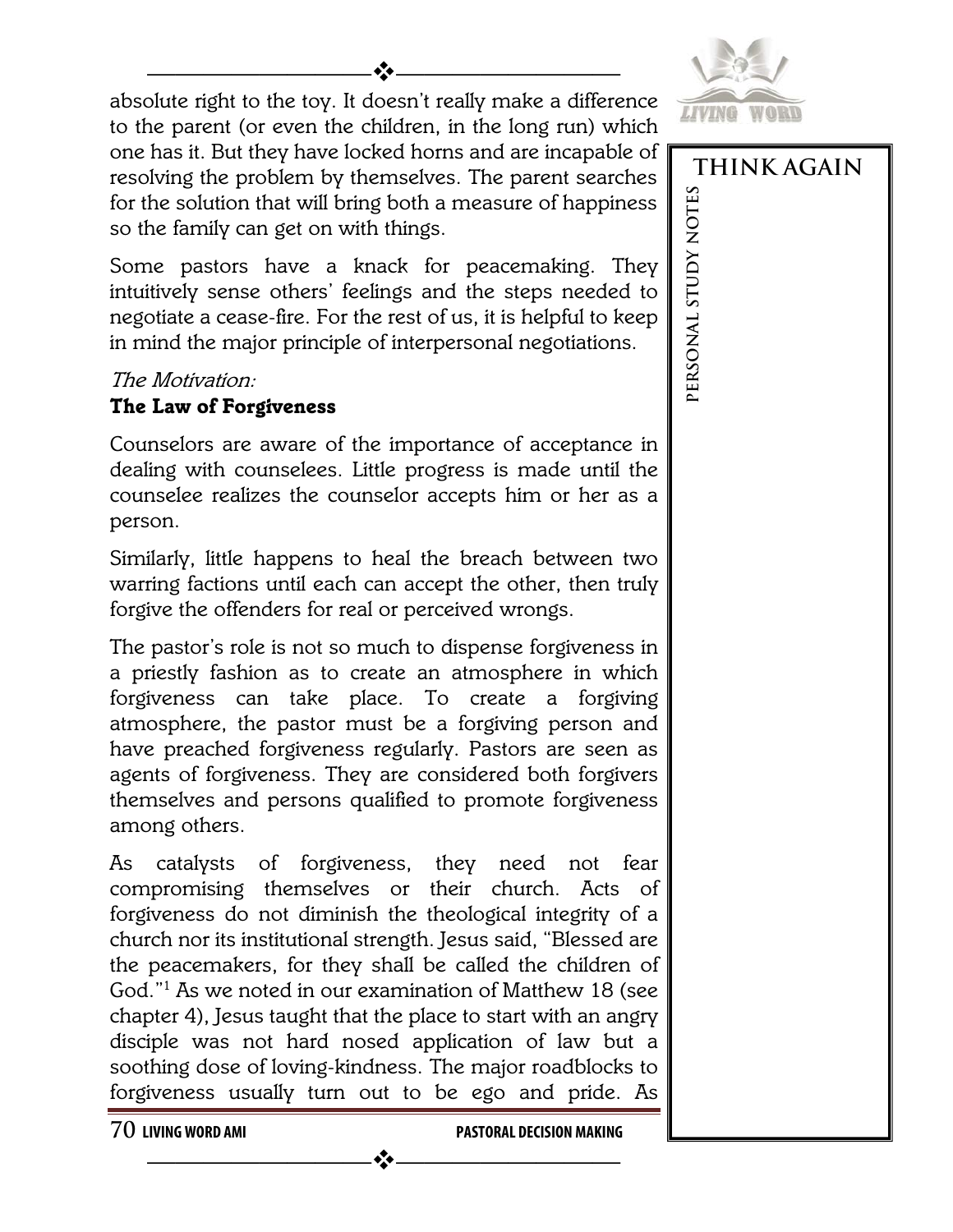

 **PERSONAL STUDY NOTES** 

PERSONAL STUDY NOTES

*Chrysostom noted four hundred years after Christ, if you wish your wife to love you as the church loves Christ, "then* 

————————————————

*take care of her as Christ did of the church. If you see her despising you, scorning you, and treating you with contempt, you can win her love by spending care on her. No bonds are more despotic than these."2*

*This is not a simple task. Forgiveness is foreign to human temperament, particularly to our modern temperament. We are taught to look out for number one, that turning the other cheek is foolish. In some sense modern society is like cultures where the concept of forgiveness doesn't exist. Working among the Chin tribe of Burma, early missionary linguists found the concept of forgiveness untranslatable into the language. When the missionaries explained the biblical concept and asked what word would correspond, the Chin replied, "We never do that to one who wrongs us." The missionaries eventually settled for a word that means "come face to face with" and then had to build on that concept the idea of truly forgiving a wrong.3*

*But just because the concept is foreign to our ears does not mean it cannot be accomplished. Pastors who intervene effectively can help bring about true forgiveness. David Seamands in his book Healing for Damaged Emotions offers five tests for forgiveness: First, can you thank God for the lessons learned in pain? Second, can you talk about the event without anger or feelings of revenge? Third, have you accepted your part of the blame for what happened? Fourth, can you revisit the scene without a negative reaction? Fifth, can you reward those who hurt you?4*

*These five tests represent the pastor's goal when intervening in interpersonal difficulties in the church. The goal is well worth the risk.* 

### *Dangers*

*Confusing the interpersonal with the theological. It is easy to confuse an interpersonal dispute with a theological one. We sometimes hope to find theology in an interpersonal conflict, because it's far easier to apply "law" than to reach*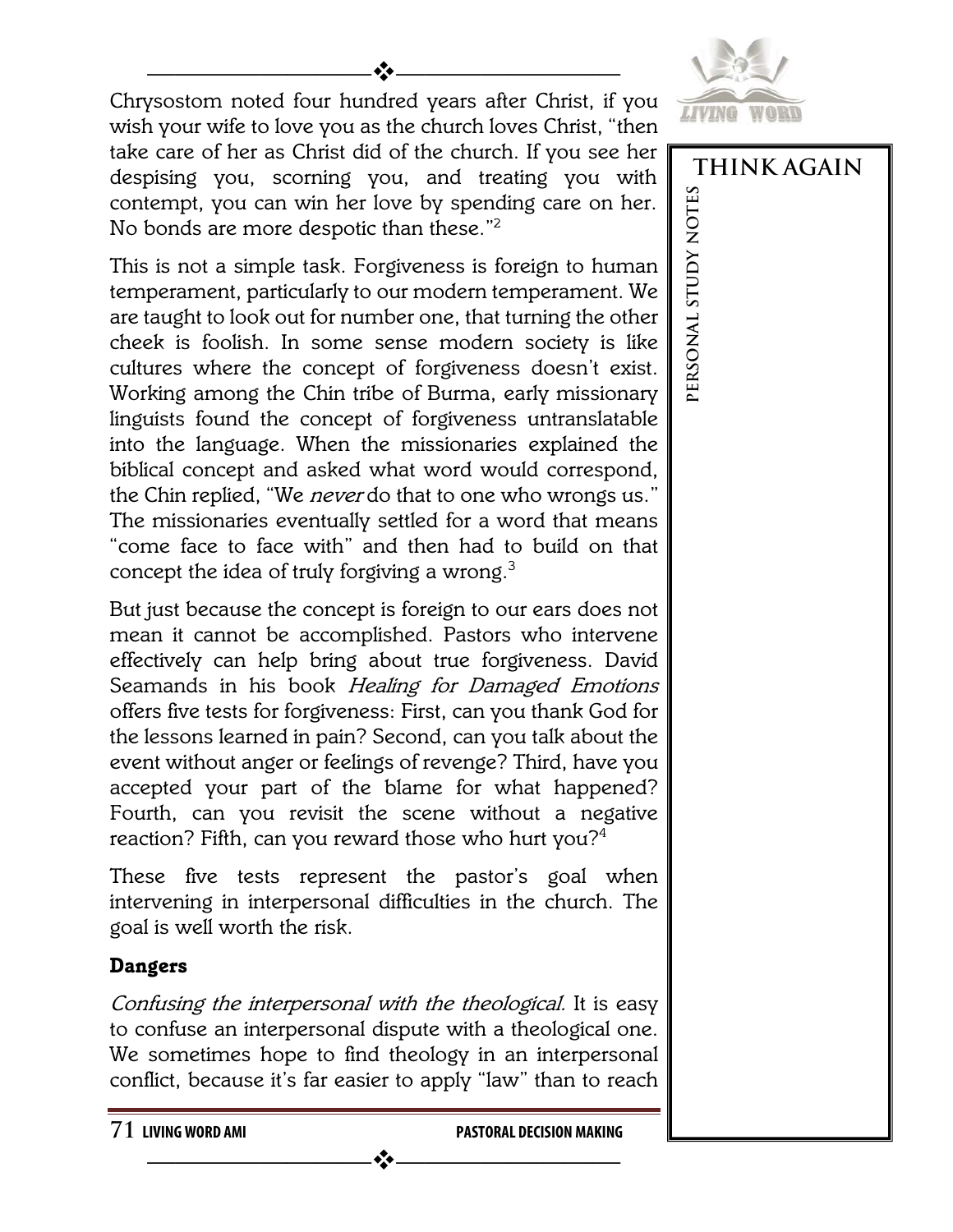

 **PERSONAL STUDY NOTES** 

**ERSONAL STUDY NOTES** 

*a solution of mutual benefit. Law is clean and precise. Law does not demand the sticky problems of emotional involvement. Too rigid an application of the ethical may develop a few saints, but it leaves far more broken Christians along the way. Superimposing a theological answer on a problem that is at heart interpersonal may achieve a temporary truce, but the emotional rebellion will continue underground and eventually erupt in full-scale war.* 

————————————————

*For errors of doctrine, two steps are required:* 

*1. Identify the error and point out the negative consequences;* 

*2. Bring about reconciliation with God through the propositional application of Scripture.* 

*For personal offenses, however, a three-step process is called for:* 

- *1. Identify the hurt and acknowledge the pain;*
- *2. Forgive the offending party;*

*3. Bring about reconciliation through a face-to-face meeting between the two offended parties.* 

*At times, people stop at step 2, saying they "forgive" the other person but not attempting true reconciliation. But an equal temptation for pastors is to bypass the second step, forgiveness, in the pell-mell race to reconciliation. Many a pastor, following the theological model, has brought together two warring factions before the groundwork of forgiveness was laid. The result is usually an emotional explosion.5*

*Confusing the interpersonal with the institutional. It is easier to say "This problem is a threat to our institution!" than to deal with the dynamics of interpersonal conflict. The first is the role of the professional manager, the second the role of the wounded healer.* 

*One survey respondent began an anecdote by saying, "The pastor's job is doing what's best for the church." As a partial*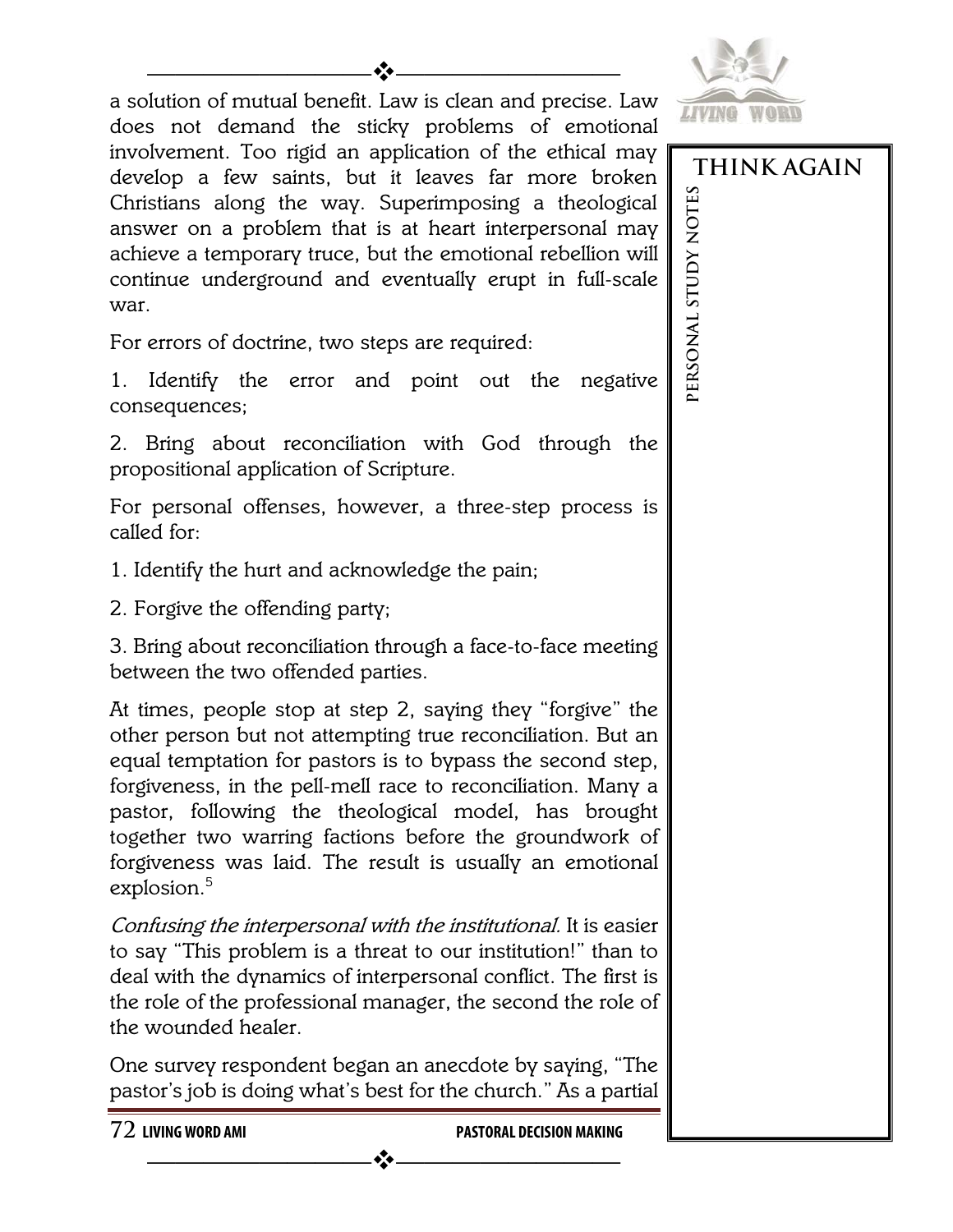

 **PERSONAL STUDY NOTES** 

PERSONAL STUDY NOTES

*job description, that's correct; as the sum total, it falls far short. The pastor's job is manifold: teaching the gospel, doing what is best for the church, doing what is best for the individuals within the church, etc. If the second part is confused with the third, the result is a business/management outlook that rarely solves interpersonal problems.* 

————————————————

*It's not unusual for an interpersonal issue to be confused with an institutional one. Say a board chairman proposes a new program at a board meeting. Another member may strongly object, not so much because he doesn't like the idea, but because he's upset the chairman didn't consult him. The conflict is interpersonal—a perceived snub by the chairman—but the chairman doesn't realize it because the personal grievance is masked by concern for the institution: "But we've never done it that way before." This clinging to church tradition may or may not be what's best for the church, but no amount of clear-headed reasoning by the chairman will remove the objection. Interpersonal reconciliation is what's needed. If the board member objects to the chairman's ideas often enough, the chairman would be wise to first forgive him, and then sit down with him and explore what personal hurts may be driving the constant objections.* 

*Confusing the interpersonal with the personal. It's tempting to take on the emotional burden of church members' arguments. That's understandable; generally pastors are caring people, sensitive to hurts in others. The danger arises when pastors make others' hurts their own; they sacrifice themselves (and unfortunately sometimes their families) to situations where they are supposed to be healers, not copatients.* 

*One pastor was counseling a woman whose husband constantly criticized her. He wanted the husband to come to a session so they could work through the issue, but he realized that deep down he just wanted to chew out the husband for being so cold and unfeeling. He had always liked the woman and found her attractive, so he had*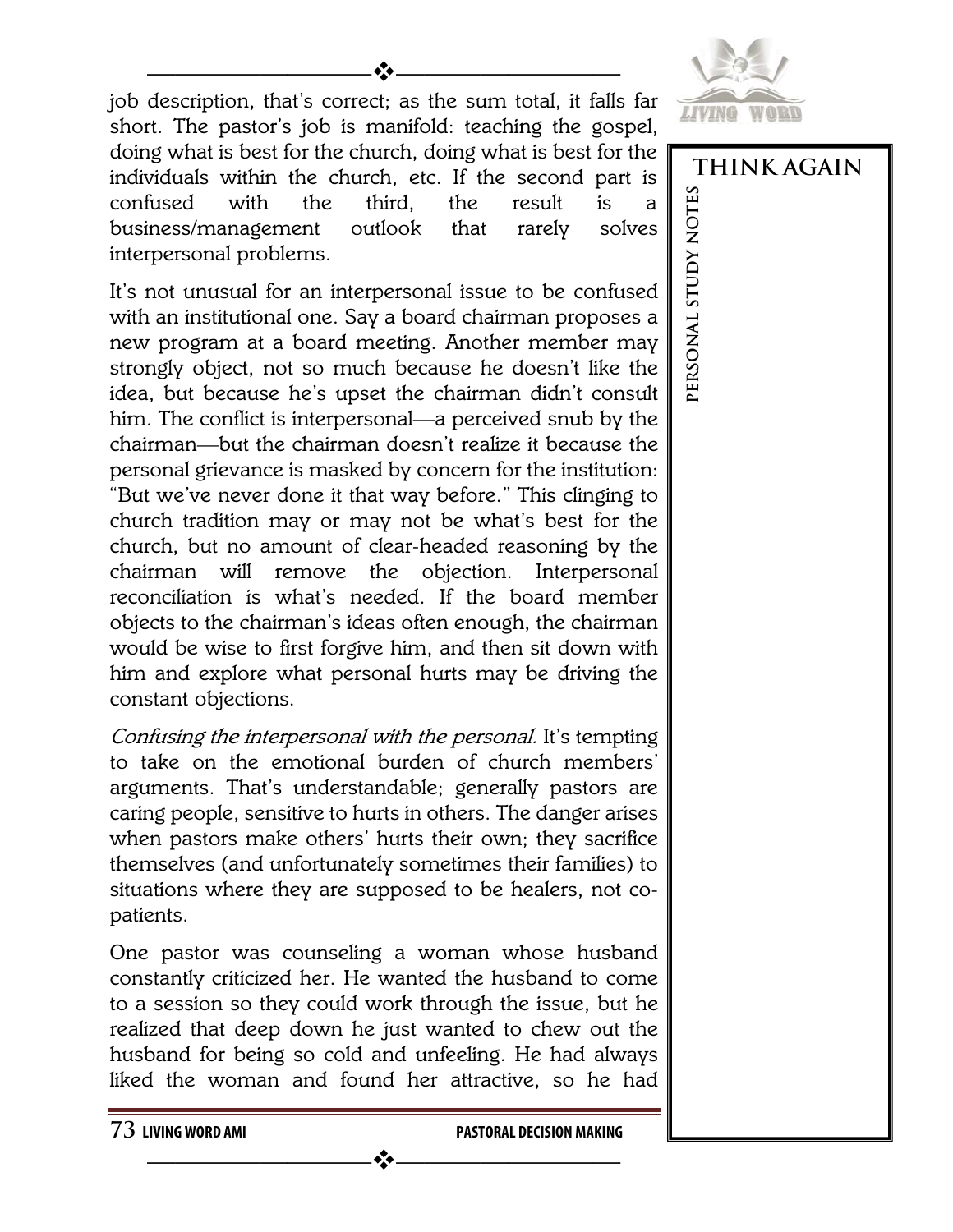

*assumed her hurts. The pastor wisely waited several weeks before scheduling the session—until he could approach the situation more objectively.* 

————————————————

*An oxymoron, "caring objectivity," is called for to adequately deal with interpersonal conflict in the congregation.* 

### *Conclusion*

*J. I. Packer, in his classic work Knowing God, summed up the attitude of the pastor dealing with interpersonal risk: "You are called to be a meek man not always standing up for your rights nor concerned to get your own back or troubled in your heart by ill treatment and personal slights. (Though if you are normally sensitive, these things are bound to hurt you at the top level of consciousness.) You are simply to commit your cause to God and leave it to Him to vindicate you if and when He sees fit. Your attitude toward your fellow men, good and bad, nice and nasty, Christian and unbeliever, is to be that of the good Samaritan toward the Jew in the gutter: Your eyes must be open to see others' needs, both spiritual and material; your heart must be ready to care for needy souls when you find them; your mind must be alert to plan out the best way to help them; and your will must be set against the trick that we are all so good at—passing the buck, going by on the other side, and contracting out of situations of need where sacrificial help is called for."6*

*I don't believe I've read a better description of what can happen when that attitude is brought to situations involving people at odds in the church than this account from Jamie Buckingham's book Coping with Criticism:* 

*"Several years ago I led an interdenominational conference for missionaries in Thailand. It was the first time the various Protestant and evangelical missionaries had ever come together with Roman Catholic priests and nuns for a teaching retreat. The first day was tense as some of the evangelicals were forced to interface with the Roman Catholics. However, by the end of the second day the* 

————————————————

**THINK AGAIN PERSONAL STUDY NOTES**  PERSONAL STUDY NOTES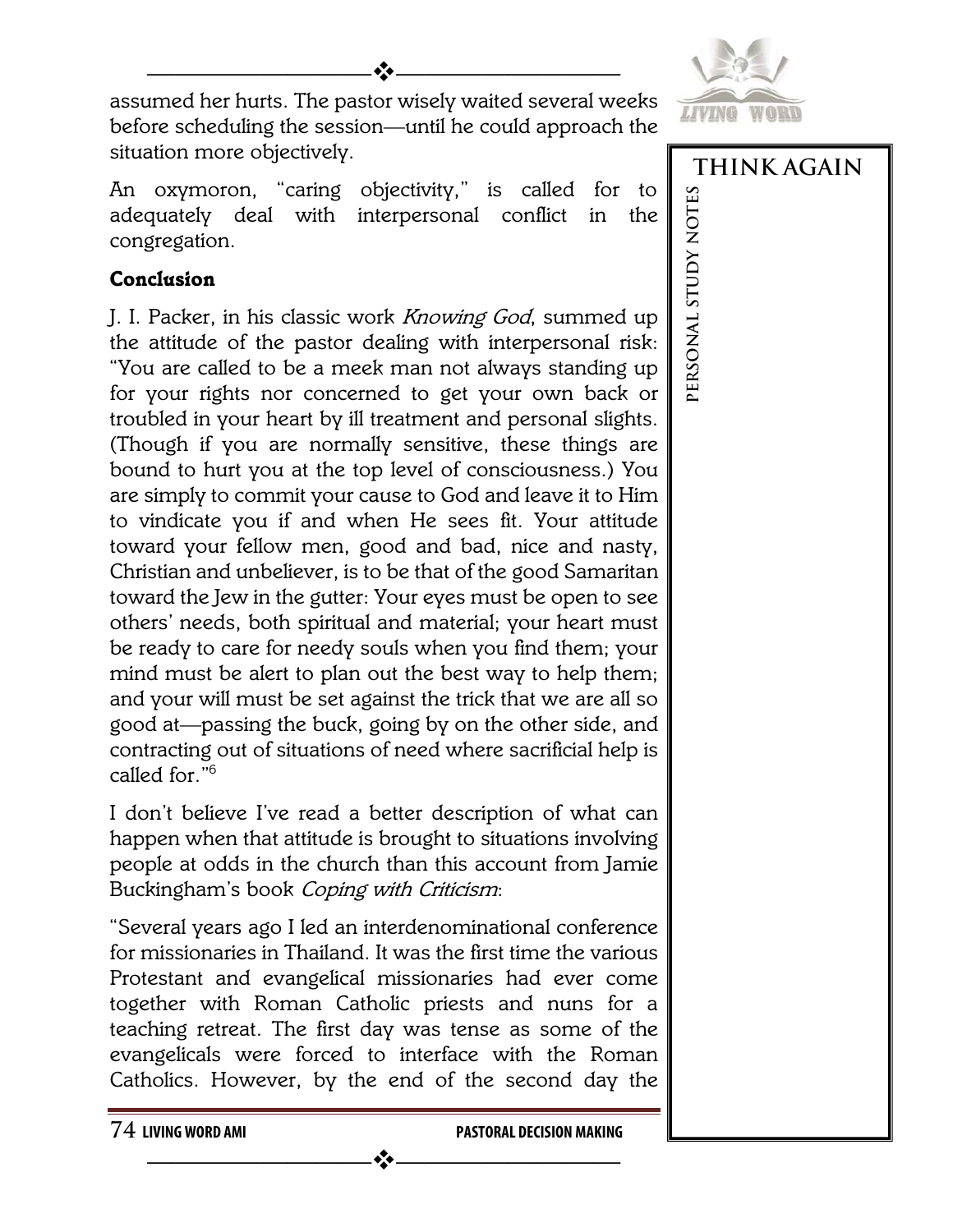

 **PERSONAL STUDY NOTES** 

PERSONAL STUDY NOTES

*atmosphere had cleared and it seemed the groups were actually going to be able to flow together in unity.* 

————————————————

*"The final afternoon, meeting in a large screened pavilion overlooking the gulf, I spoke on forgiveness. At the close of my teaching session, even before I had left the speaker's stand, a Roman Catholic nun stepped forward from the group. She was French and had been a missionary to the Thai people for a number of years. She knelt before me and crossed herself.* 

*" 'For many years I have held deep grudges against the Protestants who came in to Thailand and built on the foundations built by the Catholic Church. I have been highly critical, and I need forgiveness. Will you pray for me?' I started to respond, for it was the very subject I had been teaching about. But as I stepped forward to pray for her, I felt checked. I stepped back and heard myself saying, 'No, sister, I am not the one to pray for you. You have made your confession and now you are absolved from your sin. I want to ask those here who have felt resentment or bitterness toward you to come and pray for you. In so doing, they will receive forgiveness themselves.'* 

*"I stepped to one side and left her kneeling on the concrete floor of the screened pavilion where we were meeting. At once several people got to their feet and came forward. Then several others. In all there were almost a dozen men and women who stood around the kneeling nun. It was a touching moment. There were very few dry eyes in the room."7*

*Forgiveness does indeed solve interpersonal problems. It only takes people willing to risk themselves, their feelings, and their time in order to see that it happens.13*

————————————————

l

<sup>13</sup> Muck, T. C. (1987). *Vol. 9*: *When to take a risk : A guide to pastoral decision making*. The leadership library (87–96). Carol Stream, Ill.; Waco, Tex.: CTI; Word Books.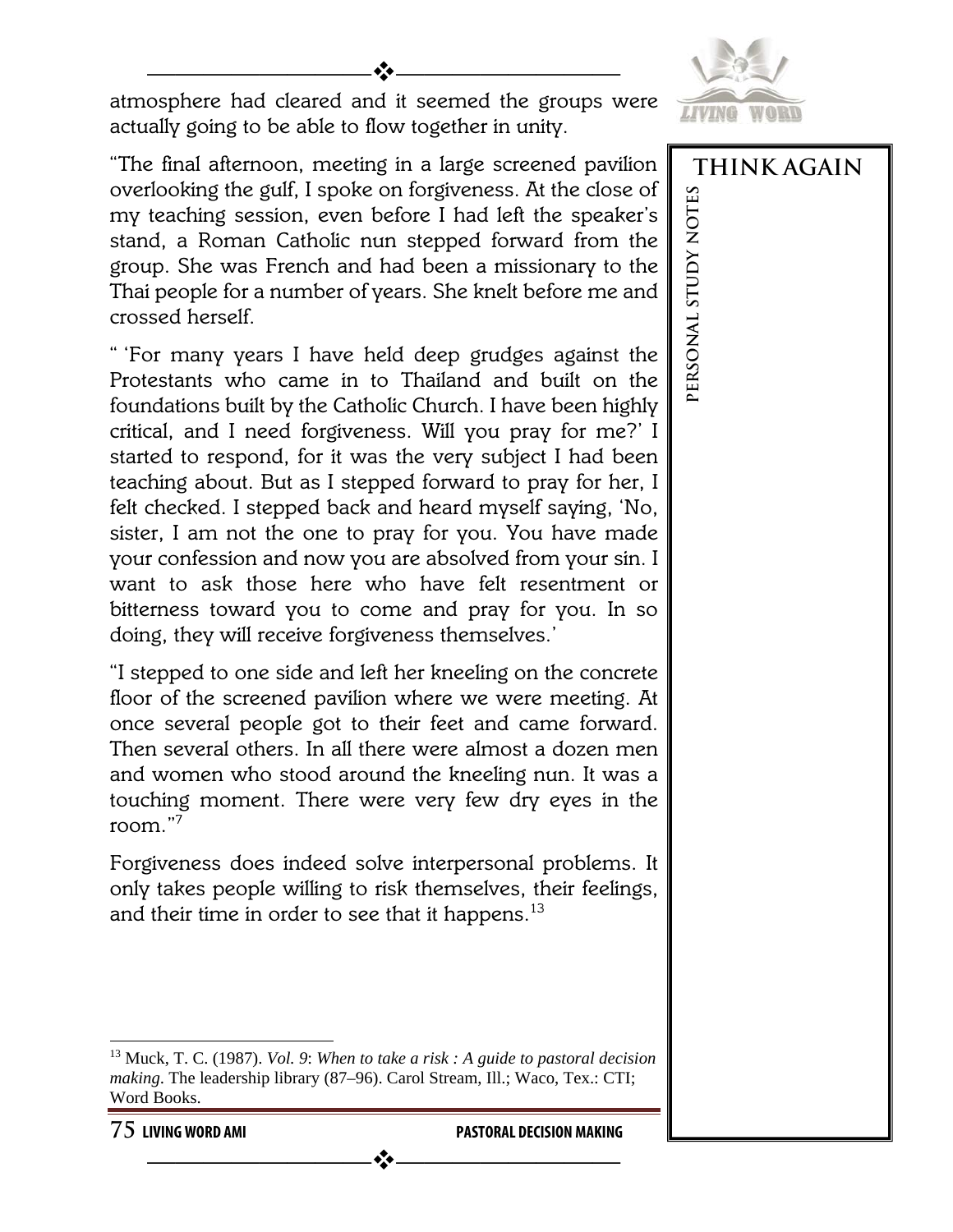

 **PERSONAL STUDY NOTES** 

PERSONAL STUDY NOTES

## **EIGHT THINK AGAIN**

## *PERSONAL RISKS*

————————————————

*He that loses by getting, had better lose than get.*

*WILLIAM PENN1*

**O**ne of the hardest categories of risk to define is personal *risk. Since any significant decision has an element of personal interest, to single out some risks and call them personal is somewhat artificial.* 

*There is, however, a nexus of risks whose primary cause and motivation is the leader's personal interest. The most common of these deal with the ministerial career.* 

*When a pastor moves from a successful pastorate to another church, the risk revolves around the fear of failure. A pastor who assumes a pastorate vacated by a preaching legend faces the prospect of failure in comparison with the predecessor. The pastor must weigh the risks of staying in the present church (stagnation or decline) versus the risks of going to the new one (failure by comparison).* 

*Sometimes these crises are brought on by life-stage dynamics. British sociologist Elliot Jaques once examined the relationship between creativity and midlife in the lives of 310 painters, composers, writers, and other artists. He found a common crisis in the midthirties. For some—Dylan Thomas, Sinclair Lewis—it was a crisis of confidence from which they never recovered. For others—Beethoven, Goethe, Ibsen—it spurred risk taking that led to great creative breakthroughs.1*

*Daniel Levinson and his fellow researchers at Yale found the patterns of life a person sets in his thirties, when he is concentrating on "making it," cannot last if he is to remain fulfilled afterwards. He must enlarge his circle, expand his*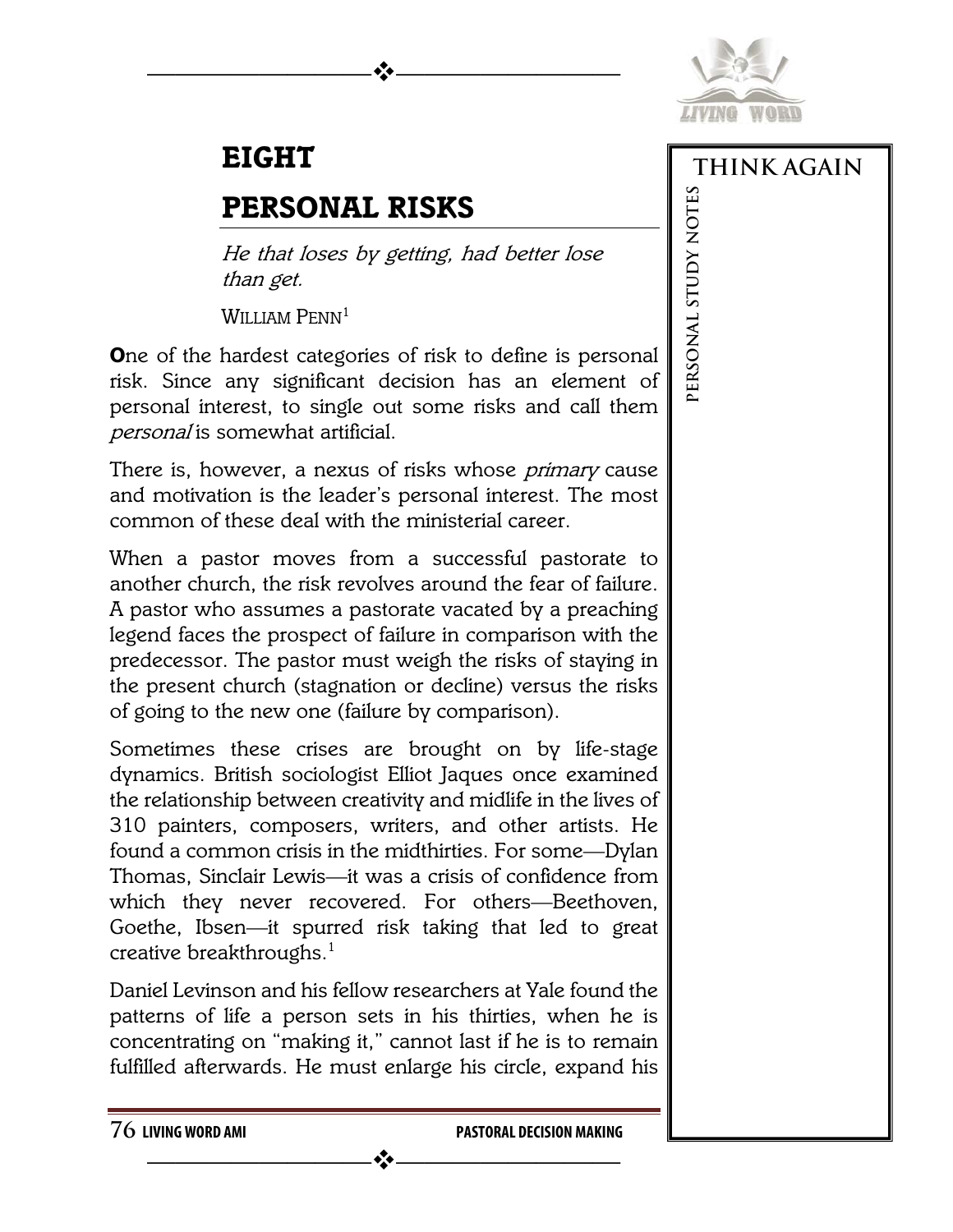

*interests, and seek new adventure, or he will wither on the vine.2*

————————————————

*For pastors this may mean discovering God's new challenge for ministry. Churches' needs sometimes outgrow pastors' ministerial gifts. Perhaps in its early years the church needs a planter, organizer, and personal evangelist. As the church matures, the discipler, nurturing the congregation, becomes the church's crying need. Sometimes that calls for new leadership—and a difficult decision for pastor and board alike.* 

*Or, sometimes pastors outgrow churches. New interests and skills lead the pastor to a larger responsibility, or the present church becomes routine, known, mastered, and the pastor needs a tough inner-city ministry to rescue or a new church to plant.* 

*Other personal risks involve the pastor's family. One associate pastor told about a crisis he faced when his arthritic wife became dependent upon prescription drugs and her personality changed. She became extremely critical of the senior pastor and his children. She was suspicious of the people in the church, almost to the point of paranoia. At the same time, their teenage son became an alcoholic. Under the weight of such family concerns, he felt compelled to resign and start over elsewhere. The risk of change is sometimes forced on you; other times you are left to make the hard decision yourself.* 

*Or the risk may involve personal dimensions within the present church—a reluctance to replace an old friend who hasn't attended a deacon meeting for a year, or turn down a family friend who wants to lead a Bible study but has no skills to do so. In most of these cases, the risks are simply theological, institutional, or interpersonal. But the minute a pastor's close friend is the subject of the decision, the personal element threatens to dominate the decision. Danger lies in confusing a personal decision with an institutional or theological one; that makes identification of a personal decision extremely important. Several questions help:* 

————————————————

**THINK AGAIN** 

 **PERSONAL STUDY NOTES**  PERSONAL STUDY NOTES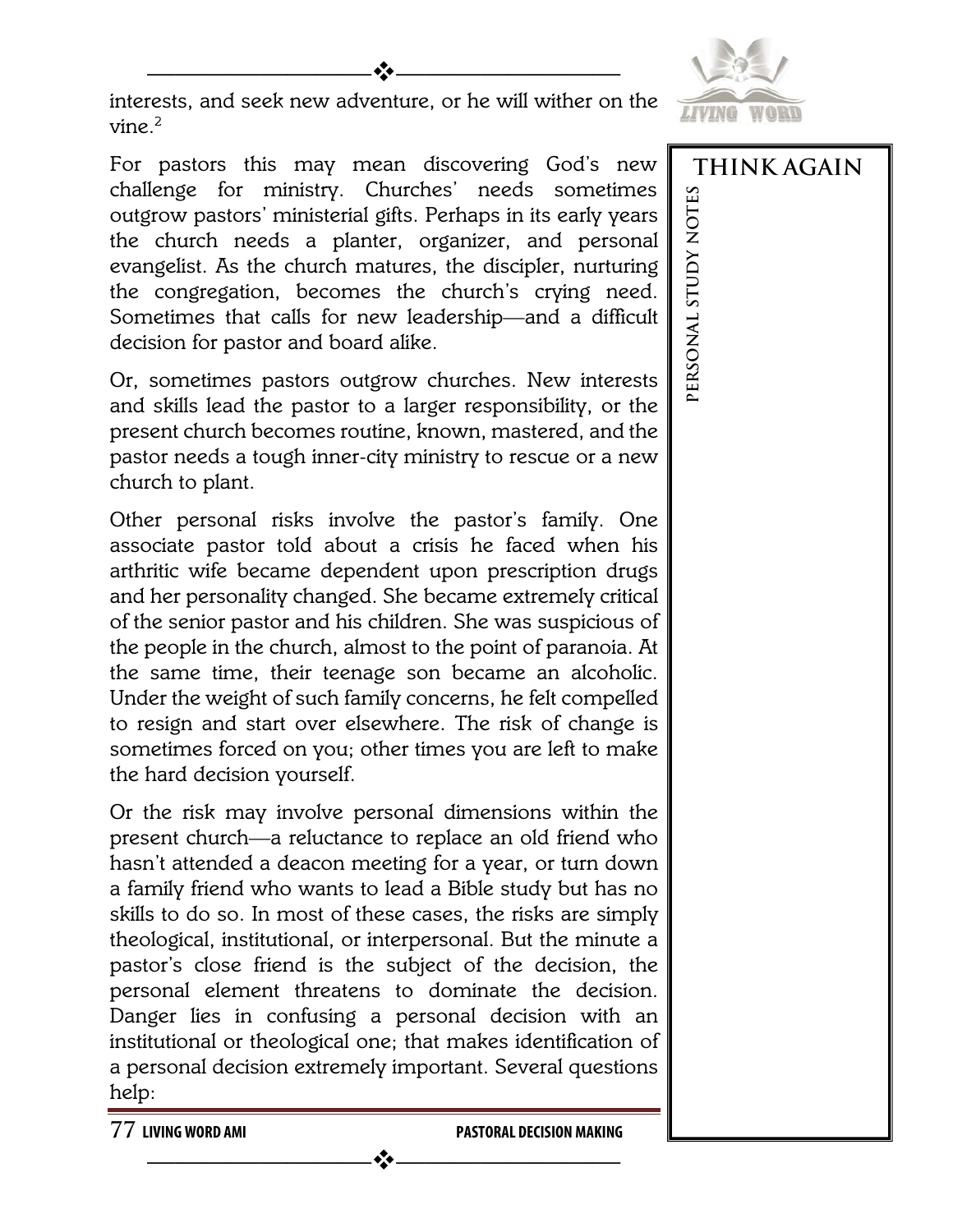

 **PERSONAL STUDY NOTES** 

PERSONAL STUDY NOTES

*1. Choose someone in the church for whom you have only pastoral regard. Then ask: If this person were the subject of the decision instead of my good friend, would I decide as I'm tempted to now?* 

————————————————

*2. Am I deciding this way simply because I've been attacked or criticized by the people involved? If this had taken place before the criticism occurred, how would I have decided then?* 

*3. Am I making this decision simply because I know I can handle this person in a special way? That is, is there some trait in this person, rather than the facts of the case, that is determining the way I handle the issue?* 

*4. Am I making this decision simply because of the power I hold as leader? Wielding power is perhaps the most insidious of personal considerations, because how power is used depends on the "theology" one holds of the pastoral*  role. If your theology of the pastoral role calls for a strong, *authoritarian leader, then all decisions are in a sense more personal than if you view the pastor as first among equals.* 

### *The Principle:*

### *The Law of the Hippocratic Oath*

*Personal risks are guided by a principle followed by physicians: Heal, but in healing do no harm. A pastor taking a personal risk should be concerned, first and last, with doing no harm to the body of Christ or anyone in it.* 

*King David writes in Psalm 69 of finding himself in deep trouble. He says he is "sinking in the miry depths where there is no foothold." His enemies are without number; they "seek to destroy" him—for no good reason. Yet David's concern is to not let his reaction to this unfair persecution adversely affect the body of Christ. "May those who hope in you not be disgraced because of me. O Lord, the Lord Almighty, may those who seek you not be put to shame because of me" (v. 6).* 

*In personal decisions, whether to change churches or decide for or against a friend, the church leader must first of*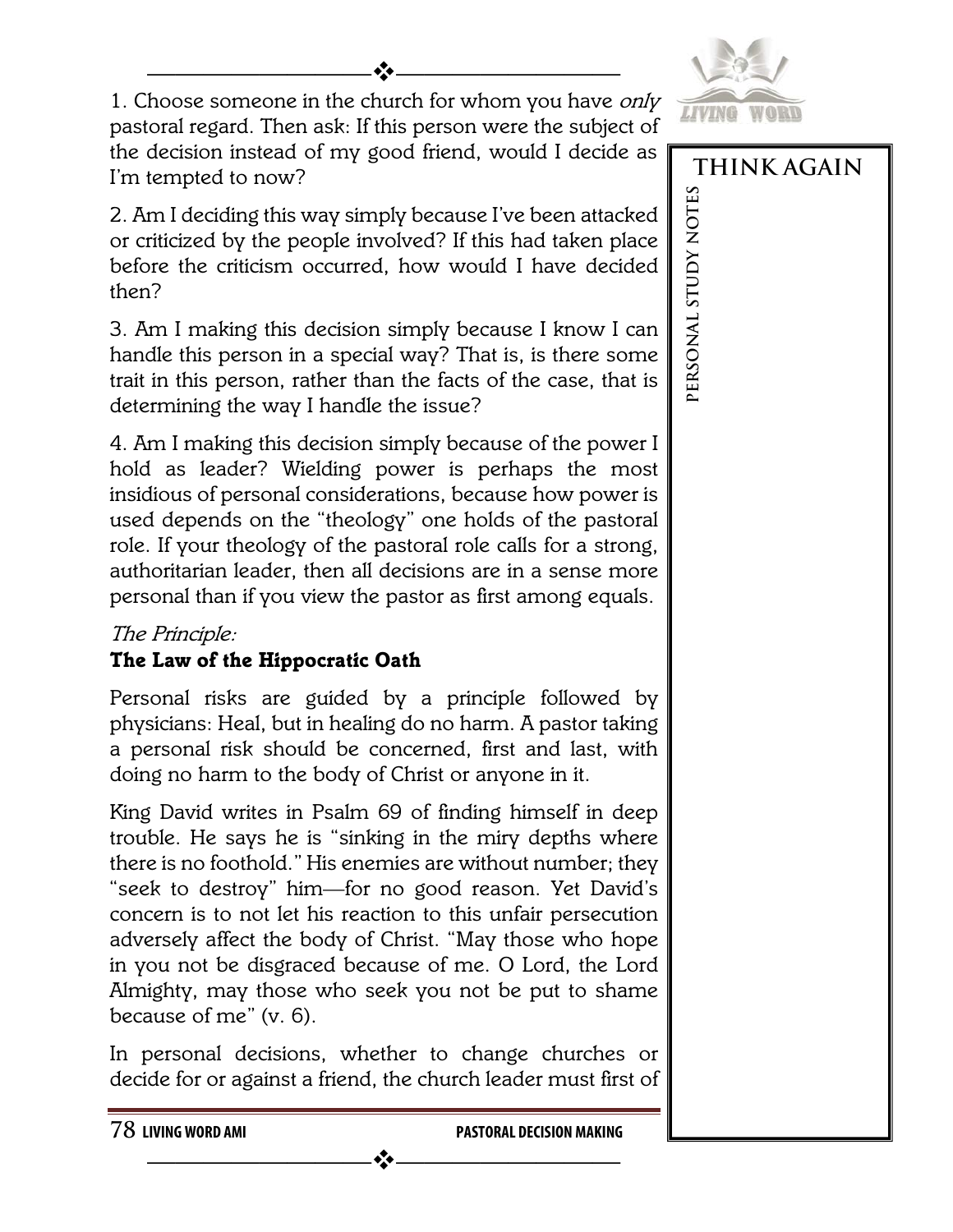

*all "do no harm" to the ministry. The leader must constantly think, The body of Christ has a higher priority than my career; I cannot make decisions that will harm the ministry. If changes must be made, our survey showed, it is wise to make them slowly, surely, with preparation, restraint, and prayer—even when the circumstances have been unfair or you have been foully treated.* 

————————————————

In most cases hurt and fault run on both sides. One pastor *wrote: "My first pastorate lasted only six months. I had my head in the clouds with notions that this small church wanted me to lead them to the Promised Land. Several problems converged at once. People didn't feel I was preaching strongly enough against speaking in tongues. Many longed for the former pastor and worked against me to try to get him to return.* 

*"I didn't handle that as maturely as I might have. I developed a judgmental attitude toward the status quo mentality of the church people. I was young and still dressed as a college student rather than a small-town pastor. I wore shirts and blue jeans downtown and made no pretense of acting 'like a preacher.' I didn't attempt to communicate on the level of the church people.* 

*"I realized the level of animosity toward me was high enough and irrational enough that to have prolonged the ministry would have been counterproductive. I simply got off to a bad start, and there was no chance for things to be remedied. A quick departure was most merciful to all."* 

*Such a departure, the most personal of all pastoral decisions, needs to be made with grace and with as much*  love as possible. The strength of the body of Christ is the *bottom line for us all.* 

### *The Motivation: Humility*

*The attitude we bring to personal decisions is not primarily obedience, nor is it commitment, or even forgiveness though all of those certainly are personal virtues. The essential attitude to bring to personal decisions is humility.* 

**79 LIVING WORD AMI PASTORAL DECISION MAKING** 

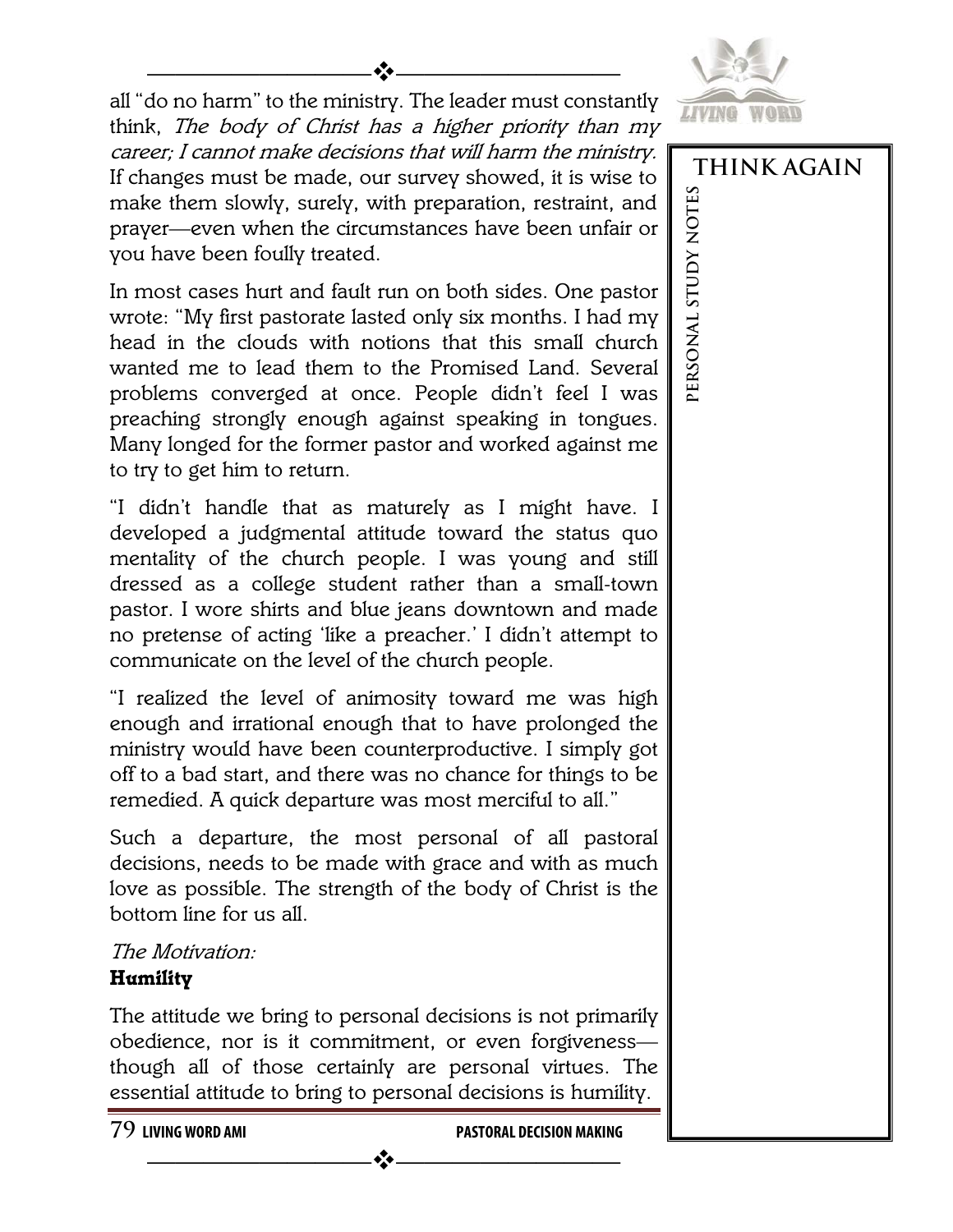

*Jonathan Edwards, in his classic Religious Affections, says: "Humility is the most essential thing in true religion … the* 

————————————————

*great Christian duty is self-denial. This duty consists of two things: first, in denying worldly inclinations and its enjoyments and second, in denying self-exaltation and renouncing one's self-significance by being empty of self.… The humble Christian is more apt to find fault with his own pride than with that of other men.… A truly humble person who has a low view of his own righteousness and holiness is poor in spirit and modest in speech.… He is apt to put the best construction on others' words and behavior and to think that none is as proud as he is. But the proud hypocrite is picked to discern the mote in his brother's eye. He never sees the beam in his own. He's often crying out about someone else's pride, finding fault with that person's appearance and way of living. Yet he never sees the filthiness of his own heart."3*

In the spring of 1986, I was part of a fact-finding trip to *South Africa. We interviewed church leaders in that troubled country to find out what the church was doing in the face of cultural upheaval. One leader we interviewed was David Bosch, dean of the faculty of the University of South Africa. An accomplished teacher, researcher, and administrator, David was born and raised in South Africa. His Afrikaner nationality made him a part of the ruling minority. His efforts to renounce apartheid made him a hero to some factions and an enemy to others.* 

*His accomplishments at the university gave him an opportunity to escape the turmoil and trouble: Princeton University in the United States offered him a tenured teaching position.* 

*"After years of struggle, it was a chance to get away from it all. My children were grown. My wife was willing to go. Princeton is a great university. Yet over the interview process and the months of decision, the Lord made it clear he still had plans for us in South Africa. Finally, the command was so clear we could do nothing else. We* 

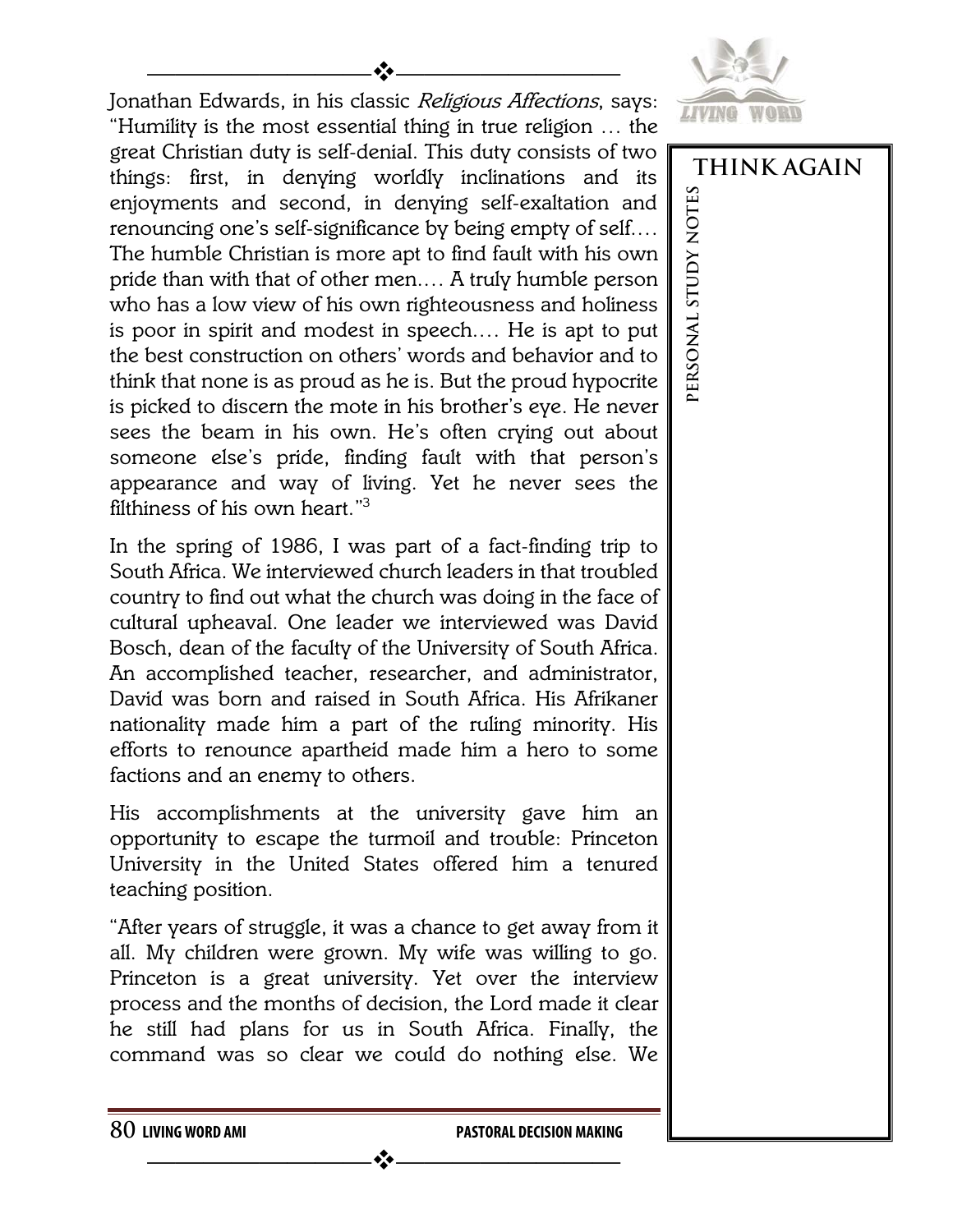

 **PERSONAL STUDY NOTES** 

PERSONAL STUDY NOTES

*turned down the offer at Princeton and will continue to work for the kingdom here in South Africa."* 

————————————————

*That's the spirit that must pervade any decision making that involves a leader's personal interest. Without it, mistakes will surely be made.* 

### *Dangers*

*The danger of making personal decisions by imposing theological constructs on them (that is, using the law of right and wrong) is what we might call prophetism. Personal preferences become holy absolutes. By marshaling Scripture to support a personal agenda, church leaders quickly go awry. New messiah is a long way from servant/leader.* 

*Prophetism easily becomes neurotic. Generally, these leaders see their personal spiritual journey as the model for all spiritual journeys. Forgotten are "past" personality flaws and aberrant activities. Personal desire is labeled as God's revelation.* 

It is equally tempting to mix the institutional with the *personal. Commitment to the church is noble. Sometimes, however, personal ambition gets mixed in, endangering the leader's spiritual well-being and the well-being of the leader's family. Dedication to God's work is thought to excuse overwork and neglect of health and family. Although workers in many professions suffer from this temptation, it has a particularly pernicious form in "call" situations, because the worker uses "God's call and mission" as the false rationale for workaholism. Most prospective workers in the mission field, for example, are bombarded with the overwhelming "needs" of the mission:"We must have replacements for retiring missionaries to keep the work going in such-and-such a country." The dynamic is hard to*  resist, whether overseas or in a local parish. The needs *are overwhelming, and the job tantalizingly open-ended.* 

*It is easy to confuse an interpersonal decision with a personal one. We are so influenced by our relationships and loved ones, it is difficult to get in touch with <i>our* needs in the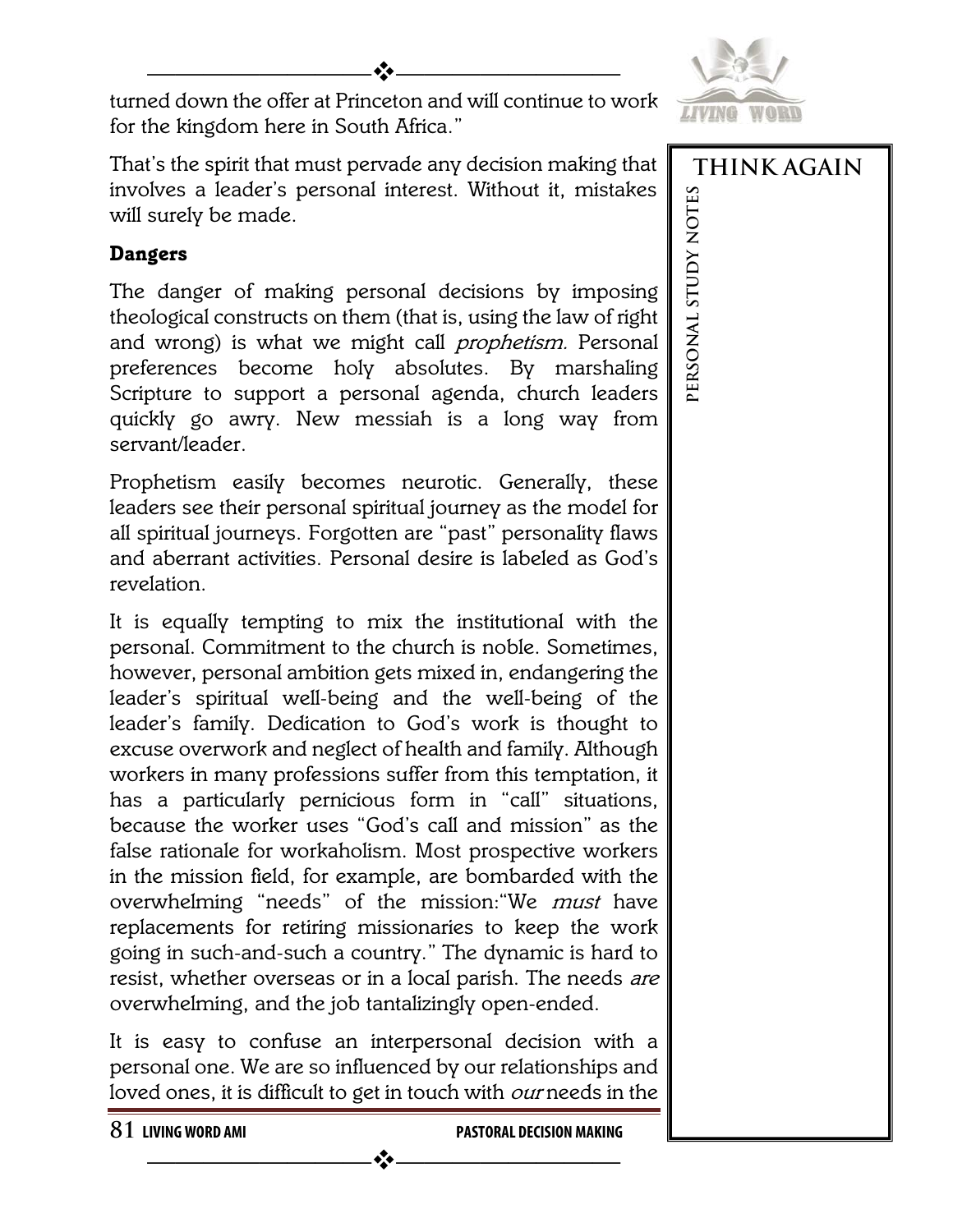

 **PERSONAL STUDY NOTES** 

PERSONAL STUDY NOTES

*matter. (Or more precisely, to get in touch with what God wants us to do in the matter.)* 

————————————————

*The dangers of treating a personal decision or risk as an interpersonal one are many. Self-righteousness is one. We can rationalize our decision as being essential to the welfare of a group of people. If true, this is an institutional concern. But usually leaders overestimate rather than underestimate the value of their presence.* 

*Knowing when to leave is difficult. There are times to stay and fight through conflicts and down times, even if the eventual resolution is in doubt.* 

*At times, though, staying can be more destructive than leaving. One pastor wrote the following story of mishandling such a situation:"A group of dissident members collaborated with some staff members to try to have me removed. They mailed a letter to members outlining their concerns. It included their names. After holding open meetings and trying to bring reconciliation, I finally led the church board to remove from the church role those who had signed the letter. We gave them the opportunity to change their minds and stop trying to remove me and be restored. However, over two hundred people—nearly half the congregation—left." In this instance, the cost of staying was probably too great and should not have been paid. At some point, one's personal ministry must be subordinated to the work of the body itself. The only way to solve a personal risk-taking situation is to approach it with humility, which is to approach it with a great deal of trembling, fear, and prayer for personal guidance.* 

#### *Conclusion*

*A right decision triggers a sense of security, a certain peace of mind that comes from doing God's will. Marguerite Wolf, in an article, "The Meaning of Security," put it this way:"True security isn't a commodity to be bought or won in the future. It's a present state of mind. A satisfaction in being who you are and where you are, alone or in company."4*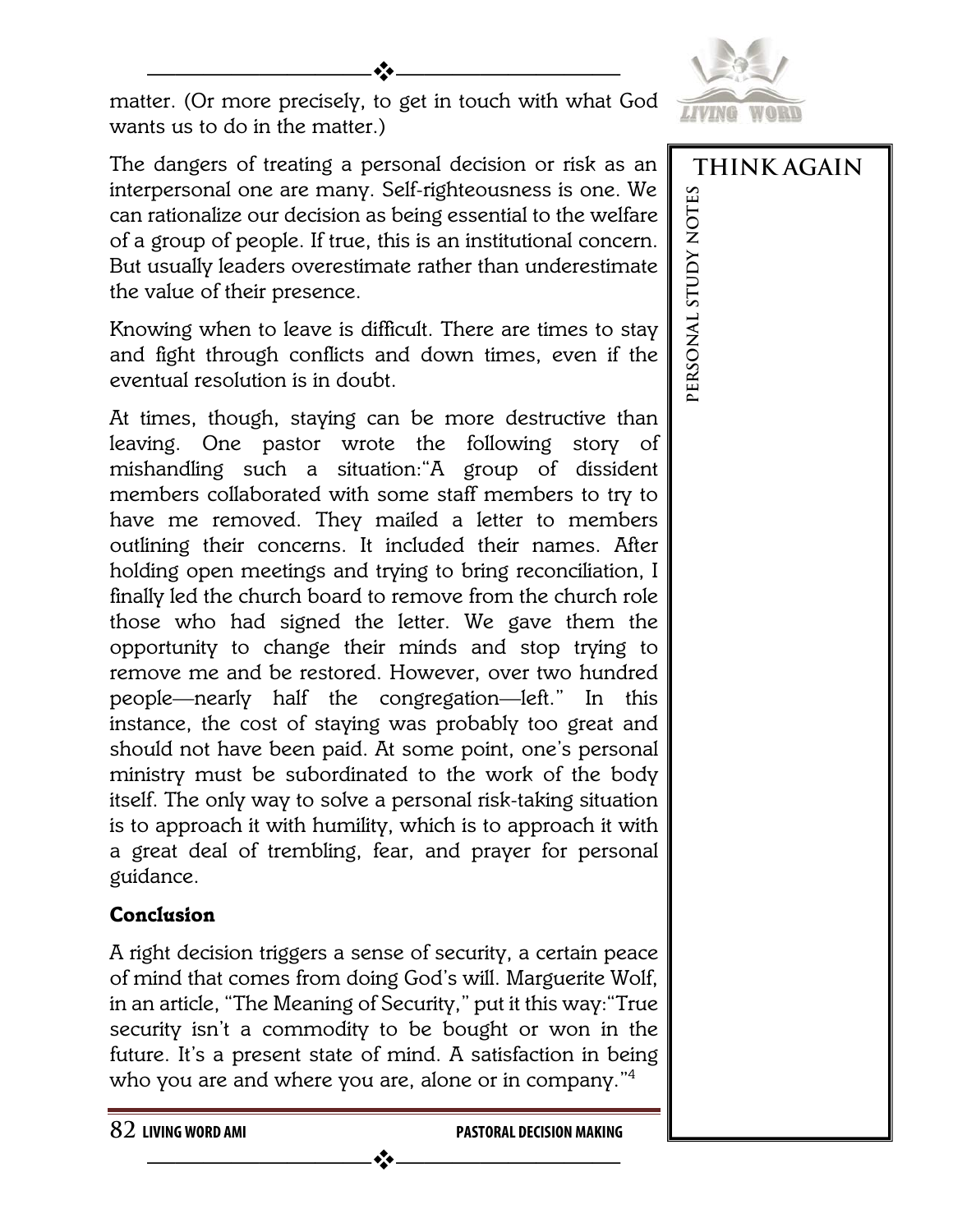

*Making the right decision in a difficult personal situation*  leads to contentment and peace—contentment knowing it *was done with the good of everyone in mind, and peace in knowing God has led and directed throughout.* 

————————————————

*I talked to a pastor last year, a friend who, after a series of good early pastorates, had spent the last ten years in a large, well-to-do church in a Kansas City suburb. But now, at fiftytwo years of age, he sensed his effectiveness there had peaked. His question to me was, "Should I hang on here for another ten years until I can retire? Or should I look for another place to serve?* 

*I asked, "Do you have another church in you? Do you want to climb one more mountain?"* 

*After a moment's reflection, he said, "Yes, I think I do. Thanks for putting the question in that way. I think I can serve God more effectively in a new church that is still on the way up."* 

*He resigned his secure position and after some searching found a church of two hundred in another midwestern community where he has recently begun his pastorate.* 

*God gives us personal challenges of many different kinds during our ministries. Our task is to listen and respond with humility.14*

# *NINE*

### *WHEN CATEGORIES AREN'T CLEAR*

*It is only by risking our persons from one hour to another that we live at all. And* 

————————————————

l

**83 LIVING WORD AMI PASTORAL DECISION MAKING** 

**THINK AGAIN PERSONAL STUDY NOTES**  PERSONAL STUDY NOTES

<sup>14</sup> Muck, T. C. (1987). *Vol. 9*: *When to take a risk : A guide to pastoral decision making*. The leadership library (97–106). Carol Stream, Ill.; Waco, Tex.: CTI; Word Books.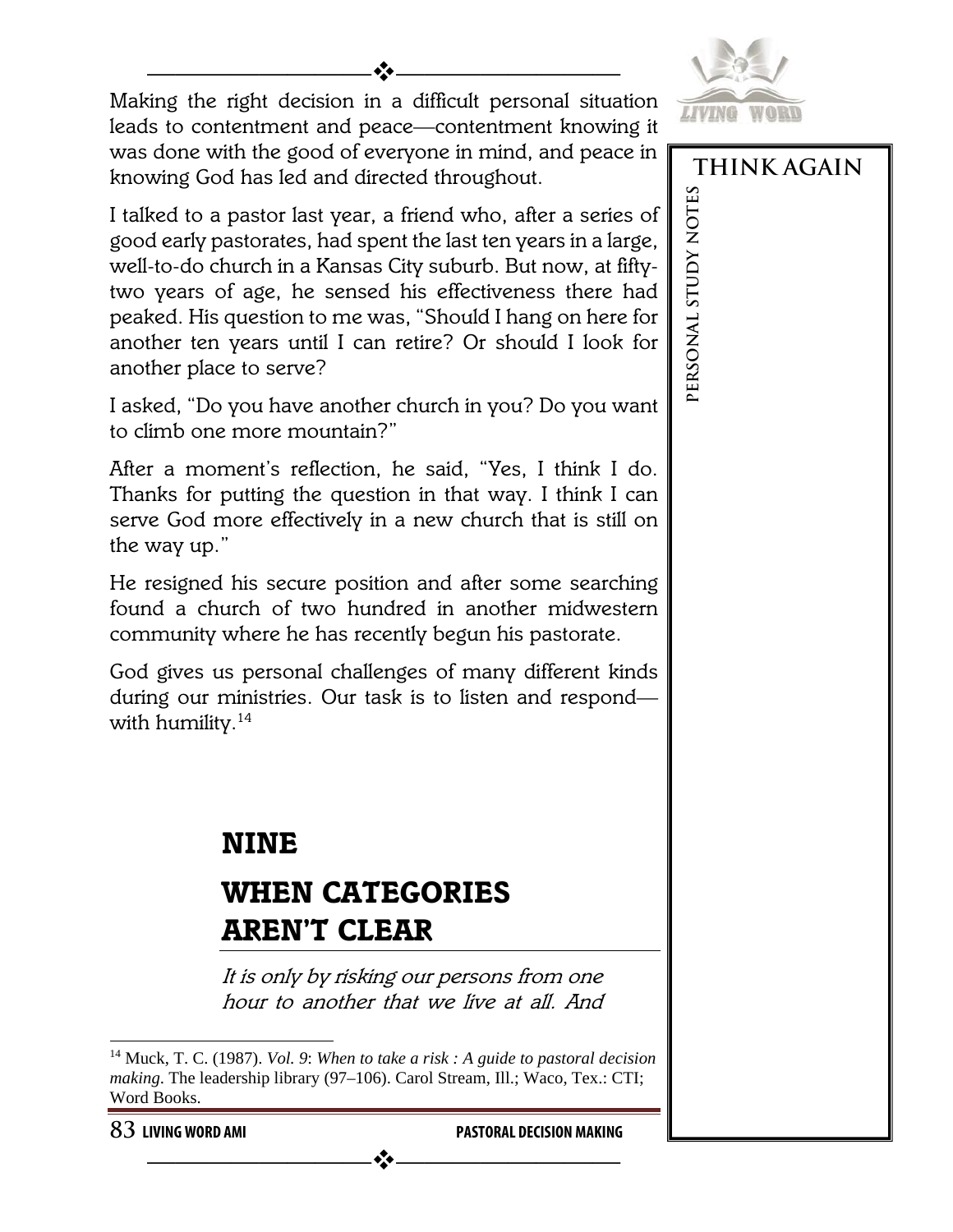

*often enough our faith beforehand in an uncertified result is the only thing that makes the result come true.*

*WILLIAM JAMES1*

*As you probably have suspected, there isn't always a clearcut distinction between theological, institutional, interpersonal, and personal decisions. Many risks combine elements from several categories. One pastor remembered a particularly difficult example.* 

————————————————

*"We had a highly gifted young man in our church. He was well-loved, a graduate student, our youth group sponsor. He seemed to everyone a devoted, responsible person. He and his wife were especially close to another couple in the church with several children. John became close to one of them, an elementary school boy—so close that during a period of severe academic and marital stress, John became involved in some sexual games with this youngster.* 

*"I'd had a particularly exhausting week. The church had been through several tragedies in the past month. People were torn up, and I preached that morning as best I could from depleted reserves. Then I had a funeral service after evening service—I didn't get home until a quarter to eleven. Thinking I had finally coped with all the problems, I tried to relax.* 

*"At 11:15 the phone rang. It was a church leader calling to tell me his son had been molested by their good friend and our youth leader, John. They had filed a complaint with the police but wanted me to know. That way if I wanted to help prepare John and his wife (she knew nothing about it yet) I could.* 

*"I knew I had to act immediately. If a policeman knocked at the door, John's wife would be devastated. I called John and told him I had to see him and his wife immediately at the church. I called the elders and asked them to meet us there. When I arrived seven people were already waiting.* 

————————————————

**THINK AGAIN PERSONAL STUDY NOTES**  PERSONAL STUDY NOTES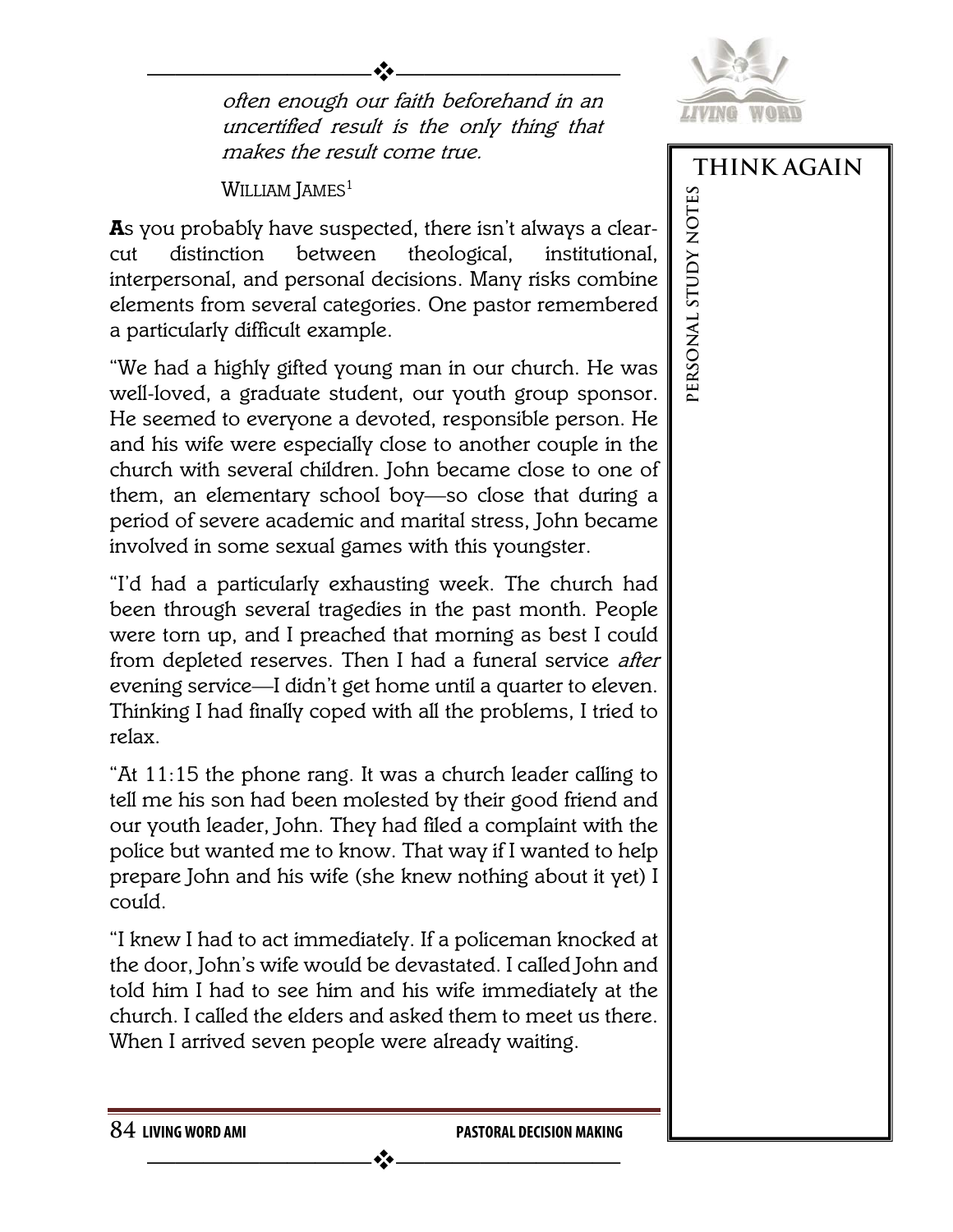

 **PERSONAL STUDY NOTES** 

PERSONAL STUDY NOTES

*"I knew there would be hostility and confusion. From 11:30 until 2:30 that morning, we talked through the whole thing. When John realized it wasn't a lynching party, he relaxed somewhat. He confessed and was very remorseful. We tried to balance kindness and truth with confrontation and concern. You can imagine the gut-wrenching experience it was.* 

————————————————

*"Until then, I'd had a great pastoral relationship with both families. Now I was caught in the middle. Based on past experiences, everyone should have trusted me. Given the circumstances, I felt that no one did.* 

*"As elders, we had to deal with the spiritual side of the question with John, but we also had to be concerned with the well-being of the body. Were other children involved?*  John said no. I believed him (and it turned out there never *were). But at the time, all the kids he had contact with were potential victims. What to do about them and their families?* 

*"Timing was a problem. We decided that to go public with the news before properly dealing with John and his wife would be counterproductive. So we waited until legal authorities acted before we made any public statement. This was not a popular decision. Mothers of other boys were incensed later that we had not immediately gone public with the story. I had spent the evening with one family the day before the news broke. They were extremely upset that I hadn't said anything to them about it.* 

*"After it was over, we still had to figure out what to do as a church about the legal obligations. Some were forgiving while others remained extremely bitter.* 

*"Up to this point, I thought we had handled the pastoral aspects well, both with John and the church as a whole. I'm not sure we did as well with the legal aspects. Because I had heard John's confession that Sunday night in front of others, I had to testify when subpoenaed. John's family held that against me. They felt I had taken advantage of John. They said he had understood what he said to me wouldn't be held against him in court. None of us were thinking about* 

————————————————

**THINK AGAIN**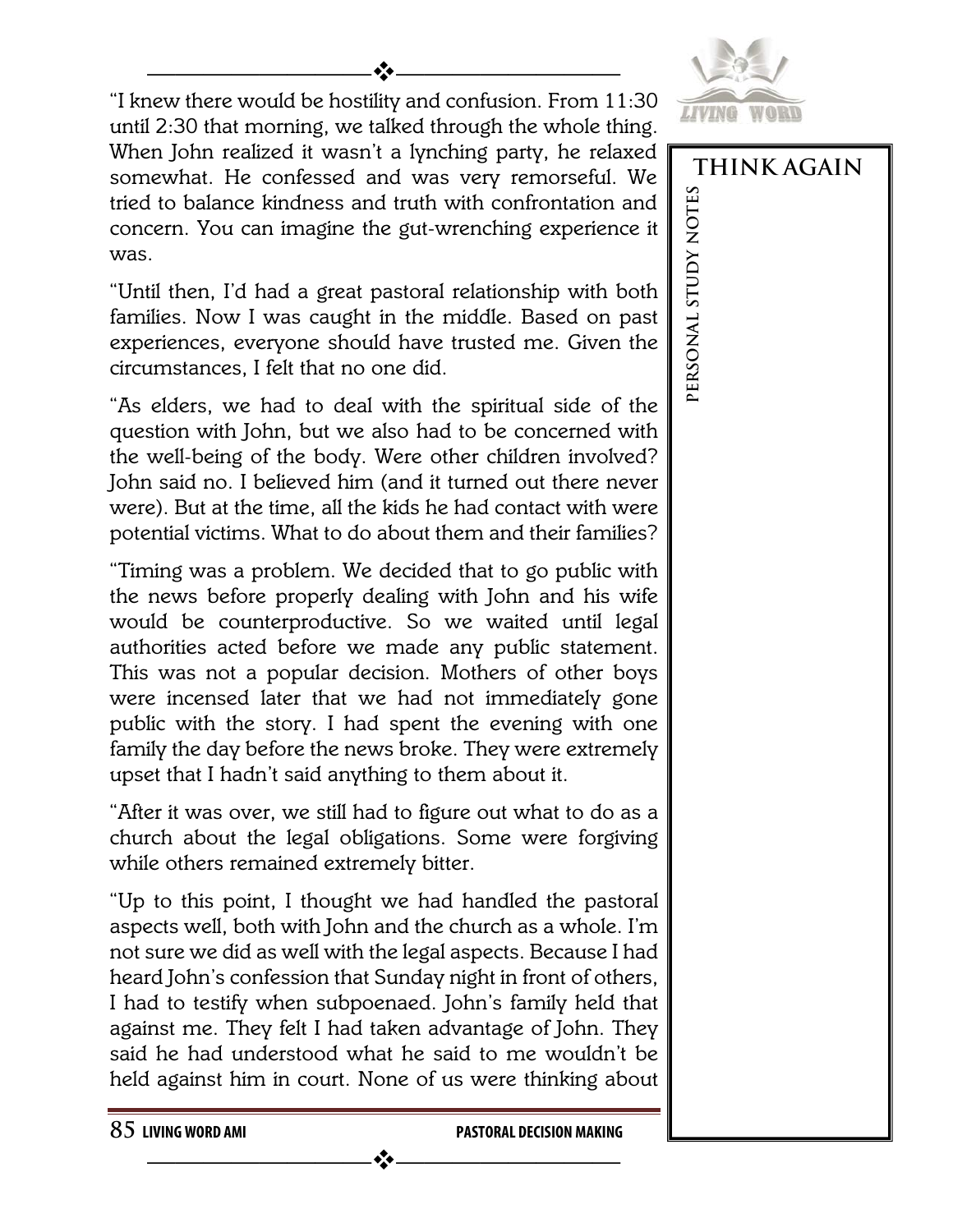

*that at the time. We were acting as a church, not as arresting officers.* 

————————————————

*"I didn't testify willingly. I pleaded with the grand jury not to subpoena me—they could have subpoenaed others—but they subpoenaed me. One question was, 'In your opinion, was his confession in the priestly relationship?' I said, 'No, other people were present.' Further, according to state law, anyone, including clergy, who receives information of child molestation is obligated to report it.* 

*"I did more—and as I look back, it may have been too much. In my concern for John, I checked out legal options for him and recommended an attorney. Eventually John was sent to prison. Unfortunately, the attorney turned out to be a hotshot, and because I had been candid about my role in trying to mediate the situation with all parties, the attorney tried to talk John's family into suing me for violation of confidentiality.* 

*"As a result of this experience, I would counsel pastors to be cautious when dealing with attorneys. Openness can get you into trouble. I simply didn't understand some of the implications of the questions they asked. Frankly, you need your own attorney.* 

*"I also talked with the district attorney; after the judgment, I tried to do some plea bargaining. I felt I went more than the second mile, yet looking back, I wonder if some of my efforts were counterproductive.* 

*"There are no simple steps to take in this situation. Usually when something bad happens, you can look back and say, 'This, this, and this were probably mistakes. And this is what I did right.' But in this case, I still wonder how I could have ministered to everyone any differently. The concerns were so diverse and in many cases conflicting.* 

*"My ministry had been productive at that church. I had been there four years and planned to stay a long time. But after this, my effectiveness was greatly reduced. I came to realize there are times in ministry when you have to make decisions that may destroy your long-term effectiveness* 

————————————————

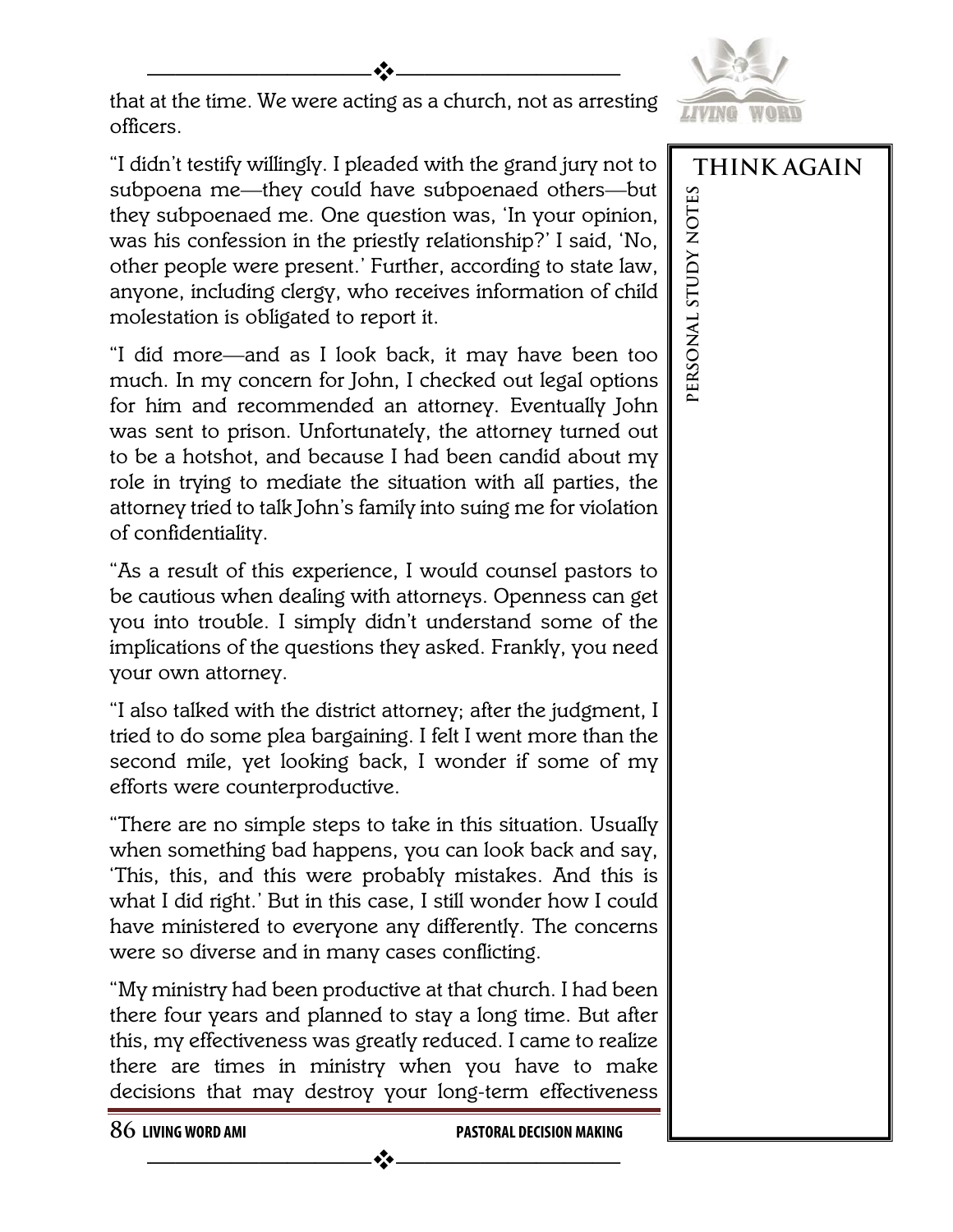

 **PERSONAL STUDY NOTES** 

PERSONAL STUDY NOTES

*with some people. It's the nature of the job. Some transitions are part of the game.* 

————————————————

*"God used me at that church, then moved me to a new situation. I came through a tough situation, and now God is using me in a different context."* 

### *Analysis*

*This case involves all of the four categories: theological (pastoral concern for John's spiritual well-being), institutional (the church's relationship with the community and its legal requirements), interpersonal (ministry to the families of the other boys in the church), and when we consider the impact the events had on the pastor's family and career, it also has elements of a personal risk. How does a leader attack such a complex problem?* 

First, recognize one methodology alone won't work. It is *useless to reduce the whole thing to a theological question, say, and deal with it on the basis of the Law of Right and Wrong. That approach will satisfy certain portions of the problem but will only exacerbate others.* 

*Second, break the situation into its components. Usually thinking through the people involved helps to demarcate the types of risks. Dealing with John is one part of the problem. Dealing with the elders is another, while dealing with the police and lawyers is a third. A fourth would be dealing with the mothers of other children. Each of these components requires a different risk-taking style.* 

In this case, the pastor instinctively tried to do this, with *some success. With John, the pastor showed compassion and forgiveness. He acted out of concern for his spiritual and emotional well-being. He did his best to cushion the blow for John's wife and spent time assuring them of the church's support, all the while never losing sight of the seriousness of the problem and the need for upholding the theological requirement for confession of sin. The pastor managed to treat John's sin as something to be put away and overcome, all the while telling John himself of the possibility of forgiveness and the surety of the church's love.* 

————————————————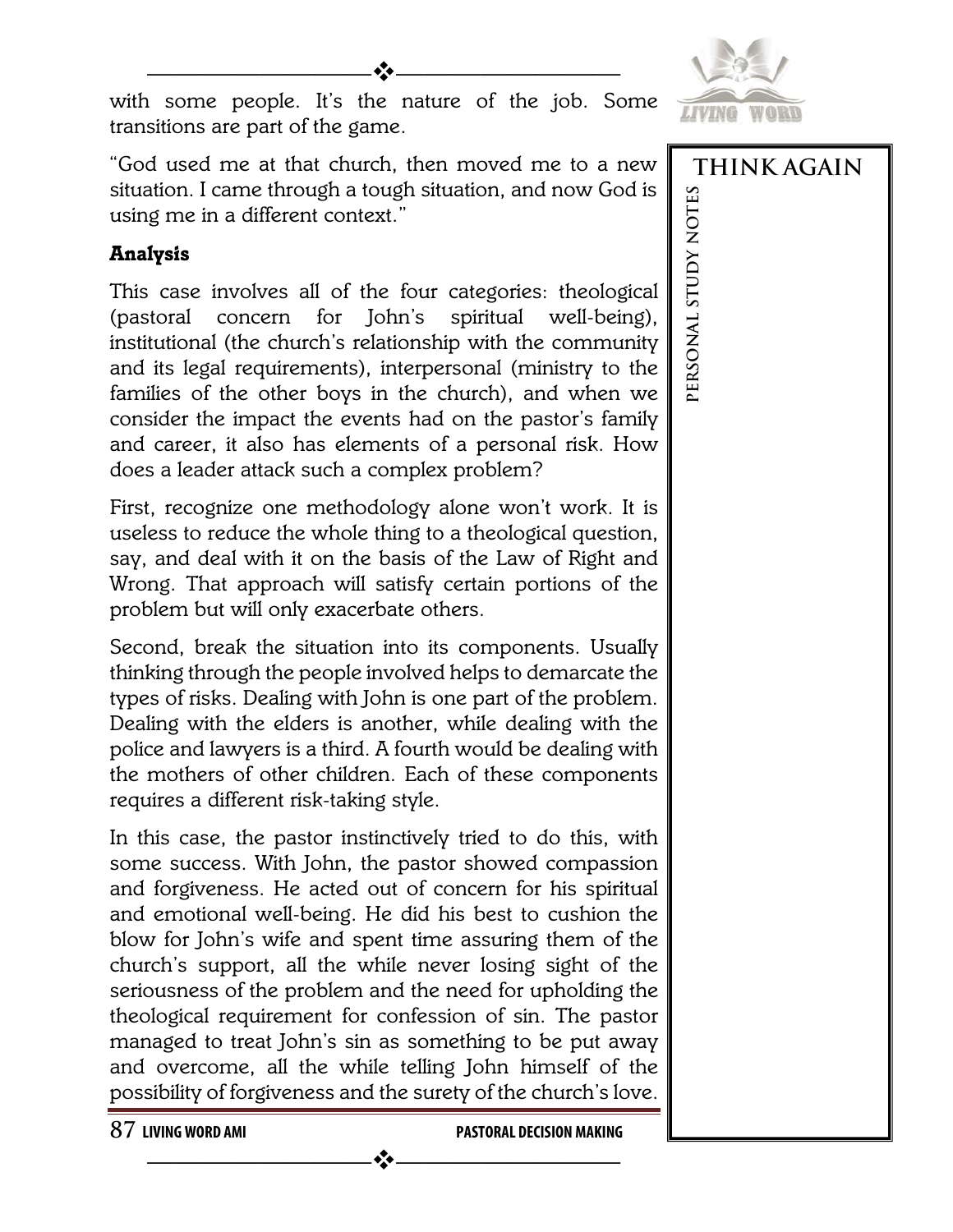

 **PERSONAL STUDY NOTES** 

PERSONAL STUDY NOTES

*With the elders the pastor walked a similar tightrope, balancing the need to uphold the theological integrity of the church with the need to put the institution in a position to comply with state law. He did not succumb to the temptation to overplay the theological by denying the existence or value of the law of the land, nor did he ignore the theological implications of the situation simply to satisfy law enforcement officials.* 

————————————————

*As he admits, he probably erred most in dealing with the*  lawyers—trying to deal with them on an interpersonal level rather than with institutional principles. As a result, they *tried to take advantage of his candor.* 

*He also admits failing to satisfy the mothers of other children in the church. But this he explains (accurately, I think) not as a result of his failure but as the result of being forced onto the horns of a dilemma that could not be resolved to the satisfaction of all.* 

*Third, recognize that some problems have no satisfactory answers. Some situations offer no good solutions, only choices between bad and worse. For some reason, in this fallen world God sometimes uses suffering and evil as his schoolroom to teach humility and grace. We must be prepared, in the face of impossible problems that we know will eventually lead to a change of churches, to submit to God's unknown purposes. Faith becomes most meaningful when we are faced with the meaninglessness of tragedy, sin, and suffering.15*

————————————————

l

<sup>15</sup> Muck, T. C. (1987). *Vol. 9*: *When to take a risk : A guide to pastoral decision making*. The leadership library (107–113). Carol Stream, Ill.; Waco, Tex.: CTI; Word Books.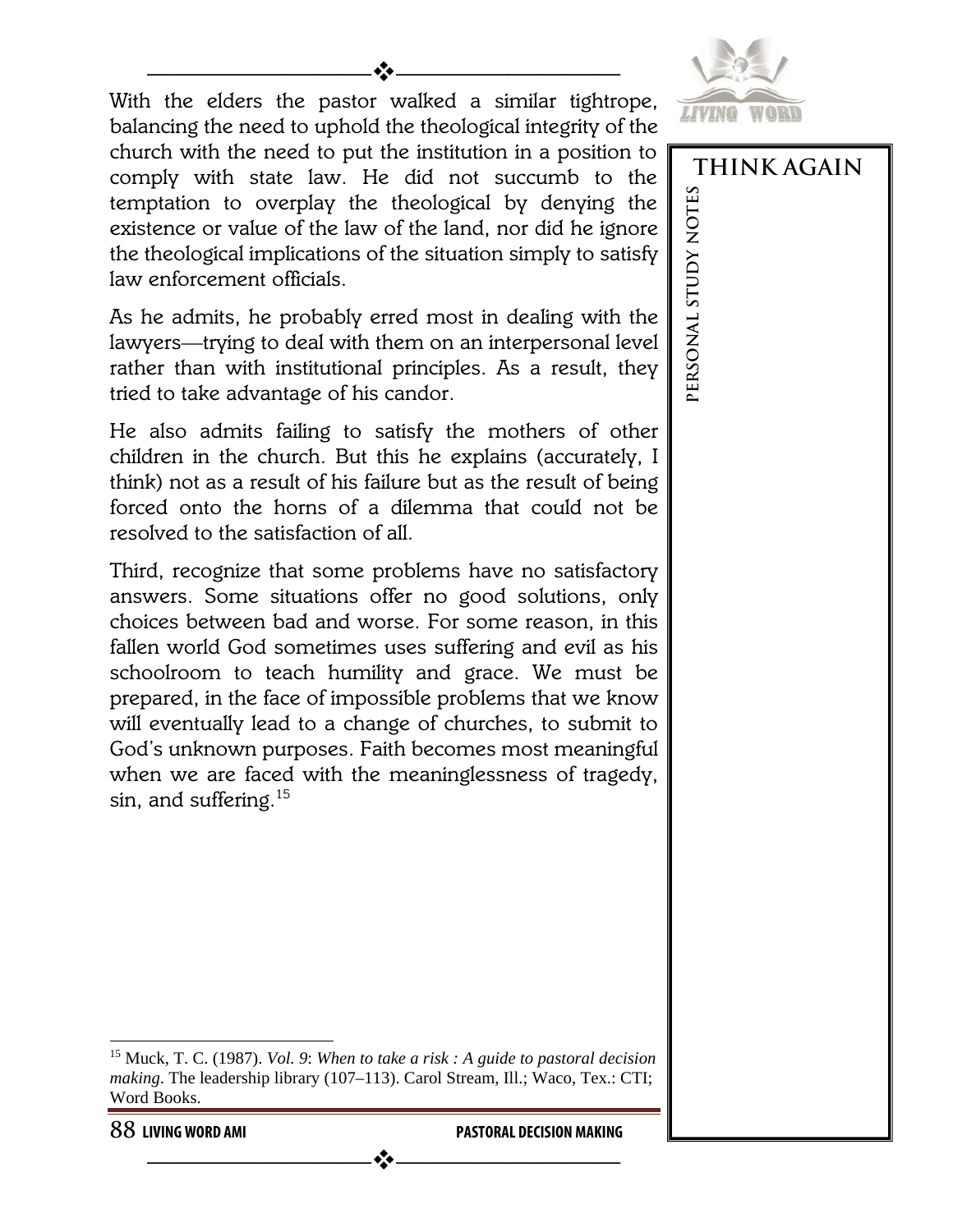

 **PERSONAL STUDY NOTES** 

**ERSONAL STUDY NOTES** 

# *TEN HOW IMPORTANT IS IT?*

————————————————

*There are two sorts of risk in every opportunity: uncertainty about feasibility and uncertainty about the benefits.*

*EDWARD DE BONO1*

Identifying the nature of the issue involved, whether *theological, institutional, interpersonal, or personal, is the essential first step. But once we ask what kind of risk we're facing, a second major question needs to be asked: How important is it that we make this decision?*

*Take, for instance, the case of one pastor in the Southeast:* 

*"Our district superintendent put me in charge of a regional camp for six churches. He wanted to start a summer youth conference, and his plan was to have a one-week camp. I checked facilities and talked to the pastors to find out how many of their people would be interested. My research showed two things: the cost was too high and the anticipated participation too small to support a week-long camp. I reported this to the superintendent, and we decided to change to an overnight retreat.* 

*"Then I found out the district had never held an overnight camp before. Further, the district had never been well organized, and there was little sense of community among these churches.* 

*"I told the district superintendent, 'I don't think the people are going to accept this idea, at least not this first year.'* 

*"He wasn't so sure. He asked me to come to the district board meeting and present my information: prices, locations, and my impressions. I did and suggested an alternative for the first year: an all-day picnic. 'We won't*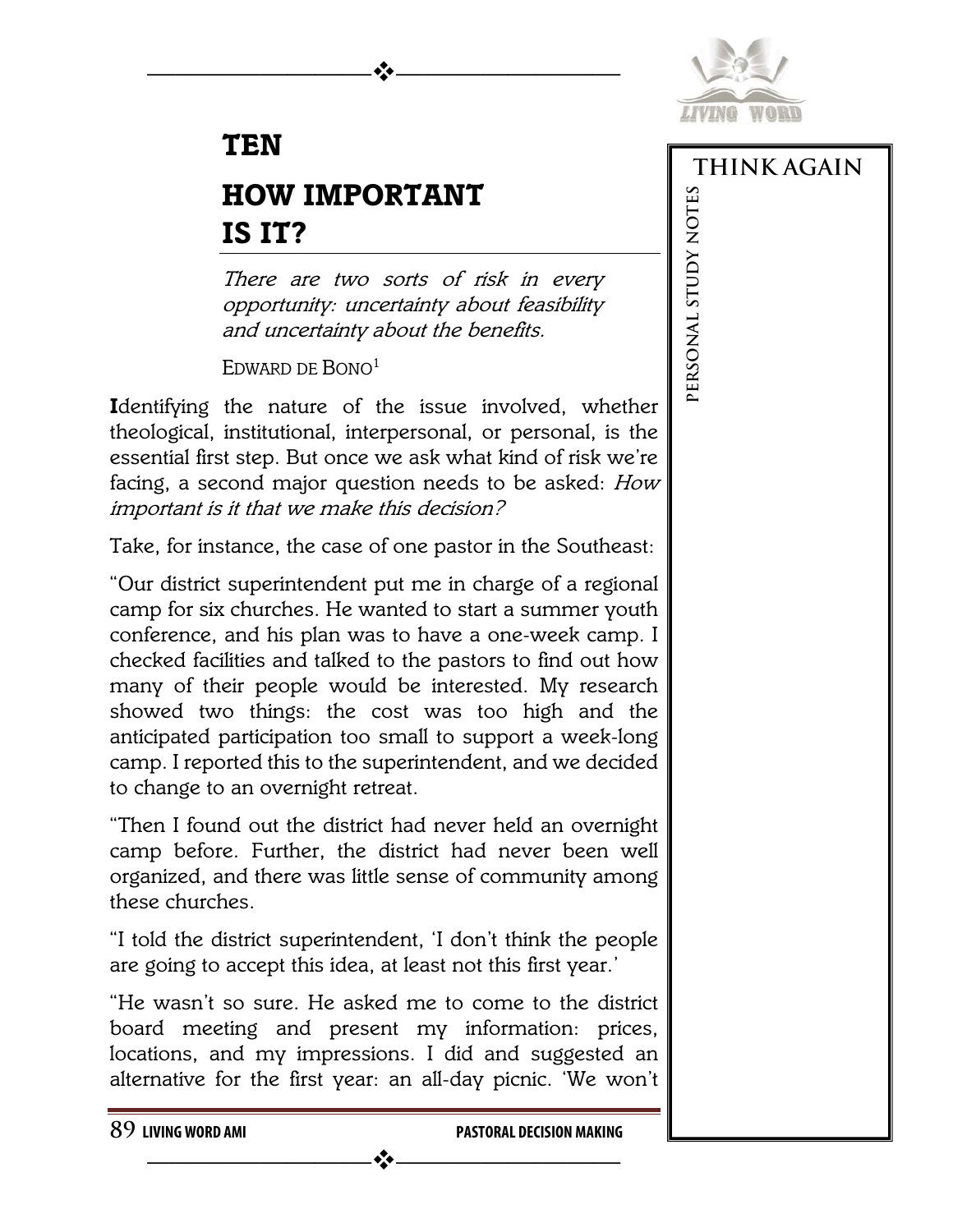**PERSONAL STUDY NOTES** 

PERSONAL STUDY NOTES

*have to rent a facility, the people won't have to stay overnight, and it won't be such a drastic innovation,' I said. 'It would be something we can handle financially no matter* 

————————————————

*what happens, and we'll be building for an overnight camp in years to come.'* 

*"The superintendent said, 'I'd really like to go with an overnight activity.' He pushed. 'You don't feel good about that, do you?'* 

*"I said, 'No, I don't. I don't want to cop out by having only a picnic, but I think it's the only thing that will work.' He persisted, however, and finally I gave in. He gave me \$45 to put down on a facility and told me to do the best I could.* 

*"I still didn't feel good about it, but I didn't feel the issue was important enough to object more than I did."* 

*The ambiguity in such decisions rests in the fact that taking a risk in any situation is essentially a two-step process. The "scientific" core of a decision is the determination of how risky the situation is. At this fact-gathering stage, the pastor acts as an objective observer, reading people's emotional states, factoring in probable consequences, thinking of alternatives.* 

*However, even after the facts are in, the decision still needs to be made—usually on the basis of a value commitment (the second stage). In this pastor's case, he placed the value of good relationships with his district superintendent above having to prove his analysis correct.* 

*In making these decisions, the pastor is acting like any good administrator. Consider the question of the use of the insecticide DDT. William Lowrance in his book Of Acceptable Risk traces the history of this important insecticide that won chemist Paul Müller the Nobel Prize in 1948.* 

*After World War II a general insecticide was urgently needed. The spread of typhus by body lice, malaria by mosquitoes, and typhoid and dysentery by flies threatened health worldwide.*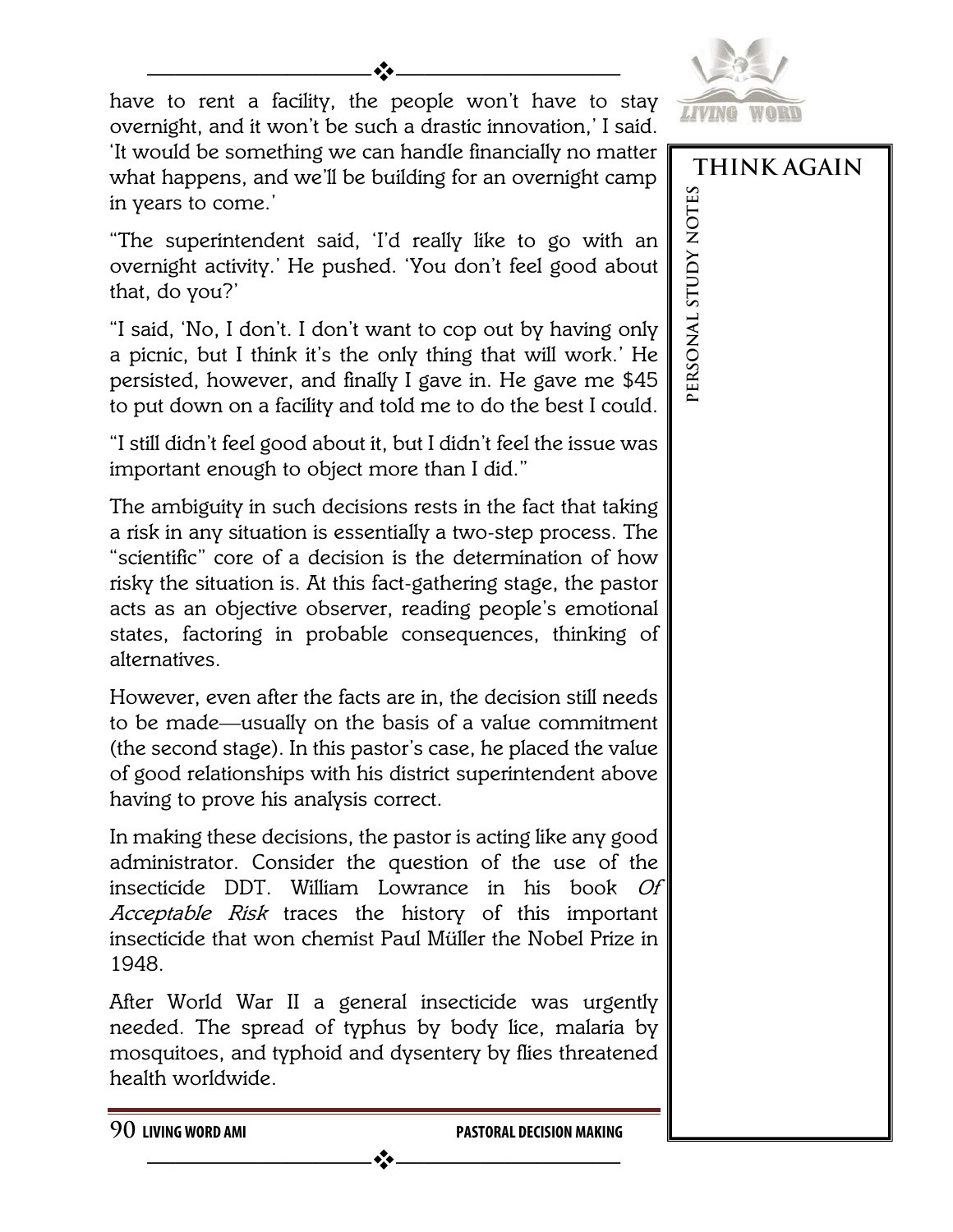

*As early as March, 1945, the Department of Agriculture and the Department of the Interior recognized DDT could be harmful to fruits and vegetables (and thus eventually human beings), but initially DDT's perceived benefits exceeded its dangers. However, continued studies added to the pressure to discontinue its use. In 1972 the Environmental Protection Agency (EPA) banned the use of DDT.* 

————————————————

*The decision was a difficult one. The EPA based its decision on a 577-page report that itself presented mixed views. Its conclusion: "With the evidence now in, DDT can be regarded neither as a proven danger as a carcinogen for man nor as an assuredly safe pesticide; suspicion has been aroused and it should be confirmed or dispelled."* 

*The statistics did not conclusively decide the issue. The final decision was based not on the numbers but on other values of our society. As in many church decisions, values conflicted. We need effective pesticides to maintain high agricultural productivity. We also need to protect society from the long-term residues of such pesticides. When the EPA discontinued the use of DDT, food prices skyrocketed. Famines worsened; malaria and other diseases controlled by DDT increased dramatically in several parts of the world. The case richly illustrates the difficulties of risk-taking situations.1*

#### *Measurement*

*Step one in measuring a decision's importance is to develop a measuring tool. Chapter 13 introduces such a tool for church leaders. After surveying one thousand local church leaders about tough decisions they have made, we ranked the relative risk of their most frequent decisions. Using this data, we put together a scale to measure a decision's relative risk.* 

*Obviously such data does not by itself decide an issue. Before a patient enters surgery, the physician informs him or her of the risk, usually with a hair-raising list of possible negative consequences: brain damage, paralysis, etc. A few* 

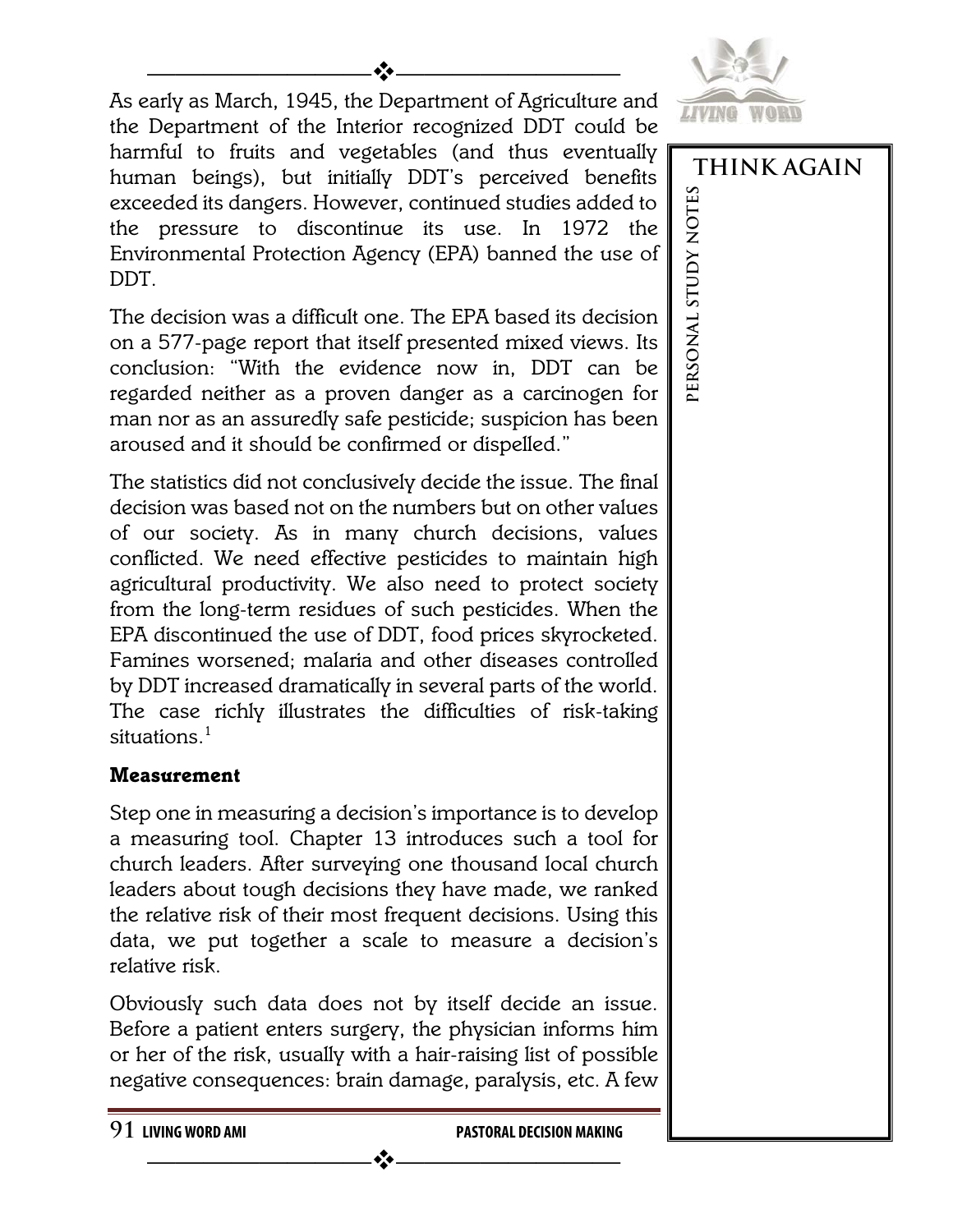

*patients decide to delay the surgery, or avoid it altogether, if it's an elective procedure. Most choose to go ahead, however, in spite of the risk. The statistics did not determine their choice, but they informed it.* 

————————————————

*Similarly, knowing how risky a decision is can prepare a church leader to make that decision.* 

### *Values*

*In some situations, values override risk statistics. Some religious truths, for example, we should be willing to risk everything for—even life itself. There are points of principle (although probably not as many as we think) for which we should be willing to risk our position of leadership. Even in those cases, however, knowing the numbers can help one strategize the approach to the decision. Greater care needs to be taken in high-risk cases.* 

*Other issues are not so obvious in importance. One pastor remembers an incident where conflicting values (in this case efficiency versus institutional harmony) clouded his decision:* 

*"A lady who had served as secretary of the church board for several years was unable to type, gossiped about board discussions in the community, and had a severely negative attitude. I wanted to remove her as secretary, which sounds like an easy decision until you realize she was related to the dominant family in the church, which represented threefourths of the leadership and about one-third of the membership. What should I do—keep people happy or increase office efficiency?"* 

*Another factor making value judgments difficult is the pastor's feelings. Church leaders must withstand a certain amount of pressure and attack without letting it affect judgment-making ability. One pastor remembered: "One woman, during a church softball game, lost her temper and treated me in a disrespectful way. The hardest part for me was to finally decide to do what the Scriptures plainly say in Matthew 18:15: confront her. This woman is more outspoken than anyone else in the church; her husband* 

————————————————

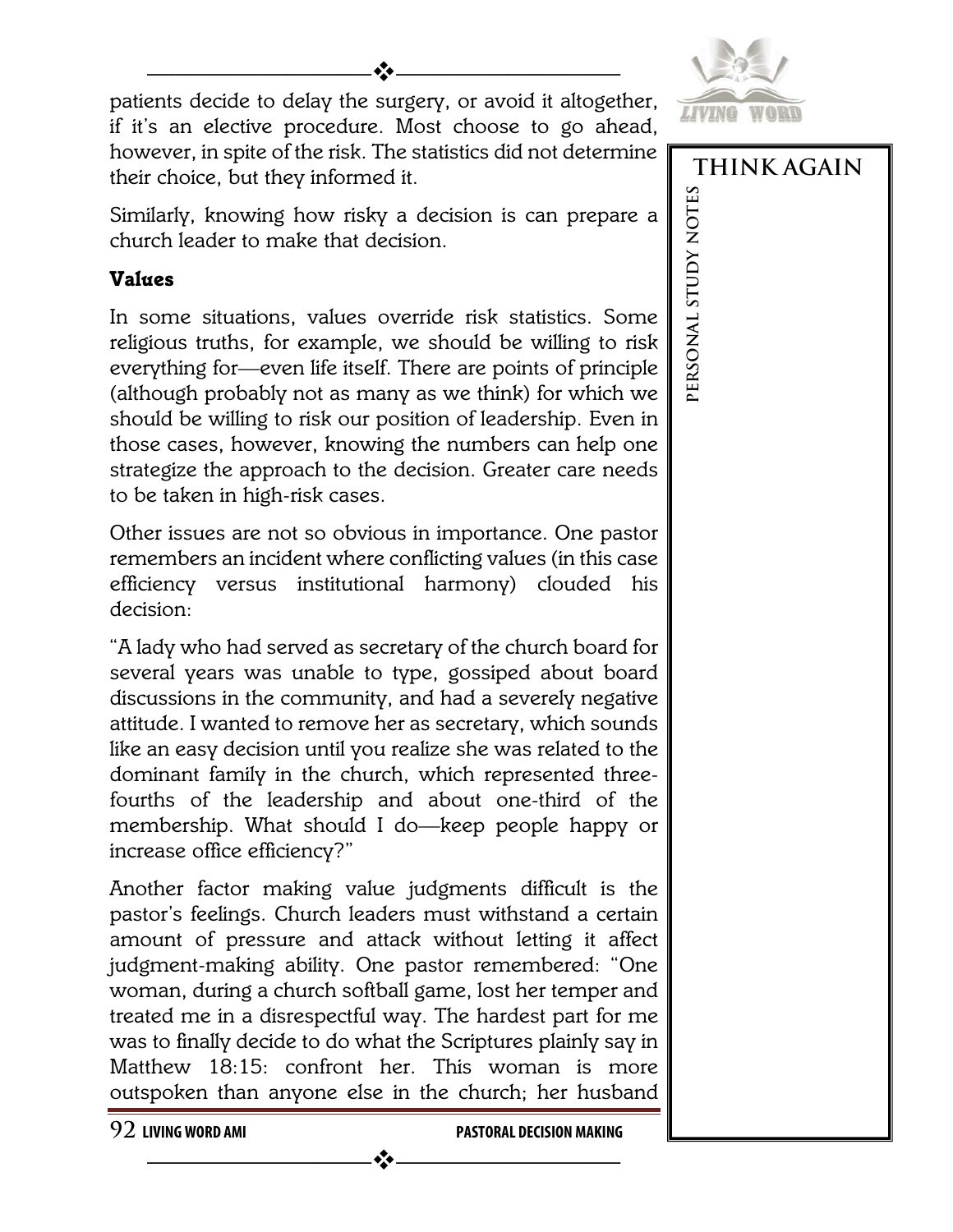

PERSONAL STUDY NOTES

*was chairman of the board of trustees. Everyone in the congregation looks to her for leadership. But I felt I had to confront her."* 

————————————————

*Deciding the importance of an issue can be a lonely, subjective job. Enlisting the help of others in the church is essential, particularly the assistance of the leaders. They articulate the mission of the church. They hire (or ratify the hiring of) the pastor, and the pastor needs to match his or her ranking of values with theirs.* 

*Group decisions, however, tend to be more risk oriented than individual decisions, particularly when the ruling group is relatively homogeneous. Sociological studies have shown that when birds of a feather flock together, they push one another toward more extreme decisions. It's as if they give one another the courage to move further than may be wise.* 

*Sociologists call this phenomenon the "risky shift."2 The more homogeneous the group, the more likely it is to shift toward risky decisions. The church leader needs to consider the board a valuable resource to avoid personal subjectivity, but at some point he or she needs to correct for the danger of "committee only" decisions. The individual does boast some advantagesover the group in decision making.* 

*Ernest Beevers, pastor of West Hills Baptist Church in Coraopolis, Pennsylvania, developed an analytical tool that has proved helpful (see Chart 5). He uses an X-Y grid on which the X-coordinate represents degree of certainty, answering the question, "How sure am I that I am right?" The Y-coordinate represents the degree of importance, or "How important is this matter to me?" Each coordinate moves from one to five, five representing the issues about which a leader feels most strongly.* 

*Beevers uses the example of handling the toothpaste tube: "I'm absolutely certain the tube should be rolled from the bottom, so on the X-coordinate I give a five. However, I don't think it is a very important issue, so on the Ycoordinate I give a one. I will not break fellowship with my wife if she persists in squeezing the toothpaste tube in the* 

 **PERSONAL STUDY NOTES THINK AGAIN**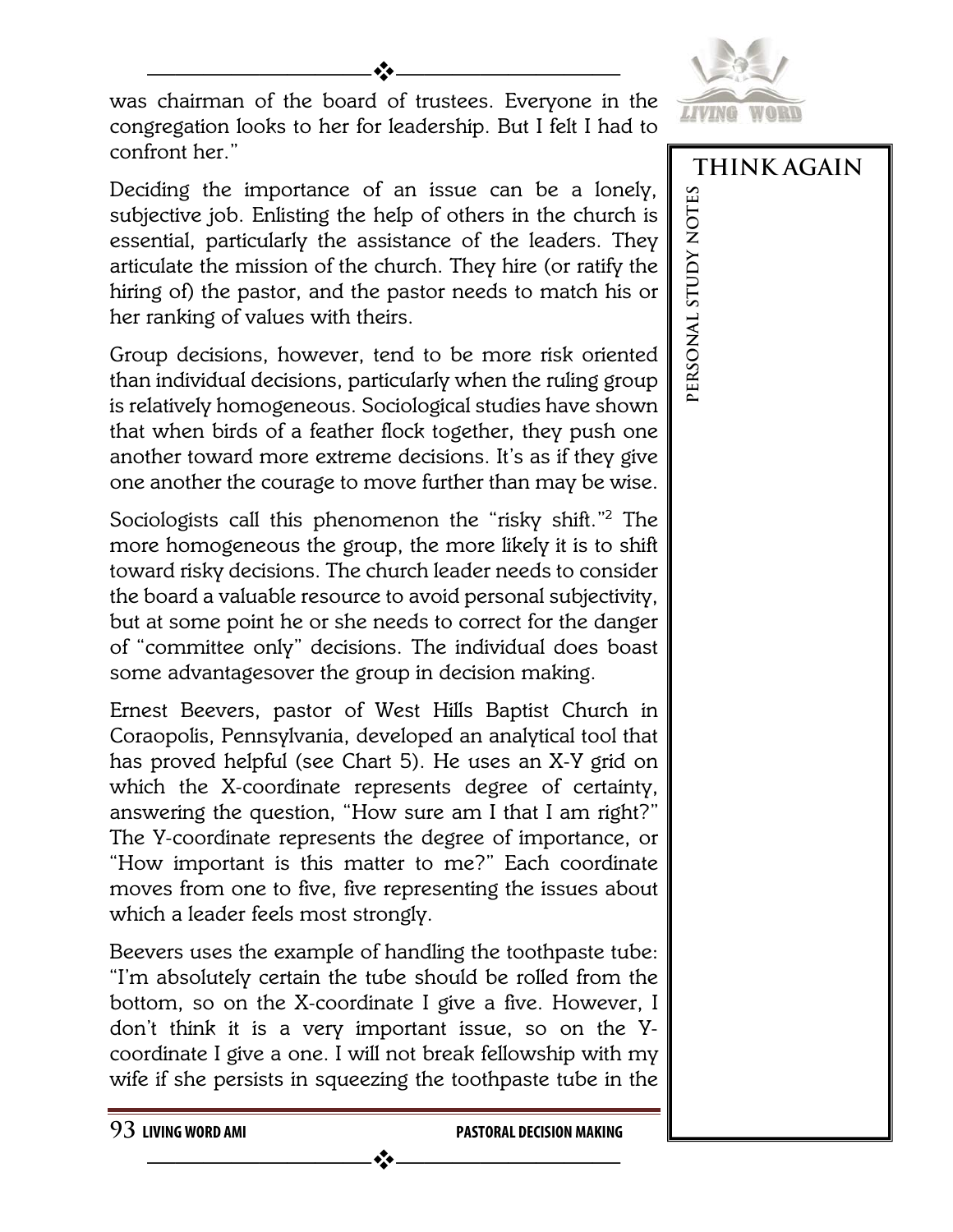

 **PERSONAL STUDY NOTES** 

PERSONAL STUDY NOTES

*middle. I've even decided not to rant and rave about the matter."* 

————————————————

*As an opposite example, Beevers cites the matter of whether to prolong life by artificial means. The importance of the issue is a definite five on the Y-scale. However, there is quite a difference of opinion on the question so the degree of certainty is less than five.16*



16 Muck, T. C. (1987). *Vol. 9*: *When to take a risk : A guide to pastoral decision making*. The leadership library (115–123). Carol Stream, Ill.; Waco, Tex.: CTI; Word Books.

————————————————

l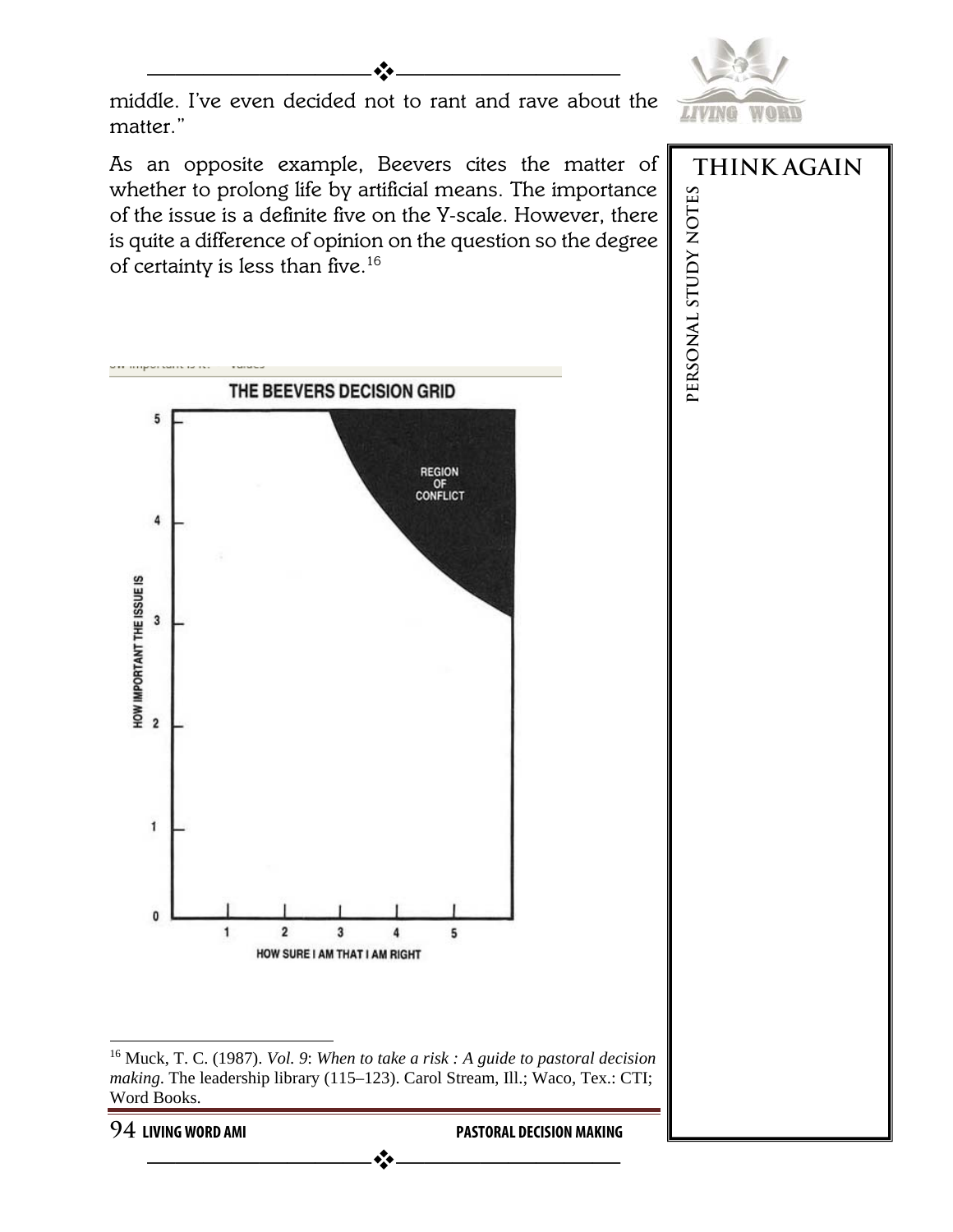

 **PERSONAL STUDY NOTES** 

PERSONAL STUDY NOTES

*Any decision that falls in the shaded portion of the chart is an action issue. We are usually willing to go to the wall for issues in that area. Other quadrants indicate cautious action or none at all.* 

————————————————

*Another way to determine the relative importance of an issue is to answer a set of questions regarding it. Although pastors will develop their own set, the following list gives a feel for the process:* 

- *—Is this risk necessary?*
- *—Can I reach my goal any other way?*
- *—Is the potential loss greater than the potential gain?*
- *—What can I lose by taking this risk?*
- *—How will I know I'm losing?*
- *—What can I do to prevent these losses from occurring?*
- *—What do I need to know before taking this risk?*
- *—Why don't I know it already?*
- *—Who else can tell me what I need to know?*
- *—Who else should know about the risk? Why?*

*Once a pastor knows the importance of an issue to himself, the church, and the other people involved, he can begin to determine more specifically whether the risk must be taken.17*



l 17 Muck, T. C. (1987). *Vol. 9*: *When to take a risk : A guide to pastoral decision making*. The leadership library (123). Carol Stream, Ill.; Waco, Tex.: CTI; Word Books.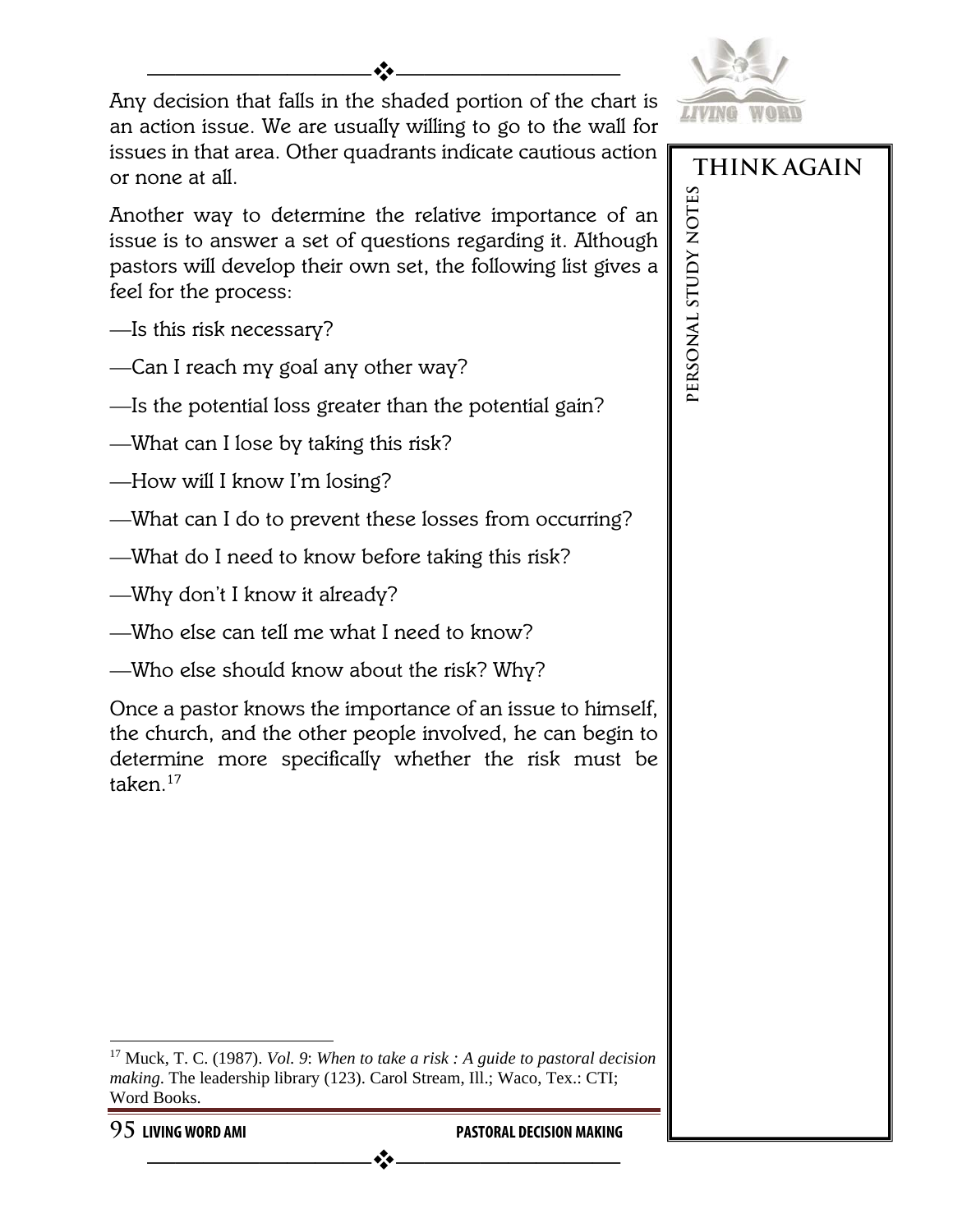

 **PERSONAL STUDY NOTES** 

PERSONAL STUDY NOTES

# *ELEVEN WHAT ARE THE CIRCUMSTANCES?*

————————————————

*Time makes more converts than reason.*

*THOMAS PAINE1*

*An automobile operates by a series of explosions. Gasoline is mixed with air and ignited. Were these explosions to take place in an open area, they would destroy the engine. They take place, however, inside a piston chamber surrounded by steel walls. The walls protect the engine from negative effects of the explosions and, in fact, turn them into a force that drives the piston and makes automobiles remarkably efficient vehicles of travel.* 

*Risks in ministry, like these explosions, can be very destructive if allowed to take place in an uncontrolled way. With proper safeguards, however, these explosions can propel the church forward. The question, of course, is how do we build safety chambers strong enough to withstand the explosions?* 

### *The Leader's Credibility*

*The first factor to consider is your stage in ministry. The axiom proves true: Don't make major changes in the first two years of ministry; establish trust first.* 

*Our survey asked pastors to describe situations where they had to leave a church under pressure. A follow-up question asked what they might have done differently to forestall the firing. The most frequent response by far was typified by one pastor: "It was my first church. I did a lot of stupid things and made so many mistakes it's hard to see what I could have done differently."* 

*Studies of graduating seminarians show the first year of ministry is one of the most dangerous times for a pastor.*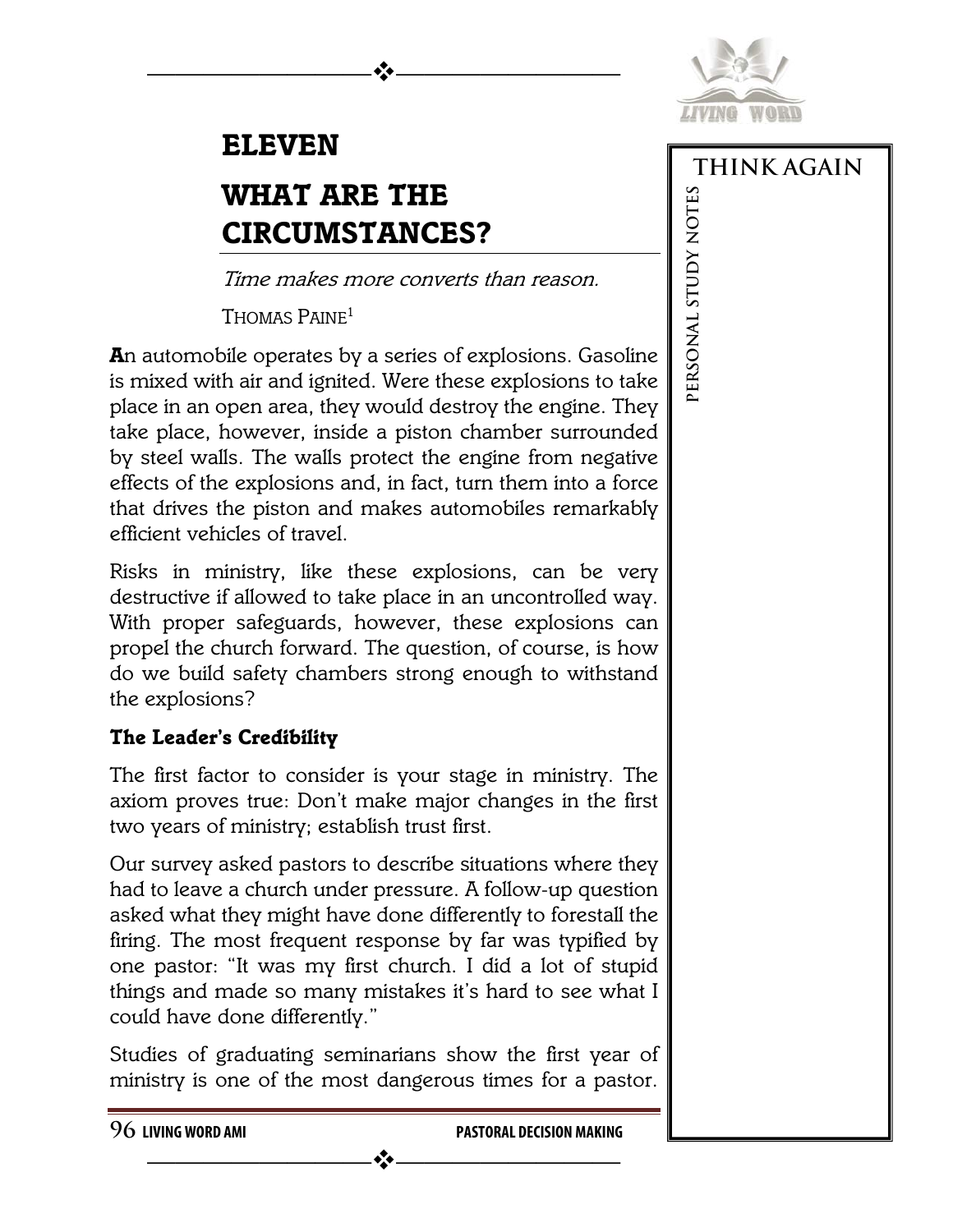

*Many leave the ministry for good because of a crisis situation during that time. It is difficult to recover from mistakes of inexperience.* 

————————————————

*Our research indicated an equally dangerous time later in ministry, in the forty- to fifty-year age bracket. It appears that pastors are at risk during a "ministerial midlife crisis."* 

*In an article in the Presbyterian Survey, pastor Eugene Timmons outlined a "six-stage cycle" most ministers go through. His observations put handles on the different kinds of conflict a pastor can expect as the years pass in a church:* 

*He calls the first stage the "honeymoon," a time when minor mistakes are overlooked as long as major embarrassments do not occur.* 

*The second he calls the "shakedown." The shakedown begins when "lay people stop denying that they do not like some of the things about the pastor and his or her ministry."*  It's important for the pastor at this stage to work to hear the *criticisms and try to deal objectively with them. He or she should take the criticisms as part of the continuing trustbuilding process.* 

*The third stage Timmons labels "early conflict." In this stage the pastor may begin to pick up a few feelings of distrust or dislike. A list of people with hard feelings towards the pastor develops, whether written or not. At this stage, people confront the pastor more openly, whereas in previous stages they would either have swallowed their criticisms or expressed them covertly.* 

*The fourth stage is when the leadership itself (the elder board, the deacons, or whatever) feels free to make a move. Sometimes they will openly confront the pastor, but more often the really disenchanted ones will decline to serve. New leaders, less experienced, will take their place, and the pastor finds himself in a training situation.* 

*The fifth stage is the "righteous cause" stage, where the pastor feels secure and comfortable enough to take the* 

————————————————

**THINK AGAIN PERSONAL STUDY NOTES**  PERSONAL STUDY NOTES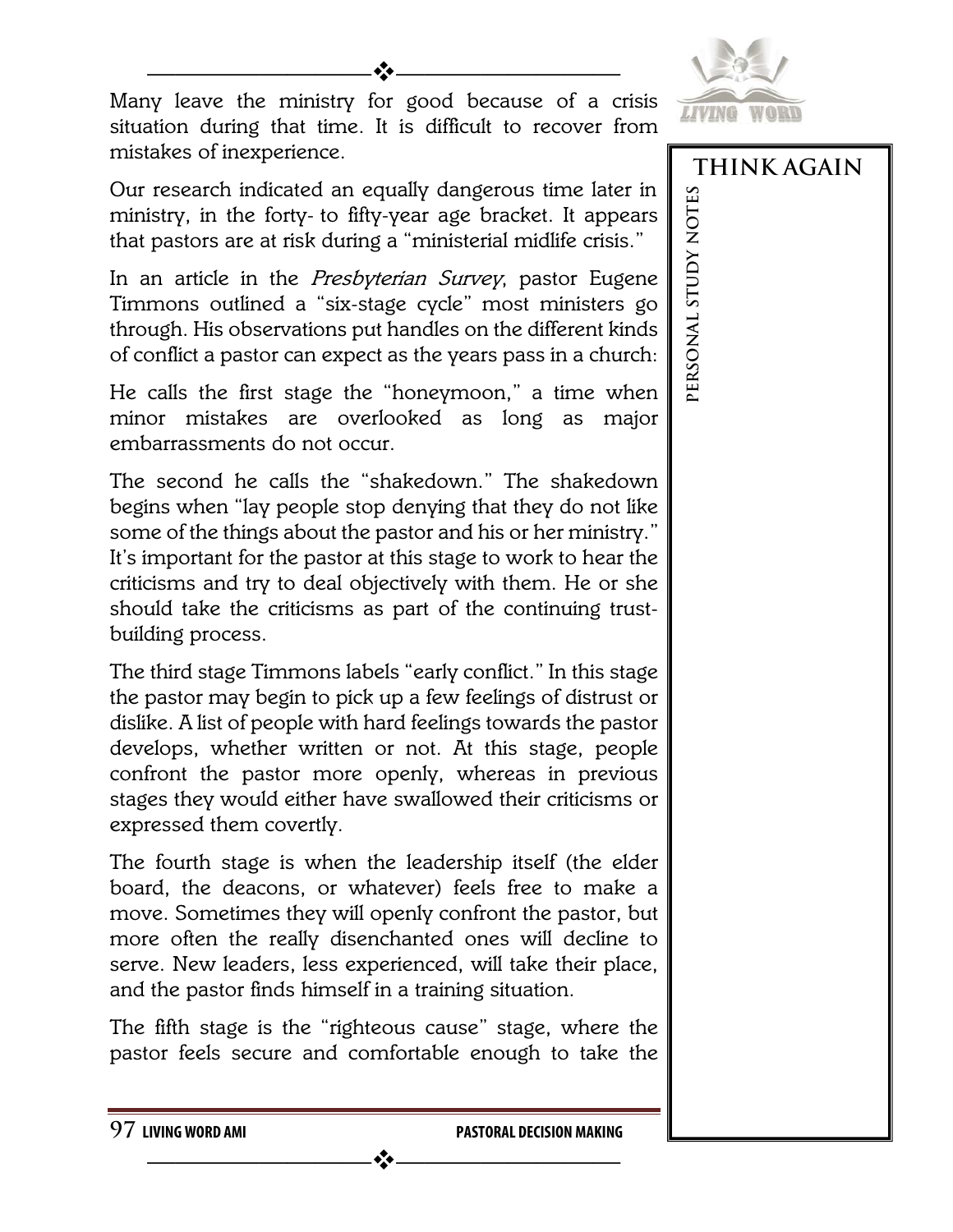

*initiative, rather than merely answer criticisms and adjust the ministry to suit the whims of the congregation.* 

————————————————

In the sixth stage the new leadership sees problems itself *and begins to talk like the old leadership.1*

*It's helpful for pastors contemplating risk-taking decisions to decide where they are in this cycle. The stage itself doesn't determine the decision. But it can help pastors identify the amount of influence and power they have available, and thus accurately gauge the work to be done to execute the decision successfully. Stages don't always have to be described in terms of conflict. The six stages above could be translated into the language of trust. How much trust have I developed in my years in this church? Who, and how many, in this congregation will help me with my ideas for more effective ministry?* 

*Realizing that the answers to these questions vary from year to year helps a minister avoid being surprised by lack of support—or the abundance of it.* 

### *Shared Responsibility*

*The second safeguard is to bring people in on a decision to act as a buffer and support. If the decision doesn't directly threaten or frighten the board, it is the natural group to include. At any rate, the leaders somehow need to be involved in the decision. If they are sympathetic, they become allies in the risk-taking decision.* 

*At times, however, a pastor needs to win grassroots support, even though not all leaders back the decision. One pastor faced such a situation:* 

*"The board had talked over the budget, and we had made the changes we thought necessary. When the budget was presented to the church for ratification, one board member, who had been through the whole budgeting process and voted for our budget, stood and said, 'I don't see why we have so much money going to outreach. We've never had money for local outreach before. I think we should pay the pianist instead.'* 

————————————————

**THINK AGAIN PERSONAL STUDY NOTES**  PERSONAL STUDY NOTES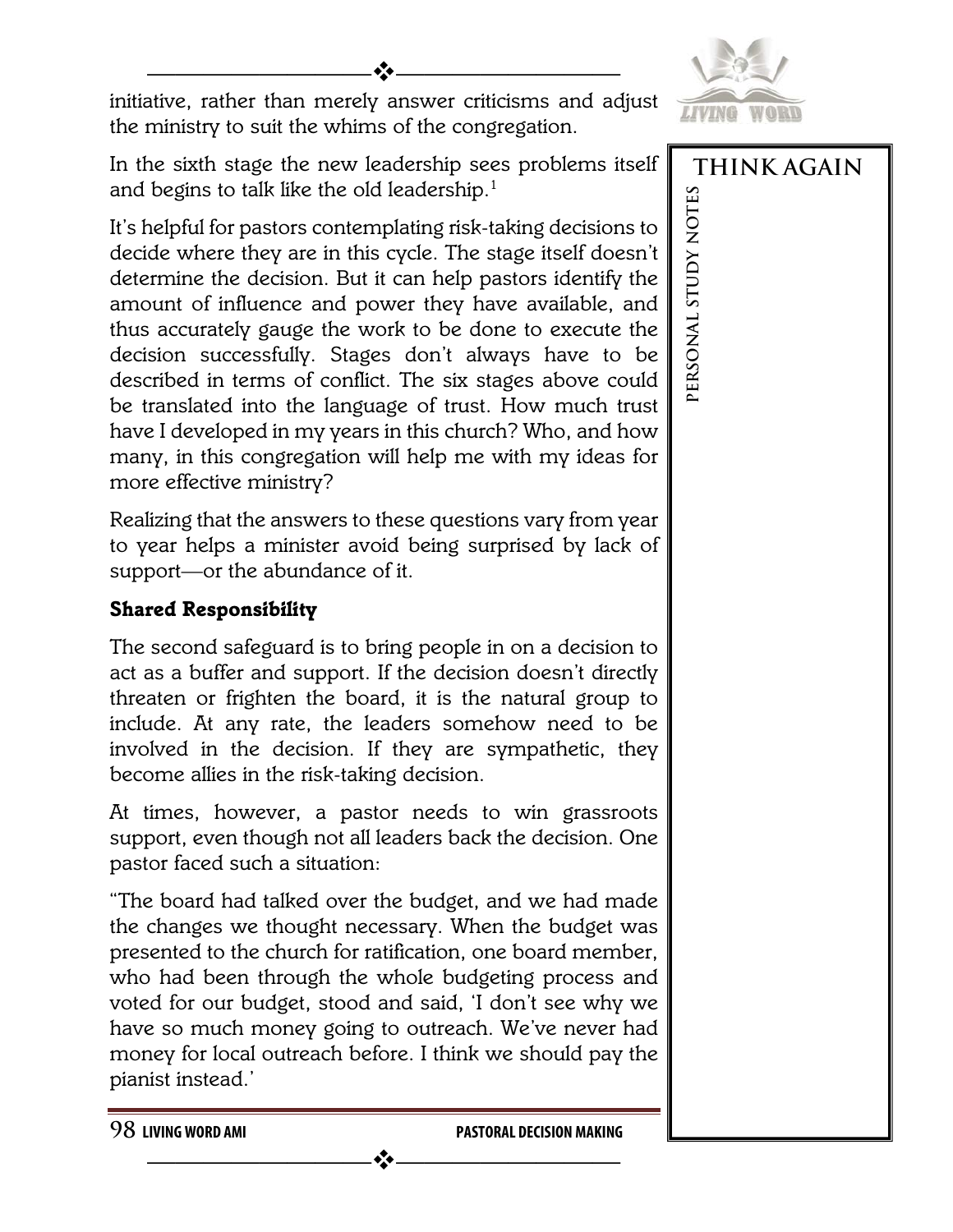

*"I thought to myself, You're a former pastor! You have to know better.*

————————————————

*"I had to make a quick decision whether to say anything. I don't like getting into an argument in front of the church, but I couldn't stay silent. So I gave a few reasons for the outreach program. Then I said that paying the pianist was going inward instead of outward. This was the first time in our church's history that we'd had some extra money to put into outreach, and I thought it important to do it.* 

*"I didn't know how the church would react. They had been through some hard times, and most had the idea it's best not to rock the boat. In this case, I had one key element going for me. The pianist this board member wanted to pay was his wife. Even people who didn't want to rock the boat could see the self-interest. His idea was voted down.* 

*"Afterwards many people came to me and said, 'I don't think his idea was good. Thanks for taking a stand.' Only one person objected.* 

*"In making that decision to speak out, I was weighing the good of the church against this man's personal agenda. I had done my homework with the board, but at times you have to risk an open battle to woo the power of the whole congregation."* 

*Pastors are odd mixtures of Lone Rangers and coalition makers. In some cases they must operate as if no one else in the world can or will help. As a short-range strategy, most of us can operate this way. As a long-range strategy, however, the pastor must draw on the full resources of lay power.* 

*The pastor is somewhat like a motorboat propeller. The propeller can run for a short time out of water. However, it is built to run against the resistance of water; when it runs without that, it keeps increasing in velocity until the engine burns out. Lone Ranger pastors do the same. Pastors are built to run in a sea of people. When they don't have that resistance, they spin themselves into burnout, or they send* 

————————————————

 **PERSONAL STUDY NOTES**  PERSONAL STUDY NOTES

**THINK AGAIN**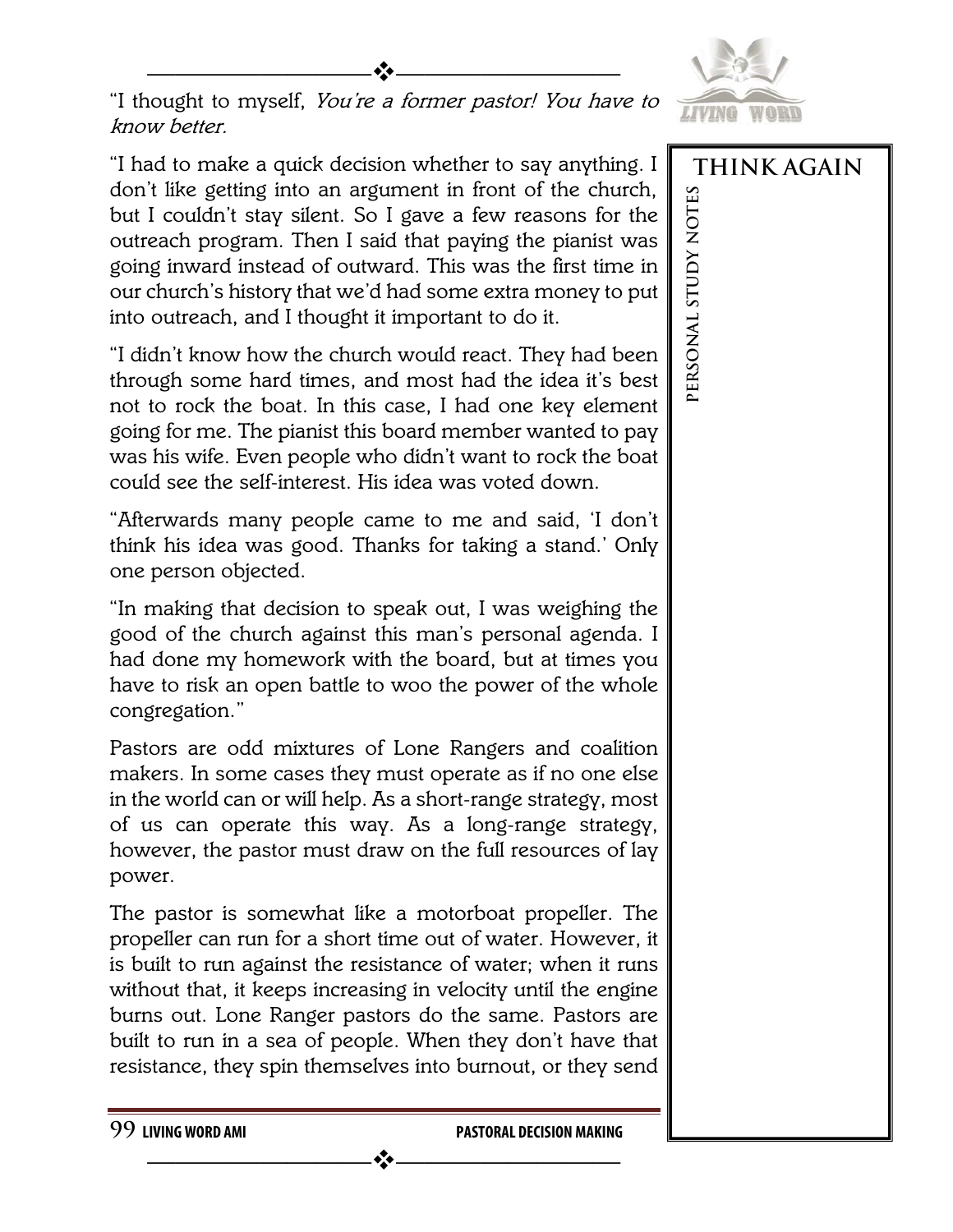

 **PERSONAL STUDY NOTES** 

PERSONAL STUDY NOTES

*the church careening in odd directions. Either way, ministry eventually comes to a standstill.* 

————————————————

*Occasionally, pastors are put in the position of taking Lone Ranger actions because they function as spokespersons for the church's silent majority. The issue may be a sensitive one that no one else in the church wants to support publicly. Such situations greatly increase the risk of the decision.* 

### *Timing*

*Proper timing is one of the most crucial of safeguards. There are two extremes: hastiness, where circumstances have not sufficiently ripened for action to be taken; and procrastination, where the proper moment came and went, lost because of indecision, fear, or laziness. Between those two extremes waits the proper moment to take a risk, and the leader is constantly searching for that moment.* 

Jesus knew the value of proper timing. In the seventh *chapter of John, Jesus refused his brothers' invitation to go to Jerusalem for the Feast of Tabernacles because "for me the right time is not yet come." Later, however, after his brothers had gone to the feast, Jesus went, arriving about halfway through. Either time was risky for Jesus to go to Jerusalem. The Pharisees and temple authorities were seeking to arrest him and have him killed. Jesus, however, chose to take the risk (a risk to his life by the Jewish authorities) at one time and not the other because for his purposes (to teach in the temple) it was wiser to delay the trip. Perhaps the increased crowds in the middle of the festival afforded him a better chance of being heard.* 

*The key to good timing is knowing when the people involved are prepared for the decision. On our survey, the second most frequently mentioned ingredient of good decision making was taking the time to prepare key people. One pastor explained: "I tend to bring people along with me in my reasoning and decision-making process, so there aren't surprises. That means I rarely get surprised."* 

*Here's a list of questions helpful in deciding the right timing:*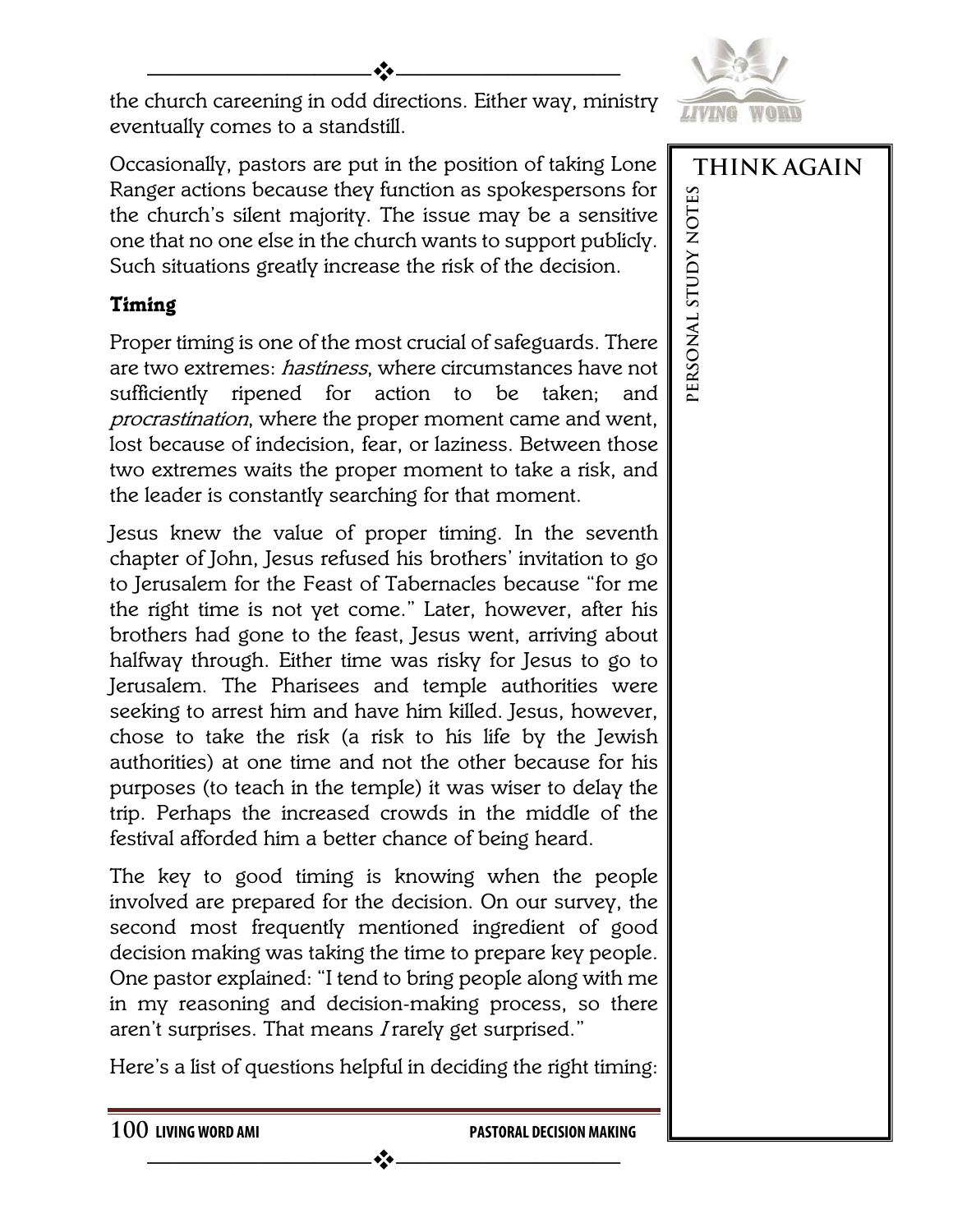

*What would be the perfect time to act? Will that time ever come?* 

————————————————

*What would be the worst time to act?* 

*What makes the risk necessary now?* 

*What would happen if, after making preparations, I didn't risk now?* 

*Will it ever be any easier?* 

*Have my preparations created any impact? Are the people who should be taking my preparations seriously doing so?* 

*Can I turn back? When is the last time I can turn back? Will things be the same as before if I turn back? What will have changed?* 

*What other preparations do I have to make?* 

### *Personal Preparation*

*The fourth safeguard is to acquaint oneself thoroughly with the problem and all foreseeable ramifications. The "content" of what you're about to do must be mastered. This is not a time for winging it.* 

*The emotions of a risk-taking situation are so difficult that the factual elements of the case need to become second nature to the risk taker. A salesman so masters his product line and sales pitch that in making the actual presentation, he can concentrate solely on modifying the presentation as he gets feedback from his audience. Pastors do the same.* 

*Adequate resources exist to aid pastors in this preparation. Management literature on decision making abounds; with some modification it can be most helpful in the local church setting. Simple research techniques, particularly from the social sciences, can teach a pastor how to collect and evaluate the data of a complex sociological setting. Colleagues in ministry usually will lend a sympathetic and evaluative ear to your problem.* 

*Perhaps the most interesting statistic from our survey arose from the answers to our question about biblical models* 

————————————————

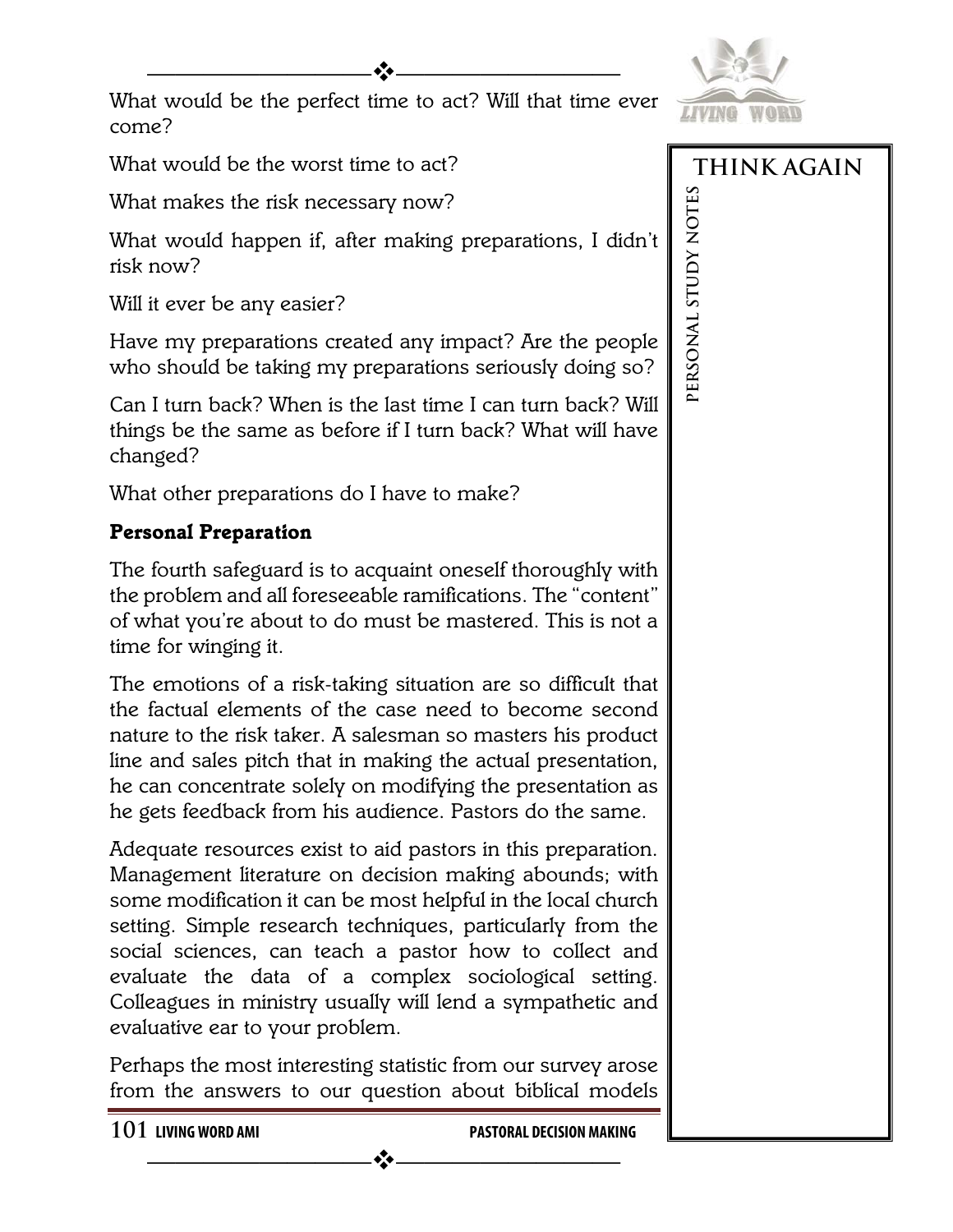

 **PERSONAL STUDY NOTES** 

PERSONAL STUDY NOTES

*pastors had used in their decision-making process. Of the many biblical decision makers mentioned, Jesus and Paul were named most frequently. Interestingly, among the respondents who had at one time or another been fired, not one mentioned they used Jesus as a model. Among those who had never been fired, however, Jesus was the most frequently mentioned model. A number of factors in Jesus' decision making may explain the correlation, but certainly a key one was Jesus' relentless attention to personal preparation.* 

————————————————

*Considering the circumstances naturally leads to another question one needs to ask before taking a risk: What can I handle? The personal temperament of the risk taker provides the major factor not only in deciding if the risk should be taken but in developing the strategy for taking the risk. To that question we now turn.18*

**THINK AGAIN** 

————————————————

**102 LIVING WORD AMI PASTORAL DECISION MAKING** 

l

<sup>18</sup> Muck, T. C. (1987). *Vol. 9*: *When to take a risk : A guide to pastoral decision making*. The leadership library (125–133). Carol Stream, Ill.; Waco, Tex.: CTI; Word Books.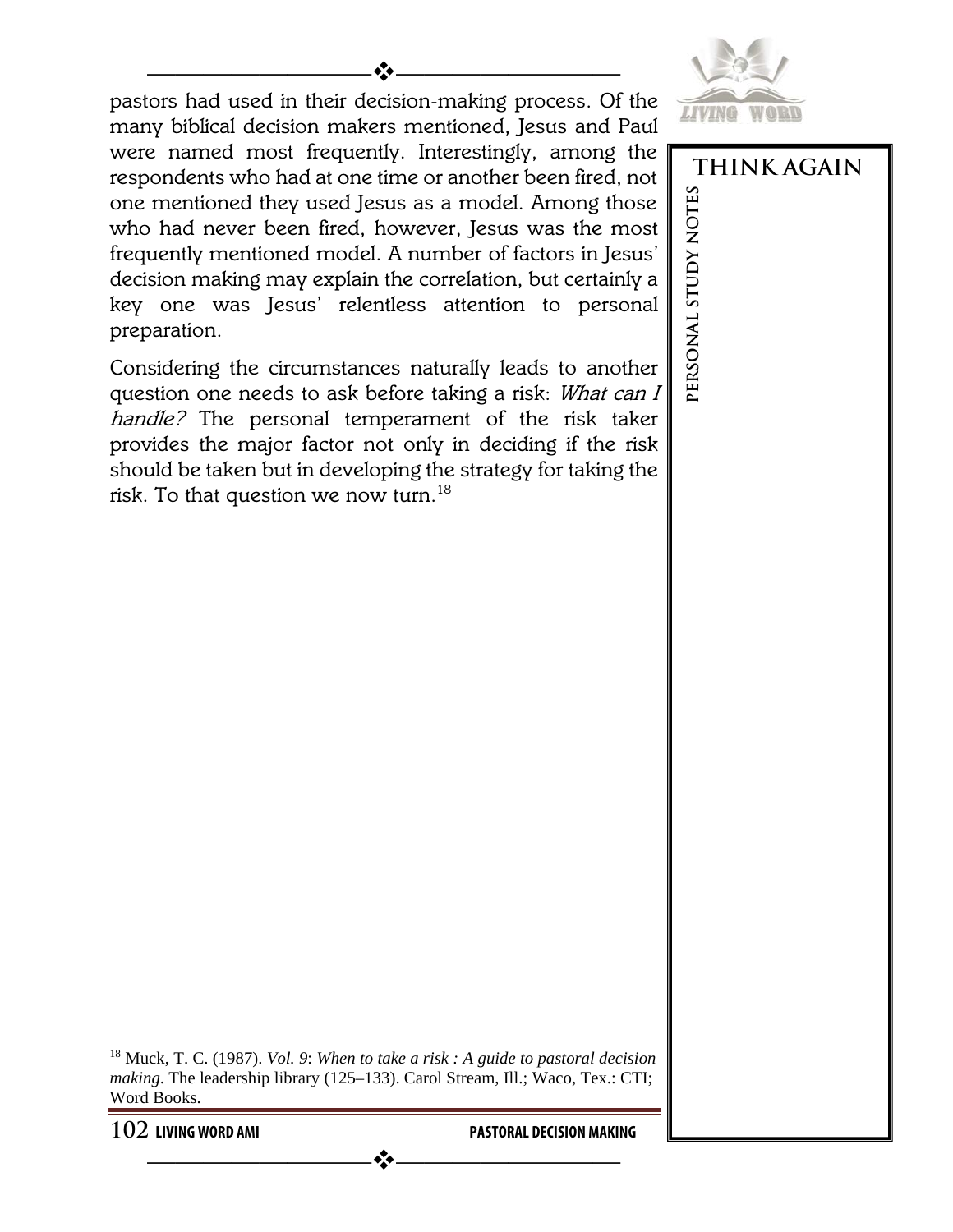

 **PERSONAL STUDY NOTES** 

PERSONAL STUDY NOTES

# *TWELVE WHAT CAN I HANDLE?*

*So far as we are human, what we do must be either evil or good; so far as we do evil or good, we are human; and it is better, in a paradoxical way, to do evil than to do nothing; at least we exist.*

————————————————

*T. S. ELIOT1*

*I. D. Thomas, in A Word from the Wise, tells the story of a Georgia farmer living in a dilapidated shack. He hadn't planted anything, so nothing needed to be cultivated. The farmer just sat, ragged and barefoot, surrounded by the evidence of his laziness.* 

*A stranger stopped for a drink of water and asked, "How's your cotton doing?"* 

*"Ain't got none," replied the farmer.* 

*"Didn't you plant any?"* 

*"Nope. 'fraid of boll weevils."* 

*"Well," continued the visitor, "how's your corn?"* 

*"Didn't plant none. 'fraid there wasn't gonna be no rain."* 

*"How are your potatoes?"* 

*"Ain't got none. Scared of potato bugs."* 

*"Really? What did you plant?"* 

*"Nothin'," was the reply. "I just played safe."1*

*The church leader who never takes risks quickly finds: No risks, no returns.* 

*The Bible supplies many instances of this Law of Risklessness. Proverbs predicts the nonrewards the* 

————————————————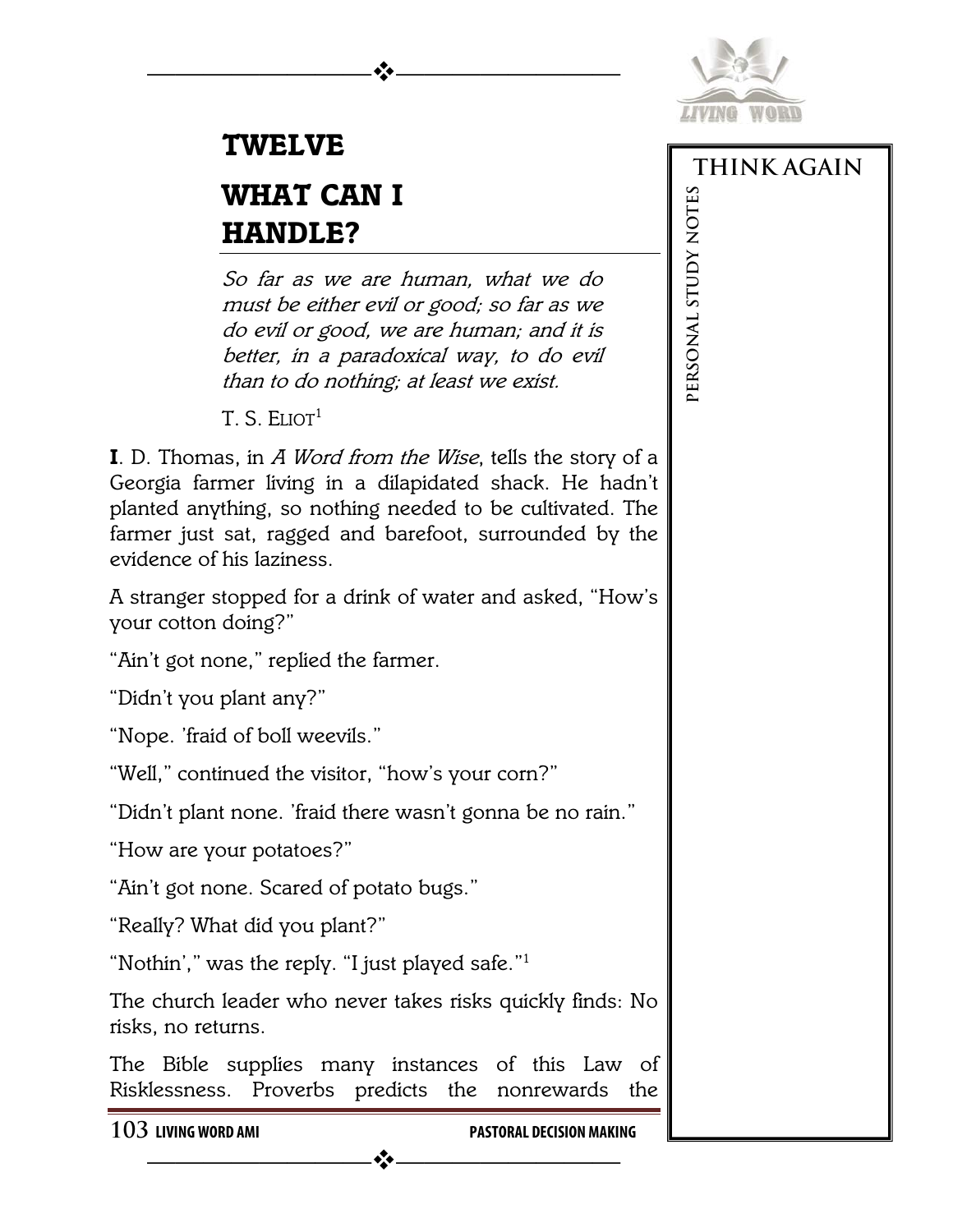

*sluggard can expect. Jesus' parable of the talents rests on the futility of trying to avoid all risk.2*

————————————————

*Similarly, our survey showed that the risks of not taking a risk are the riskiest of all. Leaders who made few or no major decisions per year, regardless of category, were the most likely to have been dismissed from a church at some time in their ministry (see Chart 6).* 

*This doesn't mean risk taking is something one merely decides to do and does. Even those outgoing souls who thrive on the thrill of risk sometimes have to force themselves to act—and will readily admit to the need to continually sharpen their skills.* 

*For some, though, risk taking seems next to impossible. They would sooner tame a lion than confront a parishioner.*  For them, it is not a question of wanting to take a risk; it is *a question of going against the natural inclinations of their personalities to resist conflict at all costs.* 

*Such resistance is not to be taken lightly—nor demeaned. The third-century Turks told a fable about a soft wax candle that was lamenting the fact that the slightest touch injured it. The candle felt cheated by this apparent personality flaw. How the candle admired the rock-hard bricks, impervious to dents and nicks. Seeing that bricks started out as soft clay and only grew hard from heat, the candle had an idea. To acquire the brick's hardness and durability, the candle leaped into the fire, melted, and was consumed. The moral? It is useless to malign the "disadvantages" inherent in our personalities.3*

*Psychologist Frank Farley has identified a cluster of characteristics that make up the "Type T personality," highprofile people who are risk takers and daring adventurers. The roster of Type T's includes such people as DNA researcher Sir Francis Crick and aviator Amelia Earhart. Type T's prefer uncertainty to certainty, complexity to simplicity, and novelty to familiarity. They prefer to work in flexible structures and tend to be stifled by the 9-to-5 mentality.* 

————————————————

**THINK AGAIN PERSONAL STUDY NOTES**  PERSONAL STUDY NOTES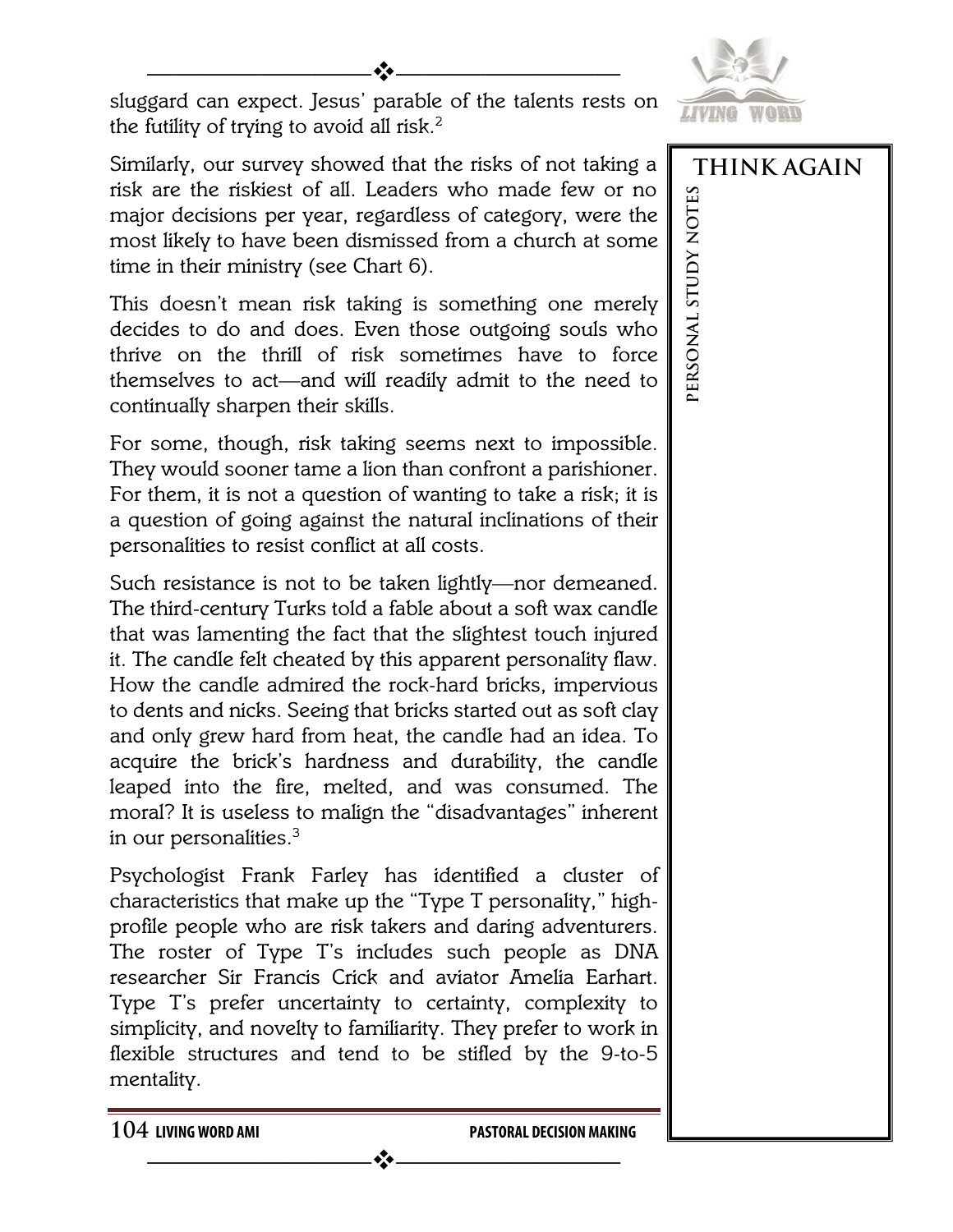———————————————— *At the opposite end of the personality spectrum are Type t (little t) personalities, people who avoid risks. People at this* 

*end of the personality spectrum are rarely public figures. Farley thinks big T's and little t's are determined largely through genetics, though very early experiences may play a role.4*

### *CHART 6 NOT TAKING A RISK: THE CASUALTY RATE*

*The bars here compare the two groups of respondents, Fired and Not Fired, according to their reluctance to make three types of tough decisions in a year: theological, institutional, and interpersonal. In each category, our research showed that the Fired group was more reluctant than the Not Fired group to make a decision.19*



**THINK AGAIN PERSONAL STUDY NOTES**  PERSONAL STUDY NOTES

l 19 Muck, T. C. (1987). *Vol. 9*: *When to take a risk : A guide to pastoral decision making*. The leadership library (135–140). Carol Stream, Ill.; Waco, Tex.: CTI; Word Books.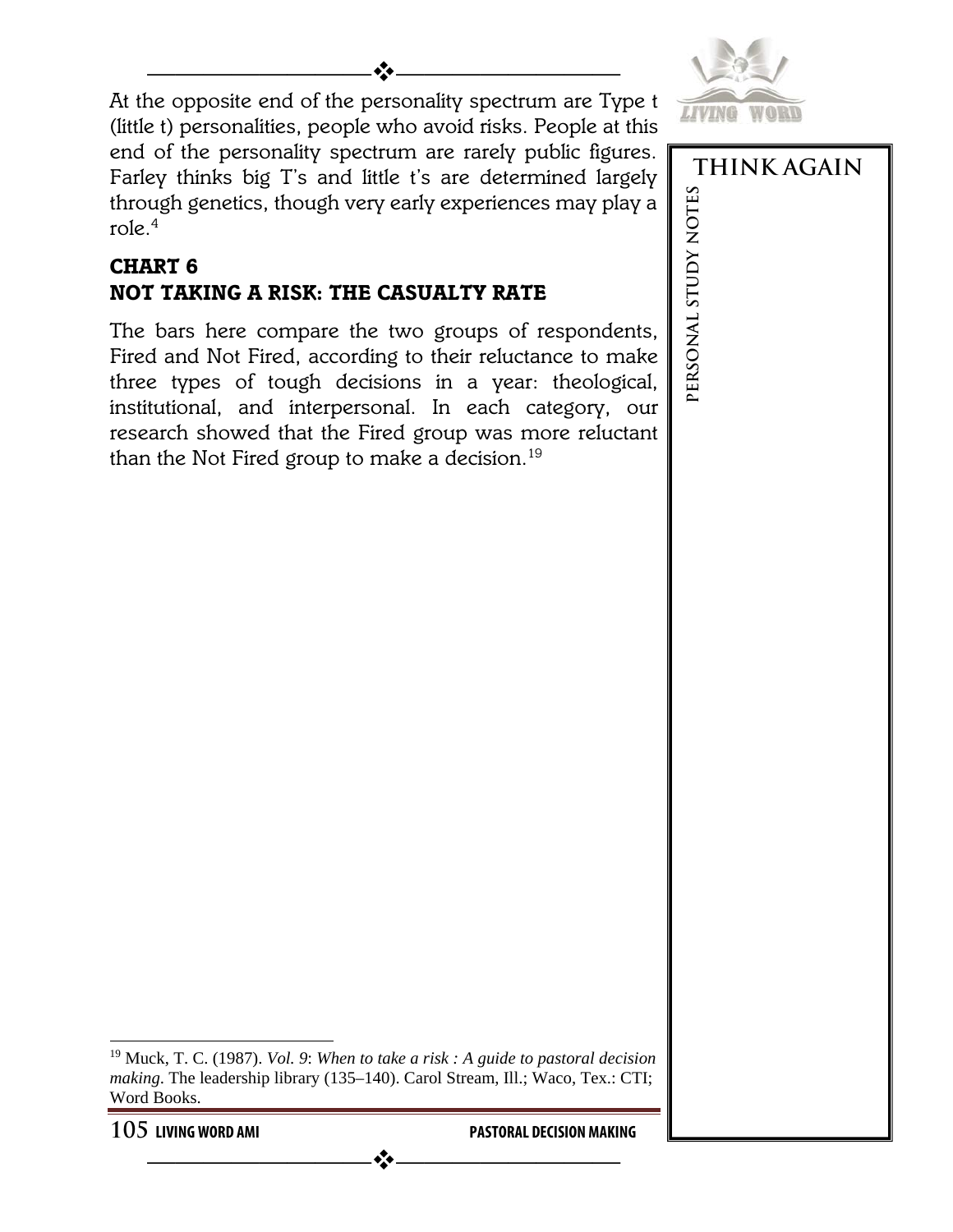

*Little t's don't relish decisions, even when the groundwork has been laid and the time appears right. Witness a little-t pastor in action:* 

*"Recently our board considered putting ceiling fans in the sanctuary. We talked about the advantages and the disadvantages. I was for the fans because they're economical. They blow the warm air back down in the winter; in the summer they create a breeze, so we don't have to run our air conditioner as often.* 

*"Some on the board, however, didn't want to risk destroying the appearance of the sanctuary. We have a beautiful cathedral ceiling, and who knows for sure what hanging fans would do to the look.* 

*"After all the discussion, we took a vote. The tally was five votes for the fans, three opposed. A split vote is unusual for* 

————————————————

 **PERSONAL STUDY NOTES** 

PERSONAL STUDY NOTES

**THINK AGAIN**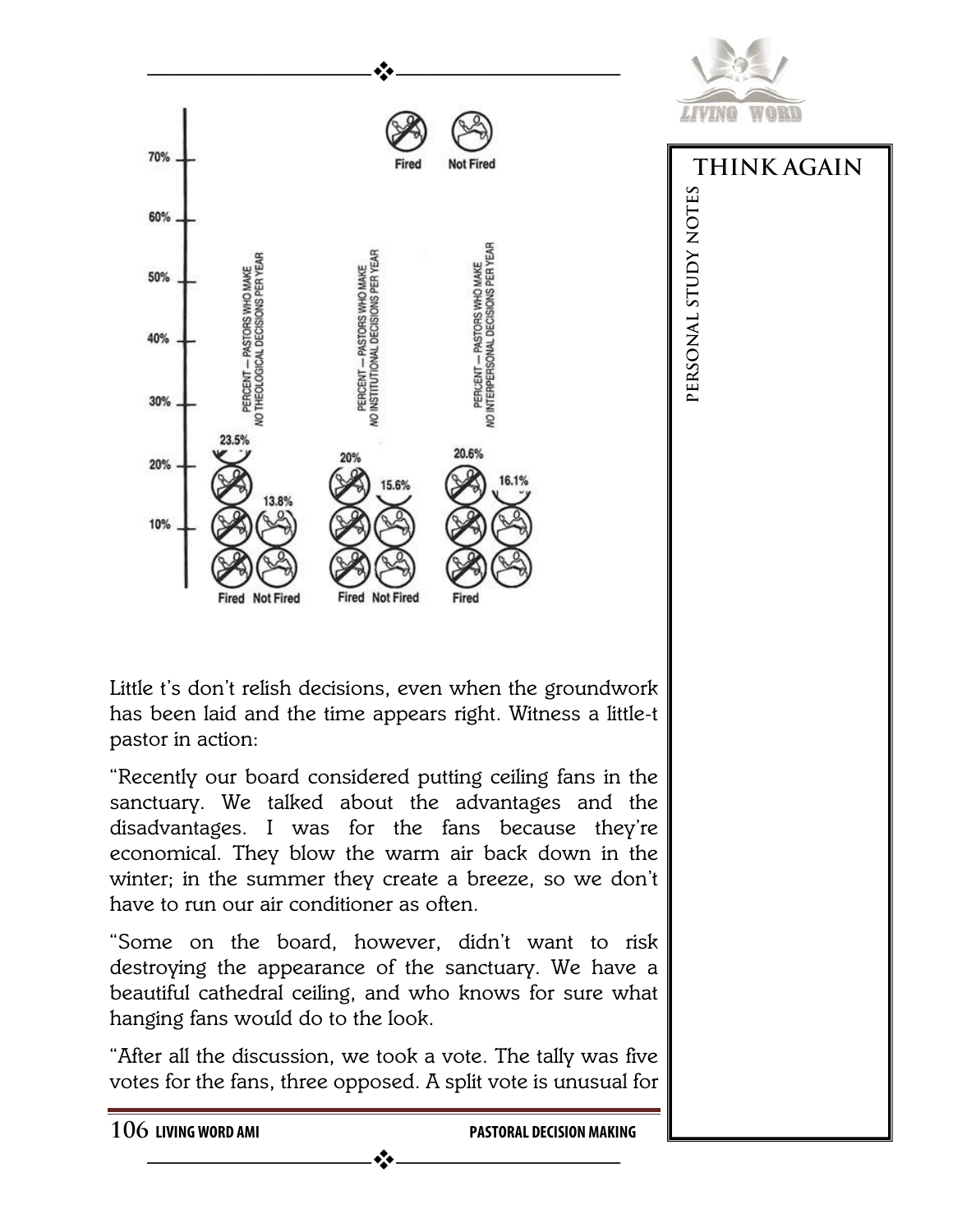

*our board, but the people who voted against the fans accepted it calmly, saying in effect, 'We voted against it, but that's the decision of the board and we'll support the decision. Let's get it done.'* 

*"But I haven't purchased the fans. My head tells me they will save money—the facts support that. My head also tells me the fans will be accepted by the congregation. But my gut tells me not to do it, that it's not that necessary. I've thought about why I'm dragging my feet. If it had been an*  eight-to-nothing vote, I think I'd still feel uneasy. And I can't *quite say why. Something is just telling me not to do it. It's a very real feeling, though not quantifiable.* 

*"Actually, I'm causing more trouble for myself. Since the committee voted for the fans, I'm supposed to buy them. If*  I don't, I have to explain why I haven't and then get them *to agree not to do it. But I just don't feel right about it."* 

*This pastor simply does not have the temperament of a Nathan Hale, the Revolutionary War spy who, when about to be hanged, said he only regretted he had but one life to give for his country. Some church leaders (Hale himself probably would have been a minister had not the American Revolution broken out) have the bravado and gusto of a Hale. Others don't, and struggle with what to do.5*

*Although big T's take to risk taking more easily, little t's can develop confrontational skills. But they need to use the skills in ways congruent with their personalities. They are more likely to learn confrontational techniques through analytical descriptions—by the book, perhaps—than through actual experiences (which they may be too timid ever to initiate). People with little-t temperaments can be taught to take risks; it simply is more difficult for them.6*

*Even people with insecure personalities are risk takers of a sort, although they normally choose risks of a different category. Psychologist John Atkinson showed that two motivations drive people to take risks. One is the motivation to achieve; the other is the motivation to avoid failure. Those motivated to achieve generally take regular,* 

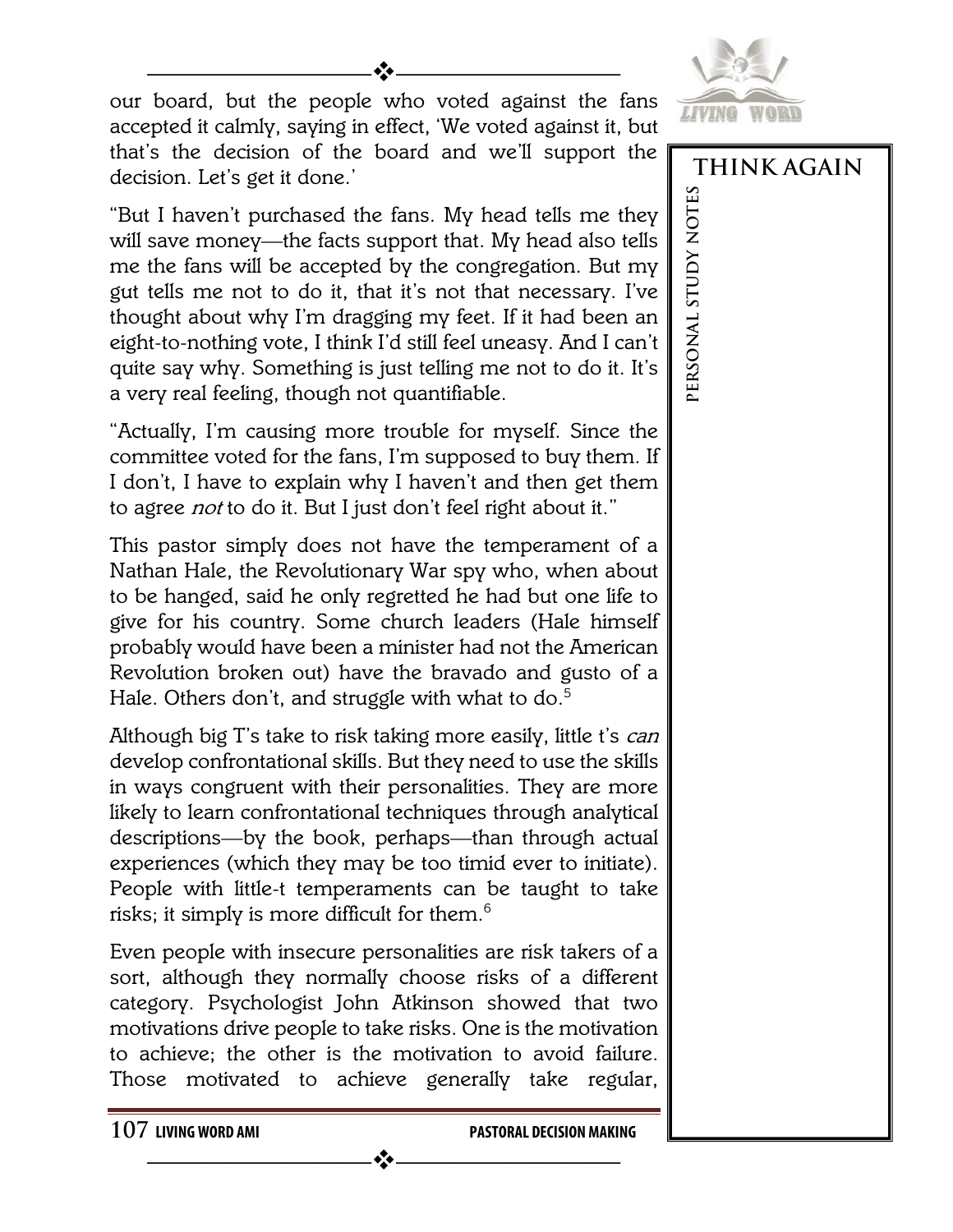

*consistent, intermediate risks. Those motivated to avoid*  failure go to one extreme or another. They either play it *unusually safe, trying to avoid risk altogether, or they make extremely risky moves. The person who sinks his life savings in a speculative stock venture after a lifetime of passbook savings is typical of the avoid-failure personality.7*

————————————————

It's possible to analyze personality based on another *polarity. The difference between the way intuitive personalities and rationalistic personalities take risks has been studied by Nathan Kogan and Michael Wallach. They found that intuitives tend to see the big picture better. They scan long-range implications of success or failure more quickly than others, and thus tend to take risks and force confrontations earlier. Those who have a more rationalistic orientation, on the other hand, tend to focus on the immediate and overlook the need for risk taking or confrontation until too late. Intuitively, Kogan and Wallach see the optimal personality to be a balance between the two.8*

*A third polarity has been drawn between the perfectionistic personality and the nonperfectionistic personality. Perfectionists are generally motivated by the fear of making mistakes. They are unusually cautious and averse to risk taking. Those with the nonperfectionistic personality, on the other hand, are more willing to put things up for grabs. David D. Burns, in his book Feeling Good, says, "Show me a man who can't stand to be wrong and I'll show you a man who's afraid to take risks and who has given up the capacity for growth. I probably make three mistakes in every therapy session."9*

*None of the personality experts who study risk taking discounts the possibility of people predisposed to not taking chances learning to do so. All would agree that training and experience have a great deal to do with a person's risktaking skill. Those who trade futures on the Chicago Board of Trade, for example, learn to take risks; their living depends on it. Training for such a position involves gaining* 

————————————————

**THINK AGAIN PERSONAL STUDY NOTES**  PERSONAL STUDY NOTES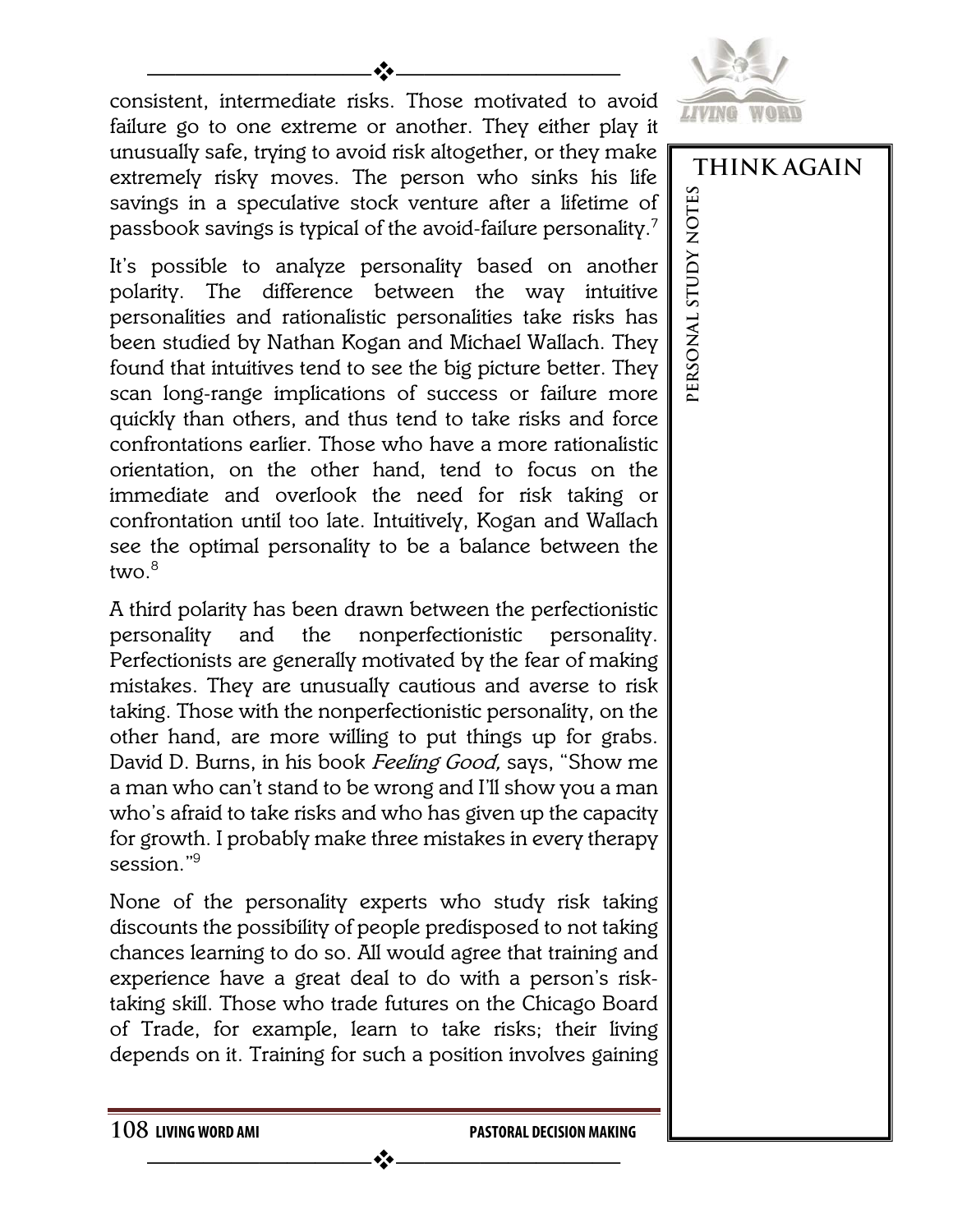

 **PERSONAL STUDY NOTES** 

**ERSONAL STUDY NOTES** 

*a good grasp of the statistical probabilities of various situations—and learning to analyze one's intuitions.* 

————————————————

*Few church leaders are trained in risk taking, although decision-making courses are becoming more common in seminaries. Still, they are far down the priority pole in divinity training. Most of us then, regardless of personality, develop risk-taking skills on the job. Here are some tactics to further our skills and help us determine what risks we can and cannot handle.* 

# *Tactics: Short-Range*

First, take a reading of the emotional climate of the *risktaking situation. Focus particularly on your emotional situation by asking these questions:* 

*Am I ever a little irrational? Is this one of those times? How do I know? What can I do about it?* 

*Am I afraid? If yes, of what? If not, why not?* 

*Am I ready to act? Will I ever be ready to act? What is holding me back?* 

*It's equally productive to determine the emotional involvement you have in this particular project. Helpful questions to consider:* 

*What feeling am I trying to express by taking this risk?* 

Will people think better or worse of me if I succeed? Do I *care?* 

*Do I care what opinion people have of me? What opinion of me would I like people to assume?* 

*Second, convince yourself of the need to act. Sometimes action needs to be immediate. Make sure you consciously decide to act promptly or else have good, valid reasons for delay. Remember stories like the following:* 

*"One of the elders, a pillar of the church who had been around seemingly forever, became angry over a church financial decision. The board decided to allocate some money to a project Bradley didn't like. It was obvious to* 

————————————————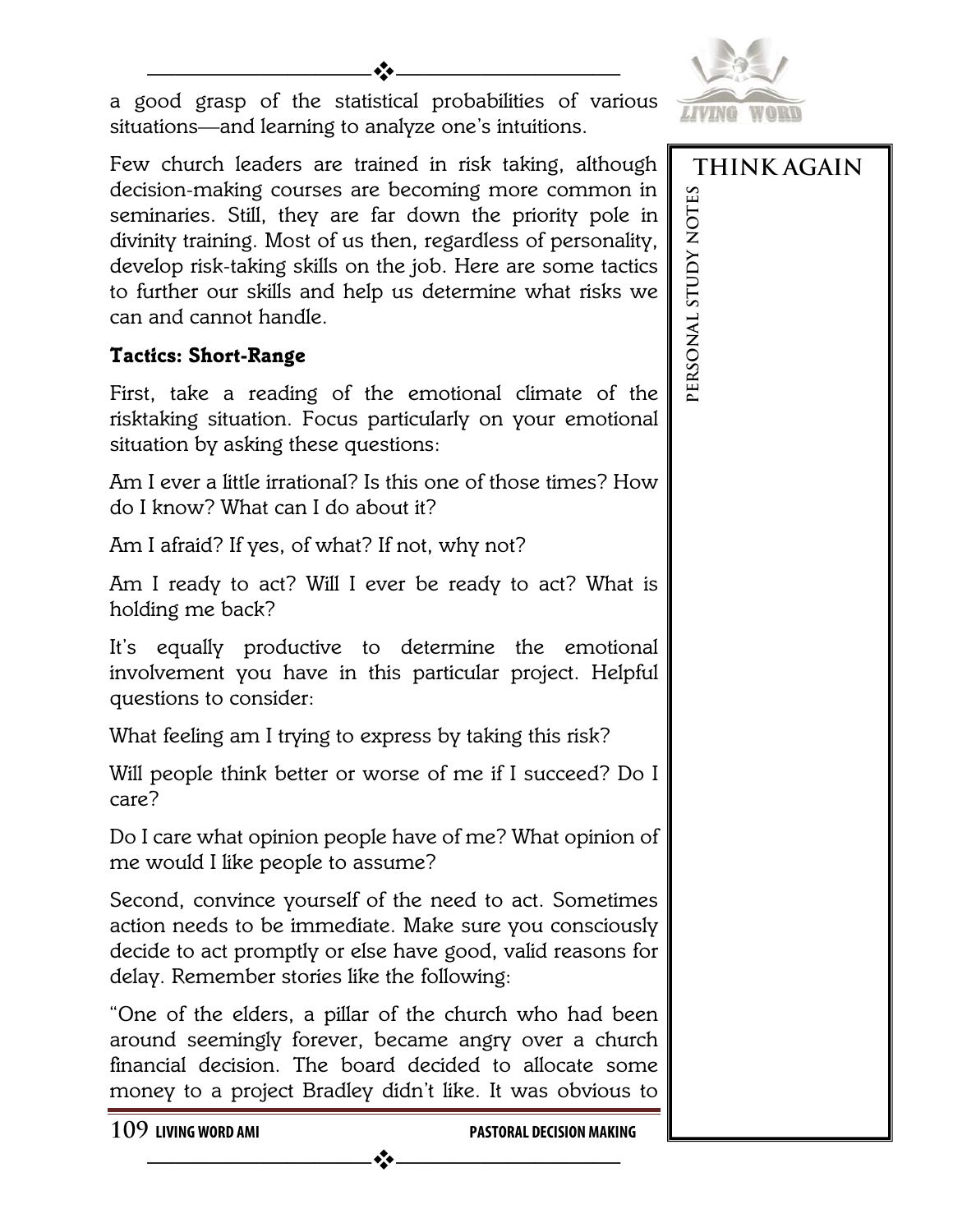*everyone as he left the board meeting that he was very upset. I knew I needed to talk to him immediately, but I believed it was usually good policy to let things cool a little. In this case it wasn't. The next morning I had Bradley's resignation as an elder on my desk.* 

————————————————

*"I prayed over that letter, then next afternoon I went to his*  house. We spent the afternoon together, and by the end of *the afternoon, although we still disagreed on the financial matter, he had withdrawn the resignation. We saw that in Christ we can have differences and still fellowship.* 

*"I will be forever grateful to God for leading me to work it out quickly with Bradley. Over the next sixteen months, we became dear friends. We shared intimate times; he became a confidant for me.* 

*"Bradley was a farmer. He had a small front-loading tractor, and one day he was carrying a load of stones in the front hopper. He went up a small grade—probably not more than two feet high—but it was enough to cause the load to shift, and it rolled that tractor over on top of him. He was killed instantly.* 

*"I went out to the house. The medics had laid him under a blanket, still in the yard. His wife was in the kitchen. There was nothing I could do except put my arms around her and cry with her.* 

*"Later I thought, What if I hadn't talked with him when he wanted to resign? I would have regretted it forever. As it is, I can rejoice in the friendship God gave us."* 

# *Tactics: Long-Range*

*Define your style. Ellen Siegelman in her book, Personal Risk, has developed an informal self-test that measures risktaking style. She defines three categories: anxious risk takers, balanced risk takers, and careless risk takers. Knowing your style can help you prepare for a risk. For example, an anxious risk taker needs to push himself to make the decision. A careless risk taker, on the other hand,* 

————————————————



**THINK AGAIN PERSONAL STUDY NOTES**  PERSONAL STUDY NOTES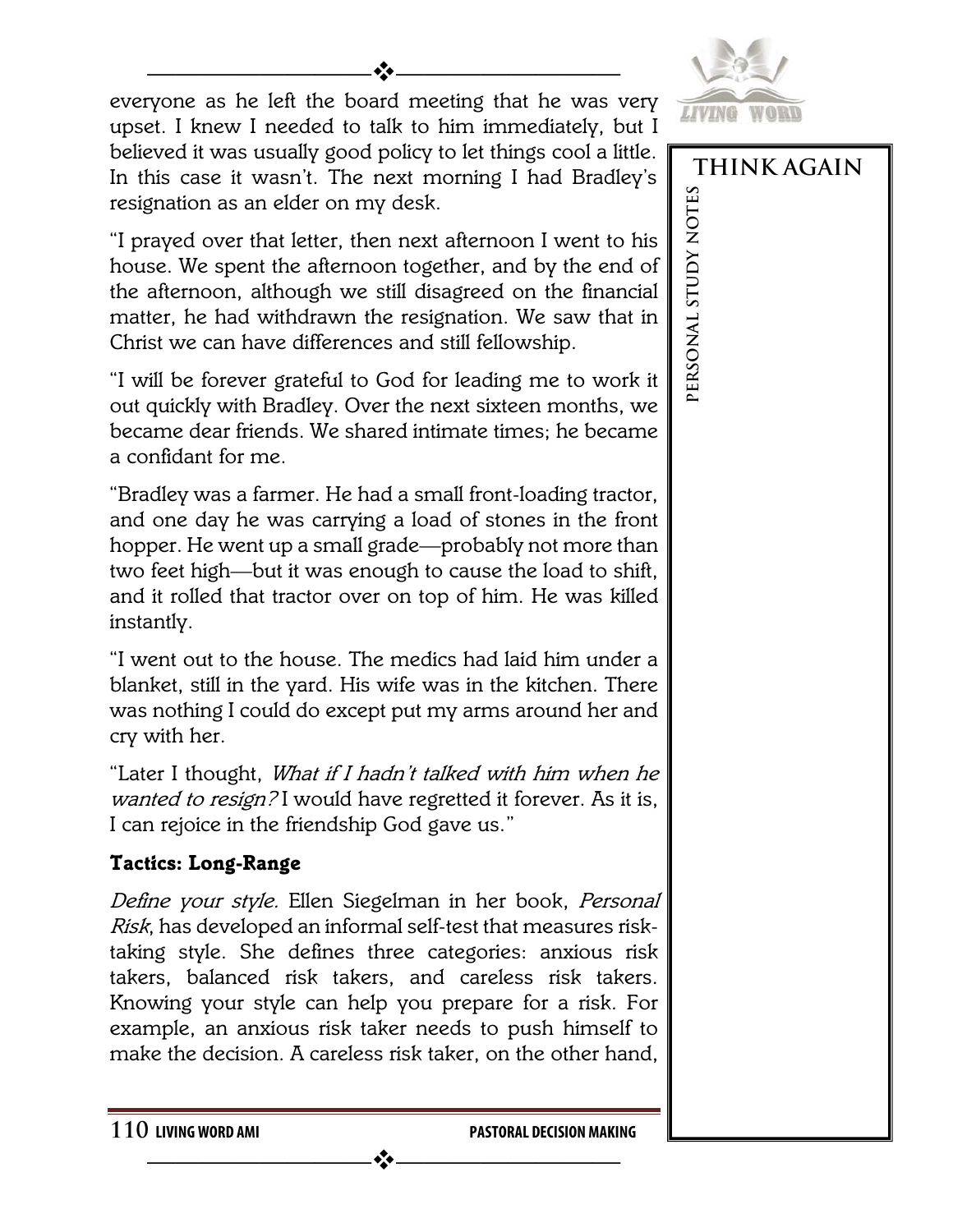

 **PERSONAL STUDY NOTES** 

PERSONAL STUDY NOTES

*needs to slow down and do more research before taking action. Following is Siegelman's self-assessment exercise:10*

————————————————

*Although people are rarely consistent in their decisionmaking styles, most of us can detect some regularity in the way we make important decisions. Think of the important life decisions you have made (e.g., marriage, divorce, major moves, career changes), and then answer the following questions. You may not answer some with complete confidence, but give the answers that come closest to what you believe. This is not a test; it is just a device to help you understand your own decision-making behavior. For each dimension, choose the one response out of three that best describes how you usually respond in making a big decision.*

- *I. Attitude toward change* 
	- *1. I prefer security to novelty.*
	- *2. I value security and novelty about equally.*
	- *3. I prefer novelty to security.*
- *II. Search strategy*

*1. I make a quick overall survey of possibilities hoping that something will hit me.* 

*2. I keep producing and then going over my possible choices.* 

*3. I think of a number of alternatives but stop after reasonable search.* 

*III. Attention to feelings* 

*1. I decide among alternatives not only by reasoning but by taking my feelings into account.* 

*2. I make major decisions almost exclusively on the basis of my feelings.* 

*3. I mistrust my feelings as a basis for a major decision; I try to use reason almost entirely.* 

————————————————

*IV. Decision rule*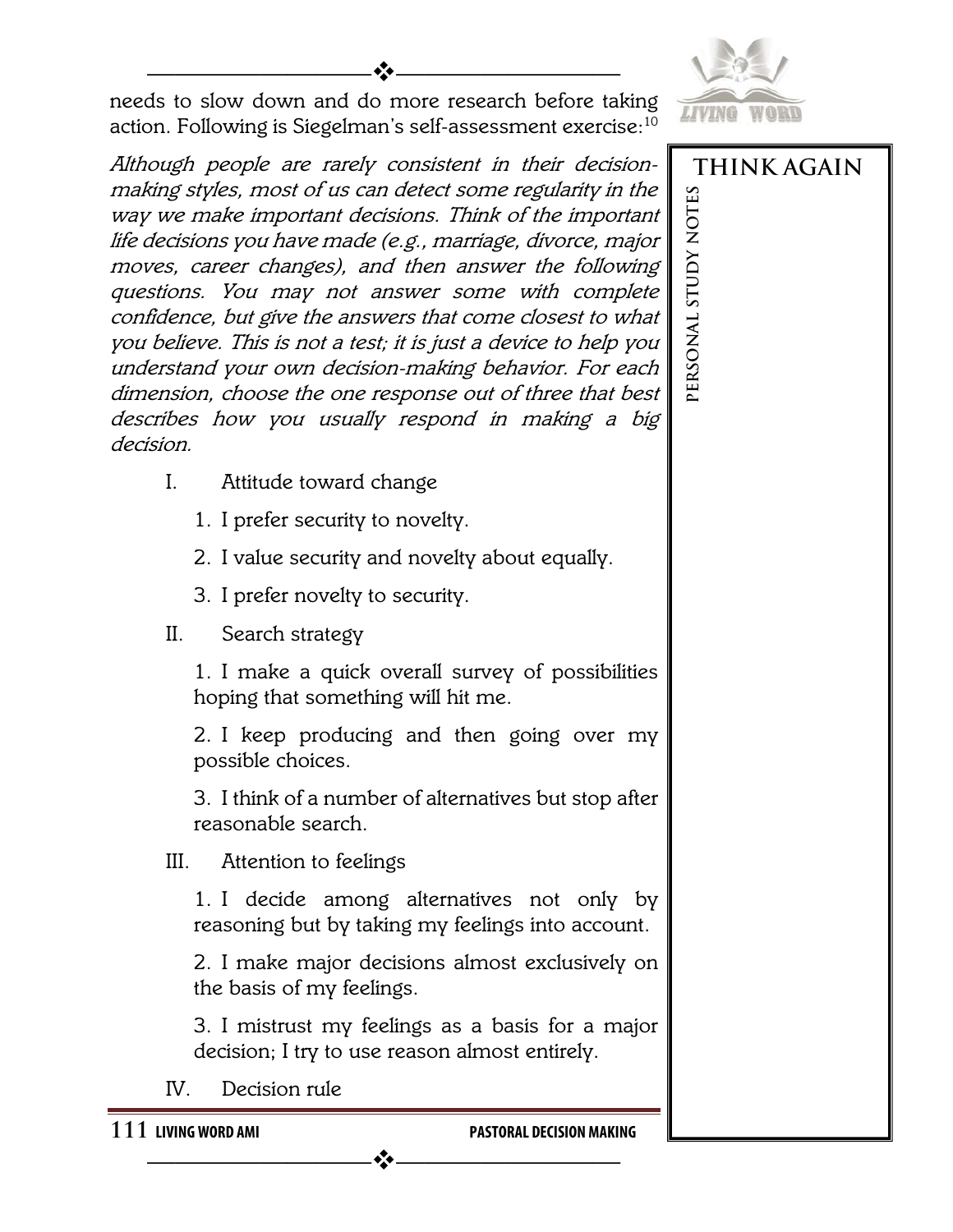

 **PERSONAL STUDY NOTES** 

PERSONAL STUDY NOTES

*1. I believe there is one right decision, and it is my job to dig it out.* 

————————————————

*2. I believe there is no one right decision; I just need to find one that is good enough.* 

*3. I believe in choosing the first decision that really grabs me.* 

*V. Sense of consequence* 

*1. I don't try to predict the consequences of my decision because I expect things will work out OK.* 

*2. I do think about consequences, tending to focus on the bad things that might happen.* 

*3. I try to think of both the good and bad consequences of my decision.* 

*VI. Predecision emotions* 

*1. In thinking about taking a risky step, I feel mostly anxiety.* 

*2. In thinking about taking a risky step, I feel a mixture of anxiety and excitement.* 

*3. In thinking about taking a risky step, I feel mostly excitement.* 

*VII. Time expended in decision-making process* 

*1. I usually make decisions—even big ones quickly.* 

*2. I usually take a fairly long time to make big decisions.* 

*3. I usually take a very long time to make big decisions.* 

*VIII. Attitude toward new information* 

*1. I will consider new information even after I've arrived at a probable decision.* 

————————————————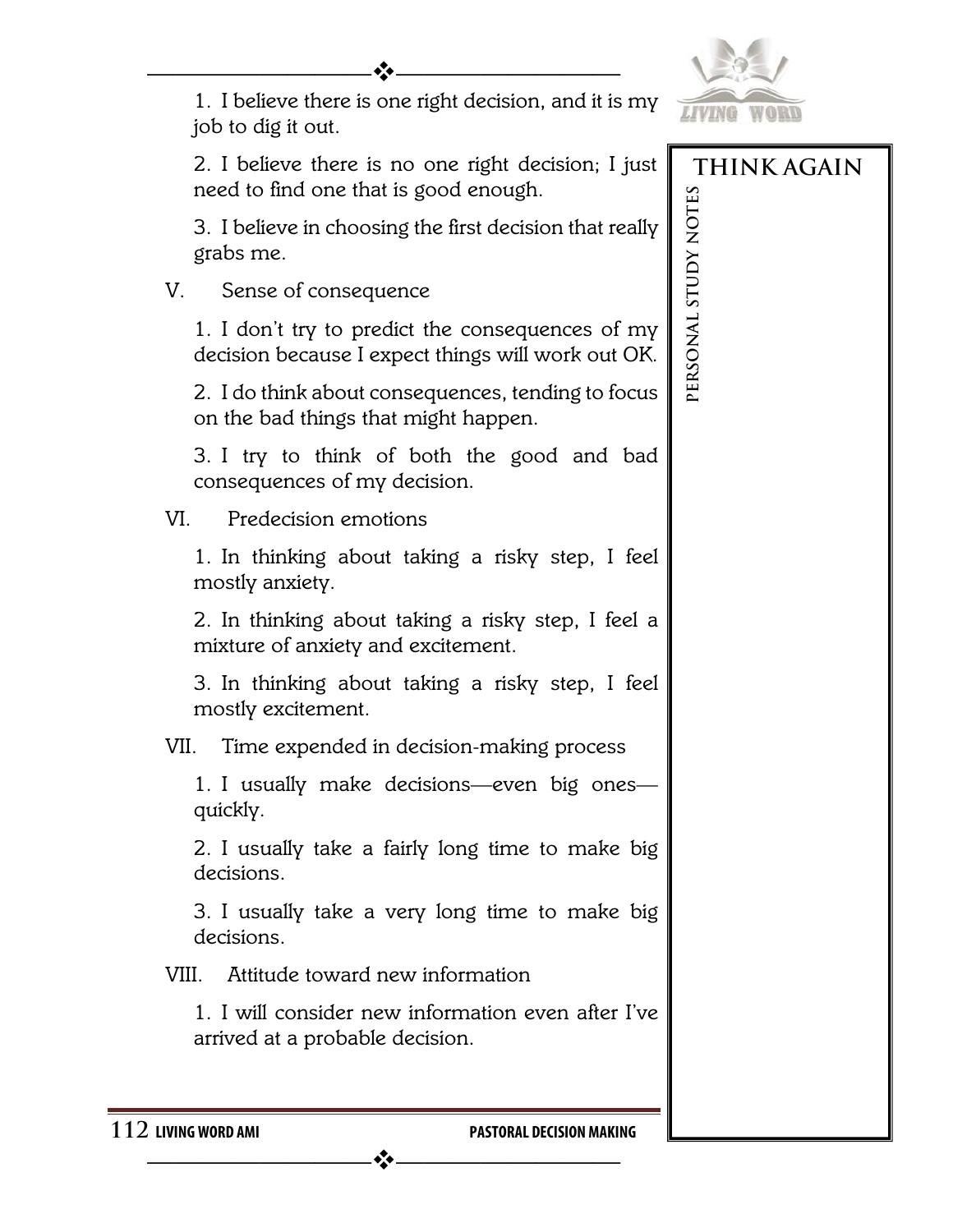

 **PERSONAL STUDY NOTES** 

PERSONAL STUDY NOTES

*2. I'm not interested in getting new information after I've made a probable decision.* 

————————————————

*3. I feel compelled either to seek out new information or to shut it out after I've made a probable decision.* 

### *IX. Postdecision strategy*

*1. Once I've made a decision, I usually don't think about it before launching into action.* 

*2. Once I've made a decision, I often experience serious doubts and may change my mind.* 

*3. Once I've made a decision, I usually rally behind it after rechecking.* 

*X. Evaluating the outcome of a risky decision* 

*1. After I have acted on the decision, I tend to worry or regret that I didn't do something else.* 

*2. After I have acted on the decision, I tend to put it out of my mind.* 

*3. After I have acted on the decision, I tend to think about what I have learned from it.* 

*Scoring: Tally the number of A responses, B responses, and C responses using the following guide:* 

| $I. -1. A$   | 2. B | 3. C |
|--------------|------|------|
| $II$ —1. $C$ | 2. A | 3. B |
| $III. -1. B$ | 2. C | 3. A |
| $IV. -1. A$  | 2.B  | 3. C |

————————————————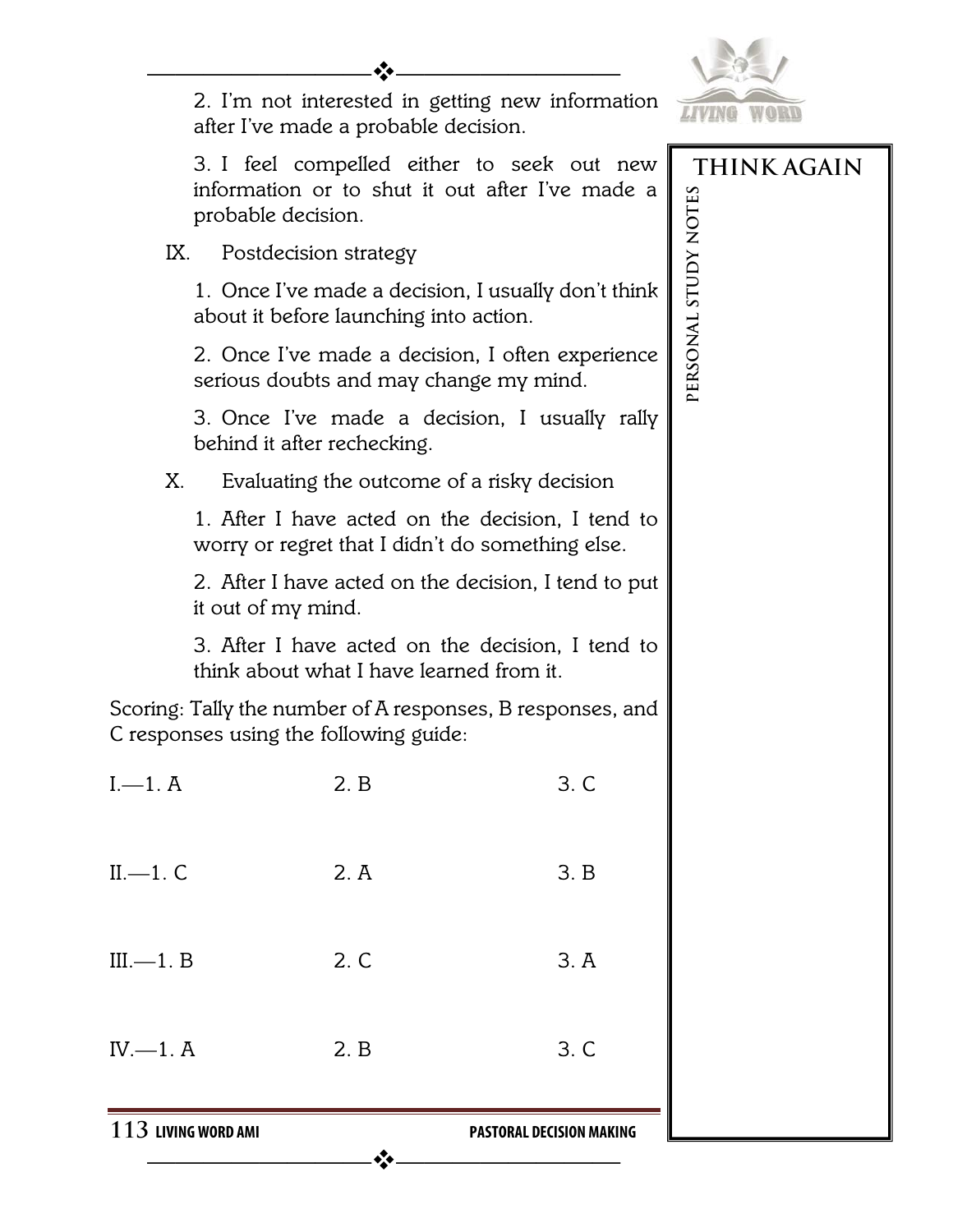

|                                                                                                                                       |      | <b>THINK AGAIN</b>   |
|---------------------------------------------------------------------------------------------------------------------------------------|------|----------------------|
|                                                                                                                                       |      |                      |
| 2. A                                                                                                                                  | 3. B |                      |
| 2. B                                                                                                                                  | 3. C | PERSONAL STUDY NOTES |
| 2. B                                                                                                                                  | 3. A |                      |
| 2. C                                                                                                                                  | 3. A |                      |
| 2. A                                                                                                                                  | 3. B |                      |
| 2. C                                                                                                                                  | 3. B |                      |
|                                                                                                                                       |      |                      |
| anxious risk taker makes big decisions with<br>afraid of making mistakes, takes lots of time,<br>uminate and worry about the outcome. |      |                      |
| alanced risk taker makes big decisions fairly<br>e concerned with reasonably good outcomes<br>u al failure aduna annuncia da u        |      |                      |

*Style A: The anxious risk taker makes big decisions with great effort, is afraid of making mistakes, takes lots of time, and tends to ruminate and worry about the outcome.* 

————————————————

*Style B: The balanced risk taker makes big decisions fairly slowly, is more concerned with reasonably good outcomes than with fear of failure or the need to make a good decision, and tends to plan and to review but without worrying too much.* 

*Style C: The careless risk taker makes big decisions quickly with little experience of mixed feelings, may feel* 

————————————————

*V.—1. C 2. A 3. B* 

*VI.*—1. A

*VII.—1. C 2. B 3. A* 

*VIII.*—1. B

*IX.*— 1. C

*X.—1. A 2. C 3. B*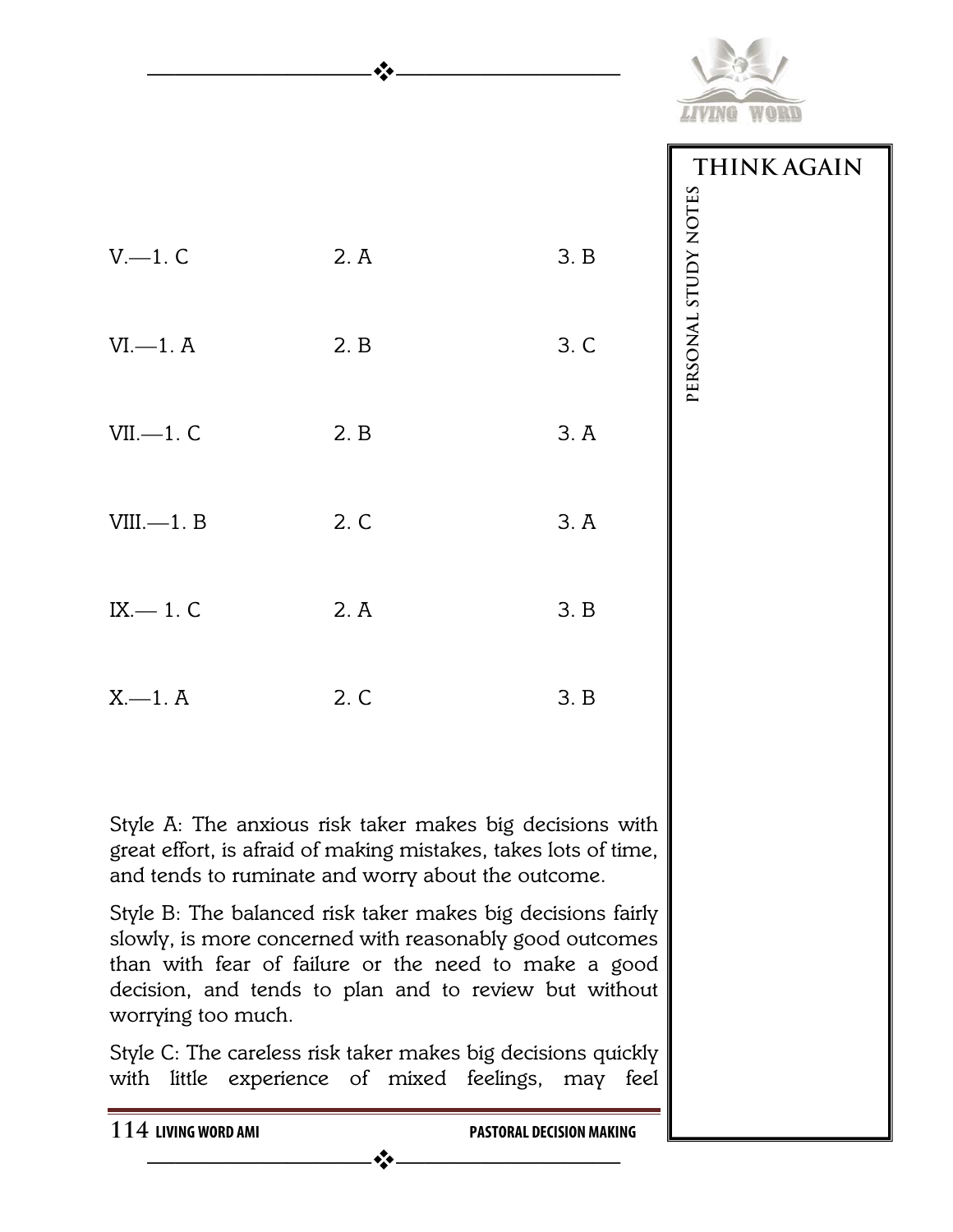

*"inappropriately optimistic," and spends little time in introspection or evaluation.* 

————————————————

*Most people evidence a mixture of styles. The average number of A responses is 6.7. The average number of B responses is 2.3. And the average number of C responses is 1.0. The goal is to be balanced.* 

*Develop an assertion message. Michael Baer, a former pastor in Texas, suggests a technique he learned from Robert Bolton's People Skills.11 Professional managers use a simple, brief formula to teach employees basic confrontational technique. It provides a framework for saying what needs to be said without sending the wrong messages. Essentially it is made up of three parts:* 

*"When you (insert the other person's behavior), I feel (explain how it makes you feel) because (give a specific negative effect of their behavior)."* 

*1. The formula gives a nonemotional description of the behavior you want to see changed. For example, you might say, "When you come late to board meetings …" Keep it specific and do not exaggerate by saying things like "When you are always late for board meetings." Few people are always late.* 

*2. State your feelings about the behavior. For example, you might say, "When you come late to the board meetings, I feel angry." This lets the other person know you care.* 

*3. Finally, point out the results of the undesirable behavior. You might say, "When you come late to the board meetings, I feel angry because it causes all of us to get home late."* 

*The formula is not a panacea but a beginning toward confronting others in situations with potential risk. By mastering the technique, some of your reluctance to confront may be dispelled.* 

# *The Personal Costs and Benefits*

*In our survey, pastors who said they made no tough decisions, in any of the categories, during a year were more* 

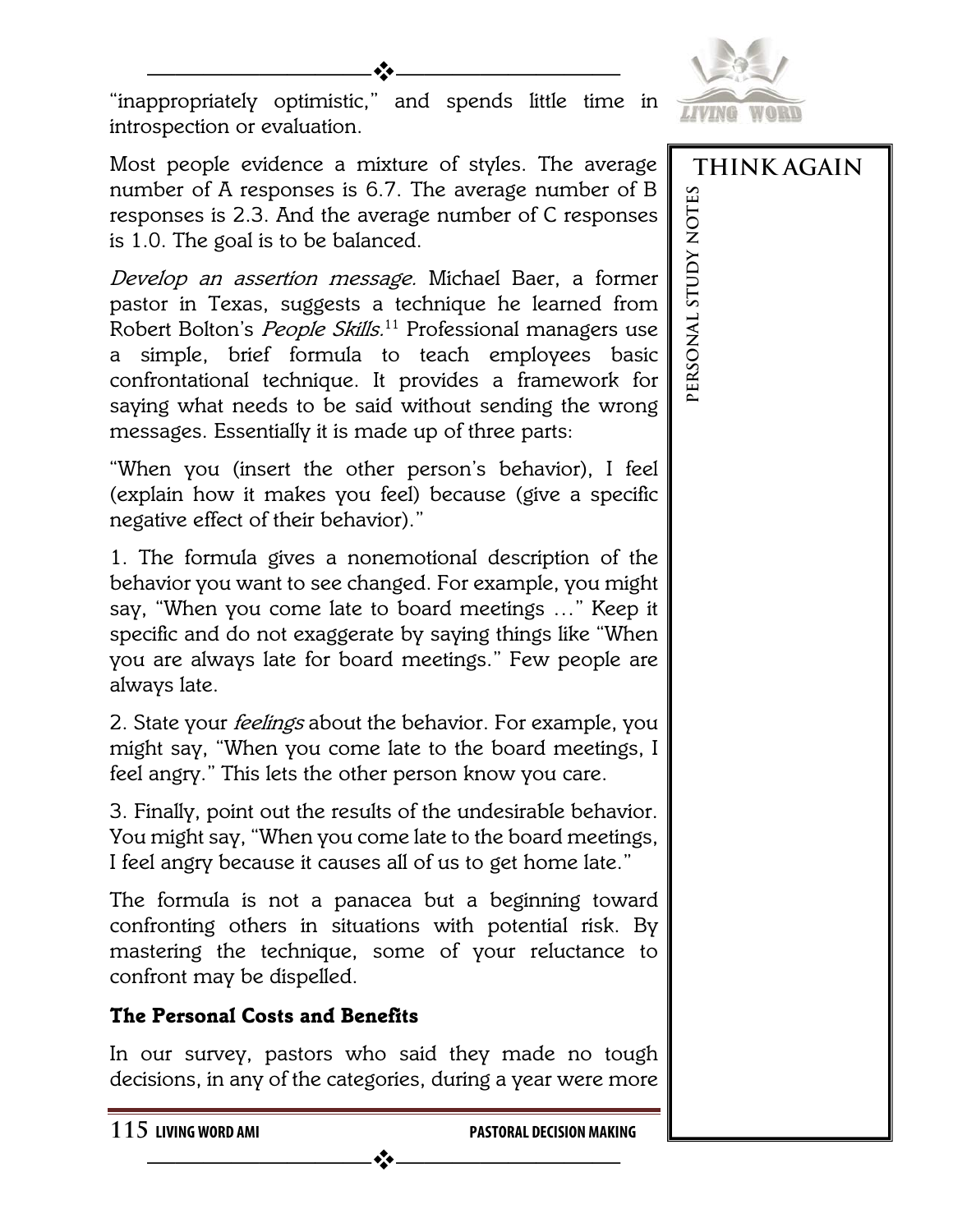

*likely to be fired than pastors who could identify such decisions. Pastors willing to face decisions last longer.* 

————————————————

*Yet longevity is not the only indicator of fallout from making or not making difficult decisions. There are other, less obvious factors. To identify those, the survey asked a series of questions about the toll risky decisions take on the leaders' personal well-being, their ministry effectiveness,* 

*The good news from the survey results is that when a tough decision is over, most of the pastors who stay (85 percent) and even most of those who leave (81 percent) see benefits from the process they have been through.* 

*Surprisingly, tough decisions cost pastors who stayed more personal pain than those who were forced to leave. Seventy-five percent of the pastors who stayed after a tough decision said the process took a toll on their physical/mental/emotional health compared to only 63 percent of the pastors who were fired. The fired pastors did perceive the cost to their children to be more expensive. But even here the reported difference was small. Ministry decision making takes a toll on everyone in the pastor's family, no matter what the outcome of the decision.* 

*Ministerial effectiveness, as perceived by the pastor involved, always suffers. Both fired and nonfired pastors recognized that a church in pain cannot serve as well as a church in good health.* 

#### *Conclusion*

*and their families.* 

*Several truths emerge: No one loves confrontation. For some it is worse than others. Confrontations must be made. There will be personal and ministry costs, as well as benefits.* 

*Once these truths are accepted and weighed, it is perhaps helpful to go through one final checklist of questions to help determine Just what can I handle personally?*

————————————————

**THINK AGAIN** 

 **PERSONAL STUDY NOTES**  PERSONAL STUDY NOTES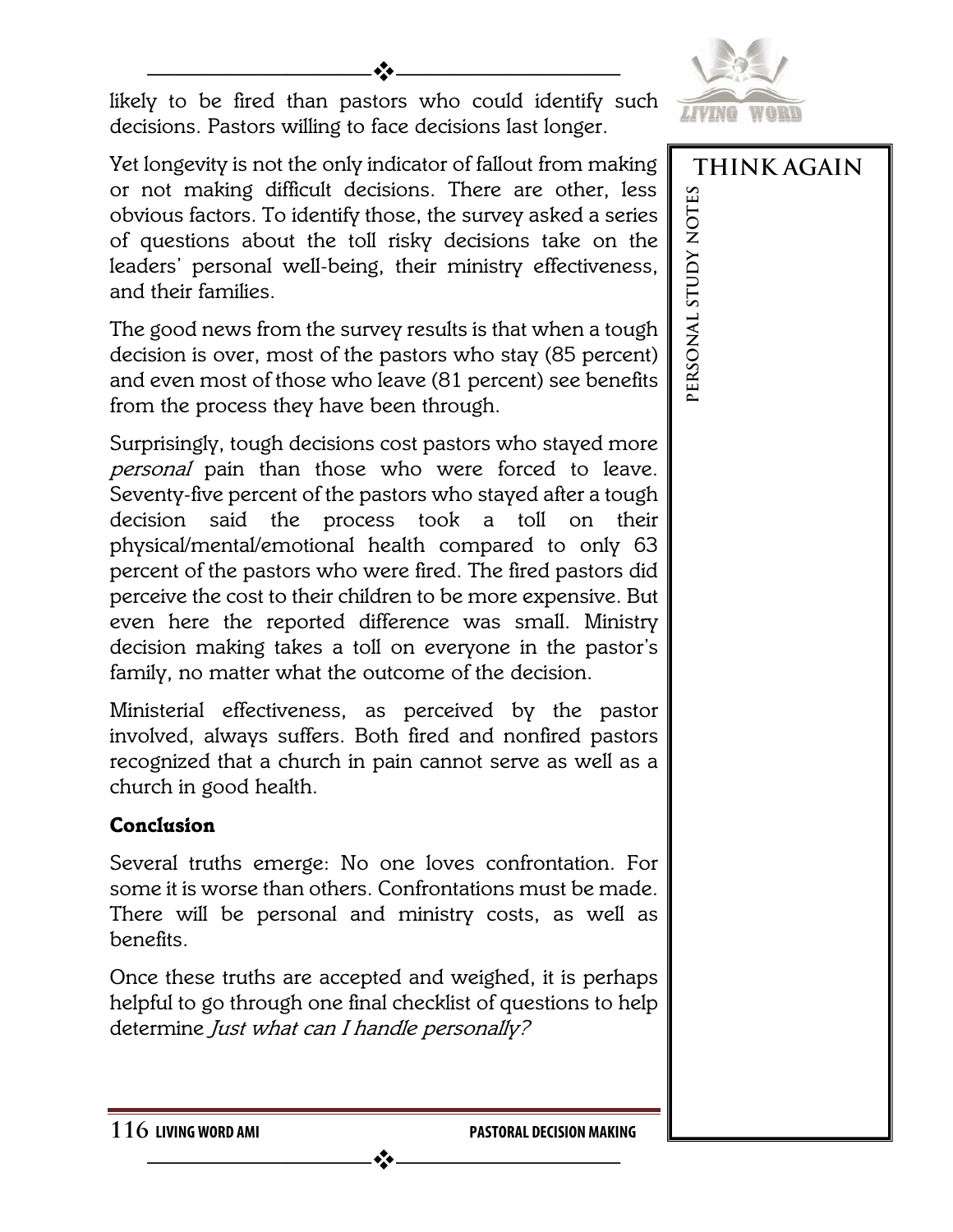

*Will this risk make me satisfied if it is successful? How do I know? What else would satisfy me? Do I need to risk for that?* 

————————————————

*Do I allow myself to feel hurt, sad, angry, anxious, or joyous?* 

*Am I aware of my moods and how they influence my actions? Do I recognize my feelings? Can I take a rejection in this case? If I am rejected, how will I act?* 

*What are the limits to the amount of emotion I can show without adversely affecting the body of Christ?* 

*Many of those responding to the survey spoke poignantly about the hurt, pain, and healing of a risk gone wrong, but none more so than a pastor's wife whose husband had lost a battle with an elder, which forced them to leave their church:* 

*"I felt a sense of betrayal, a sense that grew on me. After we announced our resignation, we continued to serve from the end of August through December. I read negative feelings into a lot of what people did. If they didn't say anything, I thought they were thinking bad thoughts about us. I became suspicious and withdrawn. It could have gotten pretty bad, but the Lord provided insight for me in a dream.* 

*"One night I fell asleep crying out to God and I dreamed of dried cornstalks in my garden. Ordinarily in the fall I cut those stalks into pieces. In my dream, the Lord gave me a choice: I could cut up the stalks and leave them on the ground, or I could till them into the soil, nourishing it for next year.* 

*"I saw clearly that those cornstalks were like my anger. I could leave the pieces lying on the ground to pick up and throw at anyone who came near me. Or I could plow them under and use this experience to help me grow in the future. I learned that painful experiences could be something nourishing to me and others through me—if I let them. Or I could keep those pieces of pain and anger in my life and* 

————————————————

**THINK AGAIN PERSONAL STUDY NOTES**  PERSONAL STUDY NOTES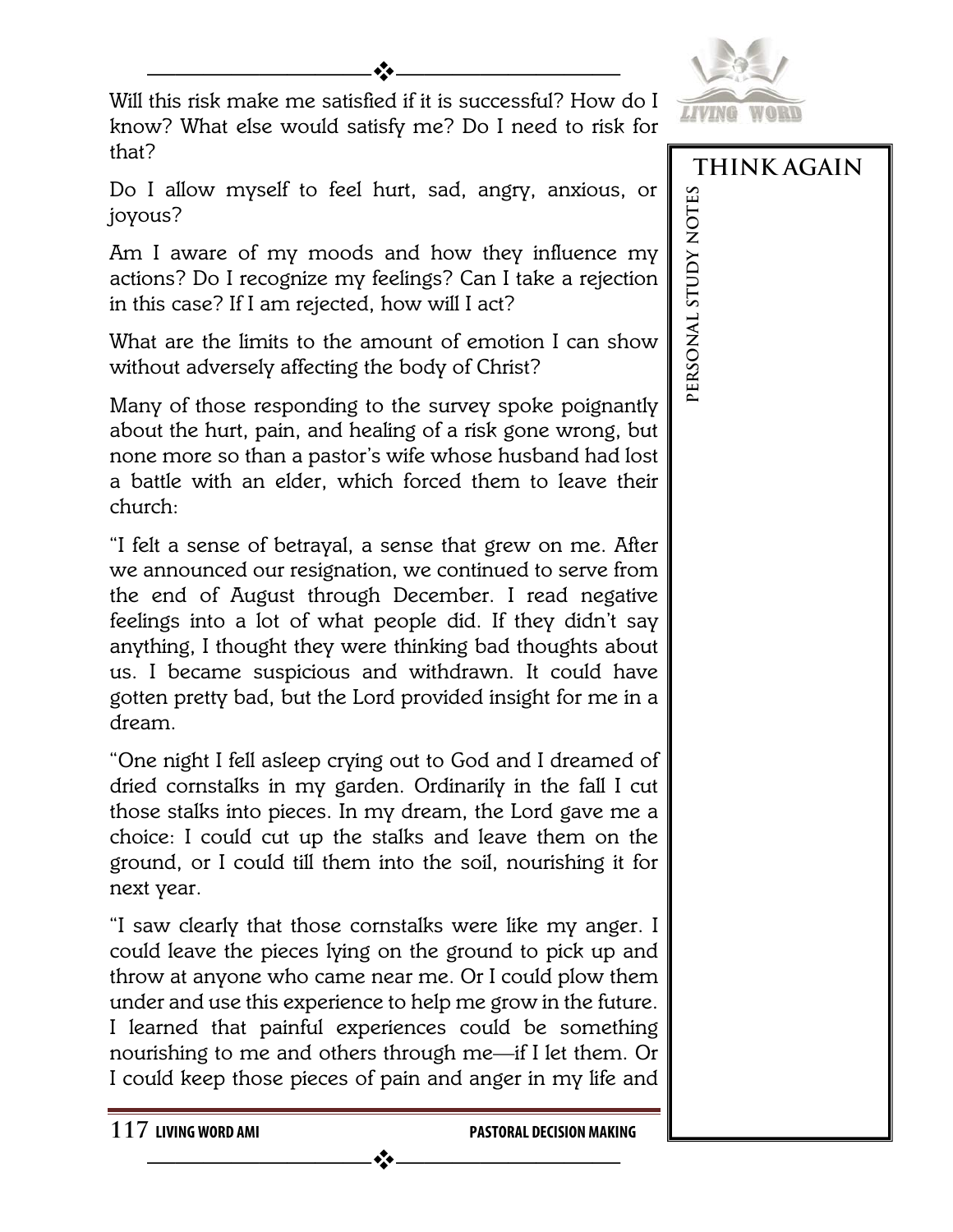

*allow the resentment to remain. I remember making a deliberate choice that night: 'Lord, I want this painful time to nourish my life, but you're going to have to help me because I'm too angry to do it myself.'* 

————————————————

*"God has indeed helped that process. The pain was real, and I wouldn't want to go through it again. But God does help make everything work together for good."20*



————————————————

**118 LIVING WORD AMI PASTORAL DECISION MAKING** 

l

<sup>20</sup> Muck, T. C. (1987). *Vol. 9*: *When to take a risk : A guide to pastoral decision making*. The leadership library (140–150). Carol Stream, Ill.; Waco, Tex.: CTI; Word Books.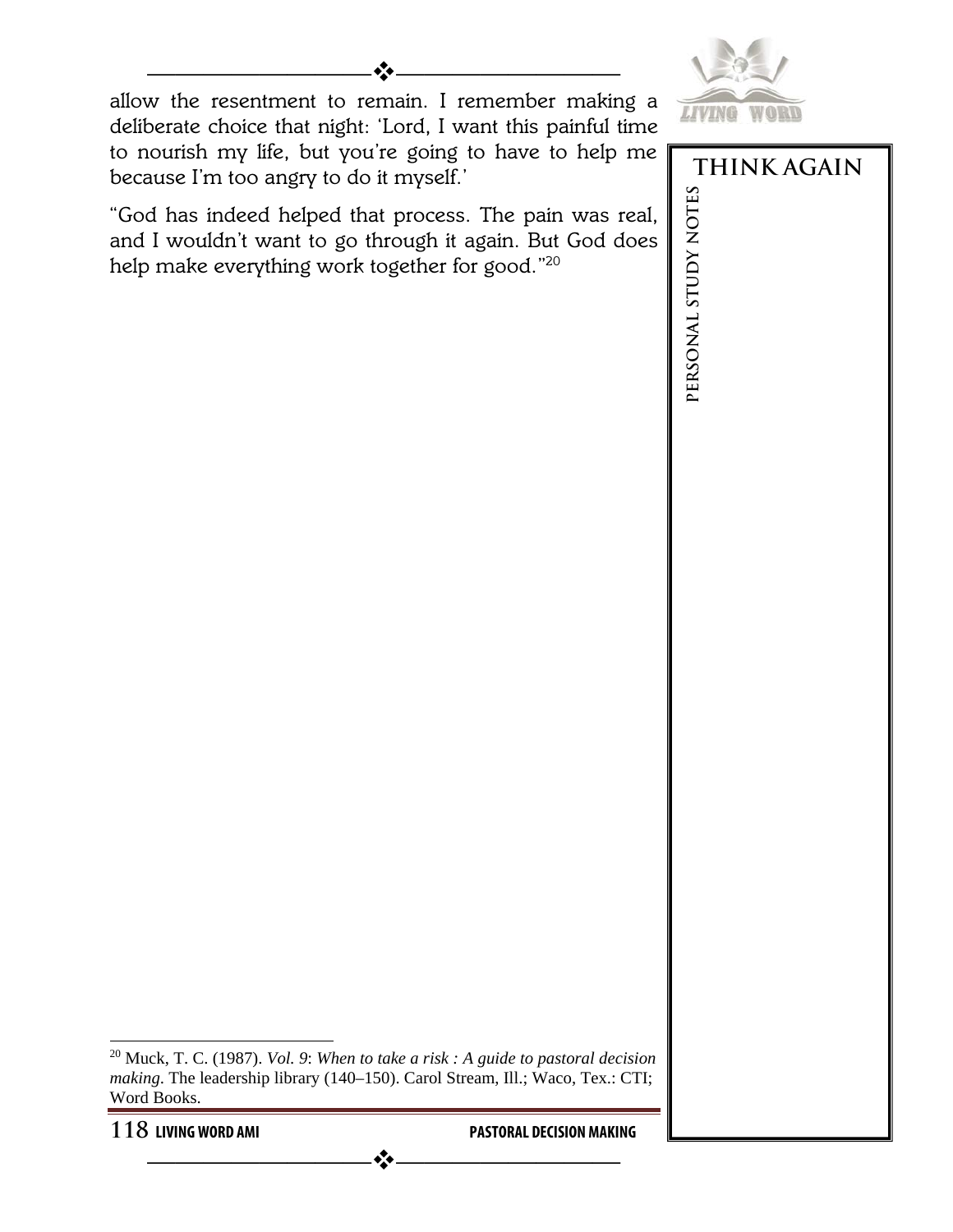

 **PERSONAL STUDY NOTES** 

PERSONAL STUDY NOTES

# **THIRTEEN THINK AGAIN**

# *THE RISK PROFILE*

————————————————

*Take calculated risks. That is quite different from being rash.*

*GEORGE S. PATTON*

*Is there a way to tell how risky a decision is? Perhaps. At*  least we can point to the statistical probability that a *particular ministry decision will ultimately cause a pastor to leave a church. Pastors indicated they make only a few truly difficult decisions in a year. Yet those are tough indeed. The average tenure of a pastor in a church is somewhere between four and five years. Often moves are made because of decisions that have led to disaster.* 

*Although this is a scary prospect, it is not cause to run, but to take stock. Every pastor faces strong pressures and strongwilled parishioners. And every decision can involve hundreds of major and minor variables. Many of these cannot be quantified:* 

- *—how your particular church board operates*
- *—the characteristics of every individual on your board*
- *—the unique characteristics of the staff*
- *—the number of powerful families in your church*
- *—the characteristics of those families*
- *—the history of the issue being decided.*

*Many can be quantified, however. We have compiled the results of our survey into a practical self-test. Ask yourself the following questions about yourself and your church environment. Circle your answers as you go through the test. Following the test, you'll find instructions on how to score your answers. (The survey from which we gathered the information used to contruct this test, along with more* 

————————————————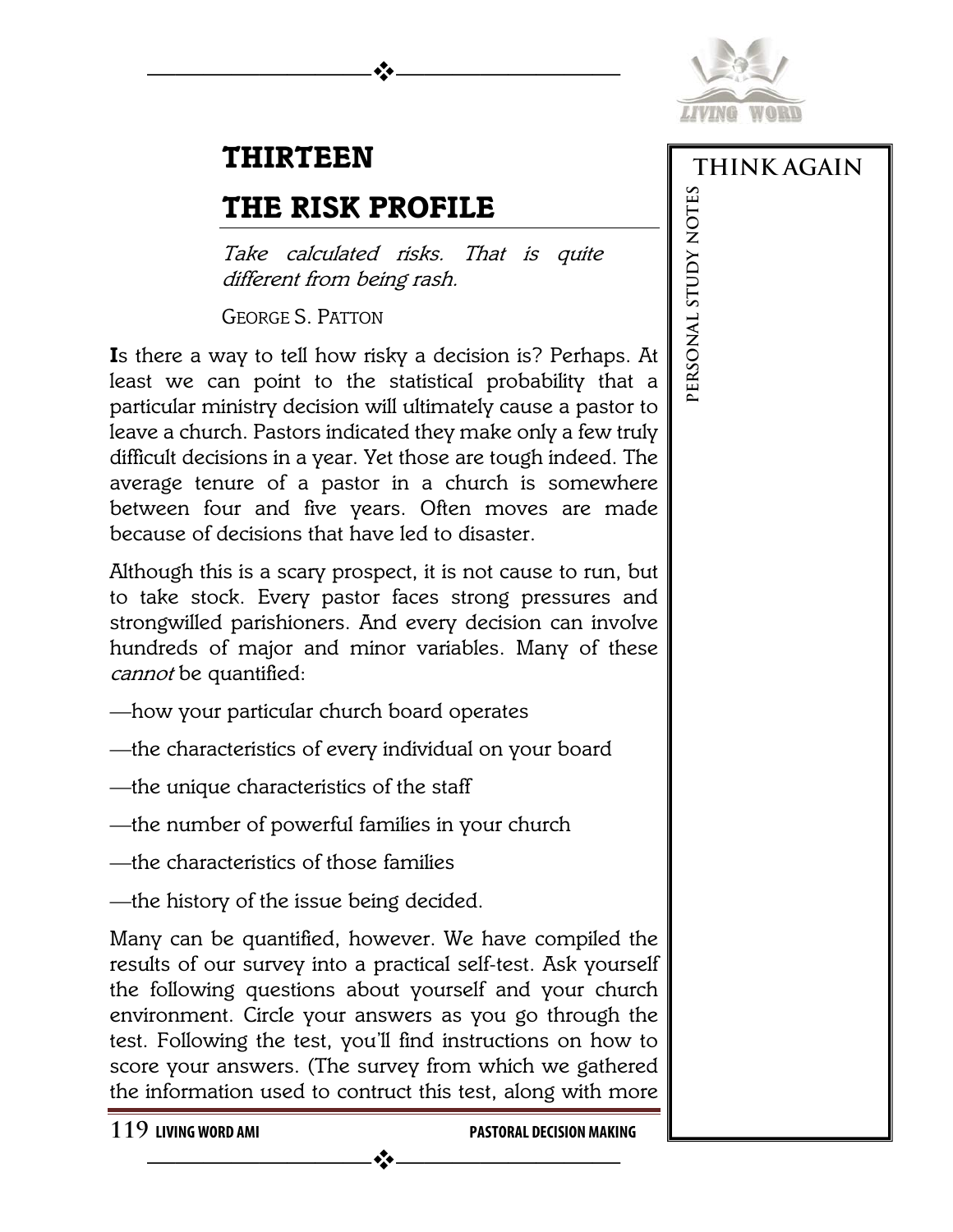

 **PERSONAL STUDY NOTES** 

PERSONAL STUDY NOTES

*detailed analysis of the results, may be found in the Appendix.)* 

————————————————

# *Questions*

*1. What is your education? (Circle all that apply to you.)* 

- *1a. No higher education degree*
- *1b. Bible college degree*
- *1c. Liberal arts degree*
- *1d. Seminary degree*
- *1e. Non-seminary master's degree*
- *1f. Doctorate*
- *2. What is your current church membership size?* 
	- *2a. Less than 100*
	- *2b. 100–199*
	- *2c. 200–499*
	- *2d. 500 or more*
- *3. How long have you been at this church?*

————————————————

- *3a. Less than one year*
- *3b. 1–2 years*
- *3c. 3–4 years*
- *3d. 5 or more years*
- *4. What is your age?* 
	- *4a. 30 or under*
	- *4b. 31–40*

*4c. 41–50* 

- *4d. 51–60*
- *4e. over 60*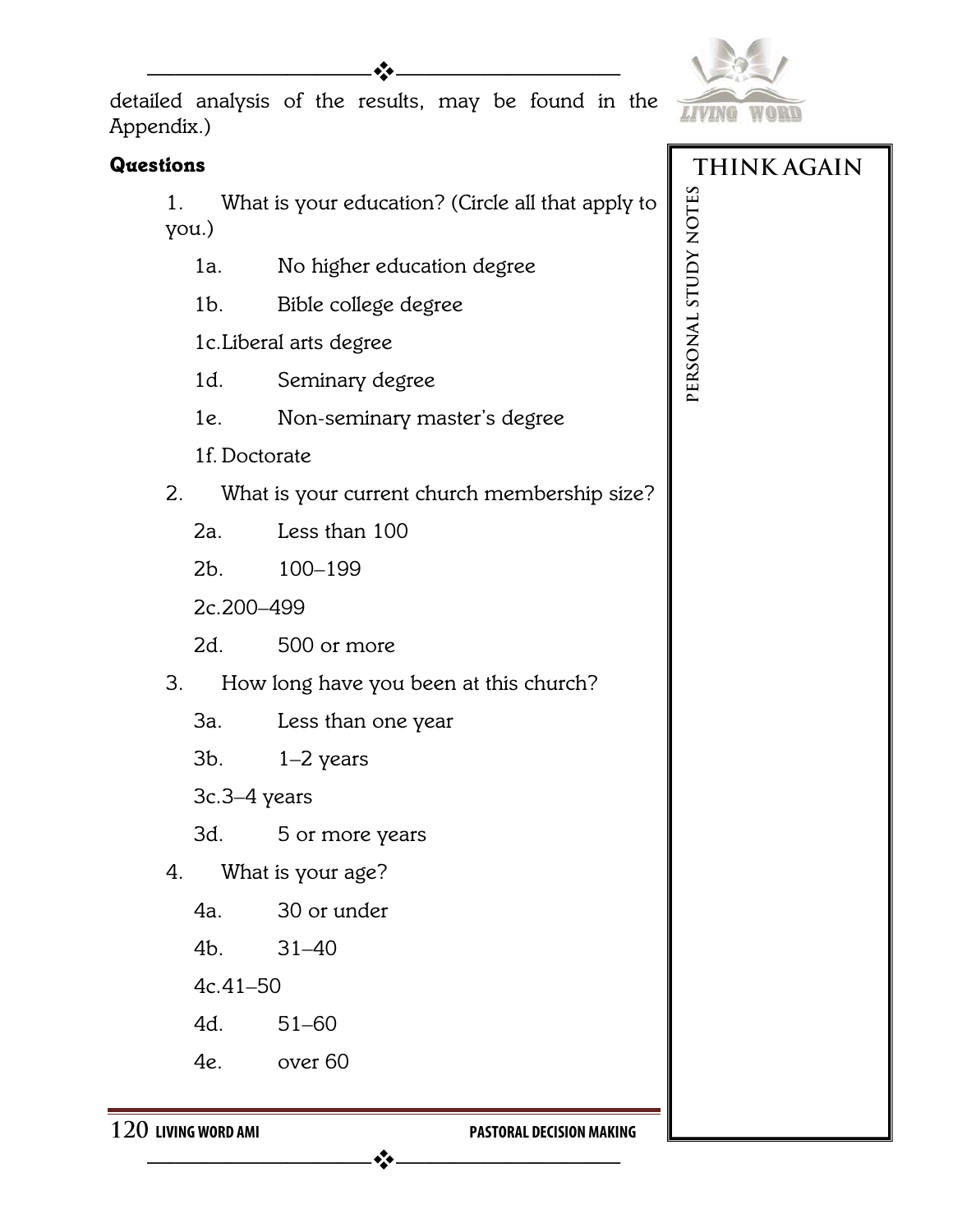

 **PERSONAL STUDY NOTES** 

PERSONAL STUDY NOTES

*5. Which church is this in your ministry history?* 

————————————————

*5a. My first church* 

*5b. My second church* 

*5c. My third church* 

*5d. Fourth or later church* 

*6. What do you believe to be your dominant gifts/talents in ministry?* 

*6a. Preaching* 

*6b. Teaching* 

*6c. Administration* 

*6d. Counseling* 

*6e. Pastoral ministry (visitation, etc.)* 

*6f. Evangelism* 

*6g. Music* 

*6h. Other* 

*7. Do you use a biblical character (such as Jesus, Paul, or Moses) as a model for decision making?* 

*7a. Yes* 

*7b. No* 

*8. How many times in a typical year are you required to make decisions that you know will upset, offend, or bring disagreement from people in the congregation?* 

*a. THEOLOGICAL DECISIONS:* 

*(e.g., to take a stand on eschatology, spiritual gifts, divorce/remarriage, etc., that differs from some members' views.)* 

————————————————

*8a1. None* 

*8a2. 1–2 per year*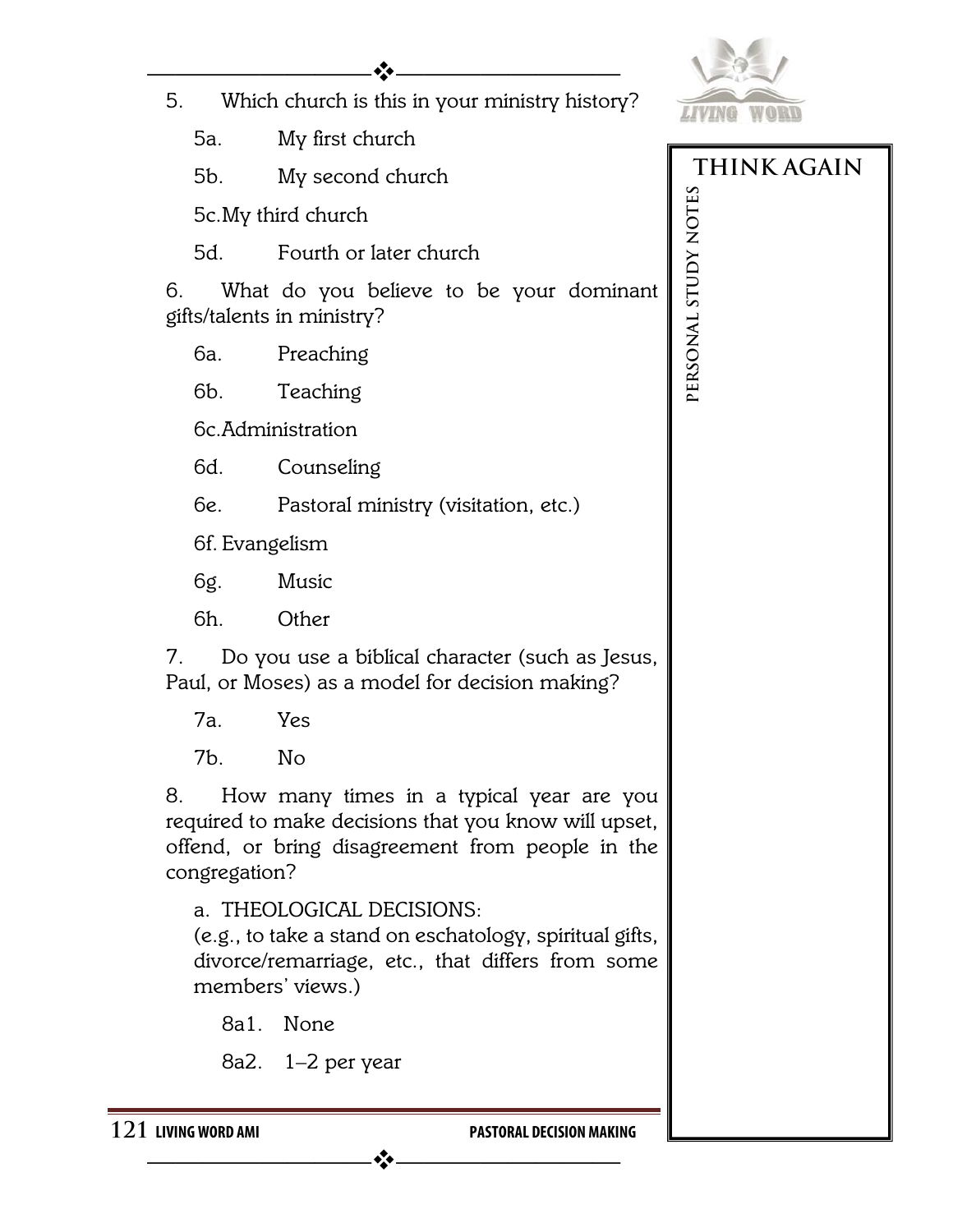

PERSONAL STUDY NOTES

**THINK AGAIN** 

*8a3. 3–4 per year* 

*8a4. 5 or more per year* 

*b. INSTITUTIONAL/ORGANIZATIONAL DECISIONS:* 

————————————————

*(e.g., to recommend a ministry program that clashes with the polity or tradition of the church.)* 

- *8b1. None*
- *8b2. 1–2 per year*
- *8b3. 3–4 per year*
- *8b4. 5 or more per year*
- *c. INTERPERSONAL DECISIONS:*

*(e.g., handling a counseling session in a way that offends a church family, or having a conflict with a board member.)* 

- *8c1. None*
- *8c2. 1–2 per year*
- *8c3. 3–4 per year*
- *8c4. 5 or more per year*

# *Scoring Instructions*

*Now that you've completed the test, use these guidelines to score your answers:* 

————————————————

**PERSONAL STUDY NOTES**  PERSONAL STUDY NOTES **1** *RISK POINTS: If you are facing a risky decision at this time, each risk point increases your chance of ultimately having to leave your current ministry position as a result of it.* 

*SAFETY POINTS: Each safety point decreases your chance of ultimately having to leave*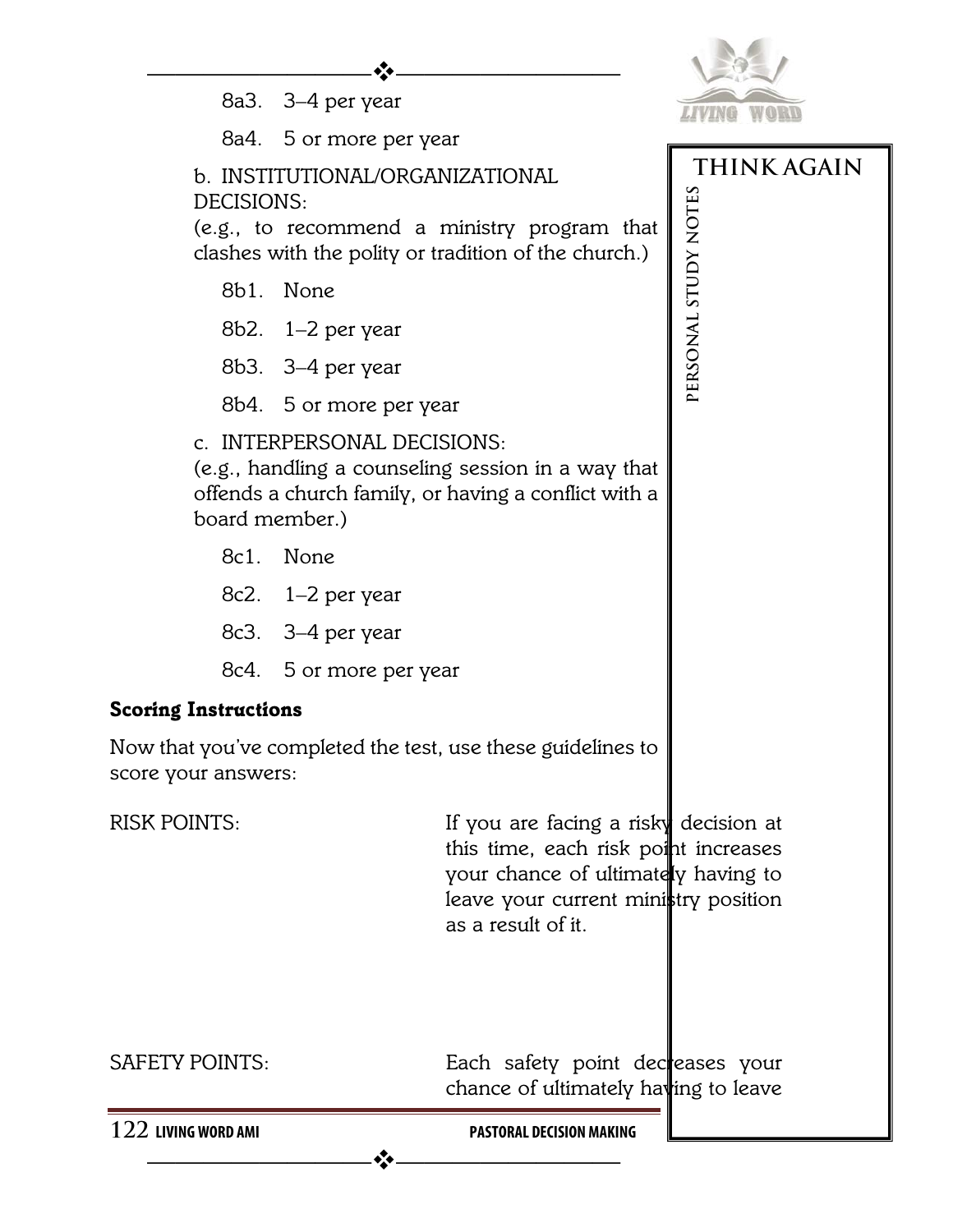|                                                                                                                                                          |                                | your current ministry postion as a<br>result of a difficult decisibly | <b>THINK AGAIN</b>      |
|----------------------------------------------------------------------------------------------------------------------------------------------------------|--------------------------------|-----------------------------------------------------------------------|-------------------------|
| (Not all of the answers from the questions above were<br>shown to have a measurable level of riskiness or safety. The<br>ones that do are listed below.) | PERSONAL STUDY                 |                                                                       |                         |
| <b>RISK</b><br><b>POINTS</b>                                                                                                                             | <b>SAFETY</b><br><b>POINTS</b> | <b>ANSWERS</b>                                                        |                         |
| $-2$                                                                                                                                                     |                                | degree                                                                | 1a. No higher education |
|                                                                                                                                                          | $+2$                           | 1c. Liberal arts degree                                               |                         |
|                                                                                                                                                          | $+2$                           | 1d. Seminary degree                                                   |                         |
| $-2$                                                                                                                                                     |                                | le.<br>master's degree                                                | Non-seminary            |
| -4                                                                                                                                                       |                                | 1f. Doctorate                                                         |                         |
|                                                                                                                                                          | $+2$                           | 2b. $100 - 19$                                                        |                         |
| 123 LIVING WORD AMI                                                                                                                                      |                                | <b>PASTORAL DECISION MAKING</b>                                       |                         |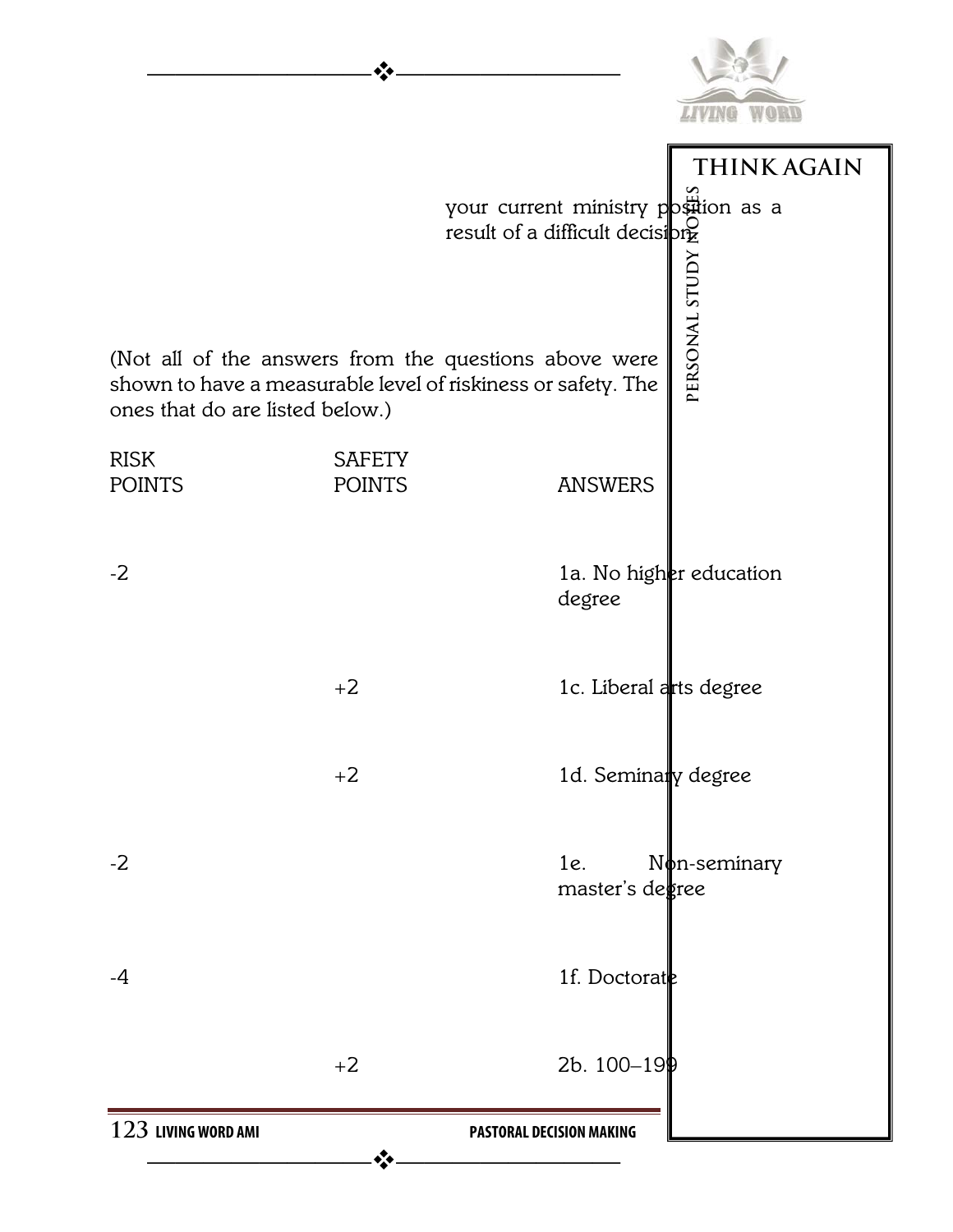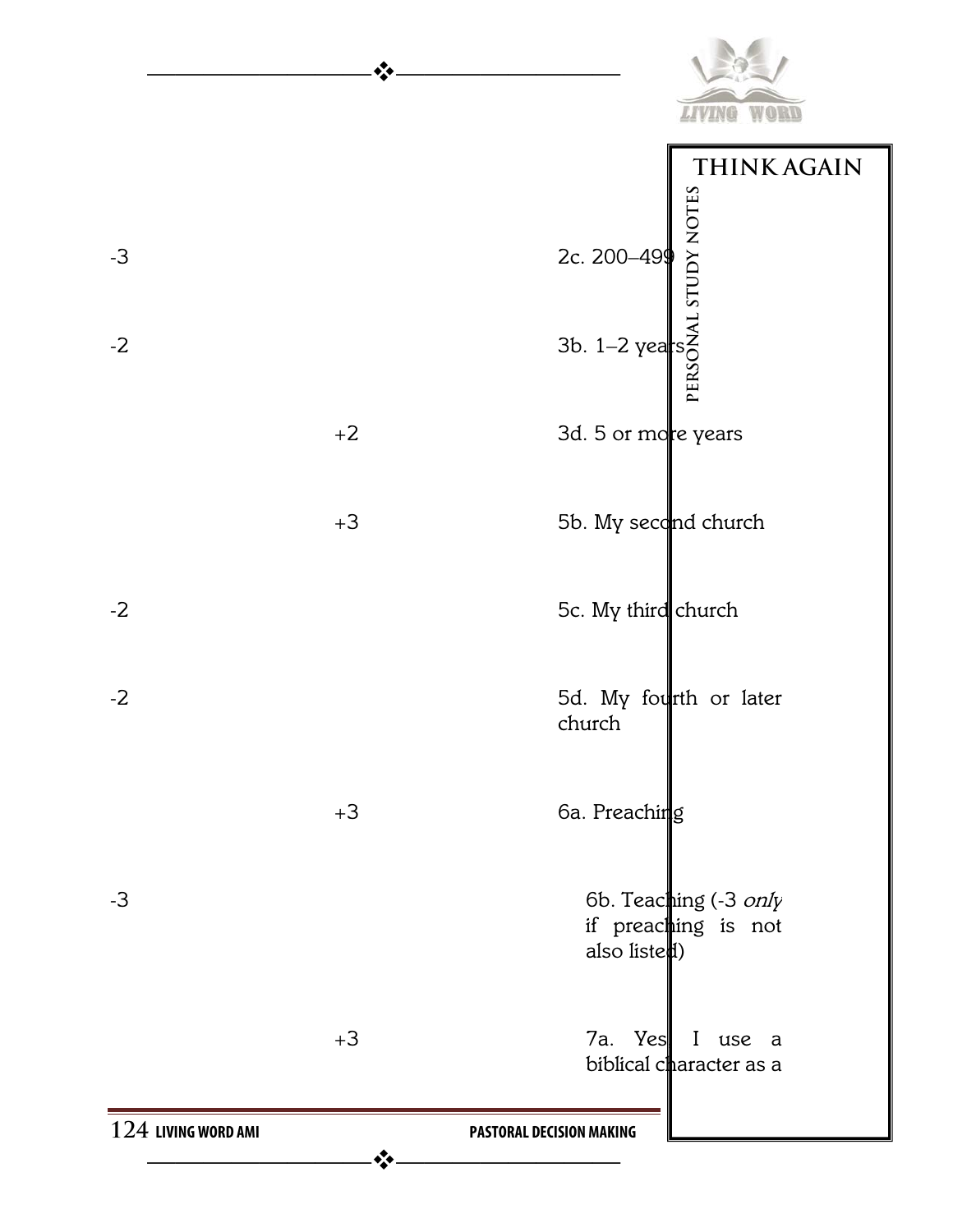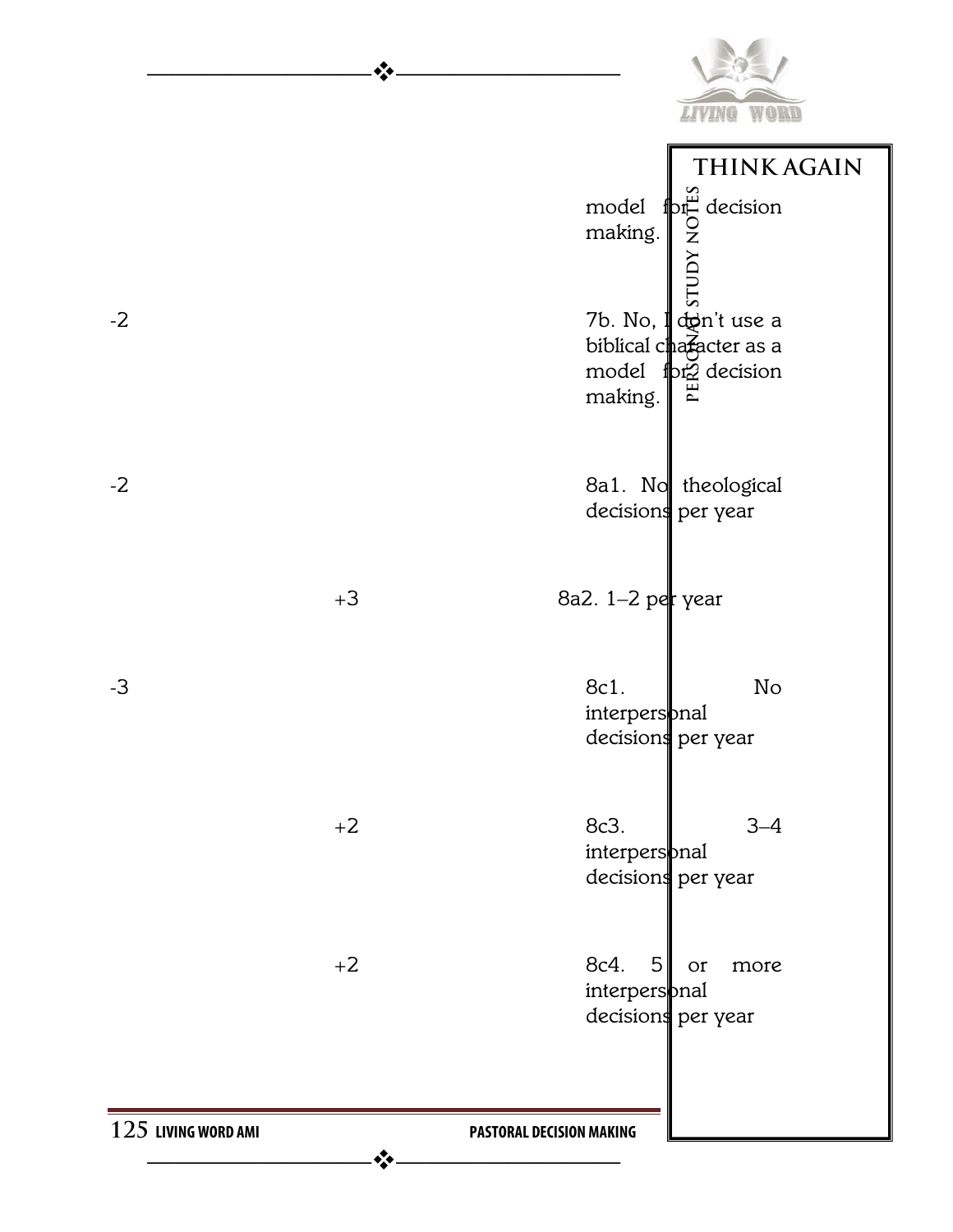

# *How to Calculate Your Score* **THINK AGAIN**  *Add the safety points and subtract the risk points. The more*  **PERSONAL STUDY NOTES IT AS A PERSONAL STUDY NOTES AND NOTES AND NOTES AND NOTES AND NOTES AND NOTES AND NOTES AND NO** PERSONAL STUDY NOTES *positive your total score, the more safe is your current environment in ministry decision making. Use the following guidelines to evaluate your score.*  SCORE RISK EVALUATION *+14 and higher A very high score. —You are in a relatively risk-free environment. —Continue to be sensitive to your flock as you also continue your*  vigorous approach to tough decision *making. +6 to +13 An average score. —Take stock of the currently risky factors about your background and/or your church environment.*  —Evaluate your own decision*making process to see how it could be strengthened. +5 or less A very risky score. —Look closely at the combination of your background and your current church environment to* see where *your dangers lie. —Be aware of the dangers. —As you evaluate your own decisionmaking process, seek out* **126 LIVING WORD AMI PASTORAL DECISION MAKING**  ————————————————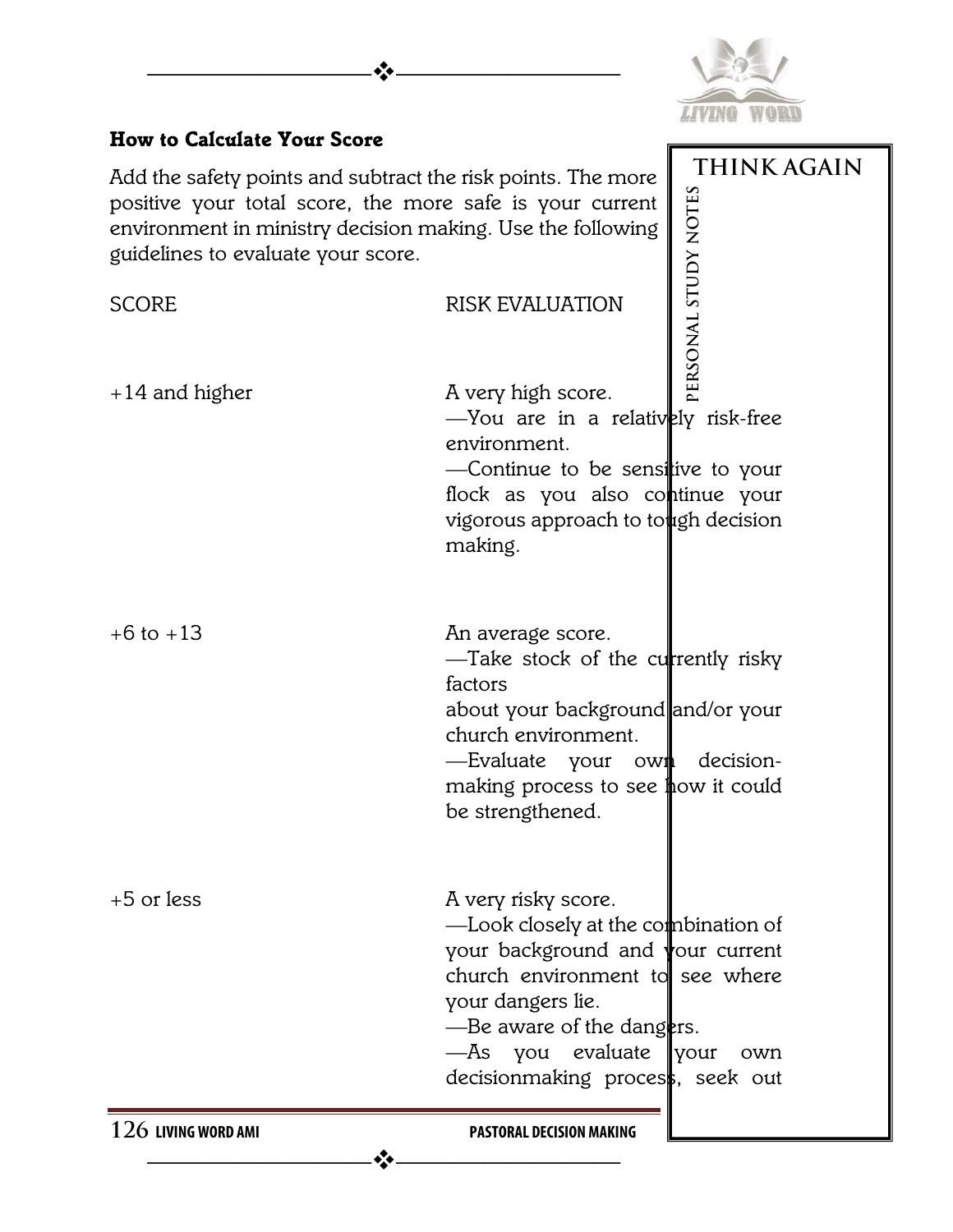

**<sup>127</sup> LIVING WORD AMI PASTORAL DECISION MAKING**  Word Books.

l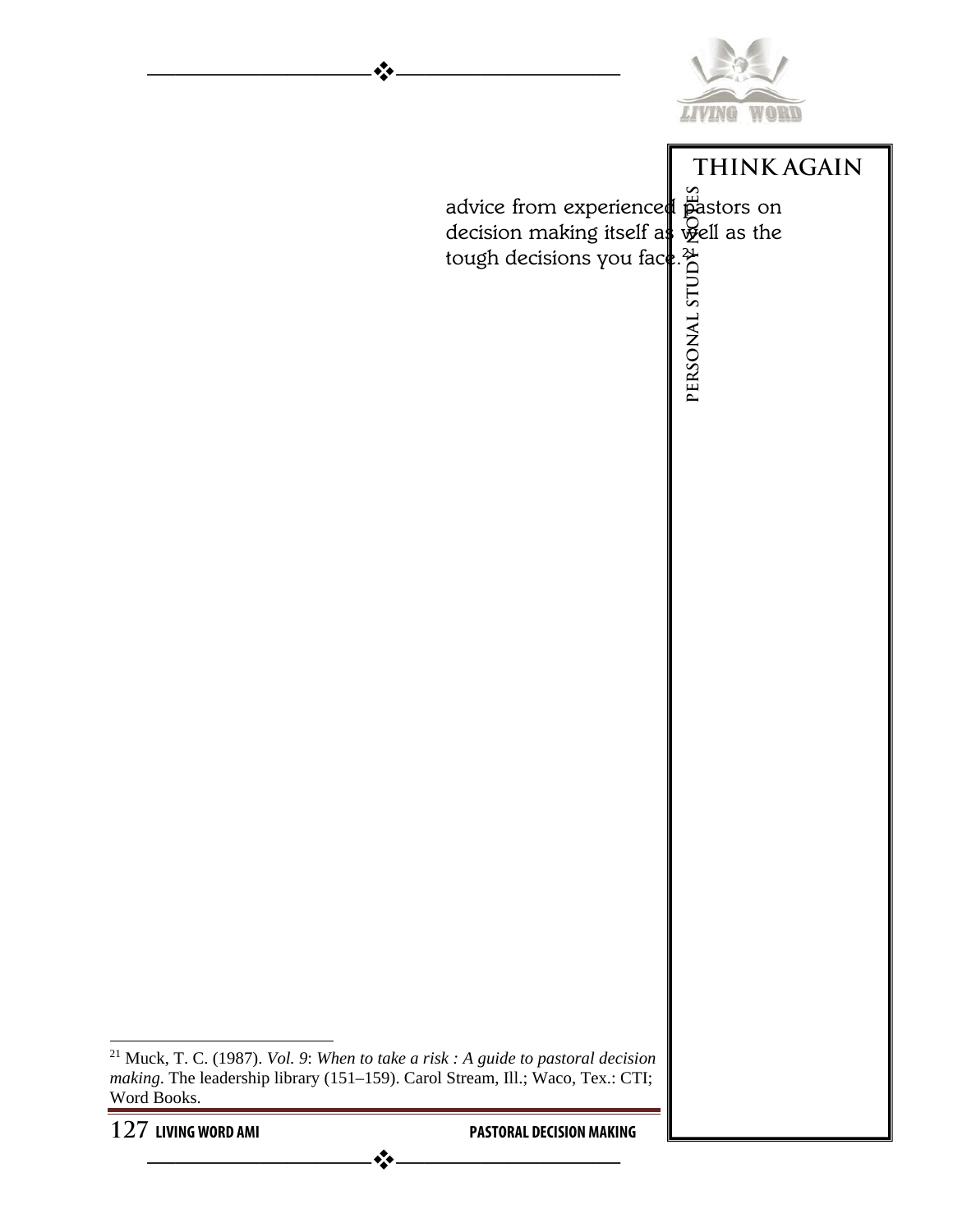

 **PERSONAL STUDY NOTES** 

PERSONAL STUDY NOTES

# **FOURTEEN THINK AGAIN** *KNOWLEDGE, ACTION, AND GOD*

————————————————

*Working hard to make a decision work is even more important than making the decision in the first place. One of the dangers is people making a decision, then thinking, 'Oh, that's it,' when the thing has only just started.*

*LORD PENNOCK1*

*Measuring the risk of difficult decisions does not guarantee our decisions will be good ones. Just as risk stalks our every action, so fallibility will always characterize the leadership we give our churches. We make mistakes.* 

*Yet our mistakes need not consume us. We gain some comfort by knowing we are not alone in this human enterprise of making errors. Consider the record company that turned down the Beatles, the seventeen publishers who rejected the best-selling novel M\*A\*S\*H, the editor of the San Francisco Examiner who told Rudyard Kipling his writing was "simply ridiculous." These monumental errors of judgment remind us that mistakes are inevitable. In a small way, that knowledge makes our misreading of a counseling situation, our failure to fully step up to the challenge of a difficult sermon topic, or our well-intentioned faux pas at a church social seem more manageable.* 

*We cannot hide behind this knowledge of our fallibility, however. We may not be able to error-proof our ministries, but we can certainly improve our fielding averages. The thesis of this book has been that one good way to hone decision making abilities is to measure the risk element in each decision. Knowing when to jump into a tough situation and when to bide one's time and gather more information*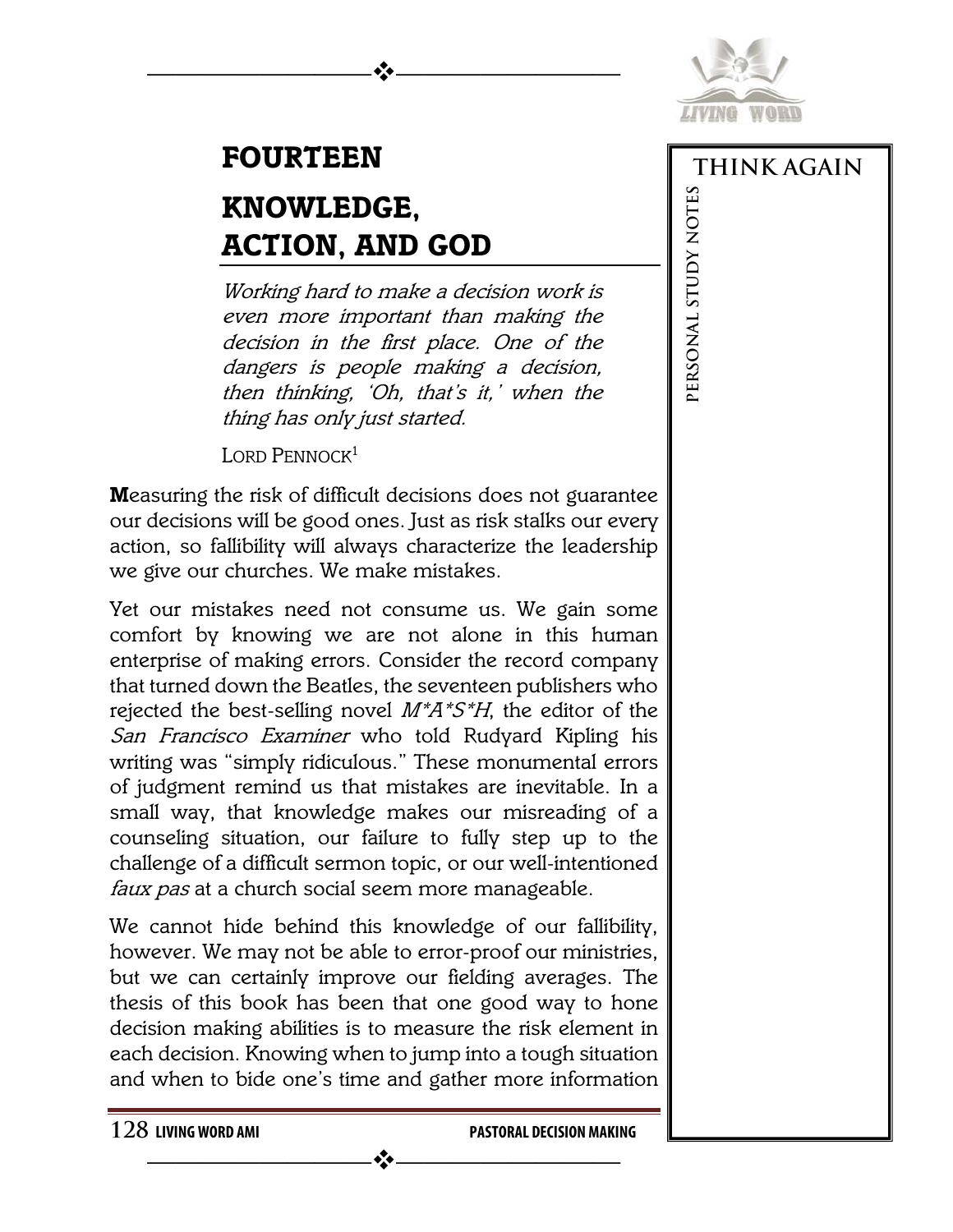

*and support can make the difference between a good decision and a foolhardy one.* 

————————————————

*If our survey information is any indication, most local church leaders already make far more good than foolhardy decisions. Respondents told of successfully dealing with problems ranging from choir robe controversies ("Do we really need new choir robes?") to telling 77-year-old organists afflicted with arthritis that their skills no longer aid worship ("It's like being asked to execute your grandmother") to negotiating a truce between one group of families who had discovered the more dramatic gifts of the Spirit and the thirty other families in the church who weren't interested in any gifts except those that came from Santa Claus.* 

*Yet, when we asked, "Please describe your biggest mistake in ministry," every one of the returned surveys told of a decision gone sour, an oversight that in retrospect seemed obvious, a minor ripple that turned into a cascade of trouble. And frequently the descriptions ended with a comment like, "I sure don't want to go through that again." One major impression bled through: help of any sort would be readily accepted.* 

*Our personal interviews accentuated that impression. When to take a risk haunts many local church leaders. They alternate between what often turns out to be brash boldness and terminal tactfulness. With no clear strategy on when to act and when not to, frustration threatens every situation. Too frequently it dominates.* 

*One pastor told of successfully confronting a couple who had thwarted effective ministry in his tiny church for years. But instead of satisfaction at its conclusion, he felt only fear and anxiety that it would happen again, that the next difficult decision he would have to face, he wouldn't be able to step up to:* 

*"The trouble was I didn't choose the confrontation. I didn't prepare for it. Throughout the whole situation I never felt in control. I felt like I was being swept away by events and* 

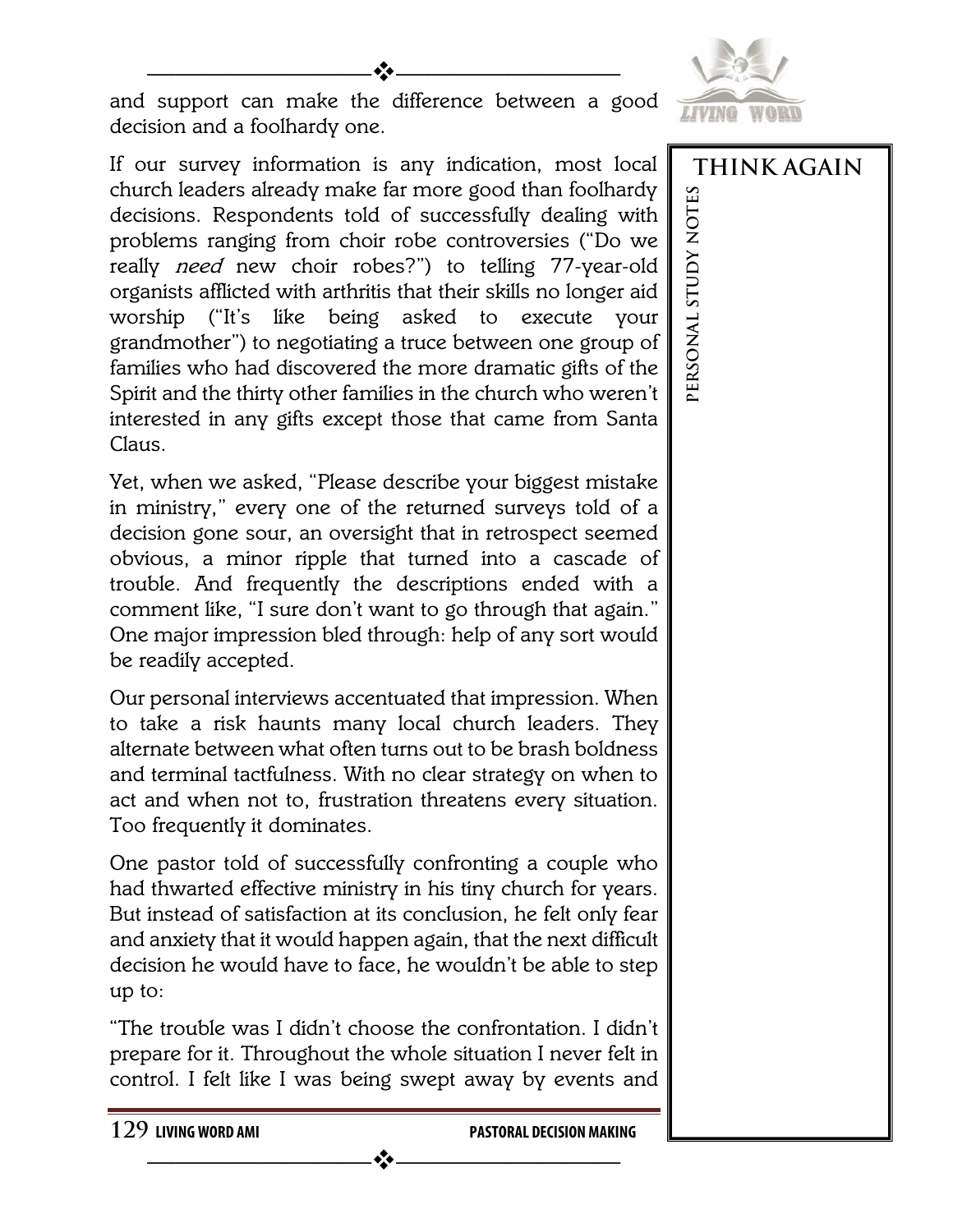

*people. I didn't like that. I have always had a sign on my office wall that reads, FIGHT SIN, NOT PEOPLE. I suppose that can be good advice, but ministry means a little of both, and sometimes I can't tell the two apart."* 

————————————————

*Our hope is that the insights we have outlined in this book will give that sense of control. The preceding chapters have provided a program of action that can help measure risk and provide the information one needs to confront head-on both sin and people.* 

*The program cannot do it all. Life's most difficult issues don't lend themselves to one-two-three solutions. Such steps put us in position to solve problems, but other elements enter in. One of those other elements is hard work. Successful decision making is made up of preparation, courage, and hard work, but the greatest of these is hard work.* 

*One of my favorite Bible settings is Moses standing on the wrong side of the Red Sea, the side that has an angry, welltrained army of Egyptians bearing down on his ill-equipped band of freedom seekers. "General" Moses is not quite sure what to do. Perhaps he was thinking, What would Joseph have done in this situation? He probably couldn't recall anything, however, with his followers screaming sarcastically in his ear, "Was it because there were no graves in Egypt that you brought us to the desert to die?"* 

*Finally, Moses remembered enough about God's sustaining power to blurt out, "Stand firm.… The Lord will fight for you; you need only to be still."1*

*Standing still and letting the Lord do all the work was not the program God had in mind, however. I love the Lord's answer: "Why are you crying out to me? Tell the Israelites to move on." Having stimulated them to action and spurred them to move beyond their paralyzing fear, he then parted the sea, and the Israelites escaped.* 

*After deciding to take a risk, we can't sit back and think the job is done. We are still required to make our decisions work.* 

————————————————

**THINK AGAIN PERSONAL STUDY NOTES**  PERSONAL STUDY NOTES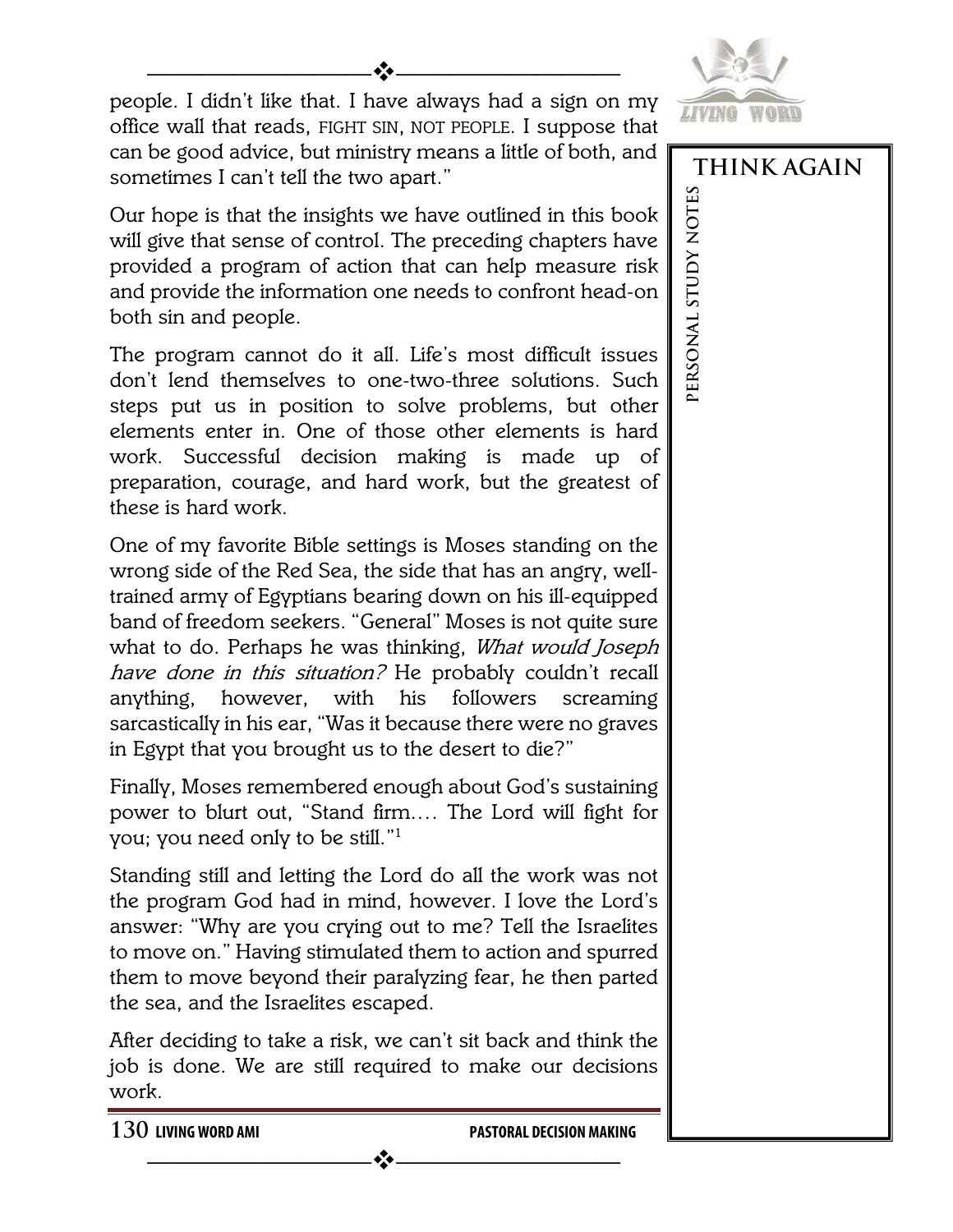———————————————— *Having said that, we must not ignore the power we have available to us in the Holy Spirit. Good ministry and good prayer lives go together. Few of us would survive in ministry if it wasn't for this inexhaustible source of power. It's been said that without devotion, knowledge and action are cold and dry and may even become shackles. The knowledge of when to take a ministerial risk is essential; the willingness to invest the hard work to make that risk work is crucial. But only God's blessing insures any kind of effective ministry.* 

*We pray for that blessing for your ministry.22*



**THINK AGAIN PERSONAL STUDY NOTES**  PERSONAL STUDY NOTES

————————————————

l

<sup>22</sup> Muck, T. C. (1987). *Vol. 9*: *When to take a risk : A guide to pastoral decision making*. The leadership library (161–166). Carol Stream, Ill.; Waco, Tex.: CTI; Word Books.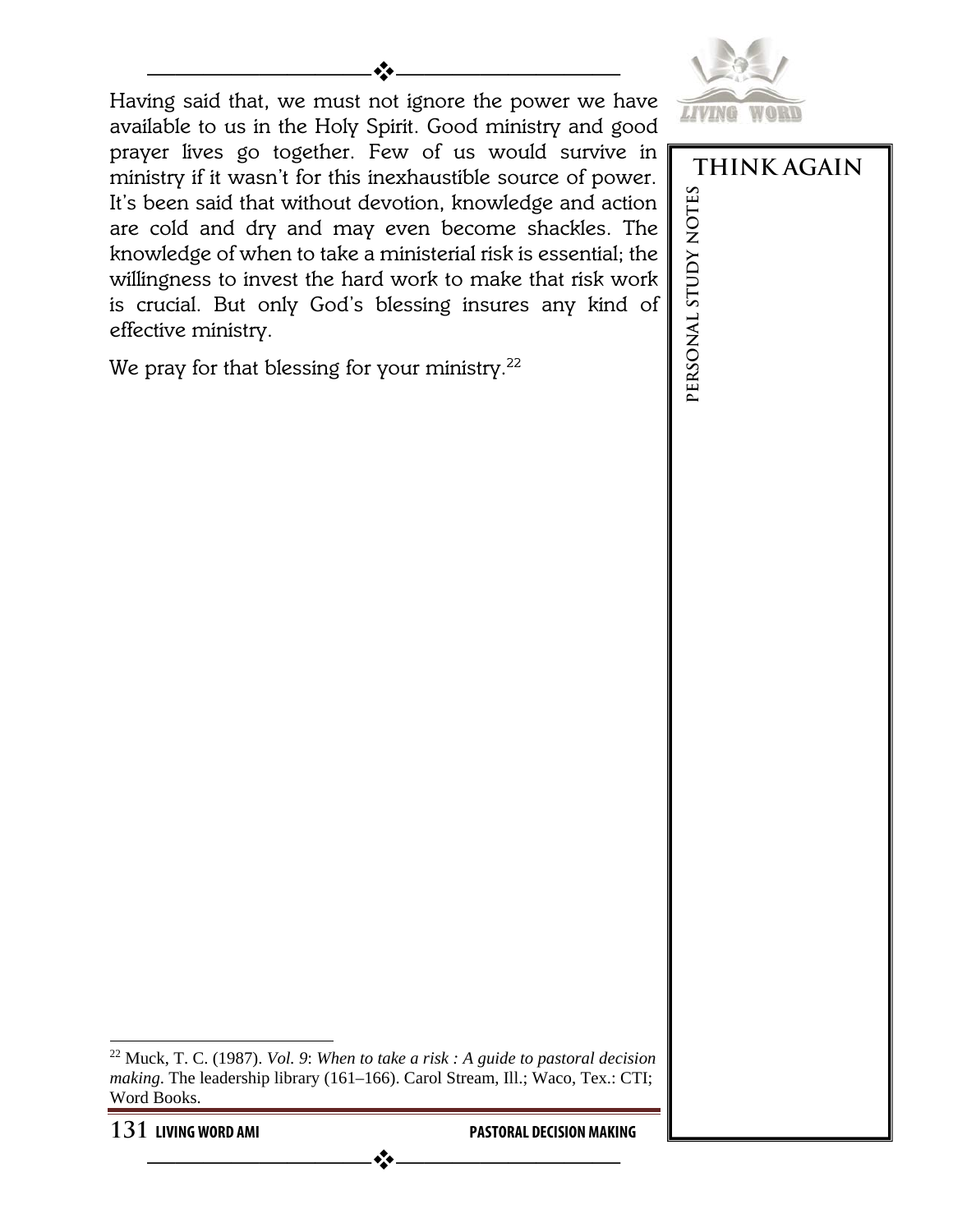

 **PERSONAL STUDY NOTES** 

PERSONAL STUDY NOTES

# *APPENDIX* THINK AGAIN

*The empirical foundations of the risk theory and risk scale developed in this book rest upon the statistical results of a survey questionnaire devised by Virginia Vagt and Terry Muck in the summer of 1985 and sent to a random sample of pastors and local church leaders. A history of that research:* 

————————————————

*A test questionnaire was sent to two groups of approximately twenty-five local church leaders each. One group was made up of pastors who had not been fired or pressured to leave a church at any time during their ministry. The other group was made up of pastors known to have been fired or pressured to leave a church at some time during their ministry.* 

*The questionnaire was pretested with these two groups with two objectives. One, to find out if the groups' answers would indicate a statistically significant differentiation. They did.* 

*Second, the pretest tested the wording and understandability of the questions. As a result, significant rewriting and readjusting of the questions were done to make the survey as clear as possible.* 

*The revised questionnaire was mailed to 946 <sup>L</sup>EADERSHIP Journal pastor subscribers in August, 1985. And 171 questionnaires (18 percent) were returned. (In previous research of <sup>L</sup>EADERSHIP and CHRISTIANITY TODAY subscribers, we have found pastors to be poorer respondents than lay people. To help our response rate, we sent an advance postcard to our sample and included an incentive, a ballpoint pen, in the survey mailing.)* 

————————————————

*The full questionnaire follows:* 

# *LEADERSHIP SURVEY*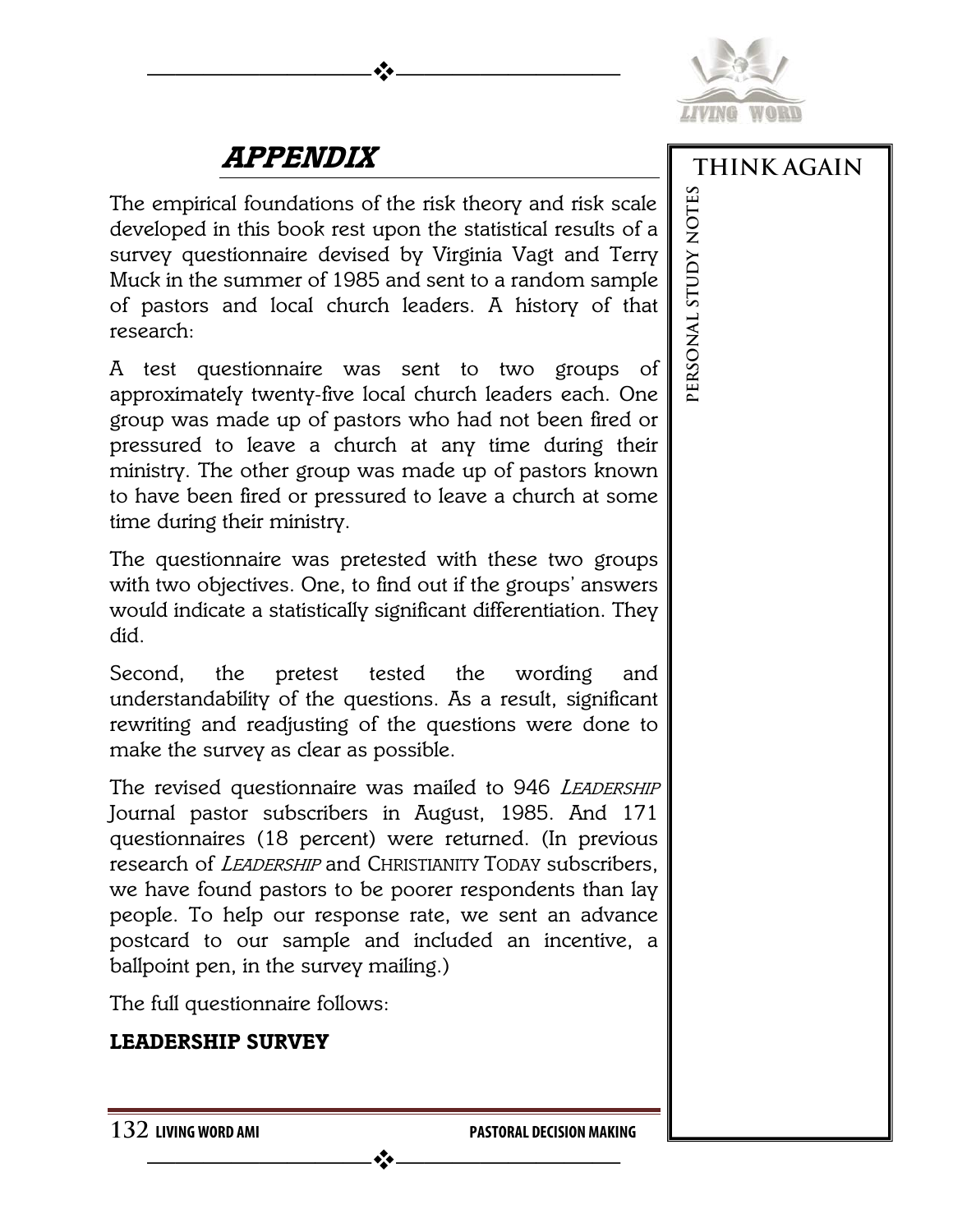

 **PERSONAL STUDY NOTES** 

PERSONAL STUDY NOTES

*To prime your thinking, please read through the following types of ministry decisions.* 

————————————————

*A. THEOLOGICAL* 

 *These decisions stem primarily from theological concerns. For example:* 

*- you had to take a stand on a crucial issue such as eschatology, spiritual gifts, divorce/remarriage, etc., that was different from some people in the congregation/denomination.* 

# *B. INSTITUTIONAL/ORGANIZATIONAL*

 *These decisions stem primarily from a concern for the effectiveness of the congregation. For example:* 

*- you had to recommend a ministry program that clashed with the polity or tradition of the church* 

*- you sought to curb dissension that was threatening the body* 

*- you had to let an organist go because poor performance was negatively affecting worship* 

*- you had a conflict with the board about a policy matter, etc.* 

# *B. INTERPERSONAL*

 *These decisions stem primarily from a conflict that involves personal misunderstanding/animosity either between you and another party in the church, or two independent parties. For example:* 

*- you experienced conflict with a staff member or volunteer leader* 

*- someone in a counseling situation felt offended by your style of ministry* 

*- you experienced personal conflict with a board member* 

————————————————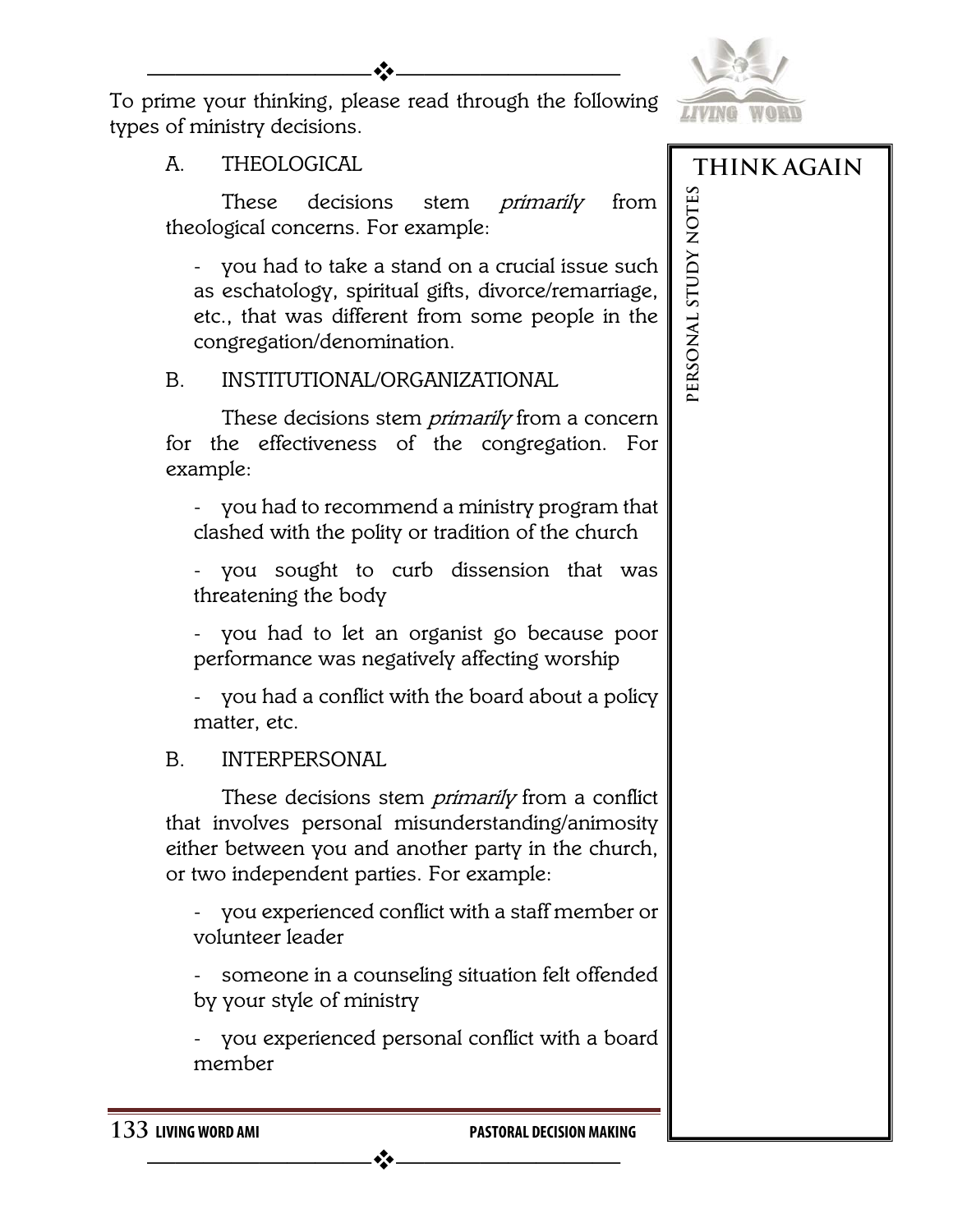

 **PERSONAL STUDY NOTES** 

PERSONAL STUDY NOTES

*- you were called upon to arbitrate a real estate disagreement between two church members.* 

# *Please answer the following questions about decisions you've made. Use extra sheets if necessary to answer as fully as possible.*

————————————————

*1. Describe the toughest decision you have ever made in ministry that didn't result in your leaving a church.* 

*Before you describe it, using the definitions above, how would you categorize this decision?* 

☐*1 Theological* 

☐*2 Institutional/organizational* 

☐*3 Interpersonal* 

☐*4 Other, please describe:\_\_\_\_\_\_\_\_\_\_\_\_\_\_\_\_\_\_\_\_\_\_\_\_* 

*2. What, if any, were the costs of that decision or decision-making process? (Please check and describe all that applied to your situation.)* 

*PERSONAL COST* 

☐*1 No real personal cost* 

☐*2 Toll on my physical/mental/emotional health,*  please describe:

☐*3 Toll on my spouse/our marriage, please describe:\_\_\_\_\_\_\_\_\_\_\_\_\_\_\_\_\_\_\_\_\_\_\_\_* 

☐*4 Toll on my children,*  please describe:

☐*5 Toll on my spiritual life,*  please describe:

☐*6 Toll on my ministry effectiveness, please describe:\_\_\_\_\_\_\_\_\_\_\_\_\_\_\_\_\_\_\_\_\_\_\_\_* 

————————————————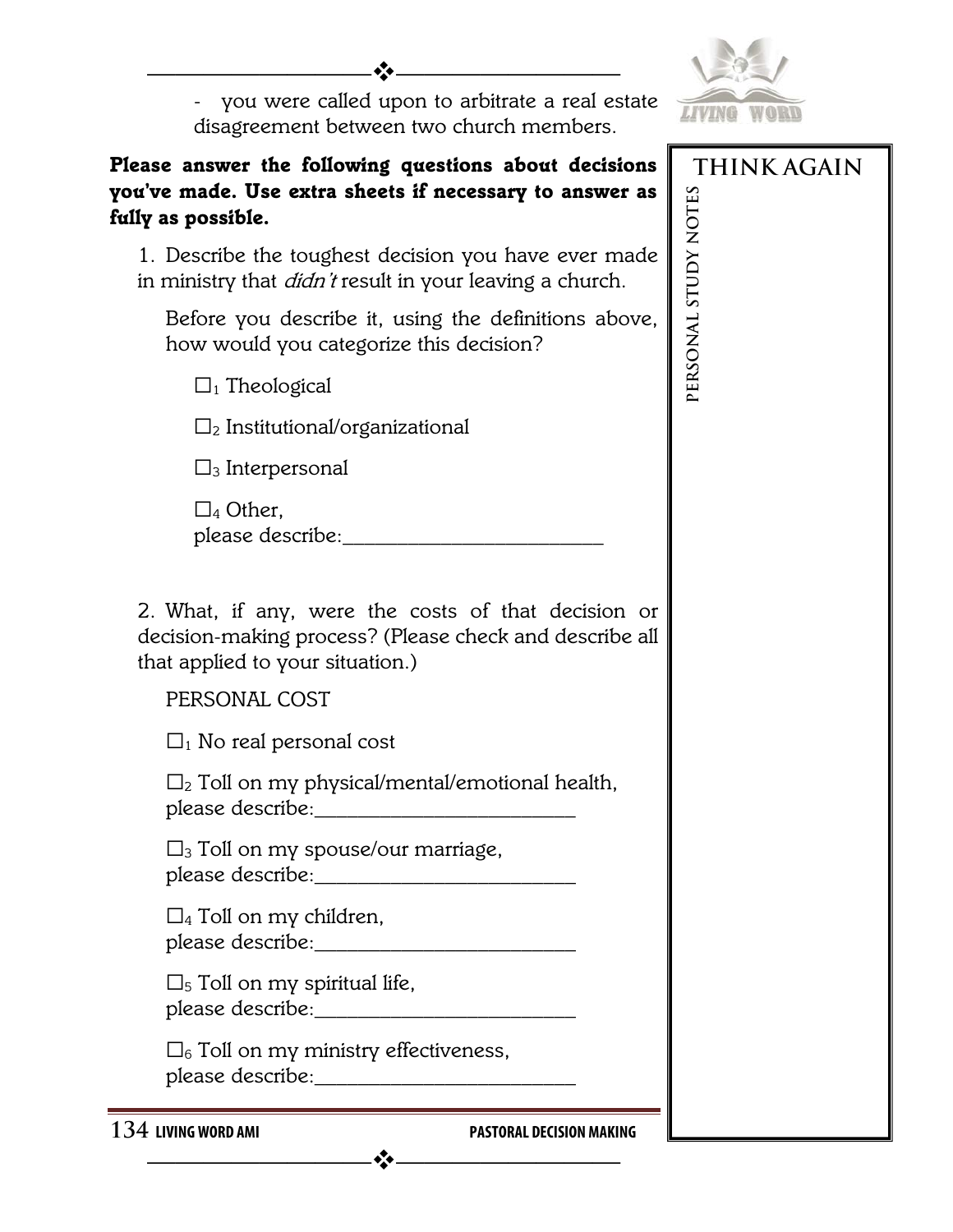☐*7 Other,* 

please describe:

# *COST TO INDIVIDUALS IN THE CHURCH*

————————————————

☐*1 No real cost to individuals* 

☐*2 The individuals involved left the church* 

☐*3 Toll on these individuals' physical/mental/emotional health* 

☐*4 Other,* 

*please describe:\_\_\_\_\_\_\_\_\_\_\_\_\_\_\_\_\_\_\_\_\_\_\_\_* 

*COST TO THE EFFECTIVENESS OF THE CHURCH* 

☐*1 No real cost to the church* 

☐*2 Lapse of effectiveness of one or more ministries in the church, please describe:\_\_\_\_\_\_\_\_\_\_\_\_\_\_\_\_\_\_\_\_\_\_\_\_* 

☐*3 Other people in the congregation left the church because of this situation, please describe:\_\_\_\_\_\_\_\_\_\_\_\_\_\_\_\_\_\_\_\_\_\_\_\_* 

☐*4 Other, please describe:\_\_\_\_\_\_\_\_\_\_\_\_\_\_\_\_\_\_\_\_\_\_\_\_* 

*OTHER* 

☐*1 Other cost, please describe:\_\_\_\_\_\_\_\_\_\_\_\_\_\_\_\_\_\_\_\_\_\_\_\_* 

*3. What, if any, were the benefits of this decision or decision-making process you described in question one?* 

*PERSONAL BENEFITS:* 

*BENEFITS TO INDIVIDUALS IN THE CHURCH:* 

*BENEFITS TO THE CHURCH'S EFFECTIVENESS:* 

*4. Because you as pastor or pastoral staff had to take a position you knew to be incompatible with the wishes of* 

————————————————

**135 LIVING WORD AMI PASTORAL DECISION MAKING** 

 **PERSONAL STUDY NOTES** 

PERSONAL STUDY NOTES

**THINK AGAIN**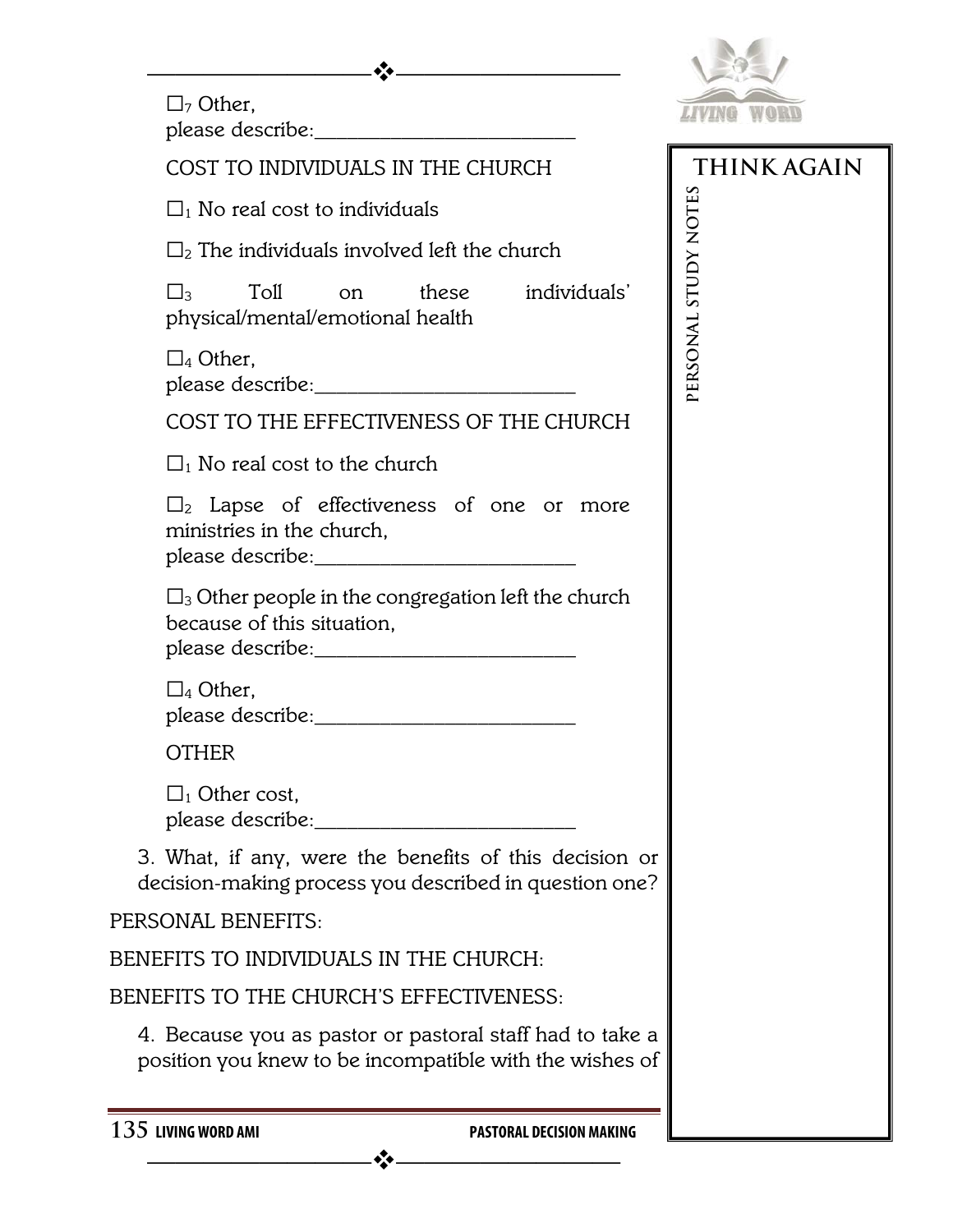

**THINK AGAIN** 

*the church, have you ever left a church or been forced to resign?* 

————————————————

☐*1 Yes* 

| 136 LIVING WORD AMI                                                                  |           | <b>PASTORAL DECISION MAKING</b> |                      |
|--------------------------------------------------------------------------------------|-----------|---------------------------------|----------------------|
|                                                                                      |           |                                 |                      |
| Interpersonal                                                                        |           |                                 |                      |
| c.                                                                                   |           |                                 |                      |
| Institutional/or<br>ganizational                                                     |           |                                 |                      |
| b.                                                                                   |           |                                 |                      |
| a. Theological                                                                       |           |                                 |                      |
| Departure                                                                            | Departure | Departure                       | Departure            |
| First                                                                                | Second    | Third                           | Fourth               |
| Check the major type of position/decision that you took<br>preceding each departure. |           |                                 |                      |
| $\square$ 4 or more                                                                  |           |                                 |                      |
| $\square$ 3                                                                          |           |                                 |                      |
| $\square$                                                                            |           |                                 |                      |
| $\square$ 1                                                                          |           |                                 |                      |
| If yes, how many times during your ministry has the<br>above occurred?               |           |                                 | PERSONAL STUDY NOTES |
| $\square$ 2 No (If no, please skip to question 9.)                                   |           |                                 |                      |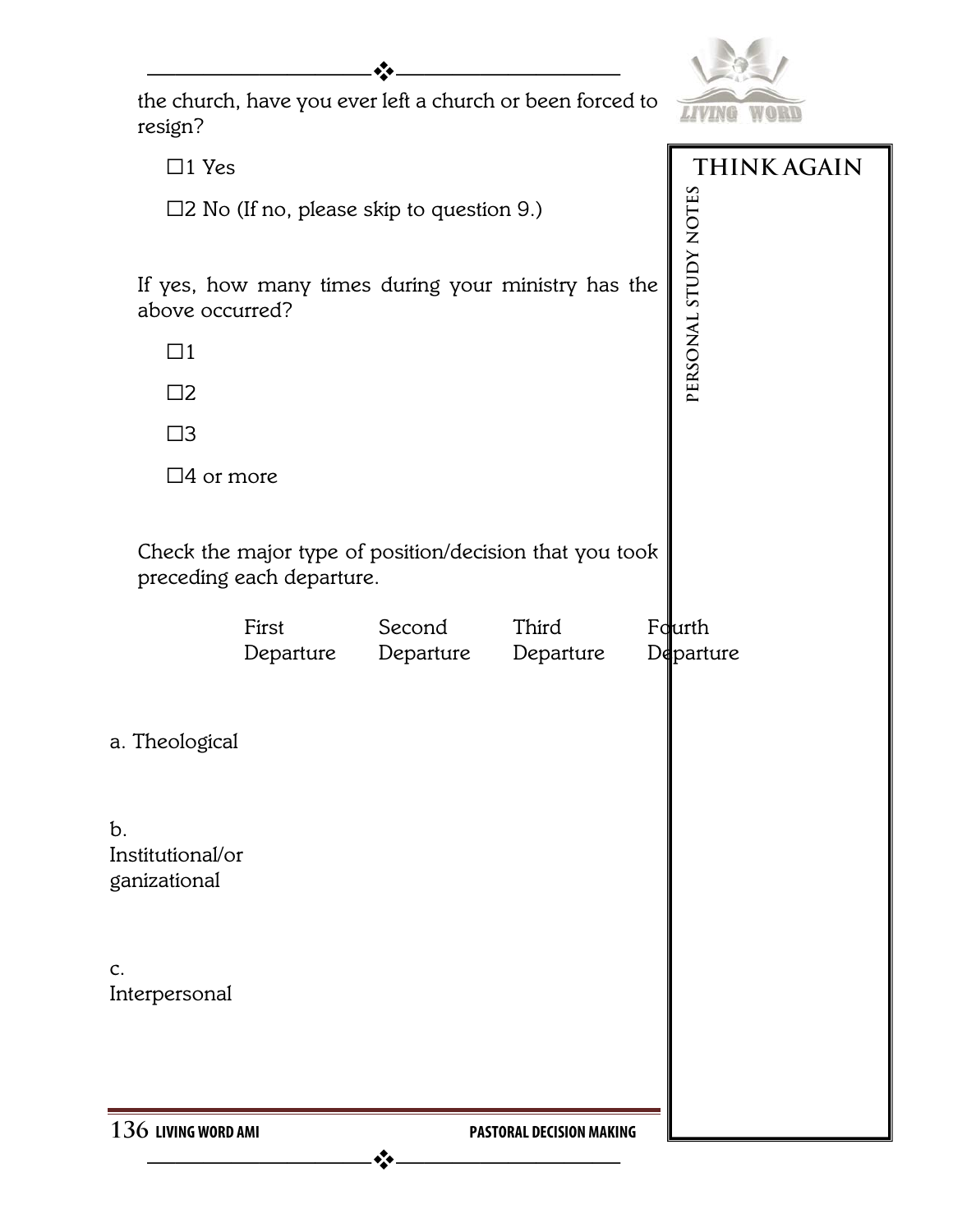

 **PERSONAL STUDY NOTES** 

PERSONAL STUDY NOTES

*d. Other, please describe:* 

> *5. Describe one of these departures in detail, using extra sheets if necessary.*

*Were there other factors that could have contributed to your leaving?* 

————————————————

*6. Looking back, what, if anything, would you have done differently?* 

*Do you think this action on your part would have prolonged your ministry at that church? How long?* 

*7. In addition to loss of that pastorate, what other losses/costs were experienced, if any? (Please check and describe all that applied to your situation.)* 

*PERSONAL COST* 

☐*1 Toll on my physical/mental/emotional health, please describe:\_\_\_\_\_\_\_\_\_\_\_\_\_\_\_\_\_\_\_\_\_\_\_\_* 

————————————————

☐*2 Toll on my spouse/our marriage, please describe:\_\_\_\_\_\_\_\_\_\_\_\_\_\_\_\_\_\_\_\_\_\_\_\_* 

☐*3 Toll on my children, please describe:\_\_\_\_\_\_\_\_\_\_\_\_\_\_\_\_\_\_\_\_\_\_\_\_* 

☐*4 Toll on my spiritual life, please describe:\_\_\_\_\_\_\_\_\_\_\_\_\_\_\_\_\_\_\_\_\_\_\_\_*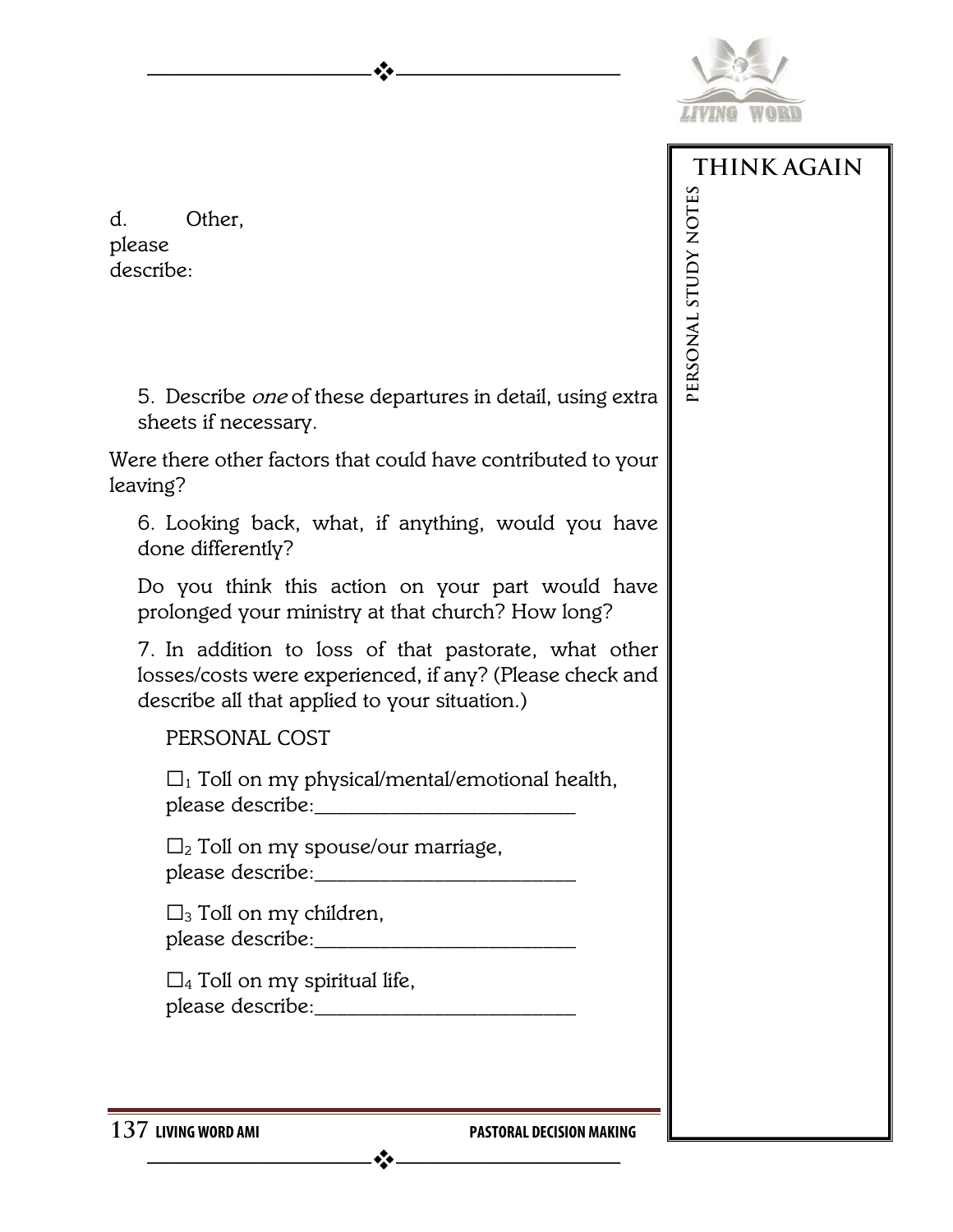| $\square_5$ Toll on my ministry effectiveness in<br>subsequent ministries,                                                                               | <b>THINK AGAIN</b>   |
|----------------------------------------------------------------------------------------------------------------------------------------------------------|----------------------|
| $\square_6$ Other,                                                                                                                                       | PERSONAL STUDY NOTES |
| COST TO INDIVIDUALS IN THE CHURCH                                                                                                                        |                      |
| $\Box$ No real cost to individuals                                                                                                                       |                      |
| $\Box$ The individuals involved left the church                                                                                                          |                      |
| these individuals'<br>Toll<br>$\Box$ 3<br><sub>on</sub><br>physical/mental/emotional health                                                              |                      |
| $\Box_4$ Other,                                                                                                                                          |                      |
| COST TO THE EFFECTIVENESS OF THE CHURCH                                                                                                                  |                      |
| $\Box$ No real cost to the church                                                                                                                        |                      |
| $\square$ <sub>2</sub> Lapse of effectiveness of one or more<br>ministries in the church,                                                                |                      |
| $\square$ <sub>3</sub> Other people in the congregation left the<br>church because of this situation, please<br>describe:_______________________________ |                      |
| $\Box_4$ Other,                                                                                                                                          |                      |
| <b>OTHER</b>                                                                                                                                             |                      |
| $\Box_1$ Other cost,                                                                                                                                     |                      |
| . What, if any, were the <b>benefits</b> of the decision or                                                                                              |                      |

*8. What, if any, were the benefits of the decision or decision-making process that led to your leaving?* 

————————————————

*PERSONAL BENEFITS:* 

*BENEFITS TO INDIVIDUALS IN THE CHURCH:* 

*BENEFITS TO THE CHURCH'S EFFECTIVENESS:*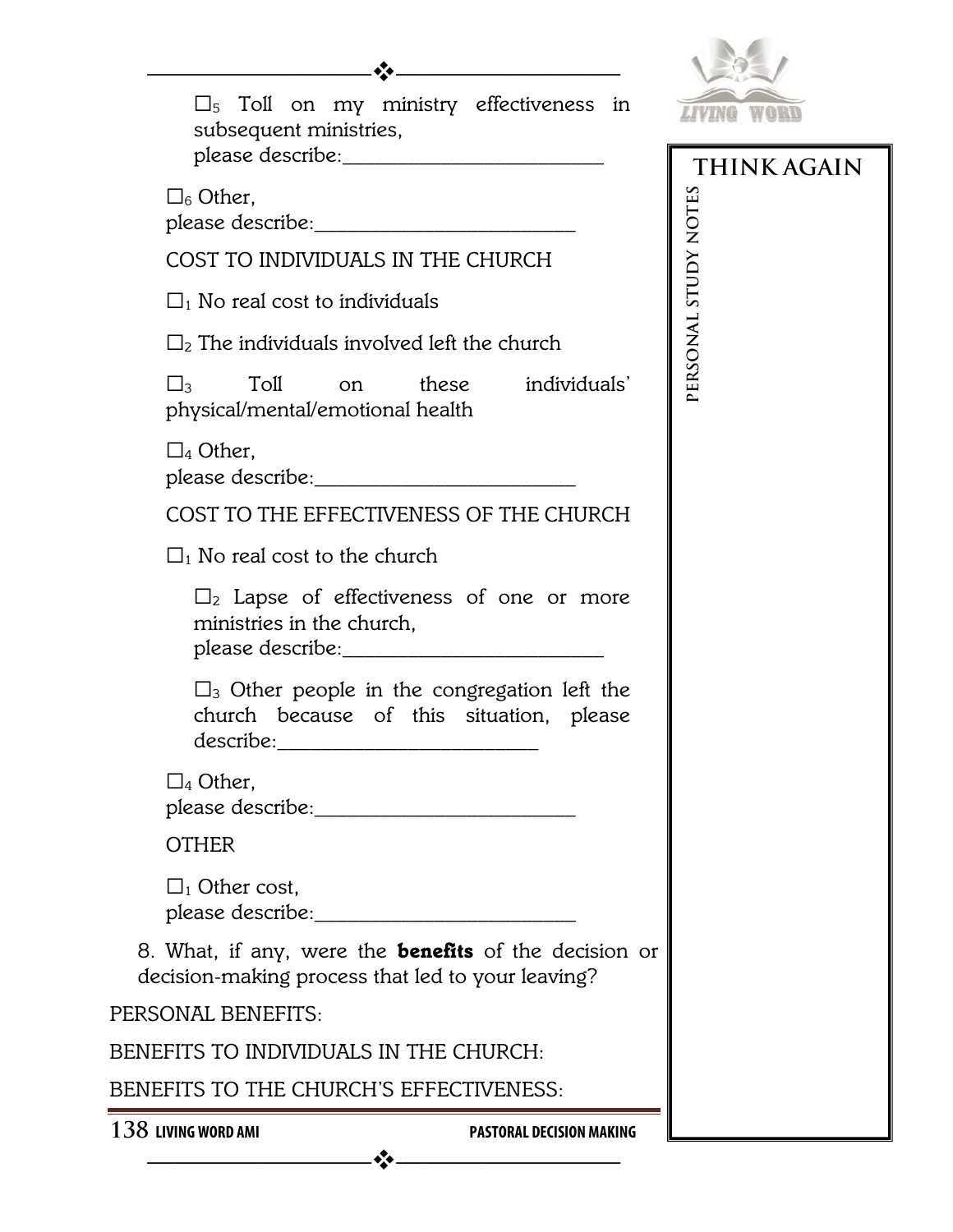*9. How many times in a typical year are you required to make decisions that you know will upset, offend, or bring disagreement from people in the congregation?* 

————————————————

*CHECK ONE FOR EACH OF THE FOLLOWING TYPES OF DECISIONS.* 

### *THEOLOGICAL DECISIONS*

*(e.g., I took a theological stance on a crucial issue such as eschatology, gifts, divorce/remarriage, etc., that was different from some people in the congregation.)* 

☐*None* 

☐*1 per year* 

☐*2 per year* 

☐*3 per year* 

☐*4 per year* 

☐*5 or more per year* 

# *INSTITUTIONAL/ORGANIZATIONAL DECISIONS*

*(e.g., I recommended a ministry program that clashed with the polity or tradition of the church; I sought to curb some dissension; I had to let the organist go because poor performance was negatively affecting worship.)* 

————————————————

☐*None* 

☐*1 per year* 

☐*2 per year* 

☐*3 per year* 

☐*4 per year* 

☐*5 or more per year* 

*INTERPERSONAL DECISIONS* 

**139 LIVING WORD AMI PASTORAL DECISION MAKING** 



**THINK AGAIN** 

 **PERSONAL STUDY NOTES** 

PERSONAL STUDY NOTES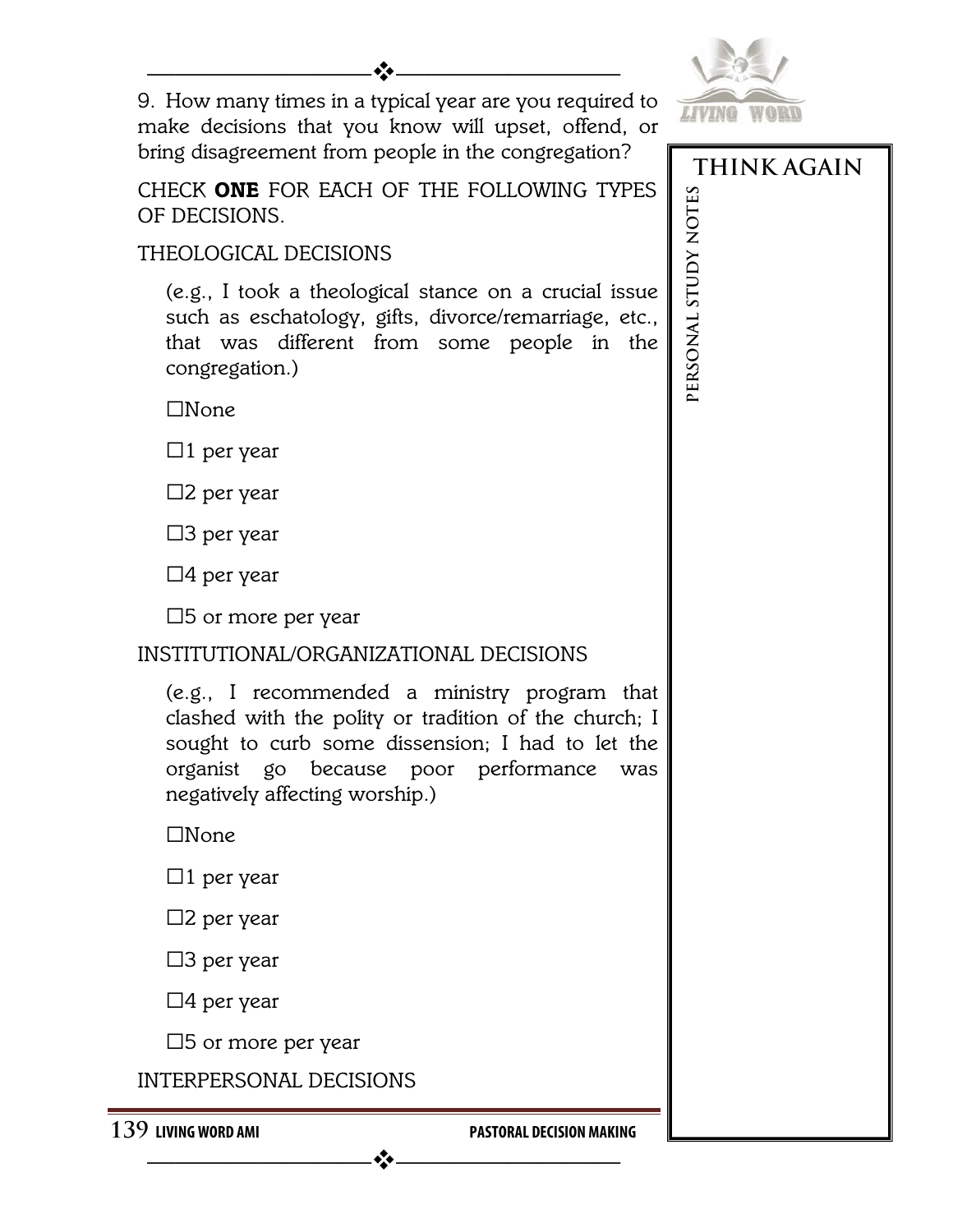

 **PERSONAL STUDY NOTES** 

PERSONAL STUDY NOTES

———————————————— *(e.g., I handled a counseling session in a way that offended a church family; I had a personal conflict with a board member.)* 

☐*None* 

☐*1 per year* 

☐*2 per year* 

☐*3 per year* 

☐*4 per year* 

☐*5 or more per year* 

*10. What do you believe to be your dominant gifts/talents in ministry?* 

☐*1 Administration* 

☐*2 Preaching* 

☐*3 Counseling (structured counseling ministry)* 

☐*4 Pastoral ministry (visitation, etc.)* 

☐*5 Evangelism* 

☐*6 Teaching* 

☐*7 Music* 

☐*8 Other,* 

*please specify:\_\_\_\_\_\_\_\_\_\_\_\_\_\_\_\_\_\_\_\_\_\_\_\_* 

*Which ministry area is your strongest ministry gift/talent?* 

*Which of the above ministry areas are you least gifted in?* 

————————————————

*11. What is your church polity:* 

☐*1 Congregational* 

☐*2 Episcopal*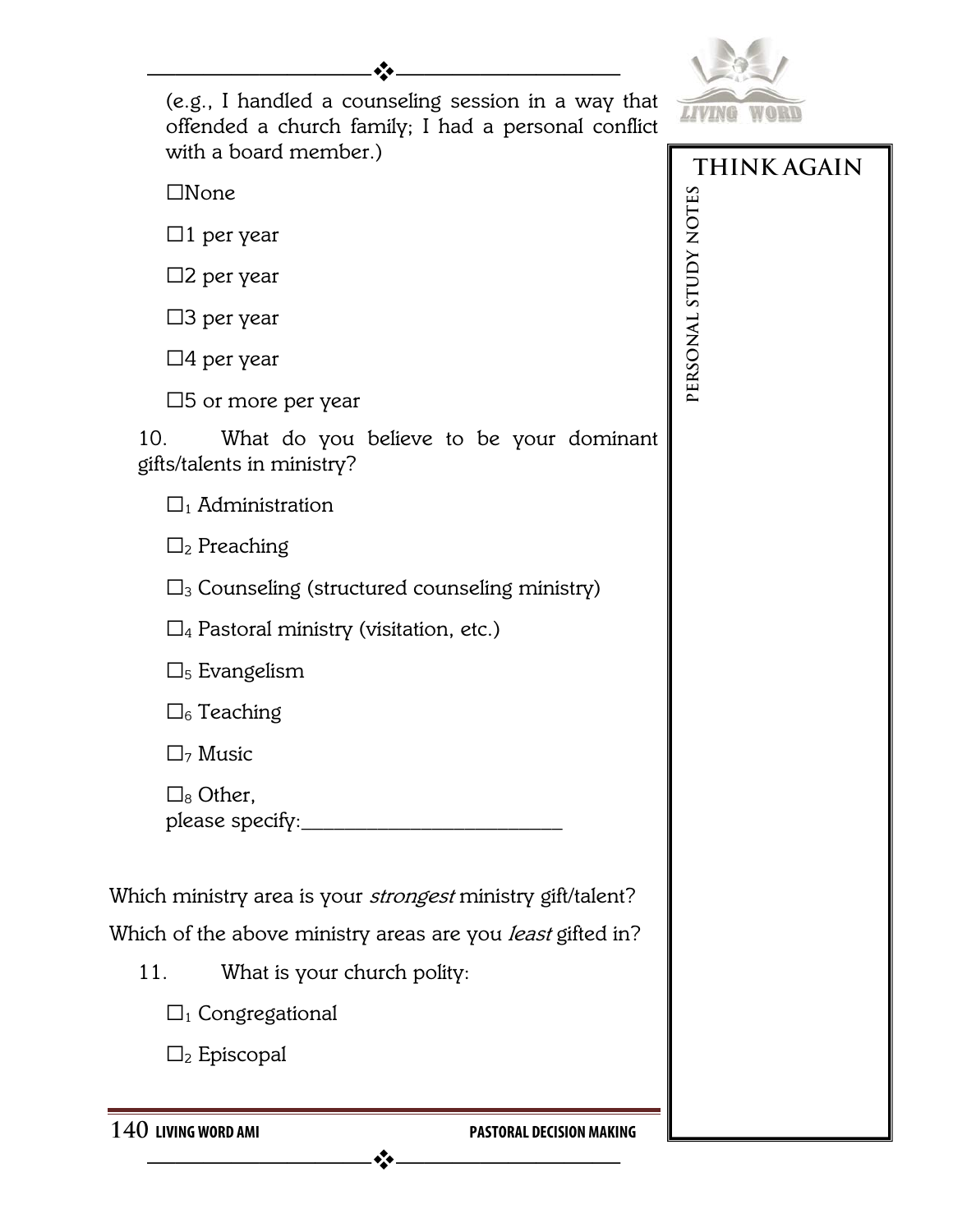

☐*3 Presbyterian* 

*12. Who have been your biblical models in decision making? Why?* 

————————————————

| 141 LIVING WORD AMI                                                                                                                                                                                                                                                                                       |                                                  |                     | <b>PASTORAL DECISION MAKING</b> |              |                          |  |
|-----------------------------------------------------------------------------------------------------------------------------------------------------------------------------------------------------------------------------------------------------------------------------------------------------------|--------------------------------------------------|---------------------|---------------------------------|--------------|--------------------------|--|
|                                                                                                                                                                                                                                                                                                           |                                                  |                     |                                 |              |                          |  |
| 6.                                                                                                                                                                                                                                                                                                        | <b>SUR</b>                                       |                     |                                 |              |                          |  |
| 5.                                                                                                                                                                                                                                                                                                        | <b>SUR</b>                                       |                     |                                 |              |                          |  |
| 4.                                                                                                                                                                                                                                                                                                        | <b>SUR</b>                                       |                     |                                 |              |                          |  |
| 3.                                                                                                                                                                                                                                                                                                        | <b>SUR</b>                                       |                     |                                 |              |                          |  |
| 2.                                                                                                                                                                                                                                                                                                        | <b>SUR</b>                                       |                     |                                 |              |                          |  |
| 1.                                                                                                                                                                                                                                                                                                        | SUR*                                             |                     |                                 |              |                          |  |
| Denomin<br><b>State</b><br>ation<br>of Church                                                                                                                                                                                                                                                             | SUBURBASize of<br>$N^*$<br>URBAN<br><b>RURAL</b> | Members Date<br>hip | Started                         | Date<br>Left | Reason<br>For<br>Leaving |  |
| have in decision making?<br>What is your ministry history? (Describe your<br>14.<br>first church after #1 and so on through to your present<br>church. If you had a non-parish ministry or another<br>occupation before, during, or after any of these<br>churches, please briefly describe in sequence.) |                                                  |                     |                                 |              | PERSONAL STUDY NOTES     |  |
| 13.                                                                                                                                                                                                                                                                                                       | What other resources does a local church leader  |                     |                                 |              |                          |  |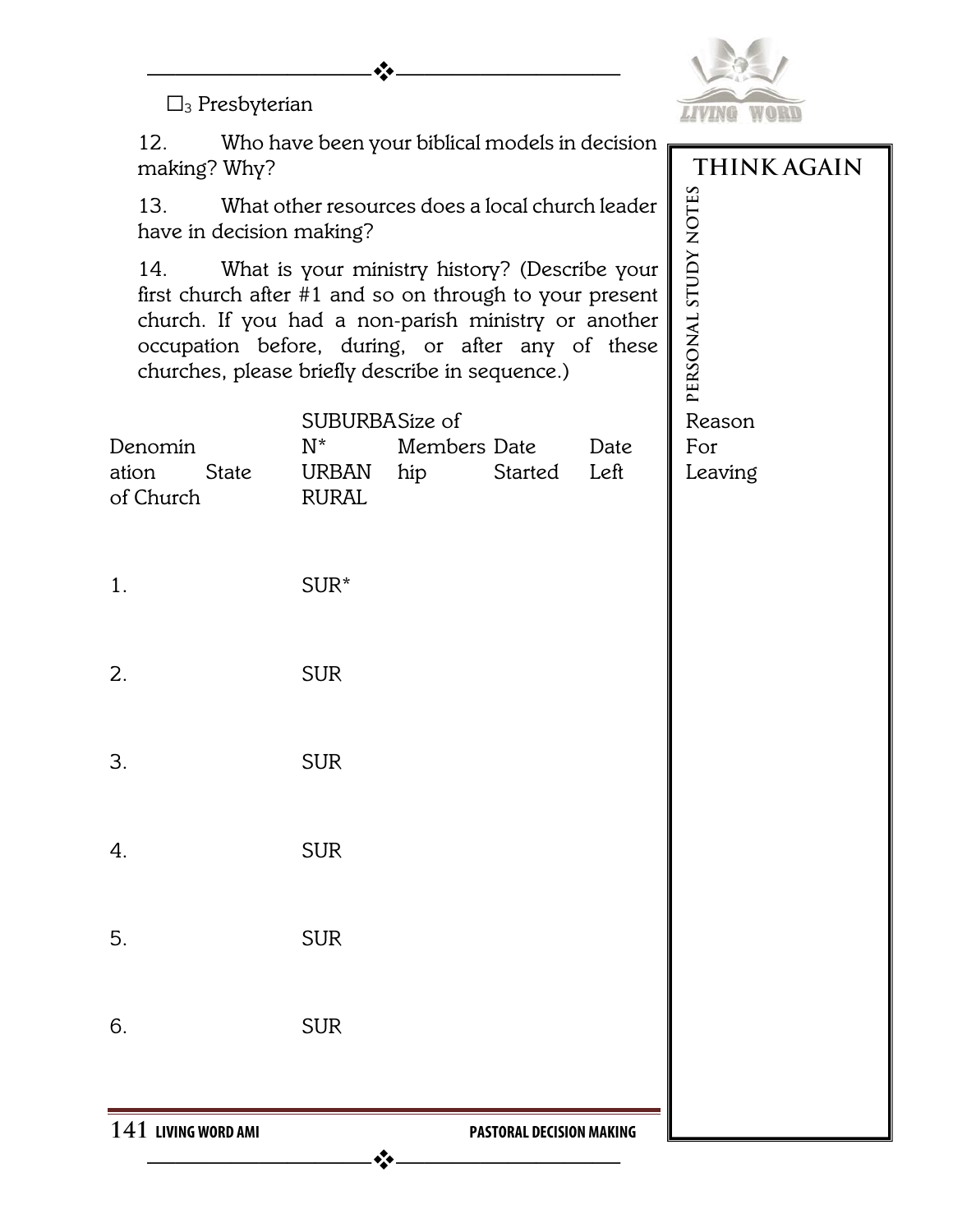



*7. SUR* 

*\* Please circle S, U, or R for each church location.* 

————————————————

- *15. What is your religious affiliation?* 
	- ☐*1 Southern Baptist*
	- ☐*2 Other Baptist*
	- ☐*3 Church of Christ/Christian*
	- ☐*4 Christian & Missionary Alliance*
	- ☐*5 Evangelical Free*
	- ☐*6 Lutheran*
	- ☐*7 Mennonite/Brethren/Anabaptist*
	- ☐*8 United Methodist*
	- ☐*9 Wesleyan/Holiness/Other Methodist*
	- ☐*10 Nazarene*
	- ☐*11 Pentecostal/Charismatic*
	- ☐*12 Presbyterian/Reformed*
	- ☐*13 Independent/nondenominational*

————————————————

- ☐*14 Other (please specify):*
- *16. What is your age?* 
	- ☐ *30 or under*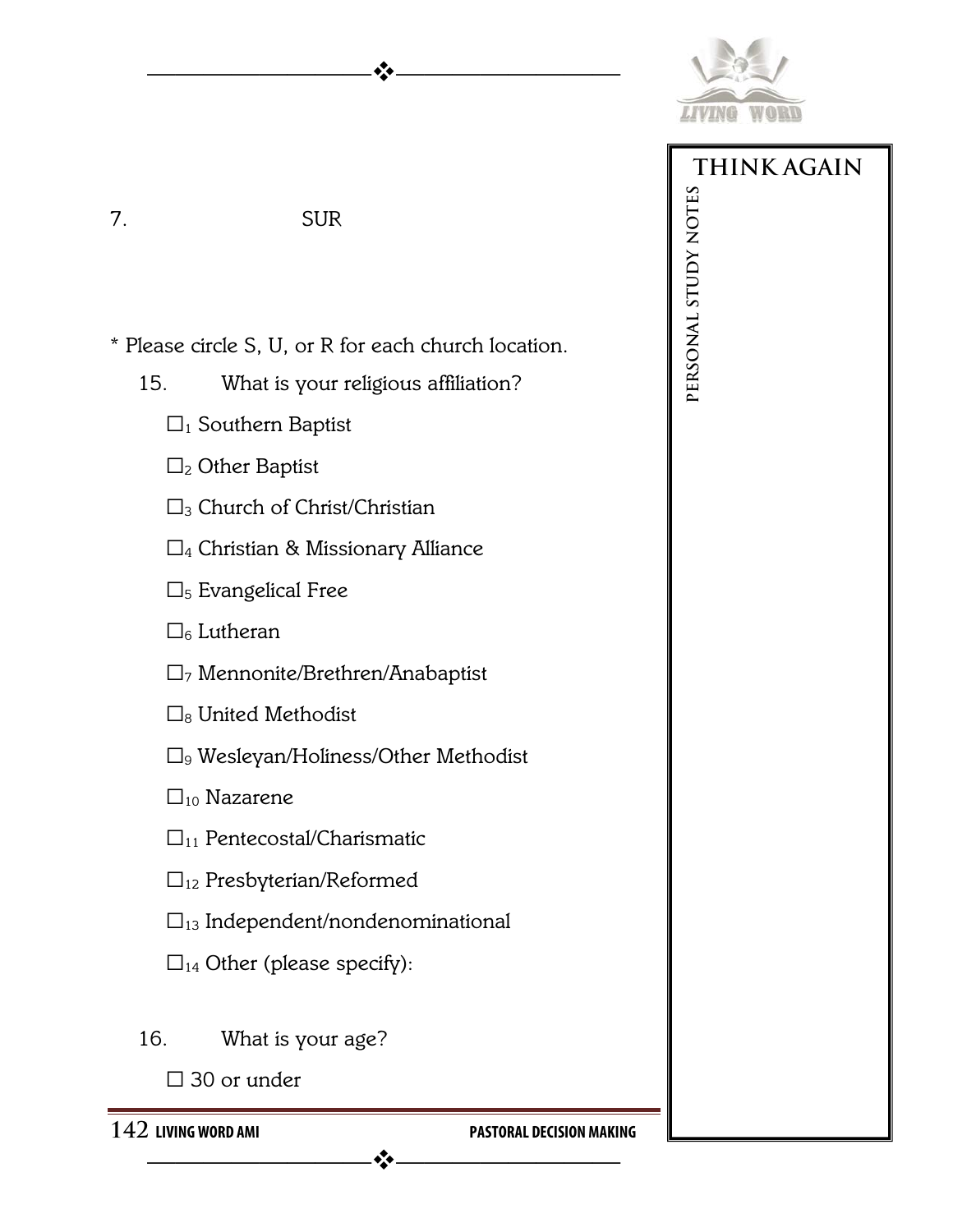

**143 LIVING WORD AMI PASTORAL DECISION MAKING**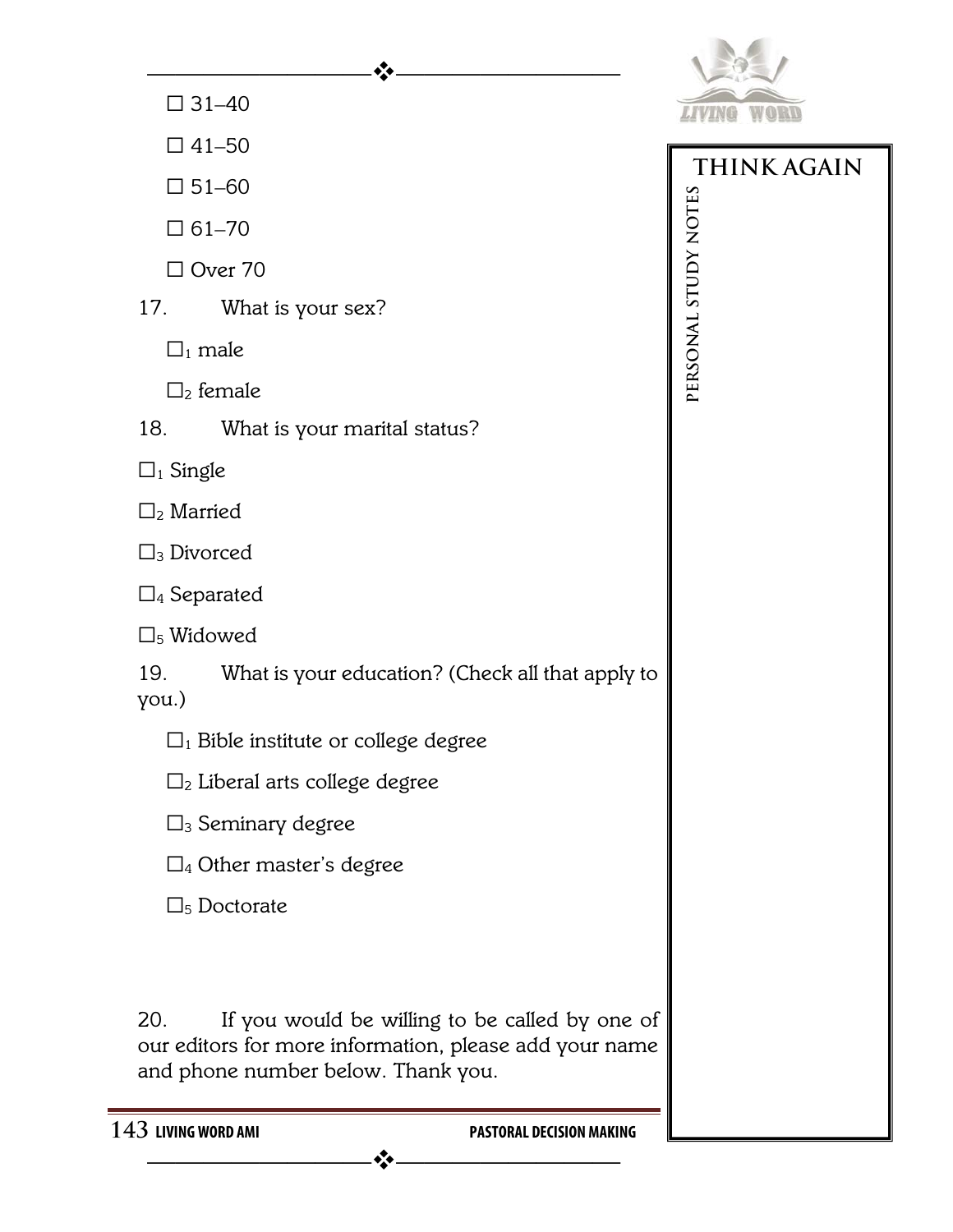

 **PERSONAL STUDY NOTES** 

PERSONAL STUDY NOTES

———————————————— *Name:\_\_\_\_\_\_\_\_\_\_\_\_\_\_\_\_\_\_\_\_\_\_\_\_* 

*Phone: ( )* 

# *Summary of Survey Findings*

*The following numbers are all percentages and are the result of cross-tabulations run between two groups of respondents (each survey response became a member of one of two groups):* 

*Fired: those respondents who have had to leave a church as a result of a tough decision;* 

*Not fired: those respondents who have not had to leave a church as a result of a tough decision.* 

*After the cross-tabulations of each question, there are some observations. Not all of these observations were strong enough statistically to become part of the Risk Profile (selftest) that appeared in chapter 13. In the Risk Profile we used only our strongest statistics, and after constructing the Profile we revalidated the test and the scoring scale by applying the Risk Profile to the surveys of fired and not-fired groups.* 

# *DEMOGRAPHICS*

*Demographic variables of a church or the pastor seemed to have some impact on whether or not a pastor will have to leave a church after a risky decision is made. All numbers are percentages.* 

# *MARITAL STATUS*

*Only 3 percent of our returns were from single people. Therefore, we had insufficient data to compare being married to being single as far as their impact on risk taking. (No fired pastors were single.)* 

*EDUCATION* 

————————————————

*Fired Not Fired Education*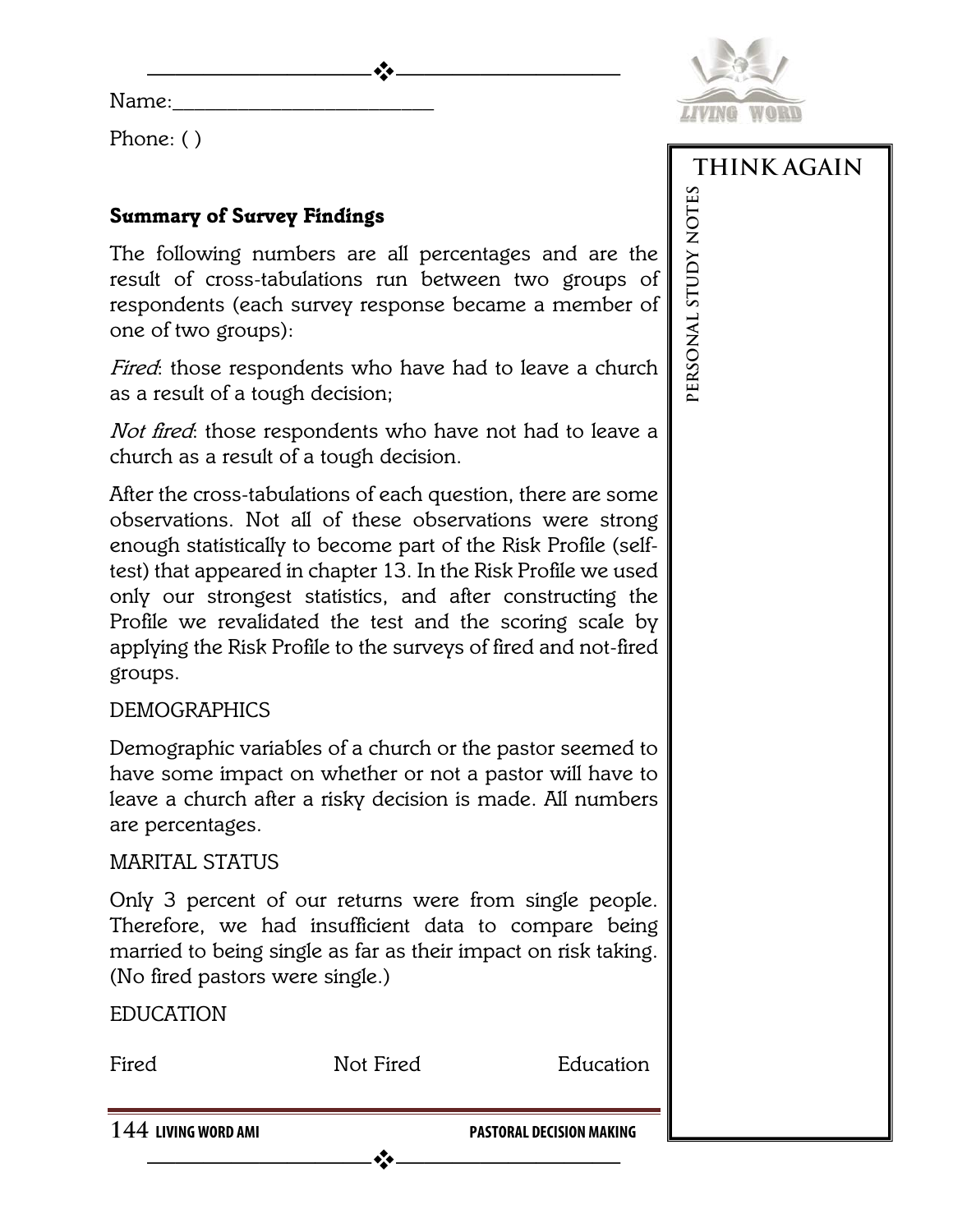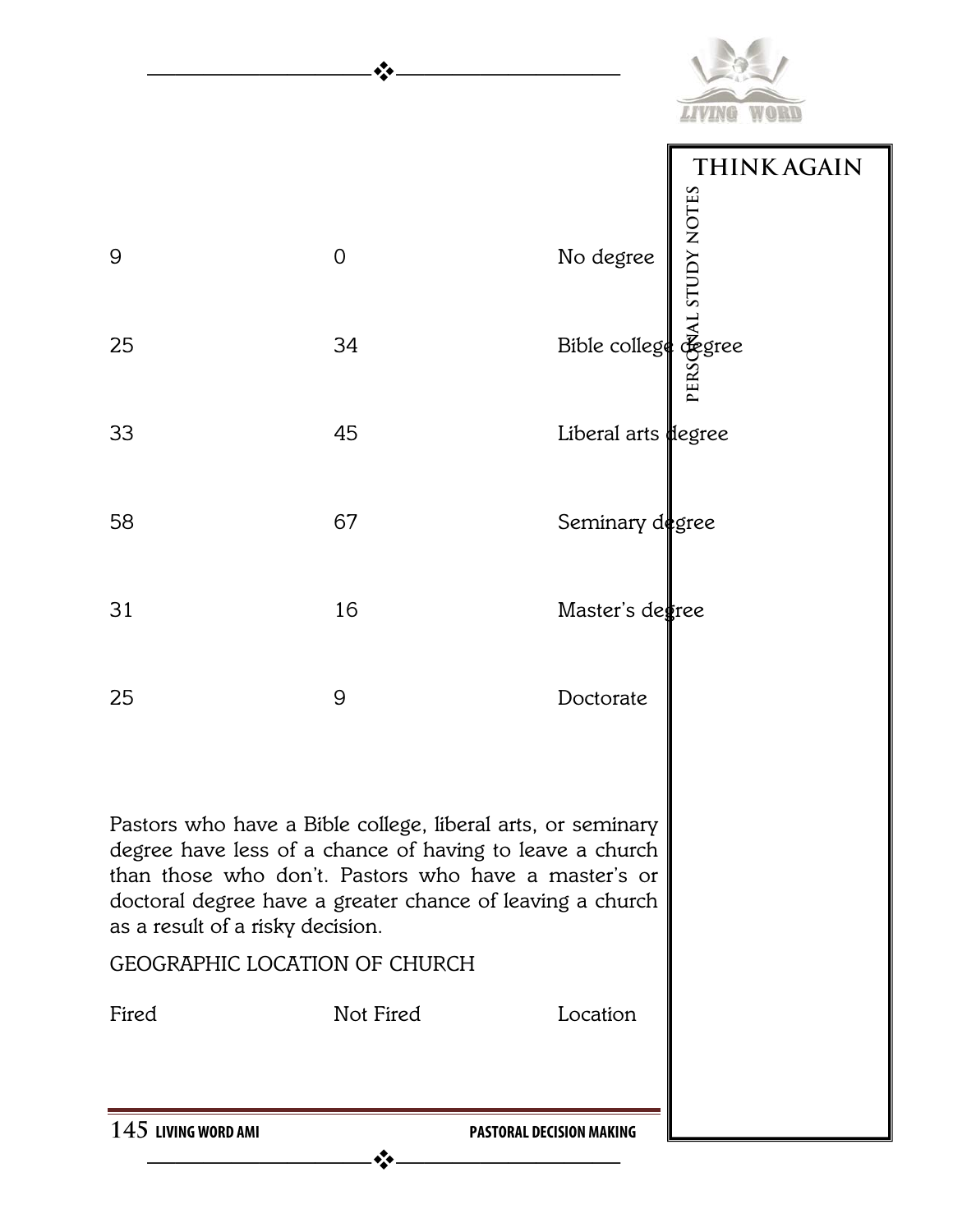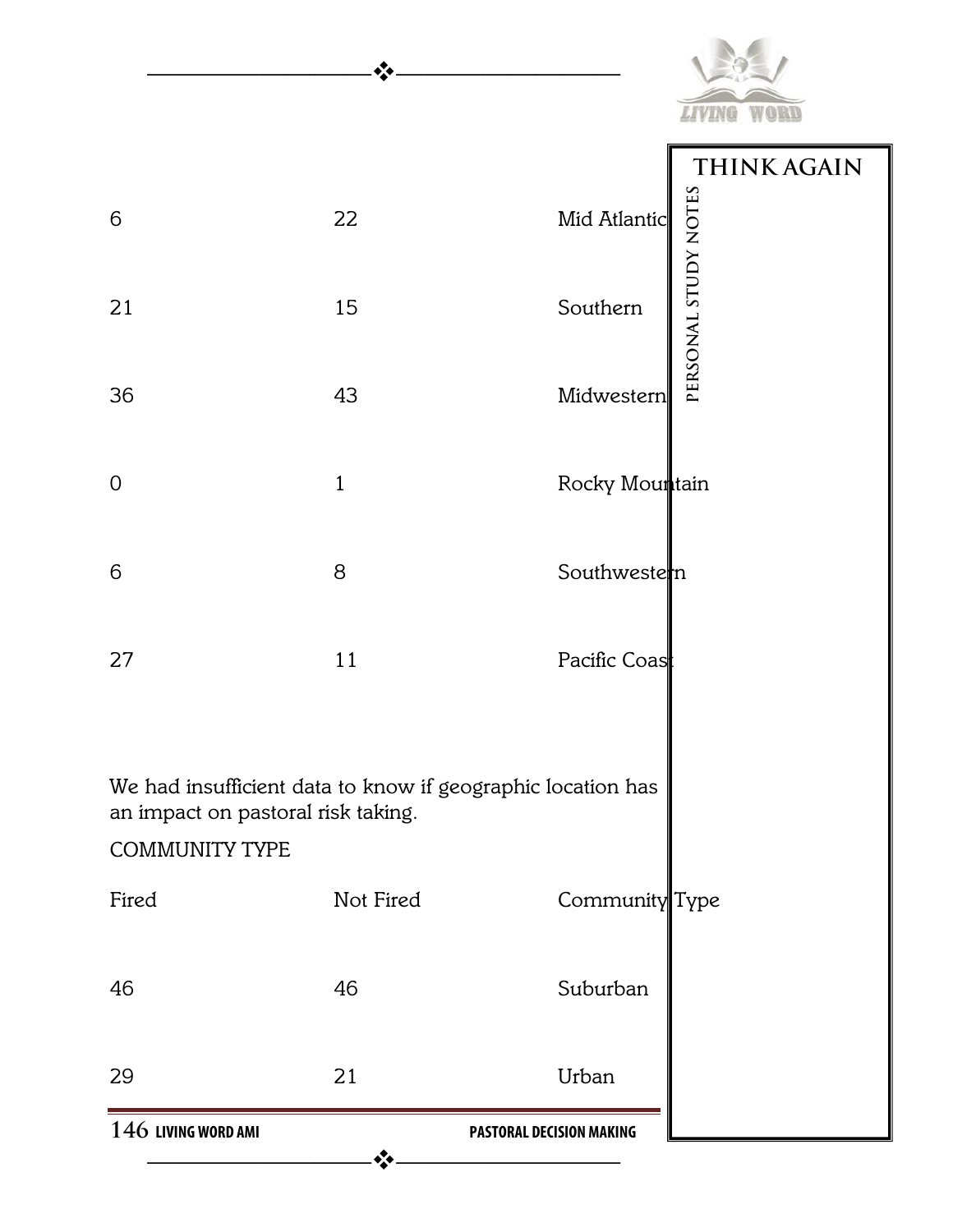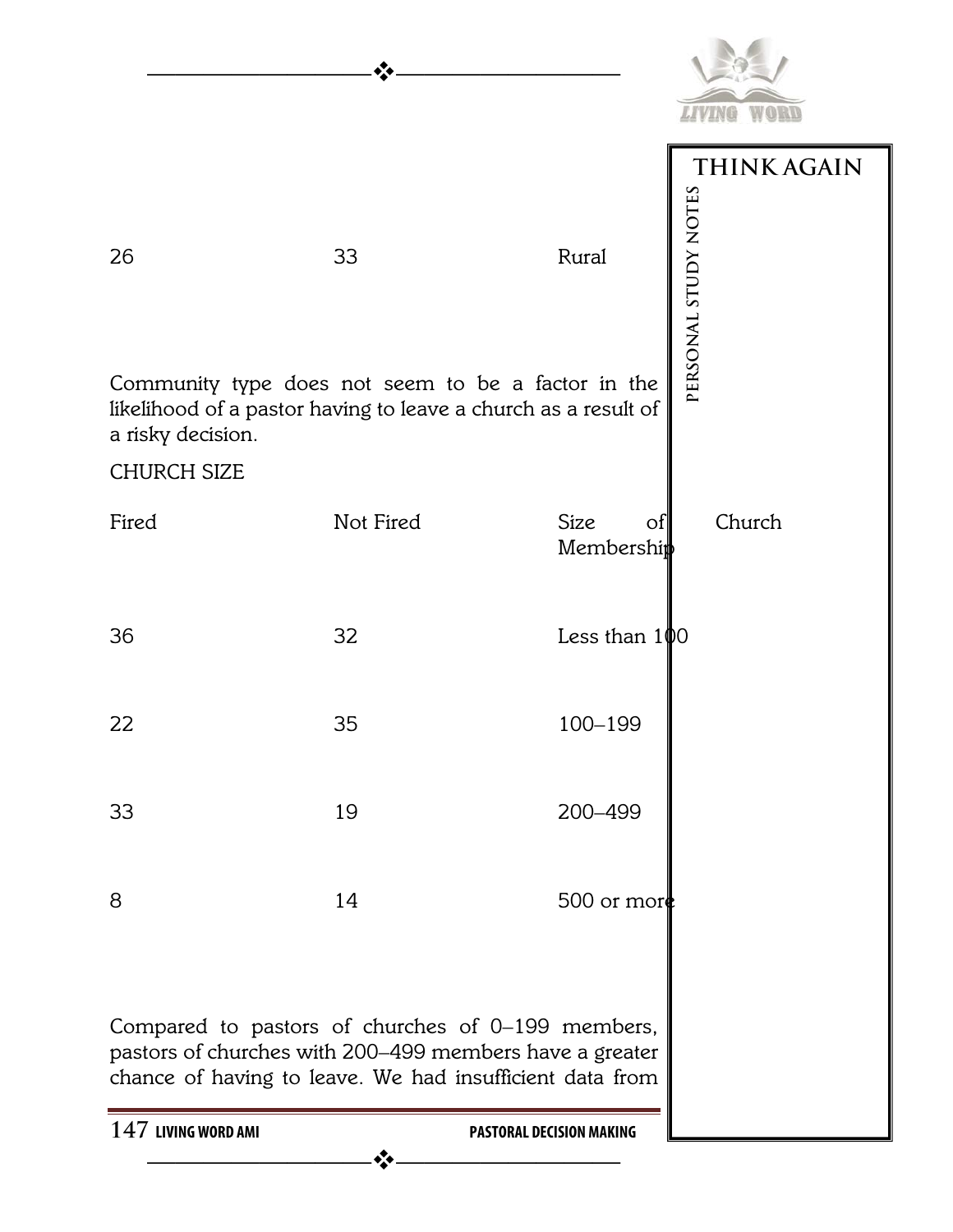

*churches of 500 or more members to know if that church size has an impact on whether a pastor will have to leave as a result of a decision.* 

————————————————

| as a result vi a uccisión.<br>MINISTRY TENURE |                                                                                                                                                                                                                                                                                                                                    |                                                      | <b>THINK AGAIN</b> |
|-----------------------------------------------|------------------------------------------------------------------------------------------------------------------------------------------------------------------------------------------------------------------------------------------------------------------------------------------------------------------------------------|------------------------------------------------------|--------------------|
| Fired                                         | Not Fired                                                                                                                                                                                                                                                                                                                          | Ministry Length<br>Ministry Length<br>And D          |                    |
| 3                                             | 5                                                                                                                                                                                                                                                                                                                                  | Less than $1 \times 2 \times 2 \times 1$<br>-2 years |                    |
| 47                                            | 39                                                                                                                                                                                                                                                                                                                                 |                                                      |                    |
| 22                                            | 21                                                                                                                                                                                                                                                                                                                                 | 3–4 years                                            |                    |
| 28                                            | 36                                                                                                                                                                                                                                                                                                                                 | 5 or more years                                      |                    |
| leaving.<br>PASTOR'S AGE<br>Fired<br>33       | In this sample, pastors tended to leave a church more often<br>between the first and second years. Pastors would be wise<br>to realize that for many reasons they are likely to leave<br>between the first and second years. Making a risky decision<br>might be one of several factors that will contribute to<br>Not Fired<br>34 | Pastor's Age<br>30 or under                          |                    |
|                                               |                                                                                                                                                                                                                                                                                                                                    |                                                      |                    |
| 148 LIVING WORD AMI                           |                                                                                                                                                                                                                                                                                                                                    | <b>PASTORAL DECISION MAKING</b>                      |                    |

————————————————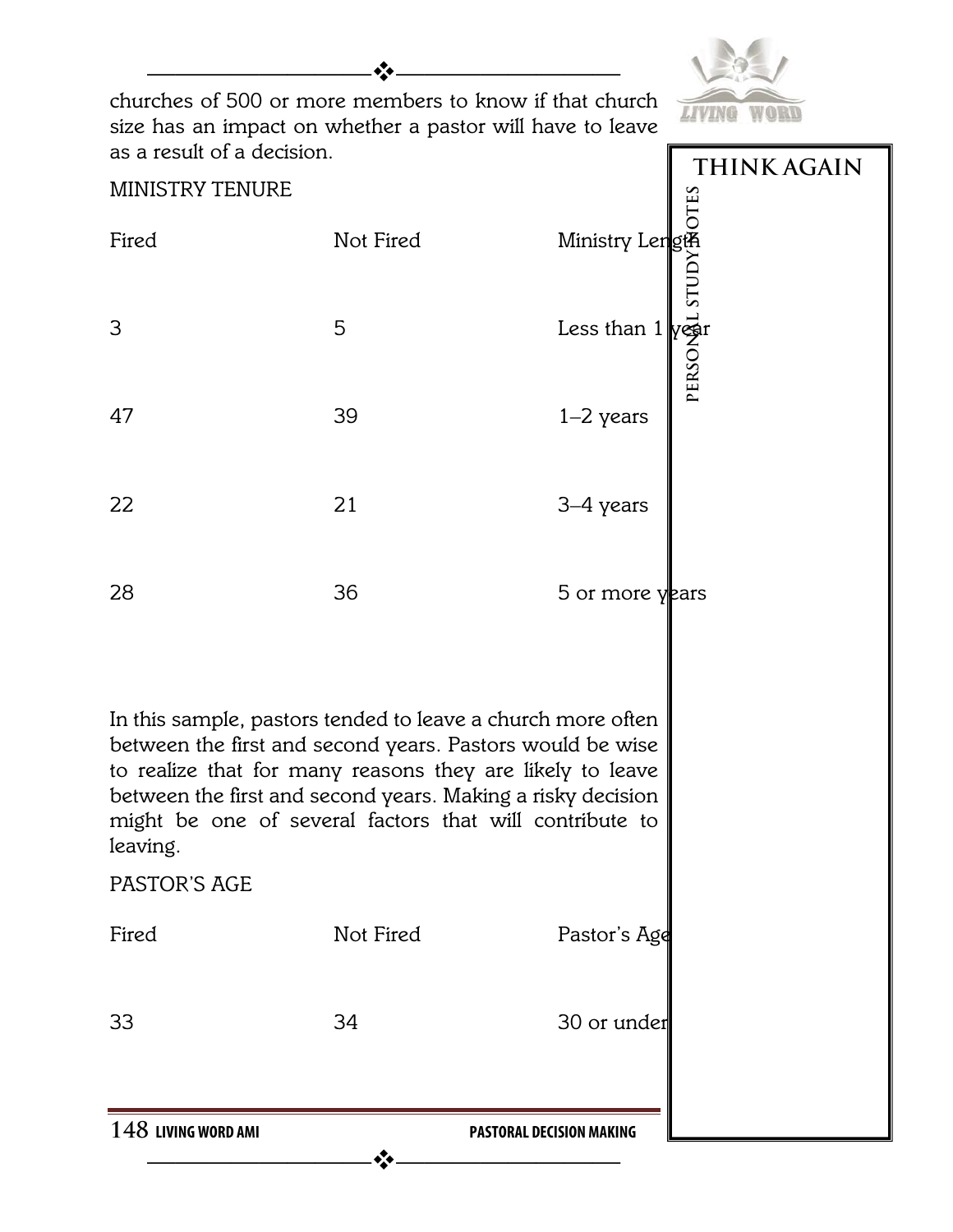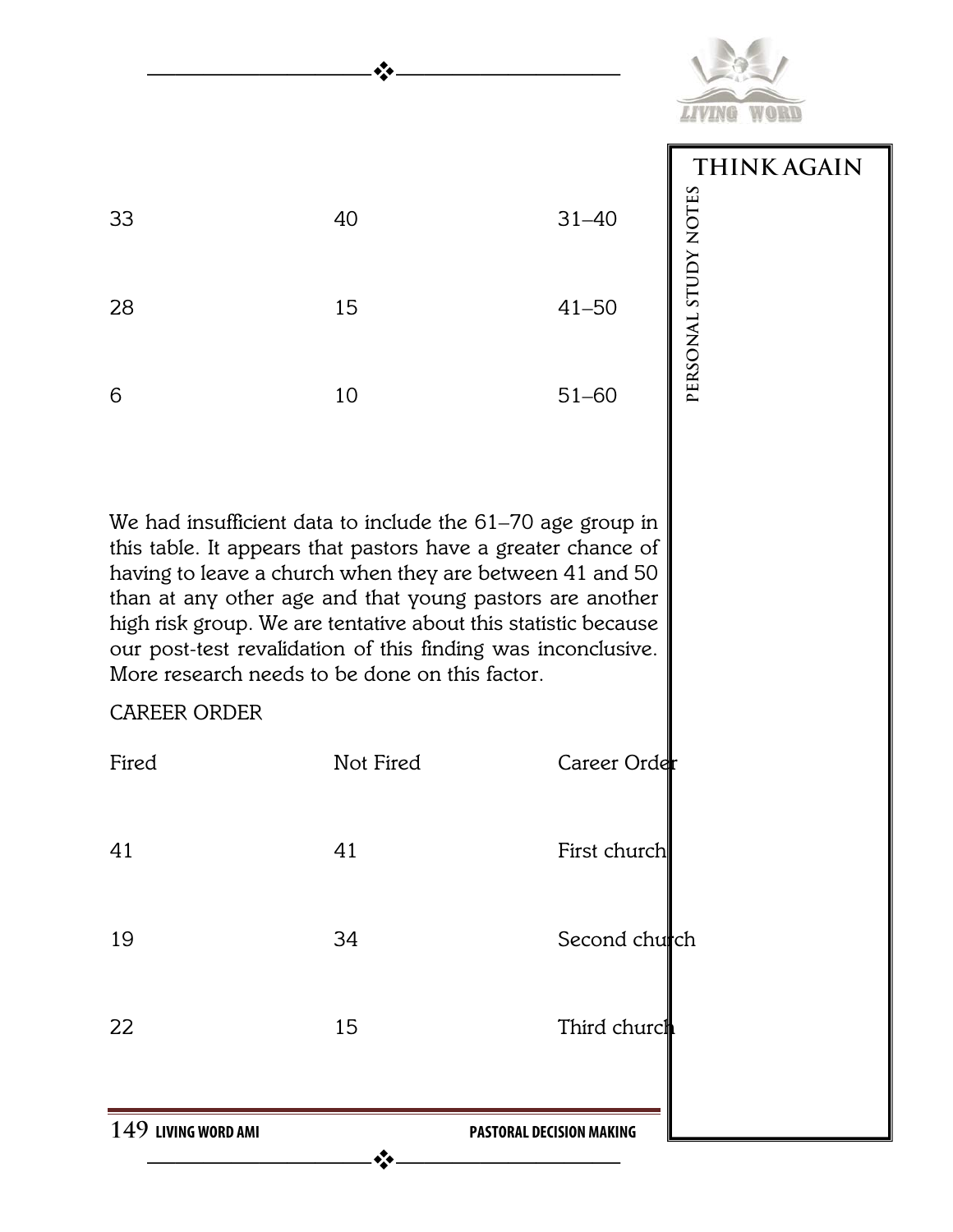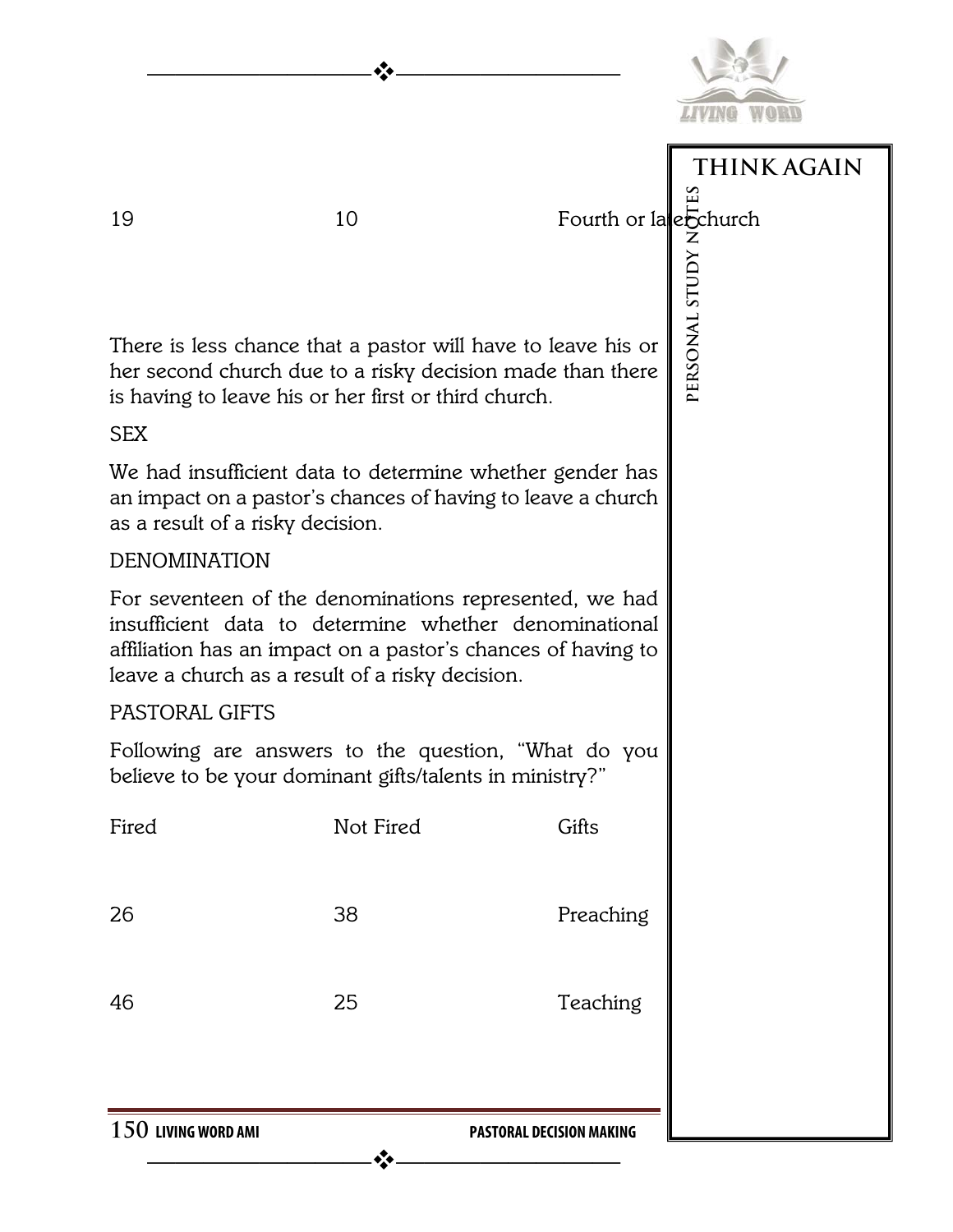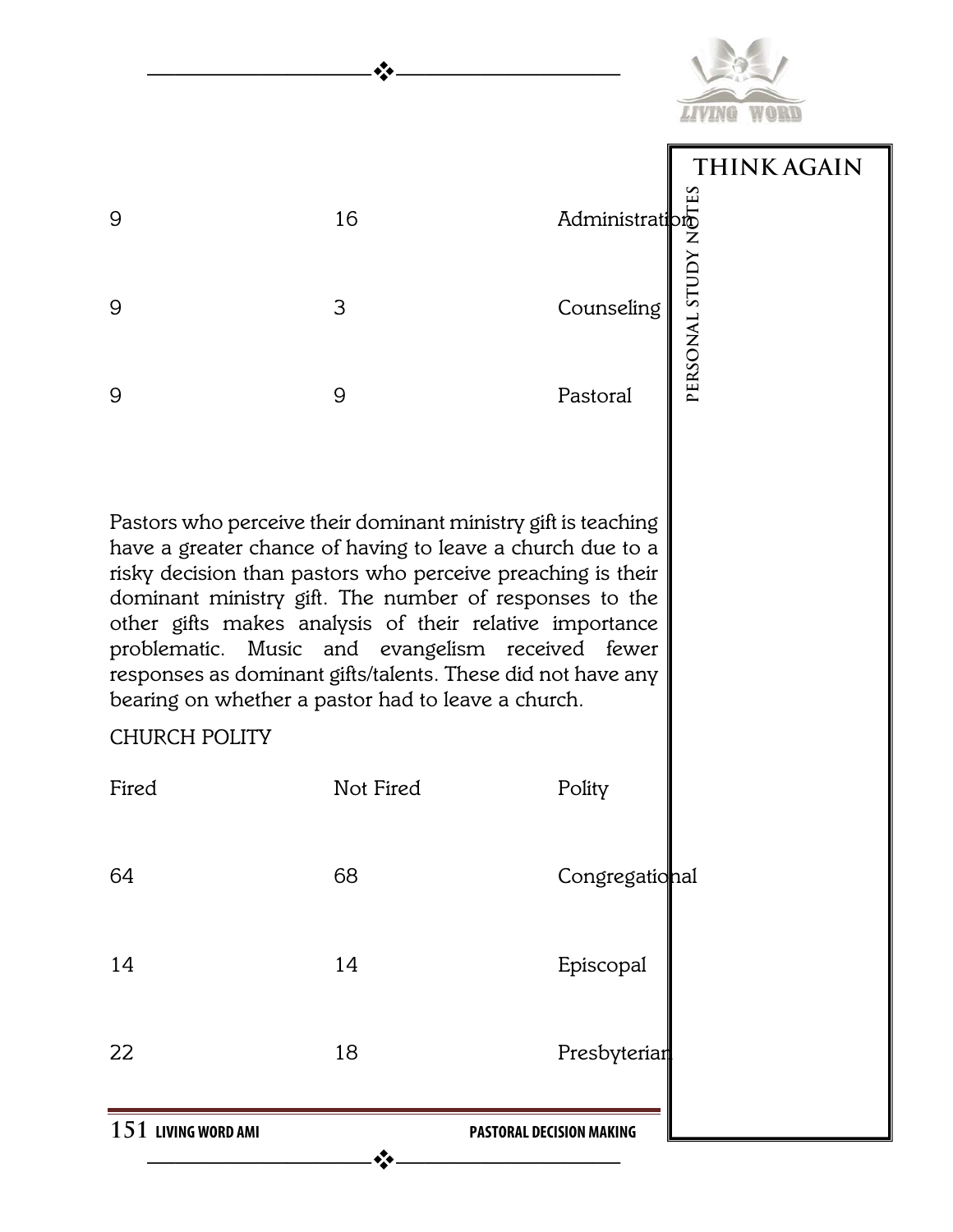

**THINK AGAIN** 

 **PERSONAL STUDY NOTES** 

PERSONAL STUDY NOTES

| Church polity does not seem to be a factor in a pastor's   |
|------------------------------------------------------------|
| chances of having to leave a church as a result of a risky |
| decision.                                                  |

————————————————

## *BIBLICAL MODELS*

*Answers to the question, "Who have been your biblical models in decision making?"* 

| Fired | Not Fired | Model    |
|-------|-----------|----------|
| 12    | 39        | Jesus    |
| 39    | 49        | Paul     |
| 9     | 17        | Moses    |
| 15    | 12        | Prophets |

*Pastors who use Jesus as a biblical model in decision making have less of a chance of having to leave a church than pastors who use other biblical models.* 

## *TYPE OF DECISIONS*

*Following is a comparison of the answers Not-Fired pastors gave to Question #1, "Describe the toughest decision you have ever made," with answers Fired pastors gave to* 

————————————————

**152 LIVING WORD AMI PASTORAL DECISION MAKING**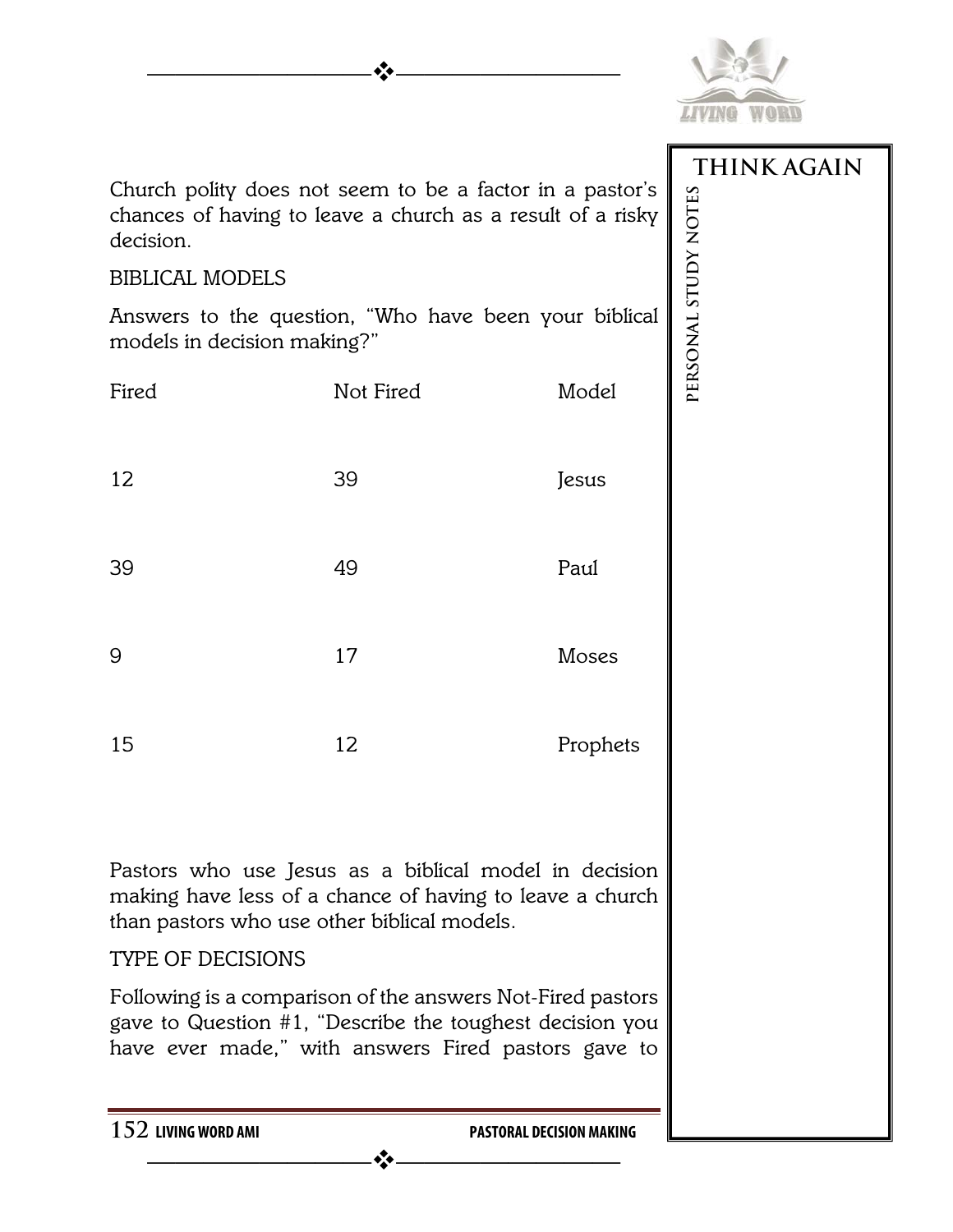

Ī

*Question #4, "Check the major type of position/decision that you took preceding each departure."* 

————————————————

————————————————

|                                                                                                                                                                                                                                                                      |           |                                                                                                                                                                                                                                                      | <b>THINK AGAIN</b> |
|----------------------------------------------------------------------------------------------------------------------------------------------------------------------------------------------------------------------------------------------------------------------|-----------|------------------------------------------------------------------------------------------------------------------------------------------------------------------------------------------------------------------------------------------------------|--------------------|
| Fired                                                                                                                                                                                                                                                                | Not Fired |                                                                                                                                                                                                                                                      |                    |
| 29                                                                                                                                                                                                                                                                   | 29        | Decision<br>Theological<br>Theological<br>Santa Santa Santa Santa Santa Santa Santa Santa Santa Santa Santa Santa Santa Santa Santa Santa Santa Santa Santa Santa Santa Santa Santa Santa Santa Santa Santa Santa Santa Santa Santa<br>$Theological$ |                    |
| 29                                                                                                                                                                                                                                                                   | 33        | nal                                                                                                                                                                                                                                                  |                    |
| 35                                                                                                                                                                                                                                                                   | 35        | Interpersonal                                                                                                                                                                                                                                        |                    |
| 6                                                                                                                                                                                                                                                                    | 3         | Other                                                                                                                                                                                                                                                |                    |
| The type of decision does not seem to have an impact on a<br>pastor's chances of having to leave a church as a result of<br>taking a risky position. Frequency (and thus, implicitly,<br>proper identification of problems) seems to be the<br>determinative factor. |           |                                                                                                                                                                                                                                                      |                    |
| FREQUENCY OF DECISIONS                                                                                                                                                                                                                                               |           |                                                                                                                                                                                                                                                      |                    |
| Following are answers to the question, "How many times<br>in a typical year are you required to make decisions that you<br>know will upset, offend, or bring disagreement from people<br>in the congregation?"                                                       |           |                                                                                                                                                                                                                                                      |                    |
| Theological Decisions                                                                                                                                                                                                                                                |           |                                                                                                                                                                                                                                                      |                    |
| Fired                                                                                                                                                                                                                                                                | Not Fired | Times during the year                                                                                                                                                                                                                                |                    |
| 153 LIVING WORD AMI                                                                                                                                                                                                                                                  |           | PASTORAL DECISION MAKING                                                                                                                                                                                                                             |                    |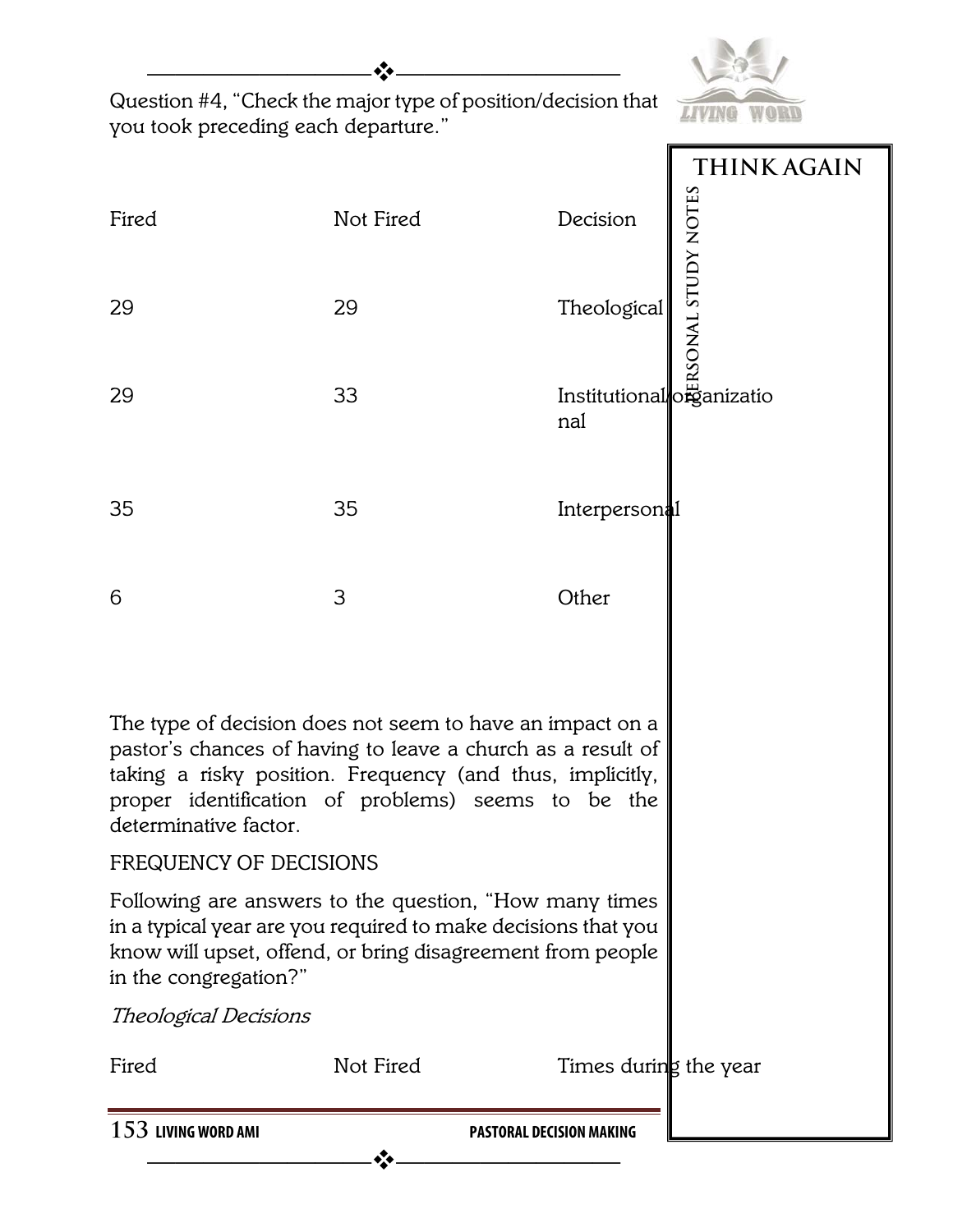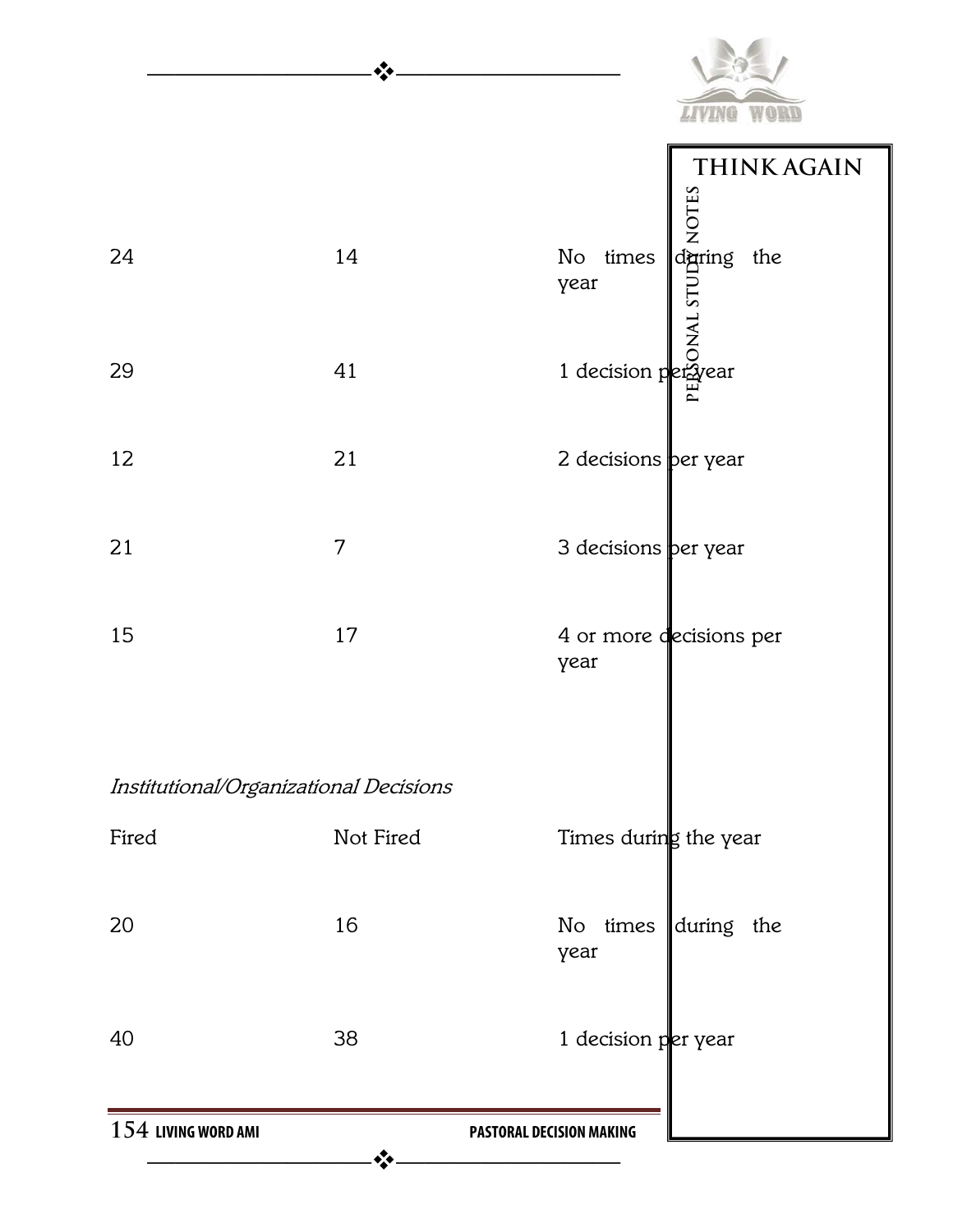|                         |           |                                 | <b>THINK AGAIN</b>                                                                           |
|-------------------------|-----------|---------------------------------|----------------------------------------------------------------------------------------------|
| 17                      | 19        | 2 decisions $\frac{1}{2}$ year  |                                                                                              |
| 11                      | 16        |                                 | 3 decisions $\begin{bmatrix} 1 \\ 2 \\ 3 \\ 4 \end{bmatrix}$ year<br>4 or more decisions per |
| 11                      | 13        | year                            |                                                                                              |
|                         |           |                                 |                                                                                              |
| Interpersonal Decisions |           |                                 |                                                                                              |
| Fired                   | Not Fired | Times during the year           |                                                                                              |
| 21                      | 16        | No times<br>year                | during the                                                                                   |
| 32                      | 26        | 1 decision per year             |                                                                                              |
| 29                      | 19        | 2 decisions per year            |                                                                                              |
| 12                      | 23        | 3 decisions per year            |                                                                                              |
|                         |           |                                 |                                                                                              |
| 155 LIVING WORD AMI     |           | <b>PASTORAL DECISION MAKING</b> |                                                                                              |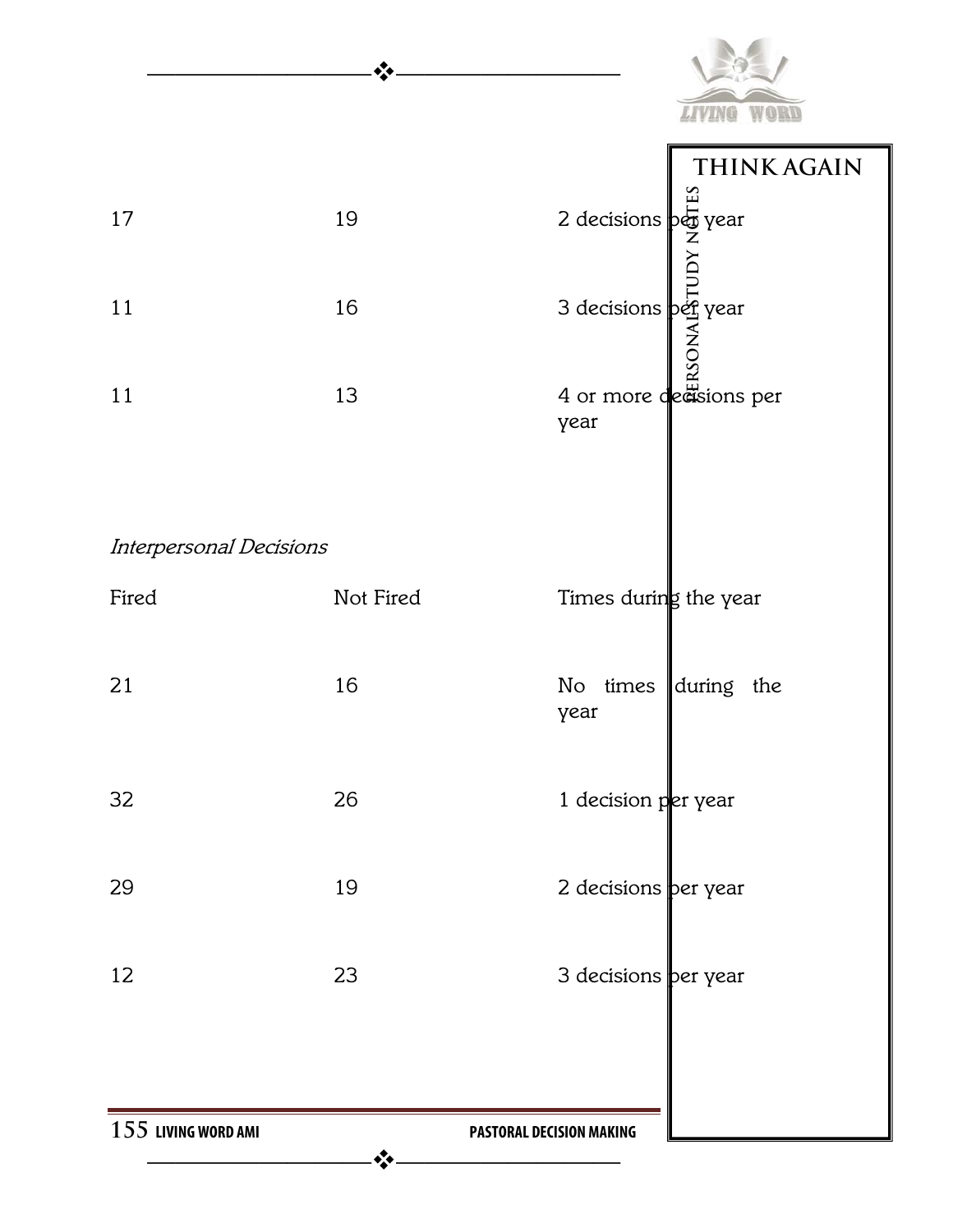| <b>THINK AGAIN</b><br>4 or more decsions per<br>16<br>6<br>year<br>5 or more dessions per<br>15<br>17<br>PERSO<br>year<br>COSTS-PERSONAL<br>Following are answers to Question #2, "In addition to the<br>loss of that pastorate, what other losses/costs were<br>experienced, if any?" (Asked of pastors who had been<br>$\text{fired.}$ )<br>Also included are answers to Question #7, "What, if any,<br>were the costs of that decision or decision-making<br>process?" (Asked of pastors about the toughest decision<br>they had made that didn't lead to firing.) | WORI |
|-----------------------------------------------------------------------------------------------------------------------------------------------------------------------------------------------------------------------------------------------------------------------------------------------------------------------------------------------------------------------------------------------------------------------------------------------------------------------------------------------------------------------------------------------------------------------|------|
|                                                                                                                                                                                                                                                                                                                                                                                                                                                                                                                                                                       |      |
|                                                                                                                                                                                                                                                                                                                                                                                                                                                                                                                                                                       |      |
|                                                                                                                                                                                                                                                                                                                                                                                                                                                                                                                                                                       |      |
|                                                                                                                                                                                                                                                                                                                                                                                                                                                                                                                                                                       |      |
|                                                                                                                                                                                                                                                                                                                                                                                                                                                                                                                                                                       |      |
|                                                                                                                                                                                                                                                                                                                                                                                                                                                                                                                                                                       |      |
| Fired<br>Not Fired<br>Personal Cost                                                                                                                                                                                                                                                                                                                                                                                                                                                                                                                                   |      |
| 63<br>75<br>Toll on my<br>physical/me<br>ntal/emotio<br>nal health                                                                                                                                                                                                                                                                                                                                                                                                                                                                                                    |      |
| 52<br>31<br>ministry<br>Toll<br>on $n\psi$<br>effectiveness                                                                                                                                                                                                                                                                                                                                                                                                                                                                                                           |      |
| 156 LIVING WORD AMI<br><b>PASTORAL DECISION MAKING</b>                                                                                                                                                                                                                                                                                                                                                                                                                                                                                                                |      |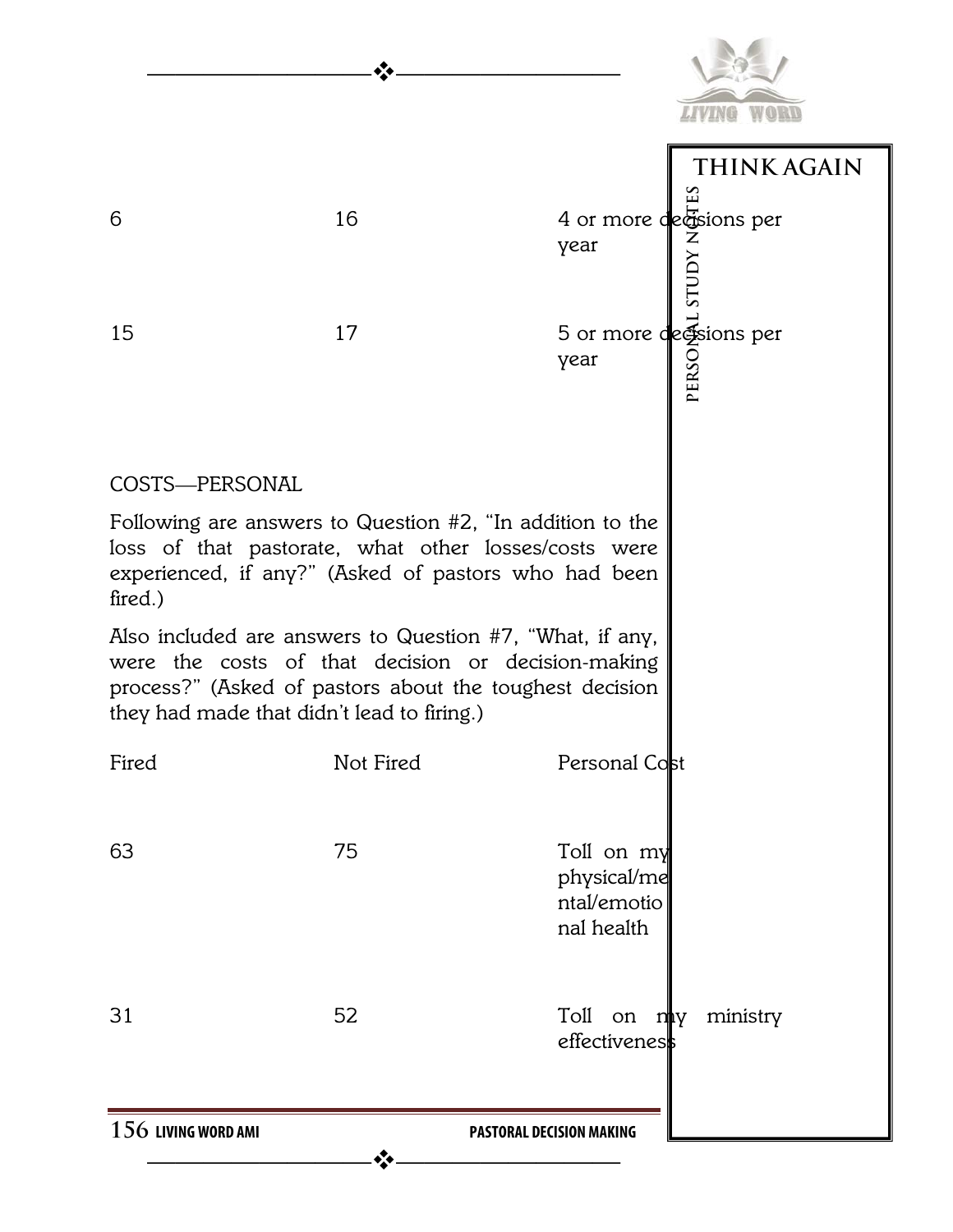| 44                                          | 47                                                                                                                                                                                                                                                                                                                                                                                                                                                                                                | <b>THINK AGAIN</b><br>Toll on my $\frac{18}{2}$ pouse/our marriage |
|---------------------------------------------|---------------------------------------------------------------------------------------------------------------------------------------------------------------------------------------------------------------------------------------------------------------------------------------------------------------------------------------------------------------------------------------------------------------------------------------------------------------------------------------------------|--------------------------------------------------------------------|
| 28                                          | 34                                                                                                                                                                                                                                                                                                                                                                                                                                                                                                | Toll on my $\frac{\sum_{i=1}^{n} f(x_i)}{\sum_{i=1}^{n} f(x_i)}$   |
| 19                                          | 15                                                                                                                                                                                                                                                                                                                                                                                                                                                                                                | Toll on my thildren                                                |
| outcome of the decision.<br>COSTS-CORPORATE | The decision-making process is expensive whether a pastor<br>ends up leaving or staying. But surprisingly, the process for<br>the pastor who stays is reportedly tougher than for the<br>pastor who ultimately leaves. Only the pastor's perception<br>of the costs to his or her children were reported higher for<br>pastors who had to leave. But even here the difference is<br>very small. Ministry decision making takes its toll on<br>everyone in the pastor's family, no matter what the |                                                                    |
| Fired                                       | Not Fired                                                                                                                                                                                                                                                                                                                                                                                                                                                                                         | Cost to Individuals in the<br>Church                               |
| 28                                          | 16                                                                                                                                                                                                                                                                                                                                                                                                                                                                                                | No real cost<br>to<br>individuals<br>the<br>in<br>church           |
| 157 LIVING WORD AMI                         |                                                                                                                                                                                                                                                                                                                                                                                                                                                                                                   | <b>PASTORAL DECISION MAKING</b>                                    |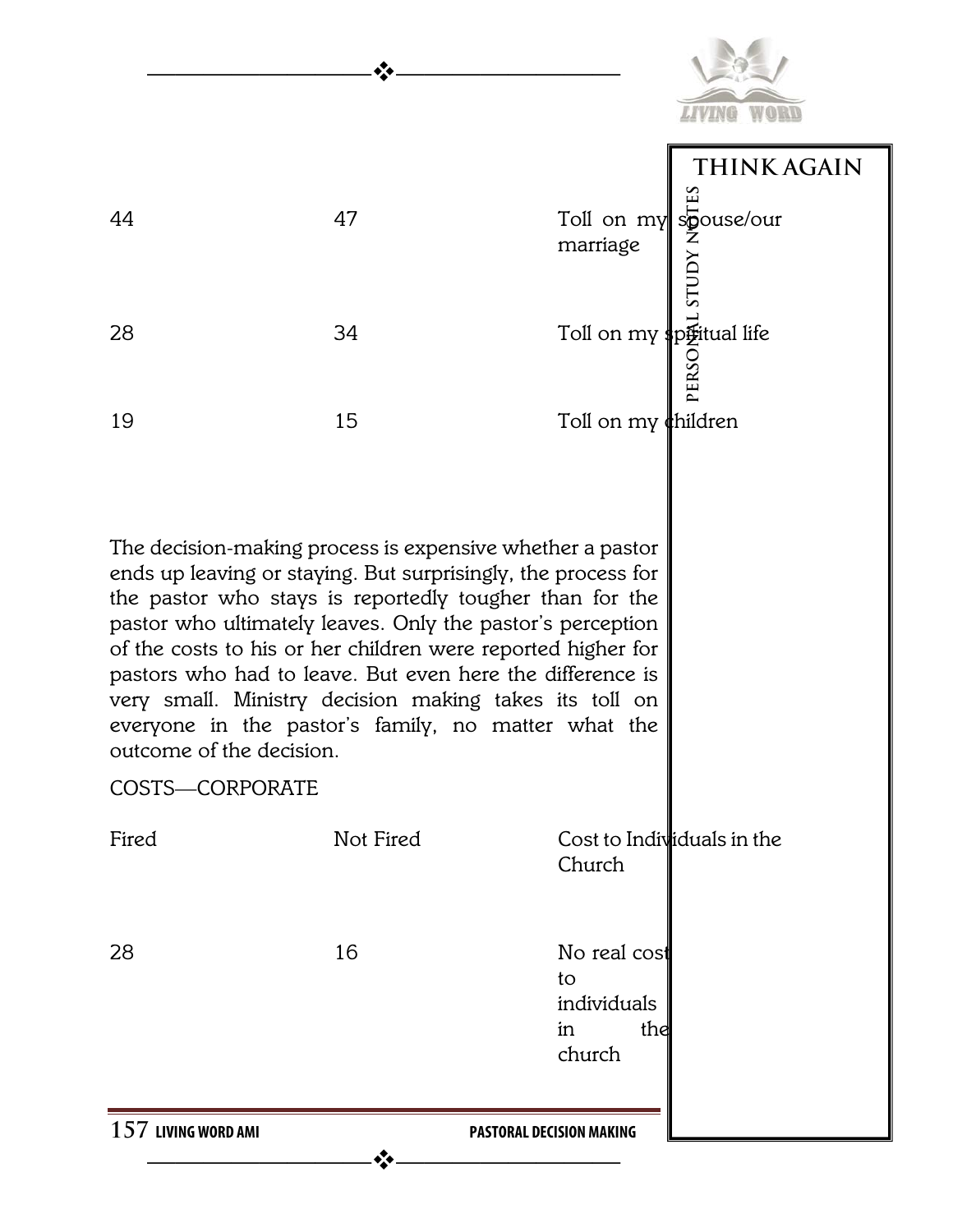

|                              |           |                                                                                 | <b>THINK AGAIN</b>        |
|------------------------------|-----------|---------------------------------------------------------------------------------|---------------------------|
| 44                           | 53        | The<br>individuals<br>involved left<br>the church                               | PERSONAL STUDY NOTES      |
| 19                           | 28        | Toll<br>on<br>these<br>individuals'<br>physical/me<br>ntal/emotio<br>nal health |                           |
| COSTS-MINISTRY EFFECTIVENESS |           |                                                                                 |                           |
| Fired                        | Not Fired | Cost to the<br>ministry<br>effectivenes<br>of<br>the<br>S<br>church             |                           |
| 44                           | 37        | church                                                                          | No real cost to the       |
| 34                           | 43        | ministry                                                                        | Lapse of effectiveness of |
| 158 LIVING WORD AMI          |           | <b>PASTORAL DECISION MAKING</b>                                                 |                           |

————————————————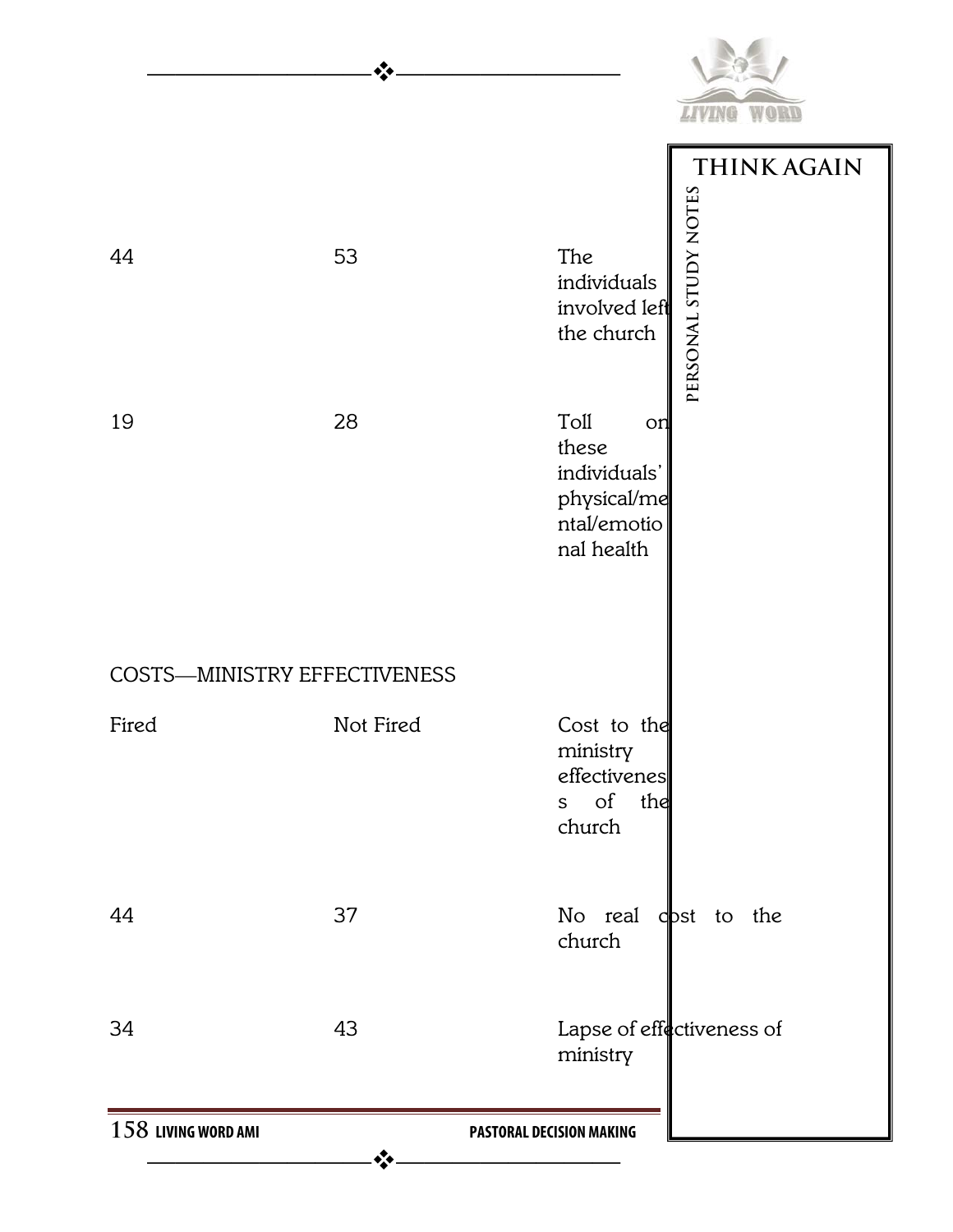

————————————————

## **THINK AGAIN**  PERSONAL STUDY NOTES

| Pastors who stay report higher costs to others involved in<br>the decision-making process than those who leave, perhaps<br>due to several factors. On the one hand, it may be that<br>leaving or being forced to leave is the easy way out. At the<br>church where the pastor has to leave, other individuals in<br>the church and the church's effectiveness are not as taxed<br>as in the church where the pastor and the church work<br>through their tough times. On the other hand, it could be<br>that pastors who leave, or are forced to leave, are less<br>sensitive to the pain that others and the church experience<br>in a decision-making process. |                 |                                    |  |  |
|------------------------------------------------------------------------------------------------------------------------------------------------------------------------------------------------------------------------------------------------------------------------------------------------------------------------------------------------------------------------------------------------------------------------------------------------------------------------------------------------------------------------------------------------------------------------------------------------------------------------------------------------------------------|-----------------|------------------------------------|--|--|
|                                                                                                                                                                                                                                                                                                                                                                                                                                                                                                                                                                                                                                                                  |                 |                                    |  |  |
| Not Fired                                                                                                                                                                                                                                                                                                                                                                                                                                                                                                                                                                                                                                                        | <b>Benefits</b> |                                    |  |  |
| 85                                                                                                                                                                                                                                                                                                                                                                                                                                                                                                                                                                                                                                                               |                 |                                    |  |  |
| 66                                                                                                                                                                                                                                                                                                                                                                                                                                                                                                                                                                                                                                                               | church          | Benefits to individuals in         |  |  |
| 73                                                                                                                                                                                                                                                                                                                                                                                                                                                                                                                                                                                                                                                               | <b>Benefits</b> | church's                           |  |  |
|                                                                                                                                                                                                                                                                                                                                                                                                                                                                                                                                                                                                                                                                  |                 | Personal benefits<br>effectiveness |  |  |

*Most pastors, whether they had to leave or not, reported personal benefits to themselves and to individuals in the church as a result of a tough decision-making process. And in the pastors' eyes, as would be expected, the payoffs of* 

————————————————

**159 LIVING WORD AMI PASTORAL DECISION MAKING**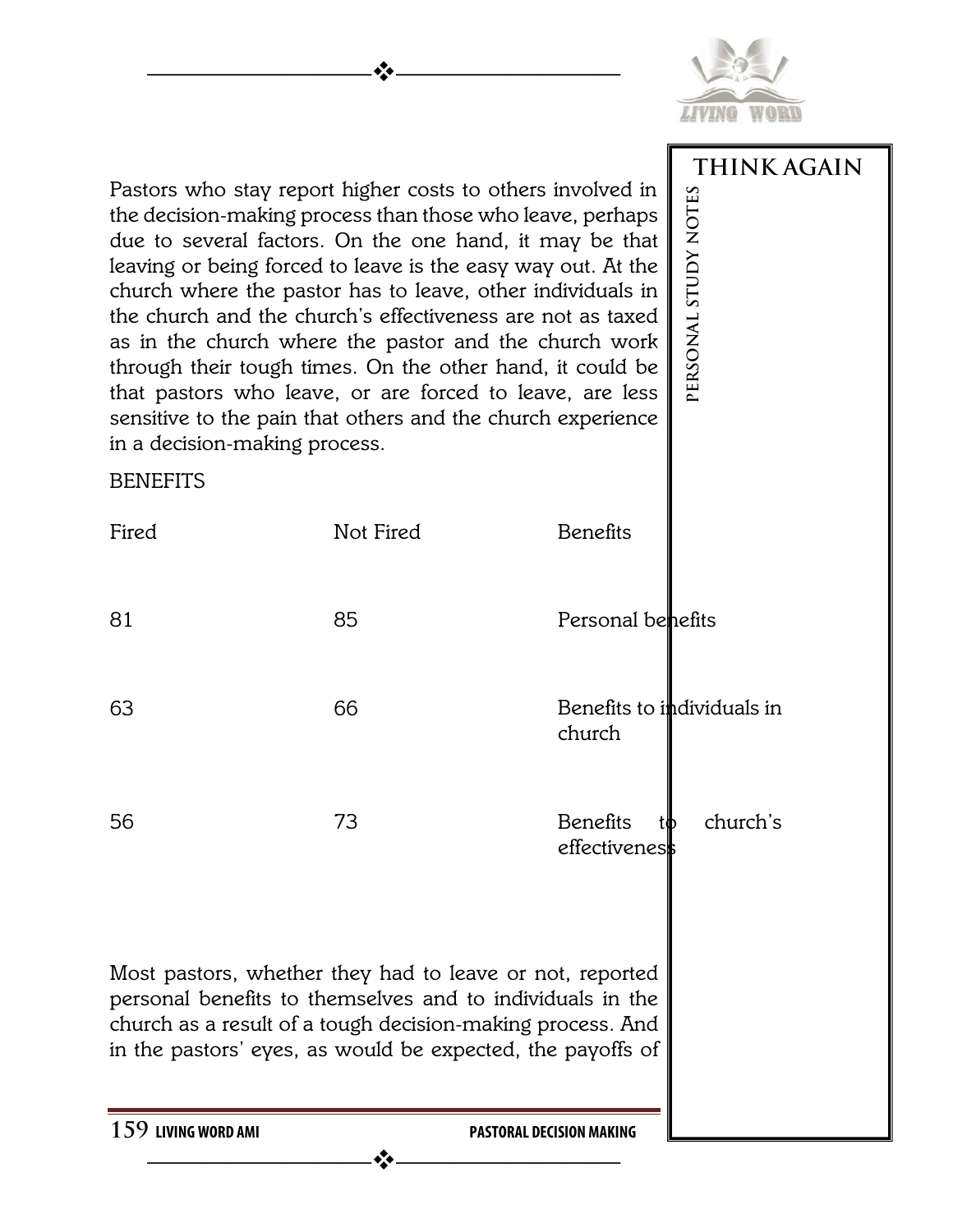

*decision making are higher at the church where the pastor stays than in the church where the pastor has to leave.23*

————————————————



————————————————

l

**160 LIVING WORD AMI PASTORAL DECISION MAKING** 

<sup>23</sup> Muck, T. C. (1987). *Vol. 9*: *When to take a risk : A guide to pastoral decision making*. The leadership library (167–180). Carol Stream, Ill.; Waco, Tex.: CTI; Word Books.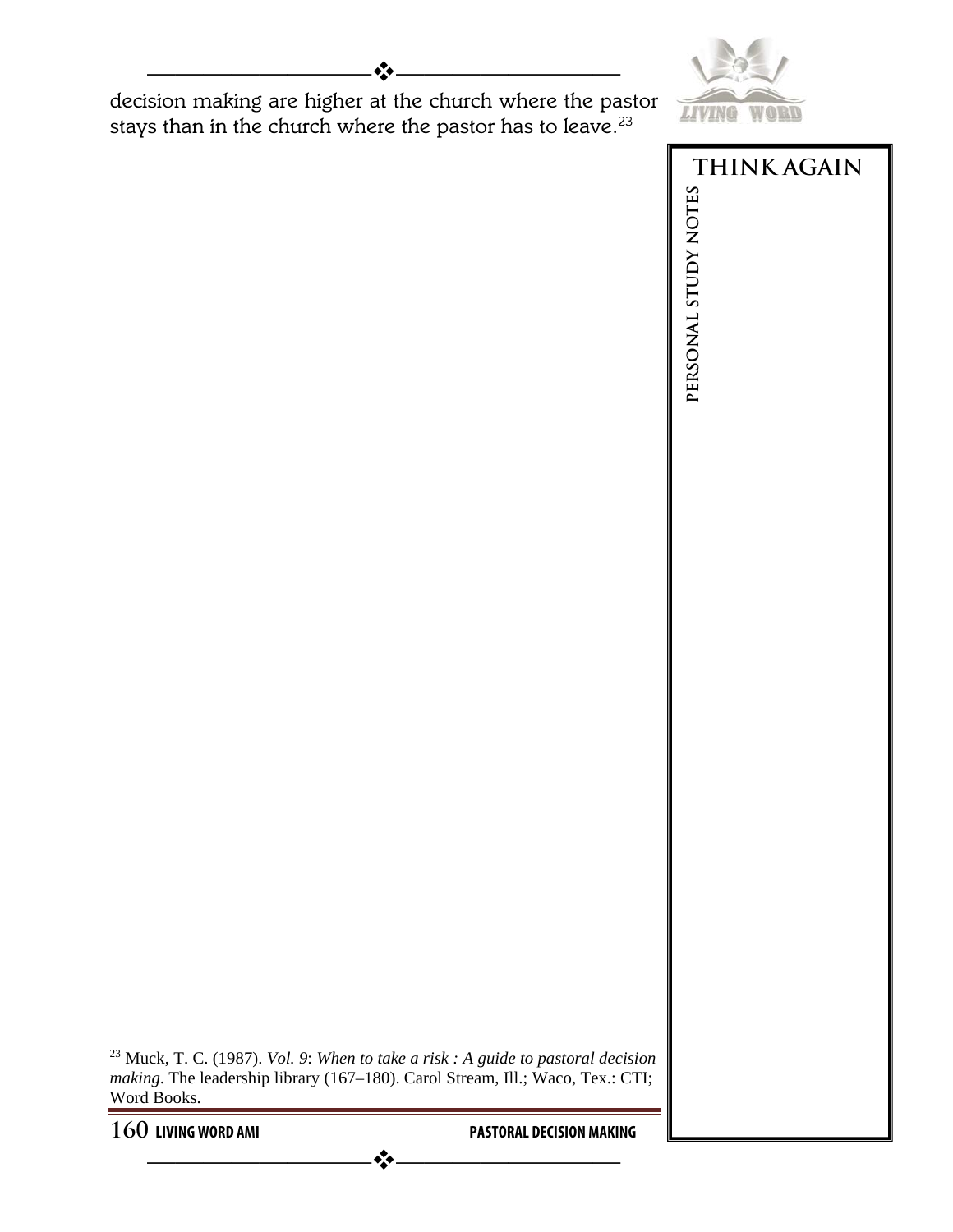

 **PERSONAL STUDY NOTES** 

PERSONAL STUDY NOTES

## *BIBLIOGRAPHY*

*Following is a select list of books that introduce the study of risk from biblical, psychological, and/or sociological points of view.* 

————————————————

*Arnold, John D., and Bert Tompkins. How to Make the Right Decisions. New York: Ballantine Books, 1982, 178 pages.* 

*The authors outline a seven-step process for personal decision making. Written from a Christian perspective in a popular style.* 

*Byrd, Richard. A Guide to Personal Risk Taking. Saranac Lake, New York: American Management Association, Inc., 1974, 357 pages.* 

*A business-oriented book dealing with decisions about job and career.* 

*Kogan, Nathan, and Michael Wallach. Risk Taking: A Study of Cognition and Personality. New York: Holt, Rinehart and Winston, 1964, 277 pages.* 

*A detailed study of the psychology of the risk-taking personality. Authors are both academic researchers.* 

 *Lowrance, William W. Of Acceptable Risk: Science and the Determination of Safety. Los Altos, California: William Kaufmann, Inc., 1976, 180 pages.* 

*A study of the science of risk taking, a growing profession that attempts to measure (and thus manage) risk for business and governmental policy makers. By a recognized expert in the field.* 

*Siegelman, Ellen. Personal Risk: Mastering Change in Love and Work. New York: Harper & Row, 1983, 157 pages.* 

*Written in the best tradition of popular self-help books.* 

 *Smedes, Lewis. Choices: Making Right Decisions in a Complex World. San Francisco: Harper & Row, 1986, 121 pages.* 

————————————————

**161 LIVING WORD AMI PASTORAL DECISION MAKING** 

**THINK AGAIN**